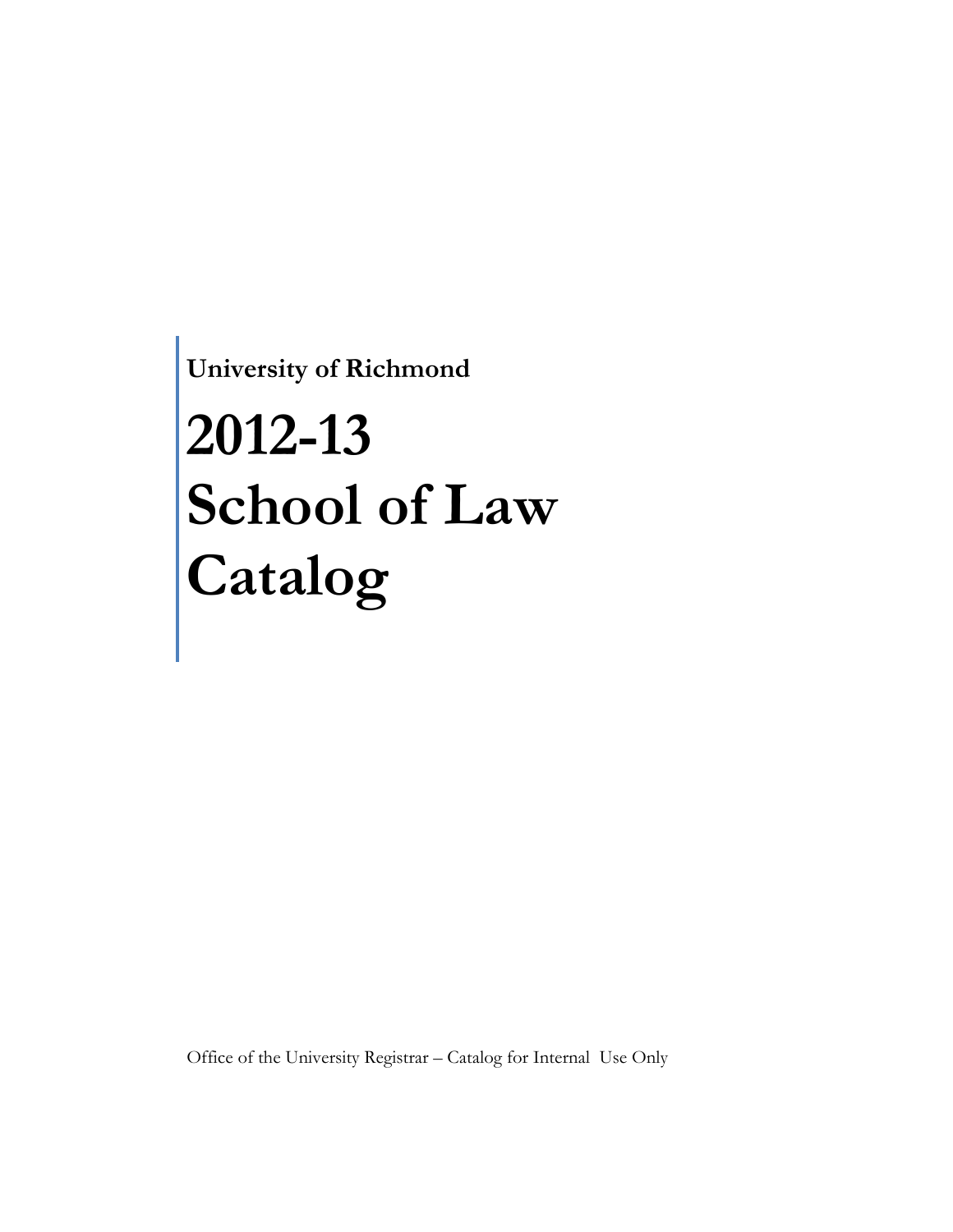## **Disclaimer**

This course catalog provides listings for the School of Law. The requirements in this catalog apply to students entering the University of Richmond [School of Law](http://law.richmond.edu/) in the 2012-13 academic year.

To obtain catalogs from previous years and other schools at the University, contact the [Office of the University](http://registrar.richmond.edu/)  [Registrar.](http://registrar.richmond.edu/)

*The contents of this catalog represent the most current information available at the time of publication. However, during the period of time covered by this catalog, it is reasonable to expect changes to be made with respect to this information without prior notice. The course offerings and requirements of the University of Richmond are under continual examination and revision. Thus, the provisions of this catalog are not to be regarded as an irrevocable contract between the University and the student.*

## **Non-Discrimination Policy**

The University of Richmond prohibits discrimination and harassment against applicants, students, faculty or staff on the basis of race, religion, national or ethnic origin, age, sex, sexual orientation, gender identity, gender expression, disability, status as a veteran or any classification protected by local, state or federal law. Copies of the complete "Harassment and Discrimination Policy (including Sexual Harassment)" are included in student handbooks, faculty handbooks and in the published guidelines for University of Richmond support staff. Copies are also available at the dean's office of each college and school and the Department of Human Resource Services. For further information, students should contact the dean of their school or residential college; staff should contact the director of Human Resource Services; and faculty should contact the dean of their school. Any inquiries regarding the University's policies in these areas should be directed to the Office of the Vice President for Student Development, University of Richmond, Virginia 23173. Telephone: (804) 289-8032.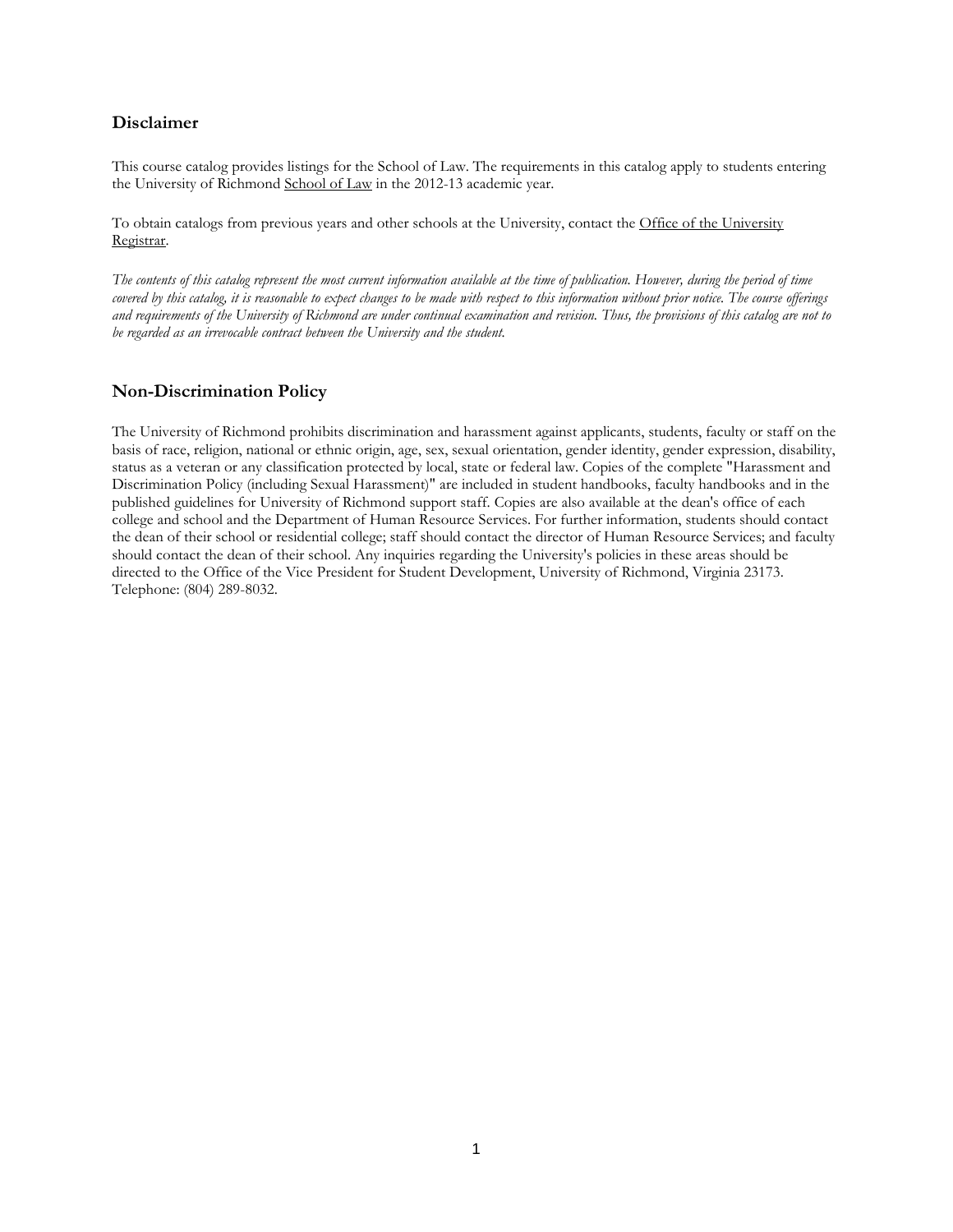# **Table of Contents**

| $\overline{4}$ |
|----------------|
| -6             |
| 10             |
| 21             |
| -28            |
| 37             |
| -38            |
| -41            |
| -66            |
| -69            |
| 71             |
|                |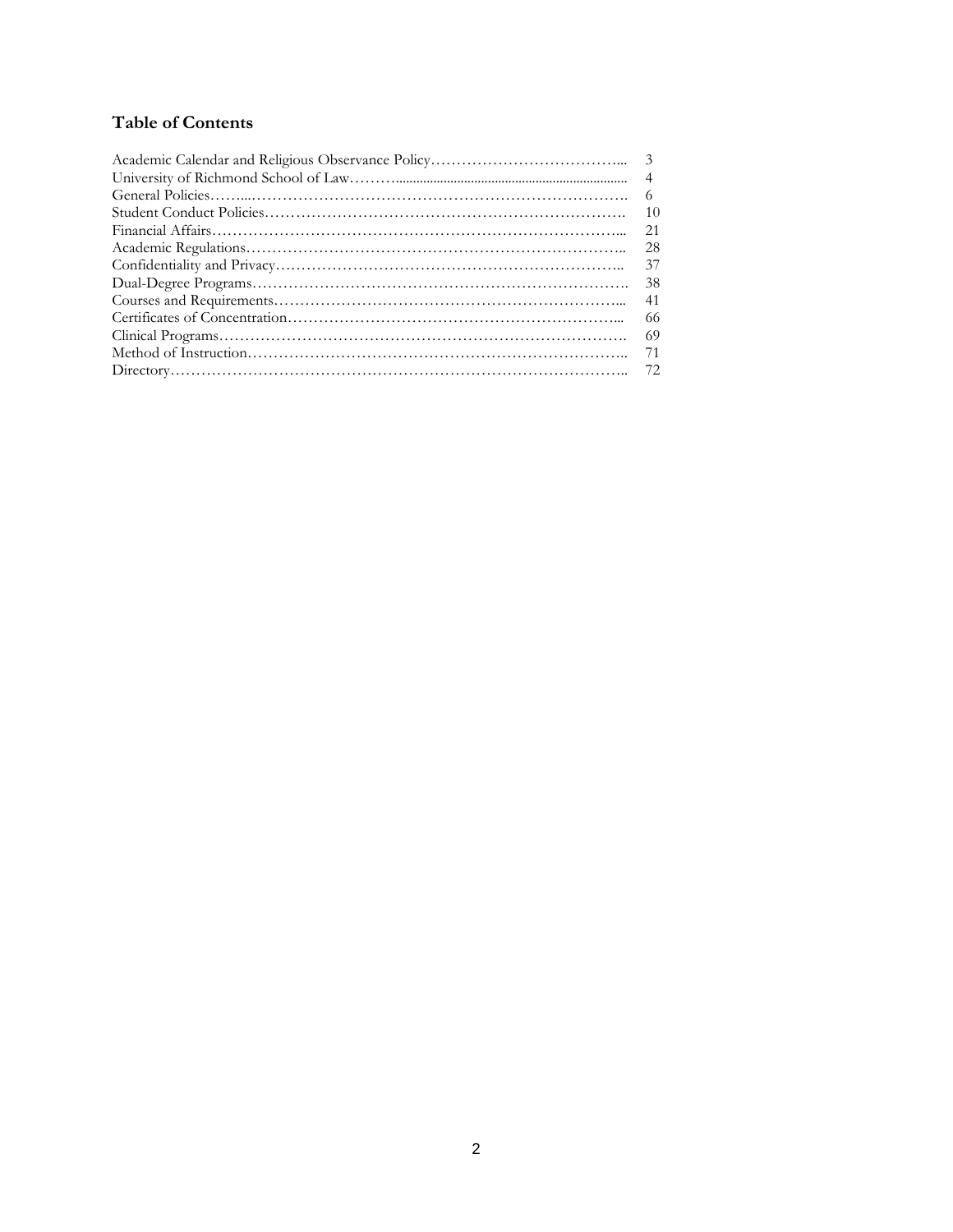# **Academic Calendar 2012-13**

## **Fall Semester 2012**

- Classes begin Monday, August 27, 2012
- Labor Day (classes meet) Monday, September 3, 2012
- Last day to file for May/August graduation Friday, September 14, 2012
- Thanksgiving break begins after classes Tuesday, November 20, 2012
- Classes resume Monday, November 26, 2012
- Fall term examination period Monday, December 10, 2012 through Friday, December 21, 2012
- Fall term ends Friday, December 21, 2012
- Fall diploma date Wednesday, January 23, 2013

## **Spring Semester 2013**

- Registration Tuesday, November 13, 2012 through Thursday, November 15, 2012
- Classes begin Monday, January 14, 2013
- Last day to file for December graduation Friday, February 1, 2013
- Spring break begins after classes Thursday, March 8, 2012
- Classes resume Monday, March 18, 2013
- Spring term examination period Monday, April 29, 2013 through Friday, May 10, 2013
- Spring term ends Friday, May 10, 2013
- Spring Commencement Saturday, May 11, 2013
- Baccalaureate Service Sunday, May 12, 2013

## **University of Richmond Religious Observance Policy and Calendar**

The University is a secular institution that values a diversity of religious expression. The University is also an active community with a wide range of personal commitments and academic and extracurricular activities.

Planning for academic and extracurricular activities should be done with sensitivity to the diverse religious commitments of the community and an awareness of religious holidays. Scheduling large-scale, one-time academic or extra-curricular events on a religious holiday should be avoided whenever possible.

Any student may be excused from class or other assignments because of religious observance. A student who will miss an academic obligation because of religious observance is responsible for contacting his or her professor within the first two weeks of the semester. The student is responsible for completing missed work in a timely manner.

Faculty are expected to be mindful of potential conflicts with religious observances and should make reasonable accommodations when students' religious practices conflict with their academic responsibilities.

The religious observance calendar is meant to serve as a scheduling guide. It lists significant holidays from the five largest global faith traditions. However, it is not comprehensive and students may choose to observe a holiday not included on the calendar.

The holidays listed are those which occur during the academic year when the University is open.

Buddhist 2012-13

- Buddha's Enlightenment Day Saturday, December 8, 2012
- Buddha's Birthday Monday, April 8, 2013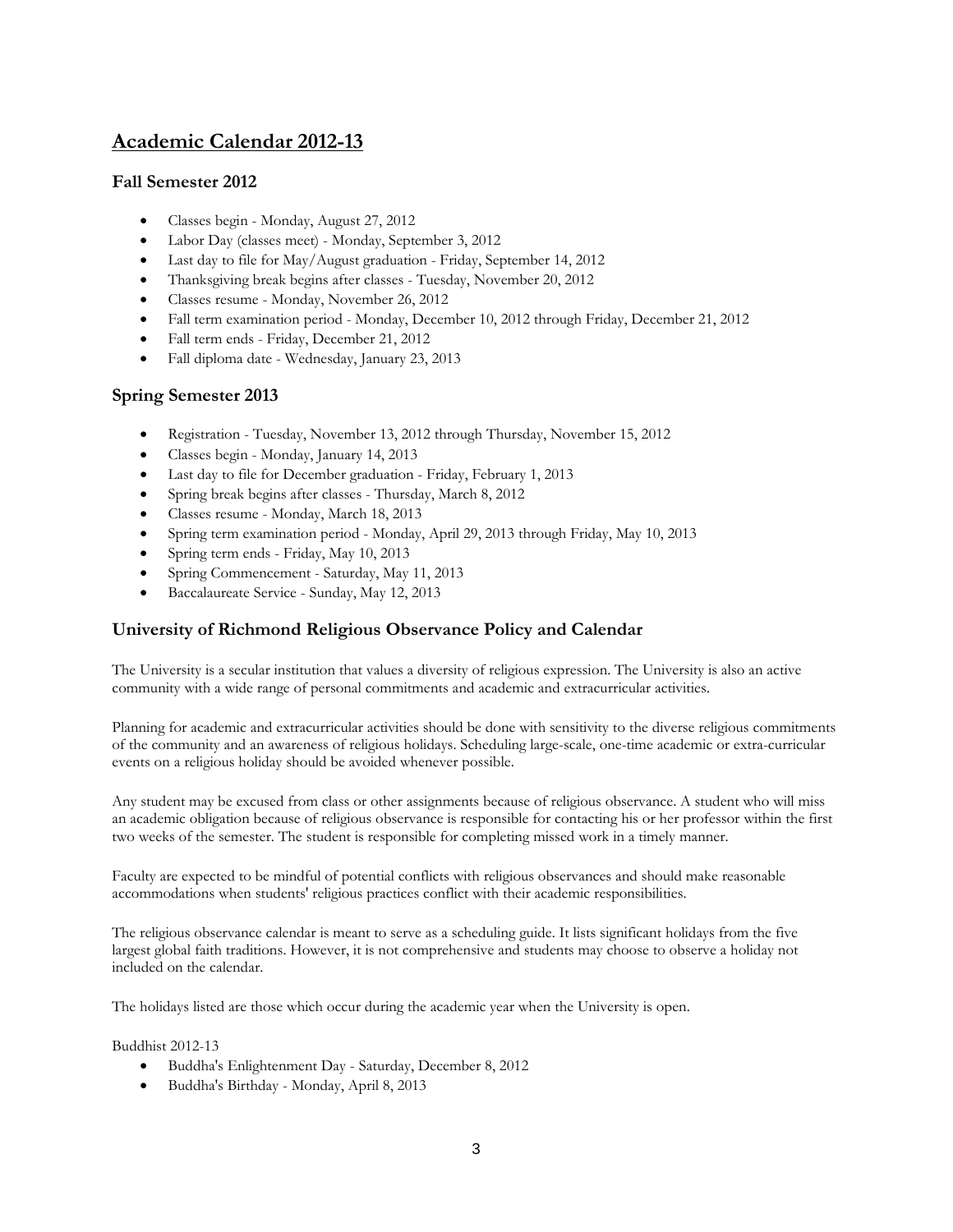Christian 2012-13

- Ash Wednesday Wednesday, February 13, 2013
- Good Friday Friday, March 29, 2013
- Easter Sunday, March 31, 2013

#### Eastern Orthodox 2012-13

- Christmas Monday, January 7, 2013
- Good Friday Friday, May 3, 2013
- Easter Sunday, May 5, 2013

#### Jewish - 2012-13

- Rosh Hashanah Monday, September 17, 2012
- Yom Kippur Wednesday, September 26, 2012
- First day of Sukkot Tuesday, October 1, 2013
- First day of Passover Saturday, March 16, 2013

#### Muslim - 2012-13

- Eid al-Fitr Sunday, August 19, 2012
- Eid al-Adha Friday, October 26, 2012
- Ashura Saturday, November 24, 2012

Hindu 2012-13

• Diwali - Tuesday, November 13, 2012

# **University of Richmond School of Law**

The mission of the University of Richmond is to sustain a collaborative learning and research community that supports the personal development of its members and the creation of new knowledge. A Richmond education prepares students to live lives of purpose, thoughtful inquiry, and responsible leadership in a global and pluralistic society.

## **Organization and Accreditation**

Five academic schools and two coordinate colleges form the University of Richmond, with authority and responsibility vested legally in the Board of Trustees and the president of the University. The several colleges and schools award no degrees individually, but all degrees for work done in any one of them are conferred by the University of Richmond.

The University enrolls approximately 2,900 fulltime undergraduates, 92 percent of whom live on campus; 600 full-time law and graduate students; and 1,300 part-time students.

The University of Richmond is accredited by the Commission on Colleges of the Southern Association of Colleges and Schools to award associate, baccalaureate, masters, and juris doctor degrees. Contact the Commission on Colleges at 1866 Southern Lane, Decatur, Georgia 30033-4097 or call (404) 679-4500 for questions about the accreditation of the University of Richmond. The University also is certified by the Virginia State Board of Education to offer teacher licensure programs. Various departments and divisions have more specialized accreditation. Included in this category are the music program, accredited by the National Association of Schools of Music; the chemistry program, accredited by the American Chemical Society; and the education program, accredited by the Teacher Education Accreditation Council. In addition, the Robins School of Business is accredited by the Association to Advance Collegiate Schools of Business International at the undergraduate and graduate levels, and the T.C. Williams School of Law is accredited by the American Bar Association and the American Association of Law Schools.

## **Environment and History**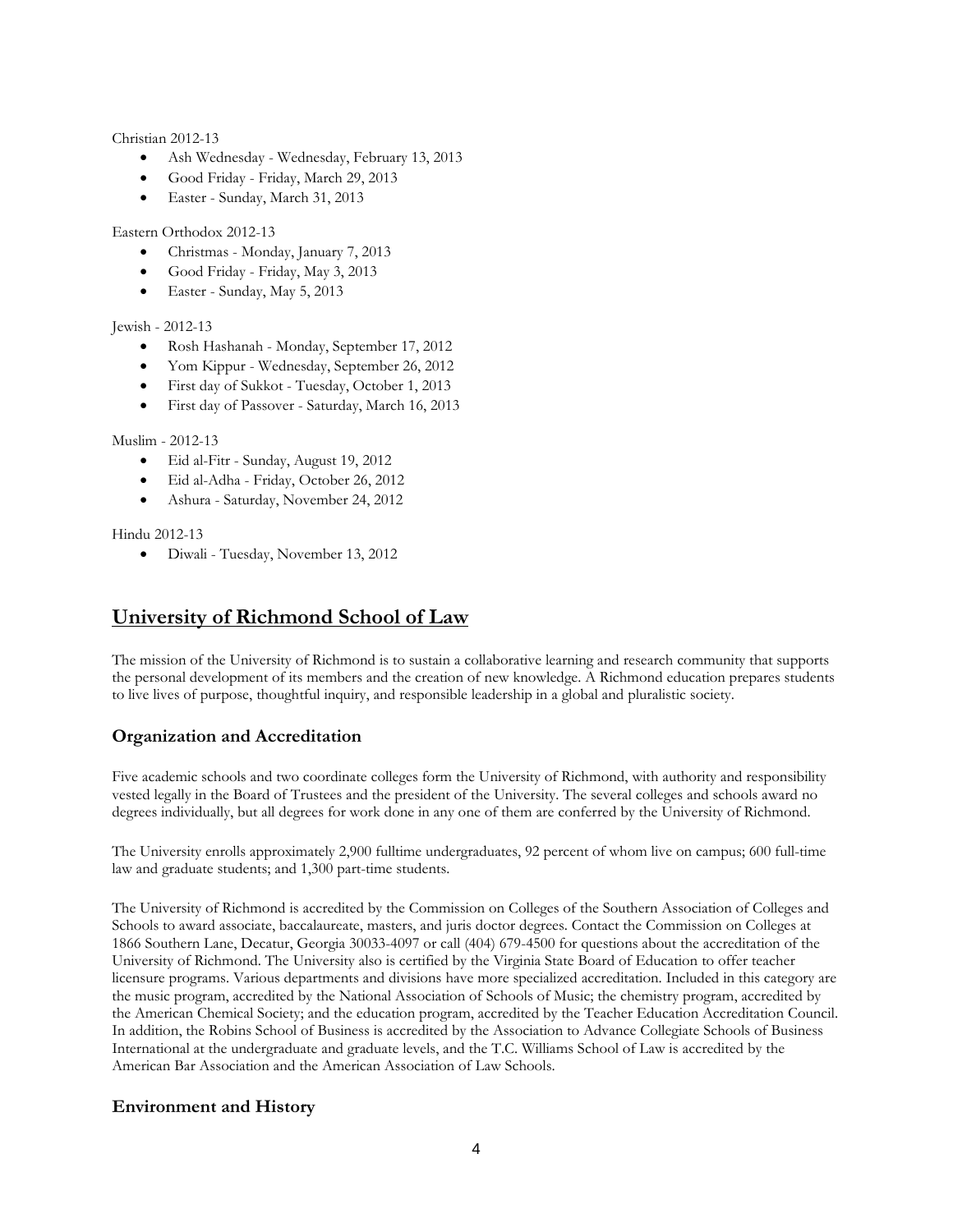The University of Richmond campus consists of about 50 major buildings of Collegiate Gothic architectural style set amid 350 acres of lawns, lake, and woodlands. The beautiful and harmonious setting has been recognized nationally by college guides. Richmond's history began almost two centuries ago with Richmond College, founded in 1830 by Virginia Baptists as a college of liberal arts and sciences for men. Around this nucleus were established the School of Law (1870); Westhampton College, a college of liberal arts and sciences for women (1914); the Graduate School of Arts and Sciences, for advanced study in the liberal arts and sciences (1921); the E. Claiborne Robins School of Business, for undergraduate and graduate study in business (1949); University College, now known as the School of Professional and Continuing Studies, for evening, summer, and continuing education (1962); and the Jepson School of Leadership Studies, the first school of leadership studies in the United States (1992). In 1992, the academic missions of Richmond College and Westhampton College were combined in a separate school, the School of Arts and Sciences. Richmond College and Westhampton College are the coordinate colleges for men and women respectively, providing special programming and leadership opportunities in student life.

The law school was established within the college in 1870. In 1890 the family of the late T.C. Williams, who had been a devoted and valued trustee, donated \$25,000 as the nucleus of an endowment for the law school. In recognition of this gift, the school was named the T.C. Williams School of Law. At various times the school has received further generous gifts from members of Mr. Williams' family. A substantial gift came through a bequest from T.C. Williams Jr. who, like his father, was long a trustee of Richmond College, and for 20 years was the chairman of the Executive Committee of the Board of Trustees. The largest gift was received in 1952 by bequest from A.D. Williams, another son of T.C. Williams. In 1976, George E. Allen Jr., Ashby B. Allen, and Wilbur C. Allen provided the initial endowment for the school's first chair, the George E. Allen Chair. For a number of years, this endowment brought to the law school outstanding scholars, lawyers, and judges in a variety of fields, as visiting professors teaching in the annual Allen Chair Seminar. As a result of recent additions to the endowment by members of the Allen family, the Allen Chair became a full-time position on the law school faculty in 1998. Former Dean Rodney A. Smolla was the first full-time holder of the Allen Chair. Through a \$2 million pledge from Russell C. Williams, L '84, the law school has established its second chair, the Williams Chair. Williams, who practiced law in Richmond in the 1980s and 1990s, and who worked in the Virginia attorney general's office, is vice president of Hanover Shoe Farms in Hanover, Pa., which breeds horses for harness racing. The Williams Professor focuses on fundamental subjects such as torts, contracts, and civil procedure. Carl Tobias is the first full-time holder of the Williams Chair.

The University of Richmond School of Law is an integral part of the University of Richmond. The University Senate, on which sit representatives of all the faculties, provides for intercollegiate cooperation. The degrees in law are conferred by the corporation of the University of Richmond. While possessing a proud tradition, the law school continues to keep pace with the changing methods of legal education in order to prepare its graduates for the practice of law in today's society.

#### **Location**

The University of Richmond campus consists of 350 acres located about six miles west of the center of the city of Richmond, Va. The law school building, of Collegiate Gothic architecture, was originally opened in 1954 and enlarged in 1972 and 1981. In 1991, the building was significantly expanded, renovated, and refurbished. The law school building provides modern and technically equipped classrooms, seminar rooms, a law library, a courtroom, faculty study and offices, administrative offices, student lounges, and offices for the Law Review, three other journals, and numerous other student organizations.

Richmond, the capital of the Commonwealth of Virginia, is where the Virginia General Assembly holds its annual sessions and the Supreme Court of Virginia sits. The Federal District Court for the Eastern District of Virginia and the United States Court of Appeals for the Fourth Circuit also hold regular terms here. In addition, the State Corporation Commission, the Workers' Compensation Commission, and many federal administrative agencies hold hearings in the city. Washington, D.C., where the United States Supreme Court sits, is only about a two-hour drive away. Thus, students find, in addition to the formal law school program, unsurpassed opportunities for observation of the legal process at work in various legislative, judicial, and administrative departments of the local, state, and federal governments.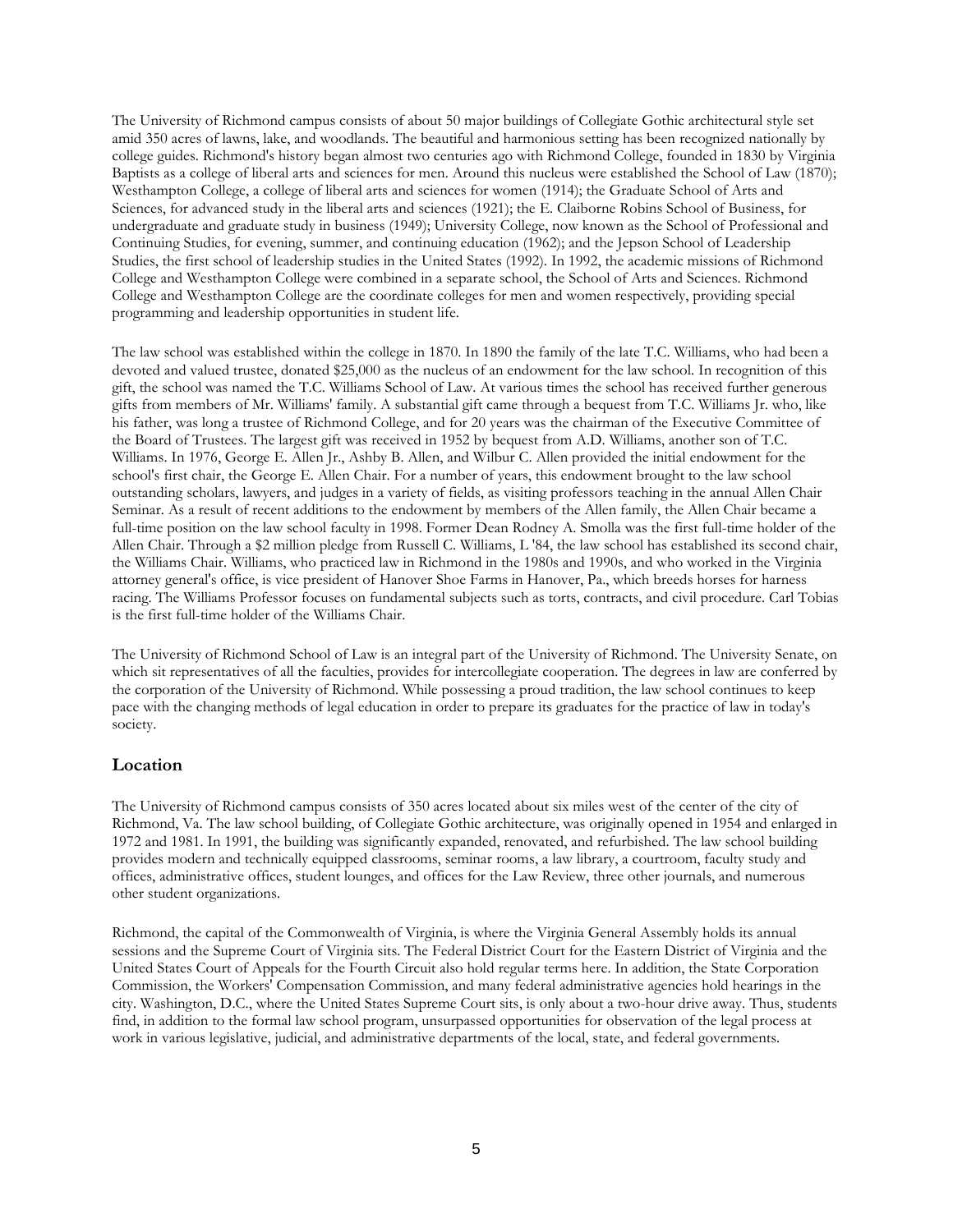# **General Policies**

## **Law School Computer Program**

The University of Richmond initiated a laptop requirement program in 1994 to provide students with the technological expertise necessary to practice law in today's society. The law school was the first law school in the United States to require all entering students to own a laptop as a condition of enrollment. By choosing the University of Richmond as the place to study law, students use computers just like they are used by lawyers in the practice of law, that is as a personal, portable tool to gather, organize, produce, and store the kind of information that is the lifeblood of the modern legal practitioner.

Students entering law school at the University of Richmond must own a laptop, either Windows-based or Mac, with software that fully complies with the technical specifications and requirements necessary to connect effectively with the University network. Students who indicate plans to enter the University of Richmond Law School receive detailed information about satisfying the laptop requirement prior to enrollment. Students use laptops at the University of Richmond in the classroom and in the library. Wireless access to the Internet and the University network is available throughout the law school building, including the classrooms and the library, and most classrooms also include wired access. Students use laptop computers for Westlaw, LexisNexis, and Fastcase access, e-mail, discussions with professors and fellow classmates, and searching the Internet, as well as many other uses. Students also can access the law school network from home.

The library staff provides extensive training about connectivity and other computer issues during first-year orientation. Computer professionals offer beginning and review sessions about word processing, e-mail, Internet searching, and other topics throughout the year for students and faculty.

## **Computing Facilities**

The University of Richmond has a strong commitment to prepare students to work in technology- and informationcentered environments. The University provides computers, software, and specialized equipment for student use in labs, public areas, classrooms, and residence hall lounges. All students in the residence halls have their own wired network connections and the entire campus is blanketed with a high-speed wireless network that provides students, faculty, staff, and guests with secure access to a wealth of resources.

The University maintains a robust network infrastructure. A wireless network supports mobile computing in every building on campus, and provides coverage in most outdoor locations and public gathering spaces. Information Services maintains University-owned systems loaded with up-to-date versions of the latest software tools and anti-virus software. All users must have an active University computer account to log into any lab machine. To help ensure the security of the University systems and network, the University requires all users to change the passwords each semester in order to maintain an active account. The Policies for Responsible Computing posted on the Information Services Policies website including the guidelines for the use of University-provided technology resources.

The ground floor of Jepson Hall houses many computing resources, including a general purpose computer lab; five PC classrooms with full multimedia capabilities; and two computer classrooms running Windows, Linux, and Unix designated for use by the math and computer science department. When classes are not in session, the Jepson Hall computer classrooms are open for student use. Jepson Hall is also the location of the Computer Help Desk, a resource that provides assistance with computing-related issues for the entire campus. A listing of the current hours of operation for all of these resources may be found on the Information Services Website.

The Center for Technology Learning Center (CTLC) is a unique resource located on the third floor of Boatwright Memorial Library. It is devoted to servicing the multimedia needs of students, faculty, and staff. This area offers PC and Mac workstations equipped with high-end Web development, multimedia, animation, 3-D modeling, and audio-video recording and editing software. Scanners, high quality printers, large-format plotters, digitizers, and digital video and still cameras also are available. In addition, the CTLC contains a photography studio and a small recording studio. The CTLC also supports media production in the Media Resource Center on the second floor of Boatwright Library. Most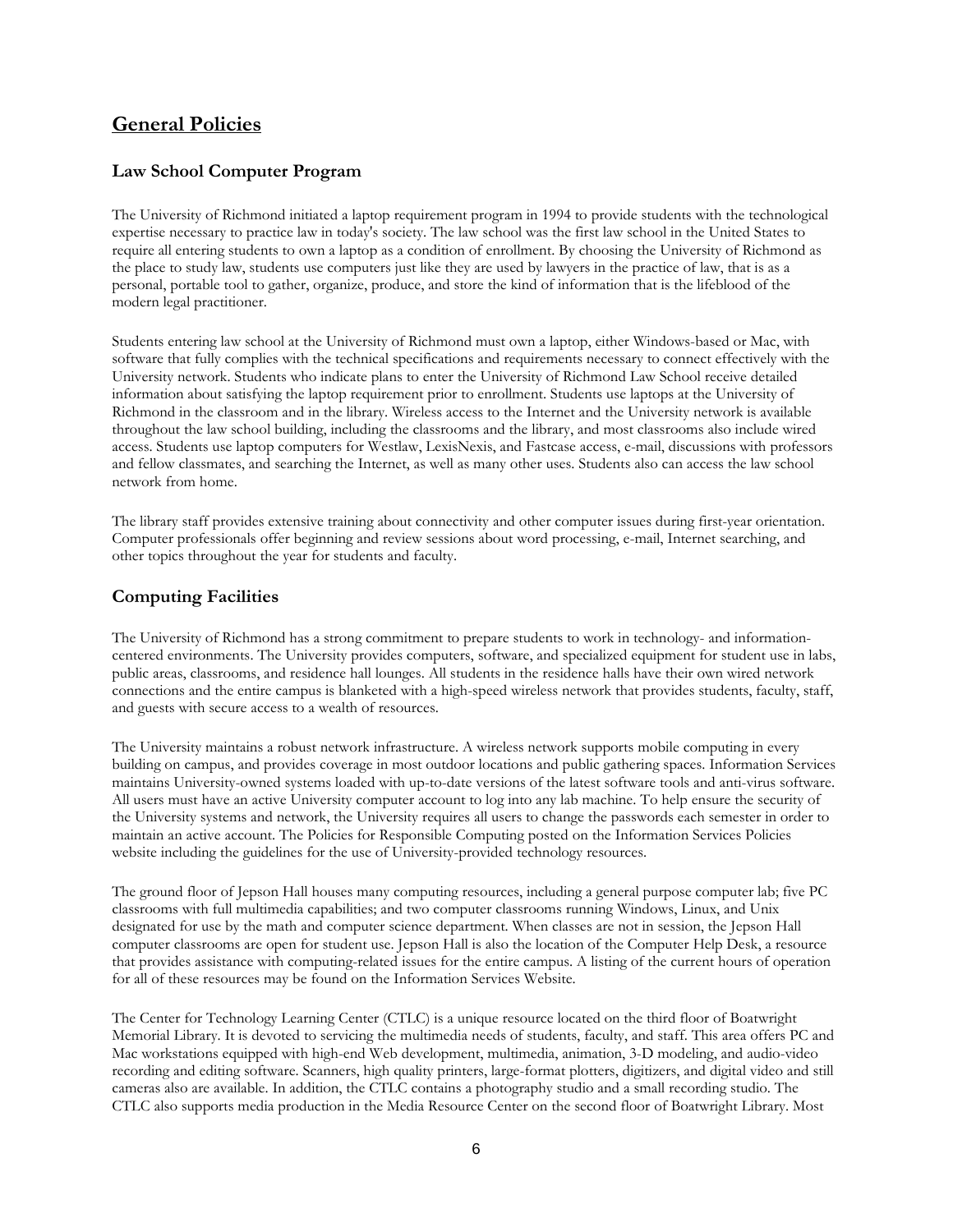importantly, the CTLC is staffed by professionals and well-trained student assistants are available to assist students, faculty and staff. Students not only have access to the hardware and software, but also to experts who can help them effectively use the specialized tools.

Technology training for students, faculty, and staff is available in a variety of formats, including books and CDs available in the CTLC and searchable through the Library catalog; online video tutorials; technology training classes offered throughout the school year; and one-on-one training sessions available through appointments at the CTLC. CTLC hours of operation and current technology training classes may be found on the Information Services website is.richmond.edu/training/index.html.

## **Emergency Information**

To report an emergency, call 911 or 289-8911 (cell phone). The non-emergency number is 289-8715

#### [\(Download a PDF of the Emergency Procedures\)](http://alert.richmond.edu/procedures/UR_Emergency_flyer.pdf)

#### **Getting Information**

During an emergency, UR will distribute information to the campus community via:

- Audio–Tornado siren and PA system
- Web–This website, alert.richmond.edu
- E-mail–Blast e-mail to '@richmond.edu' accounts
- Text/voice messages–UR Alert text messages and/or voice messages to faculty, staff, and students who register a cell or home phone through BannerWeb
- Campus phones–Telephone messages to campus telephones
- TV–UR TV channel 16 broadcasts
- People–Resident assistants and area coordinators
- Hotline–UR Emergency Hotline: (804) 289-8760 or toll free at (866) 386-0403

#### **Emergency Terms**

Shelter in Place: Choose an interior room or one with as few doors and windows as possible. Remain there until the danger has passed. Examples: Tornado or other severe weather, nuclear alert, or hazardous materials spill.

Seek Secure Shelter: Get into a lockable space, like an office or classroom, and remain there. Lock and barricade doors, turn off lights, and turn cell phones to silent or vibrate mode. Get under a desk or other surface to hide. Wait for further instruction from law enforcement. If the threat is in your building and you can safely flee, then do so. Examples: Active shooter or dangerous person immediately threatening the campus.

Evacuate: Immediately leave the building that you are in, exiting through the nearest and safest exit. If the fire alarm has not been activated, do so. Examples: Fire, smoke.

Avoid Area, Warn Others: In these types of incidents, the emergency is localized on campus. University officials do not want anyone near the area and want you to alert others of the emergency. Examples: Hazardous materials spill, flooded roads, aircraft accident, bomb threat, civil disturbance, fire, gas leak, or power lines down.

#### **What to Do**

Tornado

• Listen for the tornado siren. A single siren blast will sound continuously until the danger has passed.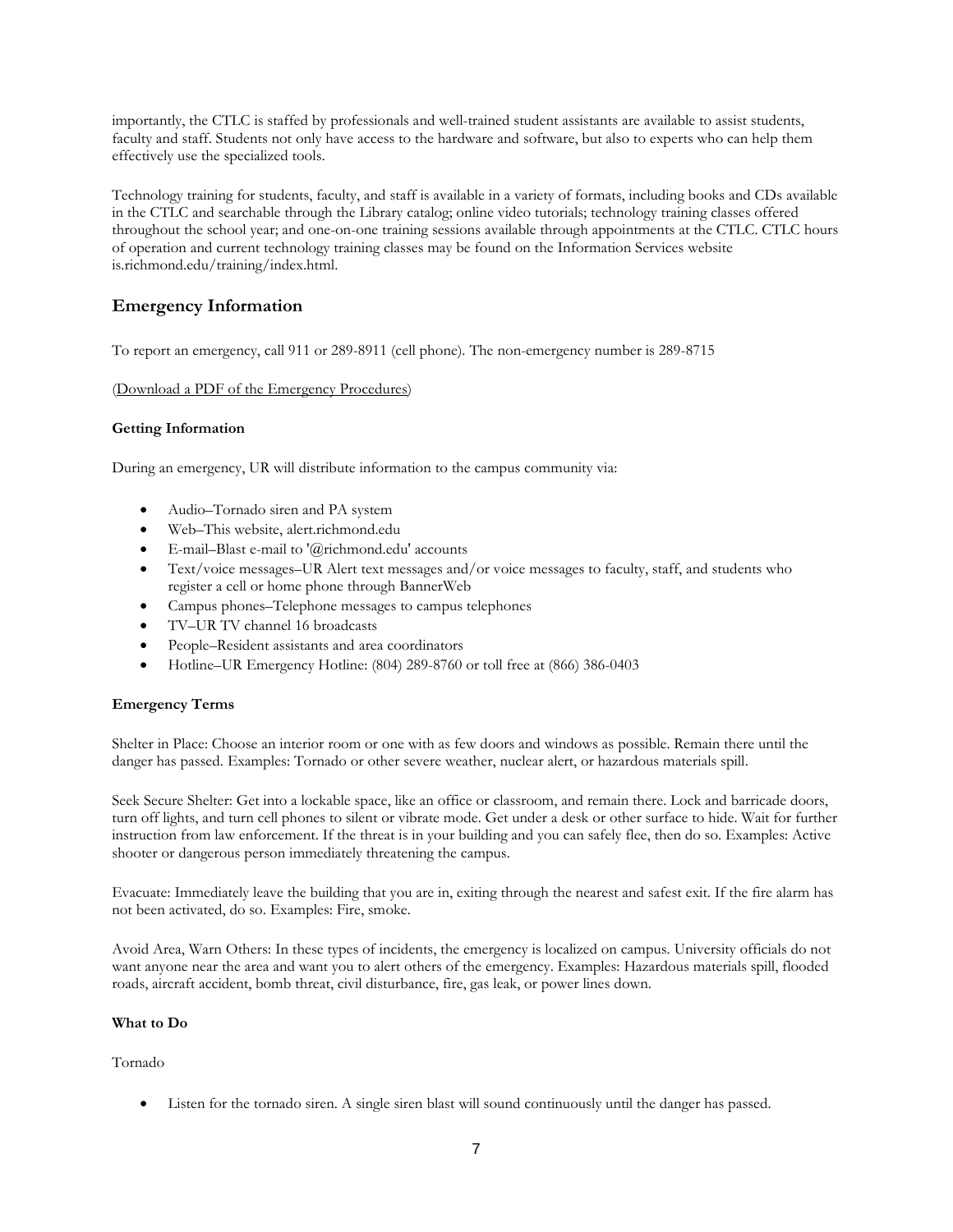- Seek shelter inside a building until notified by University officials that it is safe to leave.
- Stay away from electrical lines and devices.
- There is no "all-clear." The danger has passed when the siren silences.

#### Fire

- Activate the nearest fire alarm and call 289-8911 if possible to report the location and cause of the fire.
- Everyone must leave immediately when a fire alarm is activated, even if there are no obvious signs of an emergency.
- Do not use the elevator.
- Remain calm and assist others in safely getting out.
- Confine the fire by closing all doors and windows if possible. Follow directions given by emergency personnel and go to the location designated by your building coordinator to await further instructions.

#### Earthquake

- Stay inside the building until the shaking stops. Don't run downstairs or rush outside while the building is shaking.
- Stay away from glass, windows, outside doors and walls, and anything that could fall.
- A sturdy table or desk can provide cover.
- Once the building stops shaking, exit the building calmly and check for others in need.
- Do not use elevators.
- If outdoors, stay in the open until the shaking stops, avoid any falling debris fields such as buildings, power lines, etc.

Active Shooter/Dangerous Person

- Remain calm, do not engage the intruder.
- A quick and quiet escape is suggested, if it can be done safely.
- If attempting to escape, keep your hands elevated with open palms visible, especially if encountering law enforcement officers. Follow all instructions officers may give you.
- If you cannot safely exit the building, seek secure shelter.
- Close and lock windows, lower blinds, remain out of sight, and turn off lights.
- Once secured inside, take cover behind concrete walls, thick desks, and filing cabinets that are away from windows and doors.
- Remain quiet, and turn off cell phone ringers.
- Only one person from the room should call police at 289-8911 and tell them where you are, where the dangerous person is, and the condition of others with you. Follow their instructions. If you cannot speak, leave the line open so the dispatcher can hear what is going on.
- Assist others if they are injured.
- Do not respond to any unfamiliar voice commands until you can be sure they are coming from a police officer.

## **Inclement Weather Policy**

In case of inclement weather, the law school generally follows the lead of the University. University closings will be announced on the University Emergency Hotline, 289-8760, and on the following stations:

TV Stations

- WCVE/WCVW (PBS)
- WRIC (ABC)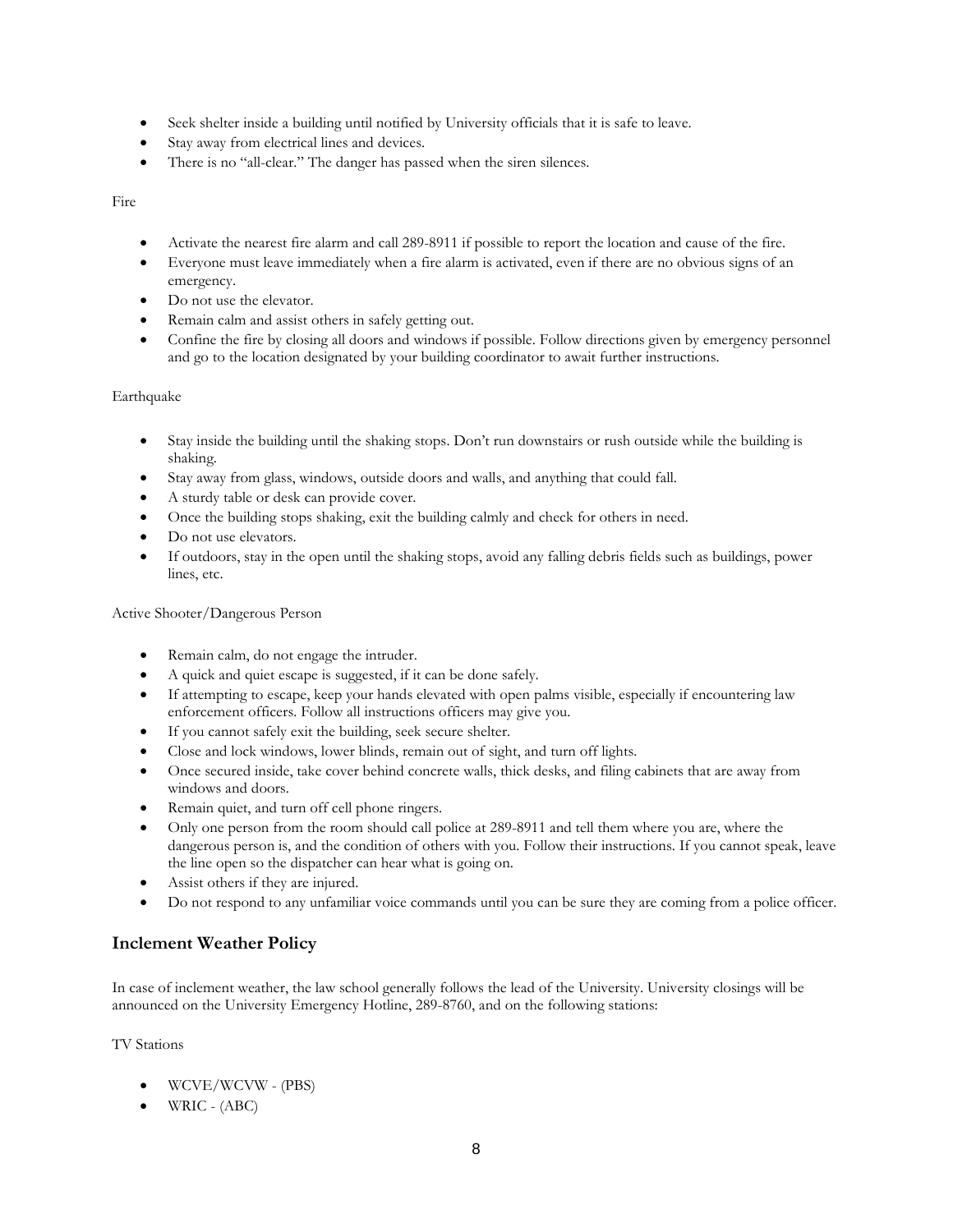- WTVR (CBS)
- WWBT (NBC)

Radio Stations

- WCVE FM 88.9
- WRVA AM 1140
- WRVQ FM 94.5

Because the law school administration is aware that the majority of law students commute (unlike undergraduates), there will be times that the law school decides to close even though the University remains open. This also will be announced through the media outlets listed above.

If the law school is NOT closed in inclement weather, individual professors may still decide to cancel classes, and they will notify the Dean's Office to that effect. If you are unsure about a particular class, please call the Dean's Office at 289- 8740-3 for class cancellations, which will be announced via our office or voicemail.

Students should always exercise their best personal judgment with regard to road conditions and other safety concerns.

## **Student Complaints (ABA Standard 512)**

The faculty and administration of the School of Law are continually searching for ways to improve the delivery of legal education. As such, the faculty and administration are receptive to student suggestions and concerns. In an effort to provide a vehicle for this valuable information, the following procedure has been instituted.

Any student at the School of Law who wishes to bring a complaint to the Administration of the School of Law about a significant program that directly implicates the School's program of legal education and its compliance with the ABA Standards [\(https://www.americanbar.org/groups/legal\\_education/resources/standards.html\)](https://www.americanbar.org/groups/legal_education/resources/standards.html) should take the following steps:

- 1. The student complaint should be submitted in writing to the Associate Dean for Academic Affairs.
- 2. The writing should describe in detail the behavior, program, or process complained of, and demonstrate how it implicates the School's program of legal education and the School's compliance with a particular identified ABA Standard.
- 3. The writing must provide both the name of the student submitting the complaint, the student's University of Richmond email address and a street address for further communication about the complaint.

#### **Procedures for Addressing Complaints**

- The Associate Dean for Academic Affairs should acknowledge the complaint within three business days of receipt of the written complaint. Acknowledgment may be made by email, U.S. Mail, or by personal delivery.
- Within two weeks of acknowledgment of the complaint, the Associate Dean for Academic Affairs or his designee shall either meet with the complaining student or respond to the substance of the complaint in writing. The student should either receive a substantive response to the complaint or information about what steps are being taken by the School to address the complaint or further investigate the complaint.
- Appeals may be taken to the Dean of the Law School. Any decision made on appeal by the Dean shall be final.
- A copy of the complaint and a summary of the process and resolution of the complaint shall be kept in the Office of the Dean of the School of Law for a period of eight years.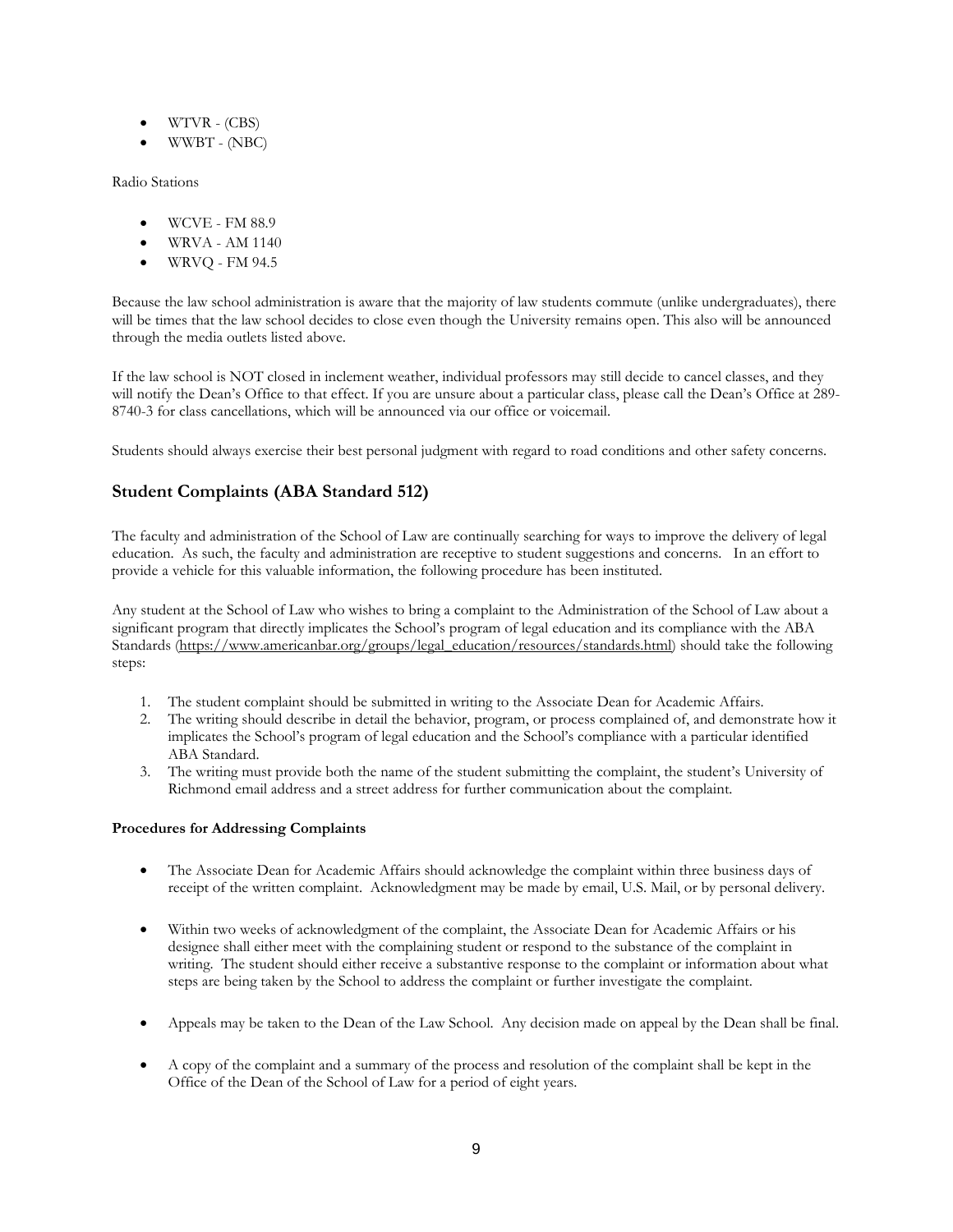# **Student Conduct Policies**

# **Alcohol and Drug Policy**

The legal age for the consumption and possession of alcohol is 21 in the Commonwealth of Virginia. Each member of the University community is encouraged to make risk-aware choices regarding the consumption of alcohol or the use of other psychoactive drugs. Members of the campus community who choose to use such drugs are expected to consider the risks of harm to self, others, and the community-at-large. To mitigate the harmful behavior associated with such drugs, the University has established policies to eliminate the use of illicit drugs and to limit the consumption of alcoholic beverages on campus. It is our individual responsibility to understand and abide by the regulations as defined by the University, the Commonwealth of Virginia, and the federal government governing the use and distribution of alcohol and other drugs. These regulations apply to all members of the University community and its guests and visitors. Persons who infringe upon the rights of others, break the law, conduct themselves in a disorderly manner, or damage University property are accountable for their actions. Such persons are subject to University disciplinary sanctions (up to and including removal from this community) and/or criminal action. Such harmful behavior is absolutely at variance with the mission of the University. Because the University of Richmond strives to achieve a healthy living and learning environment, the unlawful possession, use, or distribution of illicit drugs and alcohol by students and employees on the University's property, or as a part of its activities, is prohibited.

More information about the University's alcohol and drug policy can be found online at [studentdevelopment.richmond.edu/common/PDF/UR\\_Alcohol\\_Policy.pdf](http://studentdevelopment.richmond.edu/common/PDF/UR_Alcohol_Policy.pdf)

## **Harassment & Discrimination**

Every University employee and student has the right to work and study in an environment free from discrimination and harassment and should be treated with dignity and respect. The University prohibits discrimination and harassment against applicants, students, and employees on the basis of race, religion, national or ethnic origin, age, sex, sexual orientation, gender identity, gender expression, disability, status as a veteran or any classification protected by local, state or federal law.

The University's policy against discrimination and harassment (Policy) incorporates protections afforded by Title IX of the Educational Amendments of 1972, which prohibits discrimination in educational programs and activities based on gender. This Policy also incorporates all other local, state and federal laws, including Title VII of the Civil Rights Act of 1964. Any individual whose conduct violates the Policy will be subject to disciplinary action up to and including termination for employees and expulsion for students.

Harassment is the creation of a hostile or intimidating environment, in which verbal or physical conduct, because of its severity and/or persistence, is likely to interfere significantly with an individual's work or education, or affect adversely an individual's living conditions on campus.

Illegal and improper harassment based on any of the classifications in paragraph 1, may include:

- Any suggestion that sexual favors, race, religion, national or ethnic origin, age, sex, sexual orientation, gender identity, gender expression, disability, status as a veteran or any protected classification would affect one's job, promotion, performance evaluations, grades, working or educational conditions;
- Making unwelcome or offensive comments about a person's clothing, body or personal life;
- Offensive jokes or unwelcome innuendoes;
- Other conduct that creates a work or educational environment that may be considered offensive or hostile, even though some staff or students might not find them objectionable;
- Use of unwelcome or offensive nicknames or terms of endearment.

Sexual harassment, in particular, may consist of unwelcome sexual advances, requests for sexual favors, or other verbal or physical conduct of a sexual nature when one or more of the following occur: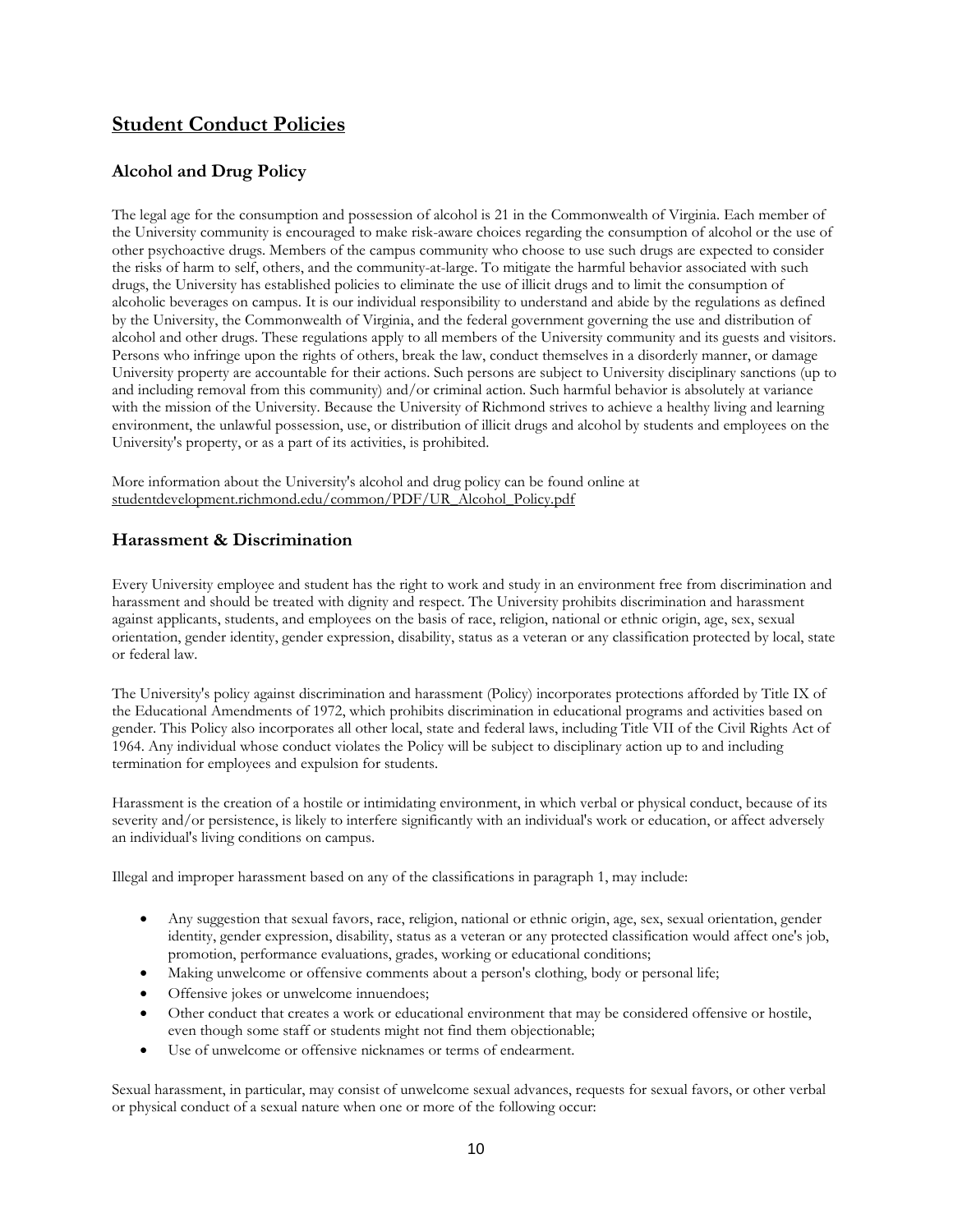- Submission to or rejection of such conduct is made a term or condition of an individual's employment or academic success;
- Submission to or rejection of such conduct is used as the basis for employment or academic decisions;
- Such conduct has the purpose or effect of interfering with an individual's work or academic performance or creates a hostile, intimidating or offensive work or educational environment.

The University has designated the Associate Vice President for the Department of Human Resource Services (located in Weinstein Hall), as the University's representative to handle issues arising under the Policy, including Title IX. Individuals who need further information or clarification of the Policy should contact the Associate Vice President directly. employees and students who feel they have suffered discrimination or harassment in violation of the Policy should follow the Complaint Resolution Procedure described below.

The Policy also applies to complaints of harassment or discrimination involving applicants for admission or employment, or persons aggrieved by third parties such as contractors or vendors serving the University.

#### **Complaint Resolution Procedure**

For ease in identifying individuals, the person making the complaint is referred to as the Complainant, and the person for whom the complaint is being made is referred to as the Respondent.

The University will endeavor to respond to and resolve all complaints quickly and effectively. Individuals who believe they have been harassed or discriminated against in violation of the Policy are encouraged to take action in any of the ways described in the Complaint Resolution Procedure (Procedure).

Although none of the actions listed under the options for Informal Resolution, below, are required before an individual may file a Formal Complaint, the University favors informal resolution of these claims whenever possible. Except as expressly provided herein, the Procedure is the only grievance practice available to staff, faculty, students or other parties for violations of the Policy. No other grievance practices otherwise available at the University are applicable.

Through the Procedure, the University will take necessary steps to prevent recurrence of any harassment and/or discrimination determined to have occurred, and will take necessary steps to correct the discriminatory effects of the conduct on the Complainant and others, if appropriate. During all stages of the Procedure, every effort will be made to ensure fundamental fairness to all parties involved in the complaint process. The University will make good faith efforts to protect the confidentiality of those involved in the Procedure to the extent permitted by law and to the extent that continued protection does not interfere with the University's ability to investigate allegations or to take corrective action.

The University prohibits retaliation against any individual who files a complaint (informal or formal) in good faith or participates in a harassment or discrimination inquiry. Disciplinary action will be taken against any individual who retaliates against a Complainant or participant in a harassment or discrimination inquiry, or who files a discrimination or harassment complaint in bad faith, or who maliciously or knowingly files false charges.

#### **A. Procedures for Informal Resolution**

The Informal Resolution process provides an effective means of resolving most disputes. However, the Complainant may terminate the Informal Resolution process at any time and initiate a Formal Complaint without prejudice.

#### **1. Informal Discussion with Respondent**

Prior to the involvement of other parties or University officers, the Complainant may choose to discuss the concerns directly with the Respondent. The Respondent may not realize that his or her conduct is offensive or unwelcome. Many disputes can be resolved quickly and effectively with such direct communication. A complaint brought to the attention of the Respondent shortly after the alleged offensive behavior occurs (e.g.: immediately or in a few days) will usually result in more effective resolution.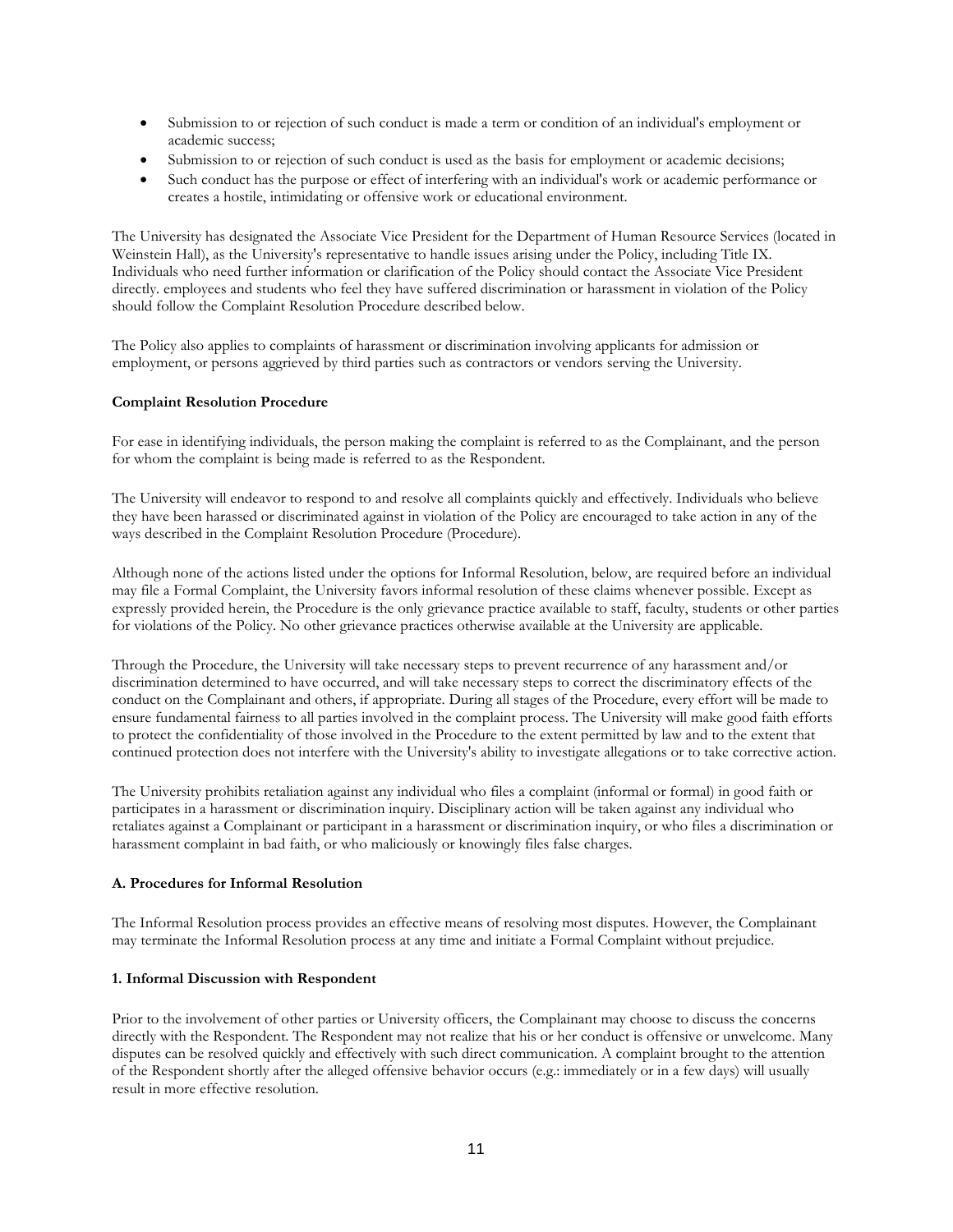#### **2. Informal Discussion with University Officials**

Understanding that a Complainant may discuss concerns with a friend, confidant, advisor or counselor in the Counseling and Psychological Services office, etc., it is nonetheless the case that to initiate an informal discussion with University officials, a Complainant should contact one of the following individuals in a timely manner, ordinarily within thirty (30) days of the offending conduct:

Students should contact the dean of their school or residential college as follows:

- Arts and Sciences, Business or Leadership Studies undergraduate students should contact the dean of their residential college
- Graduate School of Business: Senior Associate Dean, Richard Coughlan at (804) 289-8553
- Law School: Dean, Wendy Purdue at (804) 289-8183
- Richmond College: Dean, Joseph Boehman at (804) 289-8061
- School of Professional and Continuing Studies: Dean, James Narduzzi at (804) 287-6684
- Westhampton College: Dean, Juliette Landphair at (804) 289-8468

#### Staff should contact:

• Executive Assistant to the President: Carolyn Martin at (804) 289-8088

Faculty should contact the dean of their school:

- Arts and Sciences: Dean, Kathleen Skerrett
- Business: Dean, Nancy Bagranoff
- Professional and Continuing Studies: Dean, James Narduzzi
- Law: Dean, Wendy Perdue
- Leadership Studies: Dean, Sandra J Peart

If the complaint is against one of the designated University officials, the Complainant should contact the President of the University, who will designate a representative of the University to handle the matter. If the complaint is against the dean of a student's residential college, then the Complainant should contact the Associate Vice President for the Department of Human Resource Services.

The Informal Discussion can help with any or all of the following options:

- Assisting the Complainant to determine if the behavior violates the Policy, or to learn more about the Policy;
- Conducting an informal investigation with the effect and goal of ending the alleged behavior in an effective and expeditious manner;
- Contacting the supervisor of the alleged offender and requesting assistance to stop the behavior;
- Meeting with the individual whose behavior is alleged to be offensive or unwelcome, and discussing the situation to make it clear that the behavior is offensive or unwelcome and should cease.

Based on the Informal Discussion, the University official will determine what additional action, if any, is necessary.

The Informal Discussion process will last as long as the Complainant deems it desirable to continue to meet with University officials, but usually the University will try to resolve the problem at this early stage within ten (10) working days. Most complaints can be resolved at this stage. If not satisfied with the resolution from the Informal Discussion, then the Complainant may proceed to the Formal Complaint process described below.

#### **B. Procedures for Formal Resolution**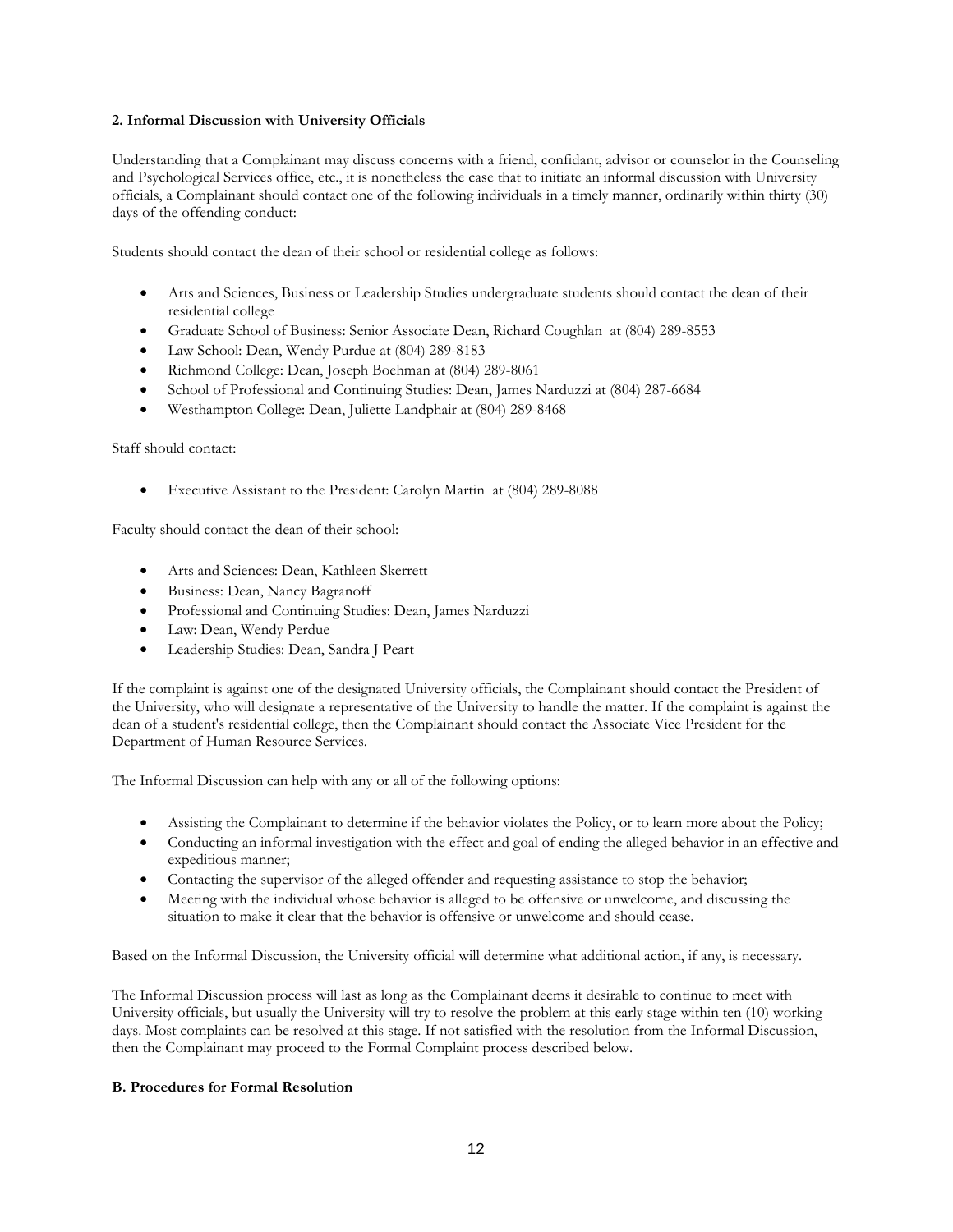A Complainant may omit the Informal Discussion process entirely and file a Formal Complaint with the Associate Vice President for the Department of Human Resource Services (hereafter the Associate Vice President). Formal Complaints alleging violation of the Policy must be filed in the Associate Vice President's office in a timely manner, ordinarily within thirty (30) days of the offending conduct, or shortly after the conclusion of the Informal Discussion process, usually within ten (10) working days.

The Formal Complaint must be in writing and must set forth:

- 1. A statement that the Complainant intends that this document shall constitute a Formal Complaint;
- 2. Date or approximate date on which the alleged behavior occurred;
- 3. Identity of the person(s) purportedly responsible;
- 4. Specific descriptions of the alleged behavior;
- 5. All witnesses and evidence supporting the complaint, including attaching any tangible evidence or documentation;
- 6. Complainant's name and signature.

The Respondent will have ten (10) working days after receiving the Formal Complaint to file a written Response in the Associate Vice President's office.

The Associate Vice President, or her/his designee, will review the Formal Complaint and Response. An investigation, including relevant interviews, will be conducted. The Associate Vice President, or her/his designee, will prepare a written report of the Formal Complaint Findings (Findings) as expeditiously as possible, usually within forty-five (45) days from the date that the Formal Complaint was filed, and will deliver the Findings to the Complainant and Respondent. The written report will include the Associate Vice President's or her/his designee's conclusions with respect to the Formal Complaint and will make a final determination as to what action, if any, is necessary. Either party may appeal from the Findings within the time period and in the method described below.

All provisions in this Grievance Procedure for notifying all parties of Findings and recommendations will be followed so long as the University determines that there are no violations of state or federal privacy laws, including, but not limited to, the Family Educational Rights and Privacy Act.

If no appeal is filed within the designated time period, then the Findings will be final. The Associate Vice President will then work with other University officials to enforce the Findings. If no appeal is filed, then no party will have a right to pursue any other University grievance procedures.

#### **C. Appeal from Formal Complaint Decision**

Either the Complainant or the Respondent may initiate an appeal from the Formal Complaint Findings. The appeal must be filed with the Associate Vice President's office within ten (10) working days from the date of the Findings.

The appeal must be in writing and must set forth:

- 1. Substantive reason(s) for the appeal;
- 2. The identity of all witnesses;
- 3. Any new information.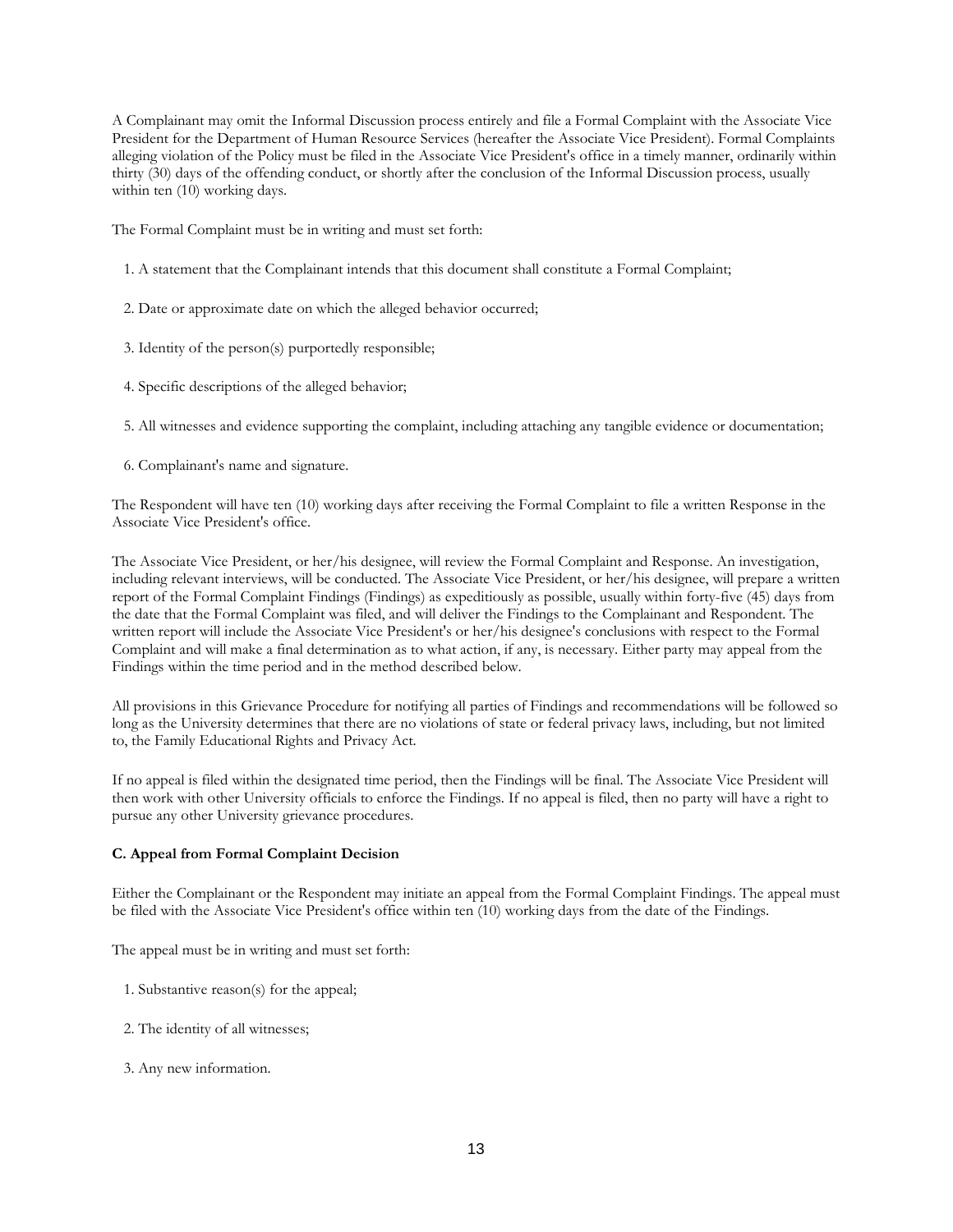The responding party must file a written response to the appeal with the Associate Vice President's office within five (5) working days after receiving the appeal, and must set forth:

- 1. A response to the appeal allegations;
- 2. The identity of all witnesses.

Within five working days after receiving the appeal, the Associate Vice President will assemble the Resolution Committee, which will be formed solely for the purpose of resolving disputes alleging violations of the Policy. The Resolution Committee members will be chosen by the President, who will select two students, two staff members and two faculty members from the Judicial Pool.

The Judicial Pool is constituted at the beginning of each year to provide a pool of faculty, staff and students to serve on the Resolution Committee (defined in this document for the purpose of this Policy) and Hearing Boards for matters of Policy violations. The faculty members are elected each year by their respective schools, two each from Arts and Sciences, Business, Leadership Studies, Law and Continuing Studies. Five staff members are designated by the Associate Vice President at the beginning of each year as part of the pool. Student members of the pool are the chairs of the Richmond College Judicial Council, the Westhampton College Judicial Council, and the chairs of the Honor Councils for Richmond and Westhampton Colleges, the Business and Law Schools and the School of Professional and Continuing Studies.

The Resolution Committee will be charged with the responsibility of conducting a fair and unbiased hearing within fifteen (15) working days after being assembled. It will have access to all available information pertaining to the complaint. The Resolution Committee will accept and review written statements submitted by the Complainant and Respondent and other relevant individuals. At its discretion, it may also entertain oral testimony from witnesses.

The general outline of the hearing, which will be tape recorded, will be as follows:

- 1. The Resolution Committee will review the Formal Complaint, if applicable, Response, Written Appeal and all other available information;
- 2. The Complainant will have the opportunity to present the complaint and any attending circumstances;
- 3. The Respondent will have the opportunity to present a response and any attending circumstances;
- 4. The Resolution Committee may request specific individuals to appear before it and may also implement additional procedures as it deems necessary for a fair and equitable process;
- 5. Other than witnesses, only the Complainant, Respondent, Associate Vice President (or her/his designee) and members of the Resolution Committee may be present during the hearing; except that the Complainant and/or Respondent may be accompanied by a non-participating support person such as a member of the CAPS staff, but neither may be represented by legal counsel in these procedures;
- 6. The Resolution Committee will deliberate, in private and outside the presence of any other individuals, and render its collective Recommendations in writing within ten (10) working days after the conclusion of the hearing.

The Resolution Committee's Recommendations will be forwarded to the Associate Vice President, who will notify the Complainant and Respondent of the Recommendations, subject to applicable privacy laws. Each party will have five (5) working days to submit to the Associate Vice President written comments on the Recommendations.

The Associate Vice President will then forward the Recommendations, the investigative materials, including the hearing evidence, and the comments by the Complainant and Respondent, if any, to the following (depending on whether the Resolution Committee recommended action against a student, staff member or faculty member):

**Students:** Vice President of Student Affairs, Dr. Stephen Bisese

**Staff:** Vice President for Business and Finance, Mr. Hossein Sadid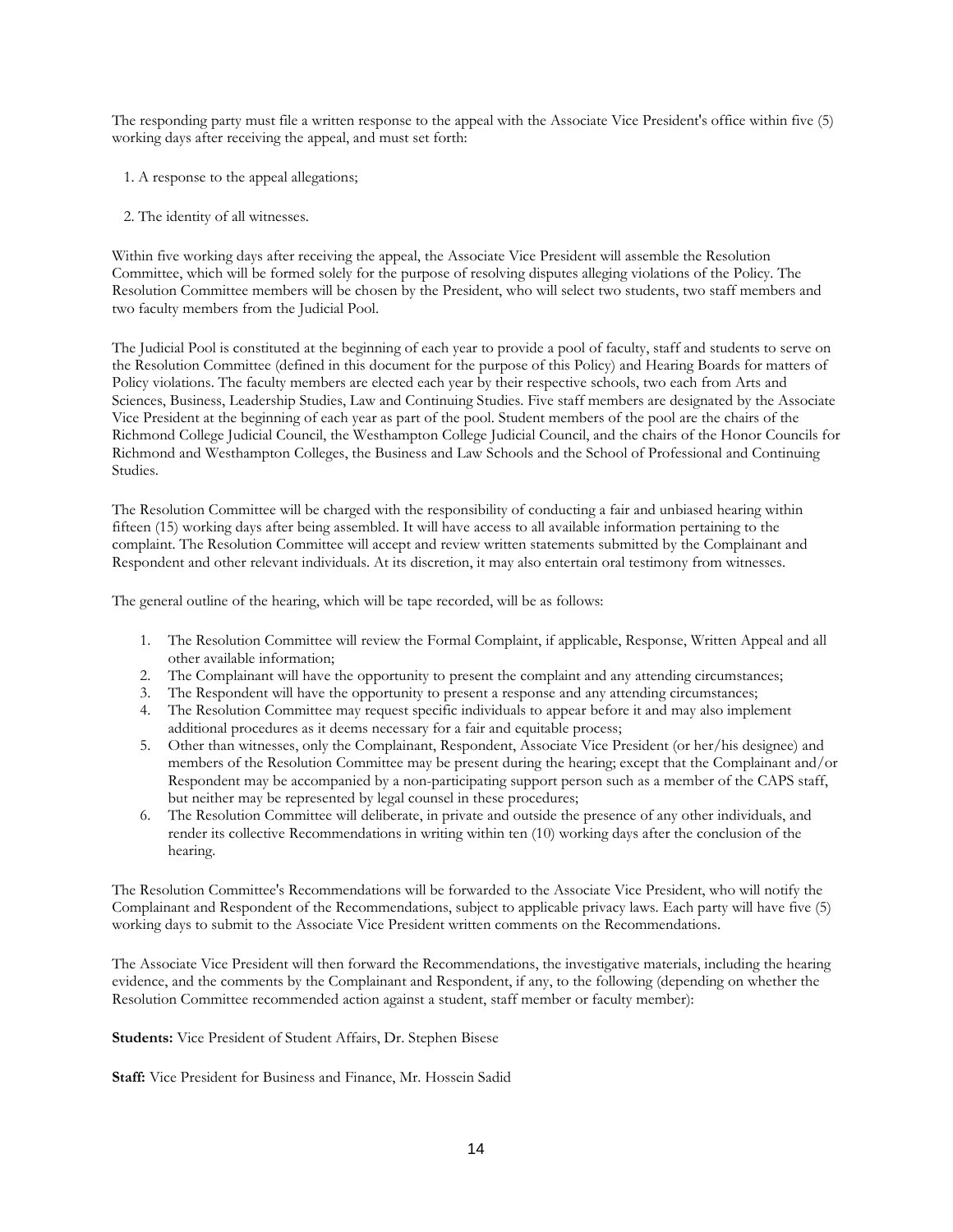#### **Faculty:** President of the University, Dr. Edward Ayers

Determinations as to the action or inaction based on the Recommendations will be made by these University officers, as applicable. These officers may use their discretion in seeking any additional information or advice before rendering a final decision. The decision will be made within thirty (30) days from the date of the Recommendations. The decision made by each of these individuals is final; provided, however, that if the Resolution Committee recommends termination of a faculty member and the Recommendation is accepted by the President, the normal "termination for cause" procedures defined in the Faculty Handbook will be followed.

## **Hazing**

#### **Purpose**

The purpose of this policy is to ensure that students at the University of Richmond are not subjected to any type of hazing when joining a fraternity, sorority, athletic team or any other University of Richmond sponsored student group.

#### **Definition of Hazing**

Hazing is defined as any action or situation, created intentionally or unintentionally and with or without the consent of the persons subjected to the action or situation that produces mental or physical harm, embarrassment, harassment, or ridicule.

#### **University of Richmond Policy on Hazing**

No student or any person affiliated with the University of Richmond shall engage in hazing, as defined above.

If, in the determination of the University's Code of Conduct and subsequent to a hearing conducted according to University procedure, any student or person affiliated with the University is found to have committed any act prohibited herein, then such student or person affiliated with the University of Richmond shall be subject to penalties in accordance with this policy and the University of Richmond's Student Code of Conduct.

The penalties set forth below may be imposed for violations of this policy regardless of whether the violation occurred on or off campus, and shall be in addition to any other penalty to which the offending student(s) may be subject for violations of the State of Virginia's criminal law and any other applicable law rule, or regulation.

- 1. Individuals subject to the University of Richmond jurisdiction found guilty of hazing violations may be subject to suspension.
- 2. Organizations subject to the University of Richmond jurisdiction that authorize hazing in disregard of this policy may be penalized by revocation of organization registration, revocation of permission to meet on campus or to use campus facilities, and/or revocation of the right to exist at the University of Richmond.

#### **Examples of Hazing**

Examples of forbidden hazing activities include, but are not limited to:

- Intimidation, threats and verbal hostility;
- Rough wrestling matches and football games;
- Hitting an individual with paddles, even in so-called fun exchanges, and other types of beatings;
- Sexually degrading activities, including stripping, simulation of sexual acts, improper touching, or sexually explicit chants and songs;
- Pressuring an individual to get a brand or tattoo or to shave his or her head;
- Dousing an individual with dangerous substances;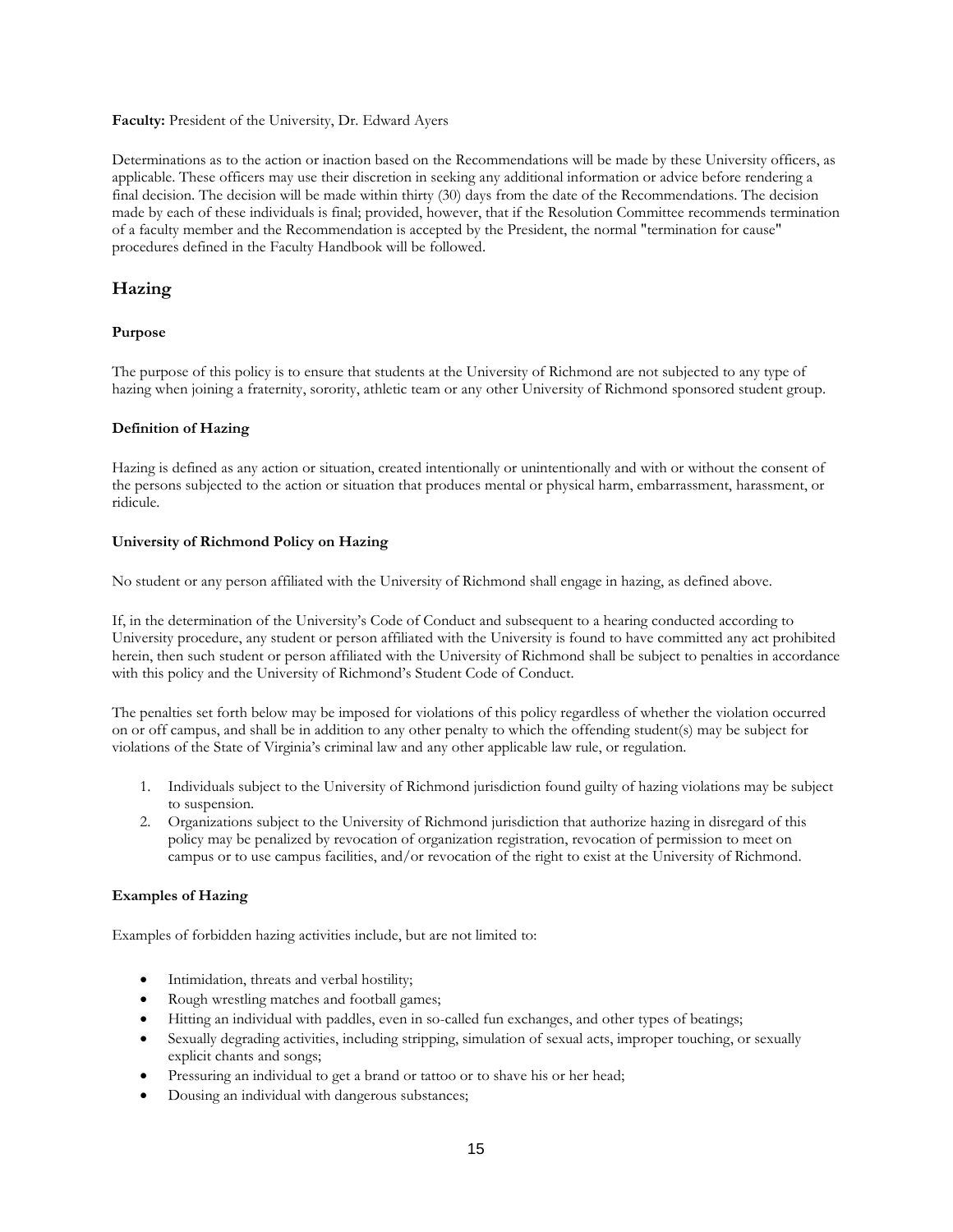- Requiring an individual to eat unpleasant-tasting food;
- Requiring an individual to sleep in uncomfortable places or depriving them of sleep;
- Forcing an individual to do physical exercise;
- Forcing an individual to swim, which can result in drowning;
- Forcing an individual to wear unusual clothing;
- The keeping of pledge books and/or forcing an individual to get member's or alumni's signatures;
- Requiring an individual to memorize non-essential information;
- Isolating an individual from other group members; or an activity that intentionally or unintentionally subjects an individual to mental or physical harm, embarrassment, harassment, or ridicule;
- Forcing an individual to do personal errands of any kind.

## **Honor Code**

View the law school honor code at [http://law.richmond.edu/students/PDF/Honor\\_Code\\_of\\_1999\\_with\\_2011\\_Amendments.pdf](http://law.richmond.edu/students/PDF/Honor_Code_of_1999_with_2011_Amendments.pdf)

## **Response to Troubled Students**

#### **If immediate assistance is needed because of a threat to someone's safety, call the police:**

On-campus situations: Call UR Police emergency (804-289-8911); or 911 from any campus phone

Off-campus situations: Call 911 to access local police responders

#### **For all other types of mental health or safety concerns, please fill out an [Incident Report Form,](http://incidentreport.richmond.edu/) which will be routed to the appropriate office(s):**

- Undergraduate women: Westhampton College Dean's Office (804) 289-8468
- Undergraduate men: Richmond College Dean's Office (804) 289-8061
- Law students: Kris Henderson (804) 289-8186
- MBA students: Lois Vogle (804) 289-8553
- School of Professional and Continuing Studies students: John Zinn (804) 287-6378 or Ned Swartz (804) 287- 6338
- [Counseling and Psychological Services \(CAPS\):](http://caps.richmond.edu/) (804) 289-8119.
- AFTER-HOURS: Contact University of Richmond Police: (804) 289-8715 (non-emergency), (804) 289-8911 (emergency).

#### **Be alert to signs of difficulty:**

- Deterioration in classroom performance or quality/quantity of work
- Missed assignments
- Repeated absences from class
- Disorganized or erratic performance
- Frequently falls asleep in class
- Comes to class bleary-eyed, hungover, or smelling of alcohol
- Continually seeks special provisions (late papers, extensions, postponed examinations); NOT including accommodations granted by a UR Disability Accommodation Notice
- Essays or creative work which indicate extremes of hopelessness, social isolation, rage, or despair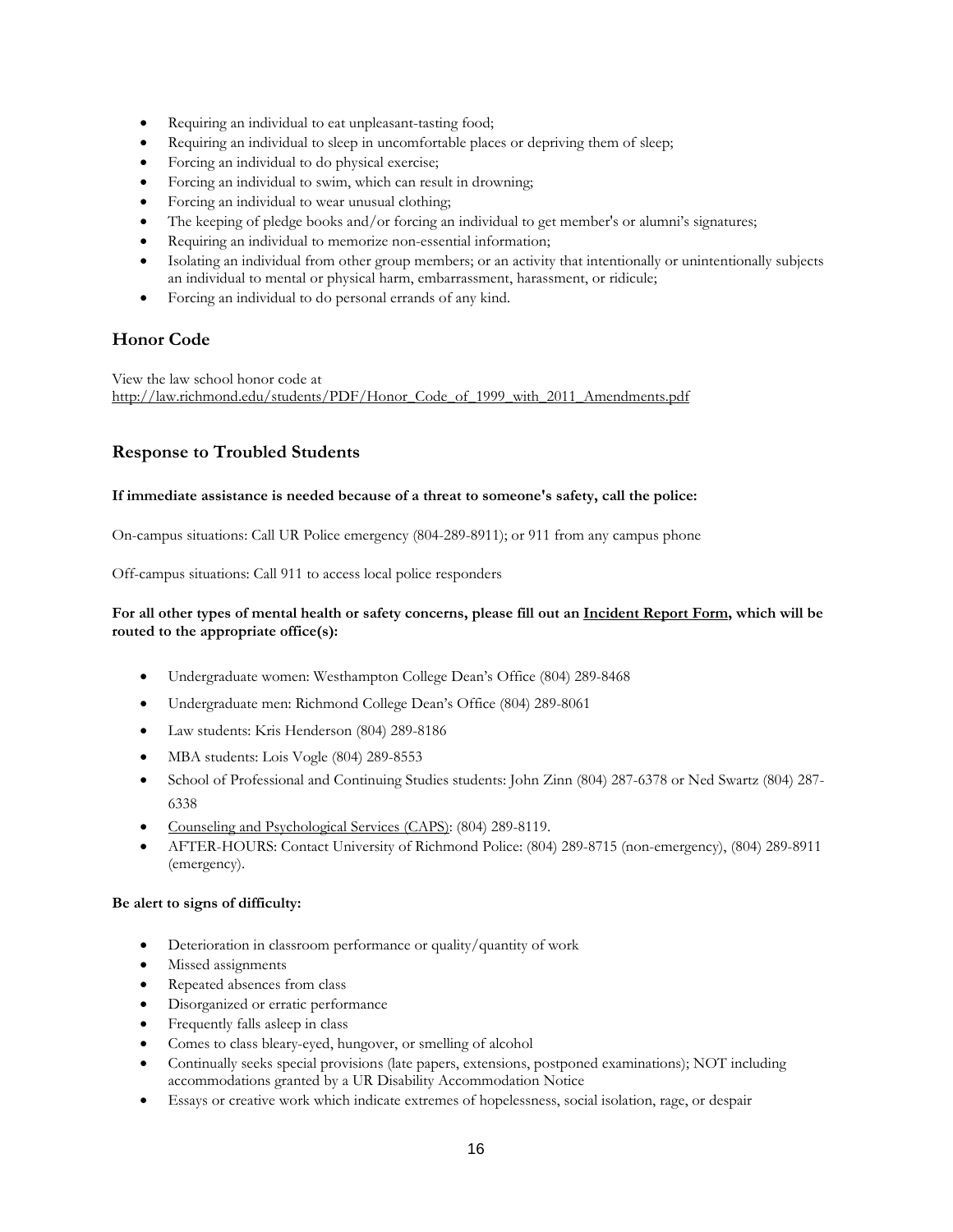• Inappropriate or atypical behavior in class (e.g., hostile glances; highly argumentative; leaving class abruptly)

#### **General behavioral indicators:**

- Direct statements indicating distress, family problems or other difficulties
- Unprovoked or excessive anger or hostility
- Exaggerated personality traits (e.g., more withdrawn or more animated than usual)
- Excessive dependency
- Tearfulness
- Dramatic mood swings
- Flat affect (i.e., no display of emotion at all)
- Deterioration in physical appearance, or lack of personal hygiene
- Impaired speech; disjointed thoughts
- Social withdrawal
- Loss of interest in previously enjoyed activities
- Excessive fatigue
- Significant changes in weight
- Marked worries, fears, anxiety
- Marked restlessness, tension, or agitation

#### **Safety risk indicators:**

- Hints about not being around in the future, or saying goodbye
- Any statement, written or oral, which has a sense of finality or a suicidal tone to it
- Essays or papers which focus on despair, rage, suicide or death
- Gives away prized possessions
- Self-injurious or self-destructive behaviors
- Active substance abuse and/or increase in use of drugs or alcohol
- High degree of agitation, or impulsivity
- Any other behavior which seems out of control
- Has been a victim of bullying by others
- Enjoys hurting animals
- History of previous violent acts
- Frequently starts or participates in fights
- Extreme hostility toward peers or authority figures
- Loses temper and self-control easily
- Becomes easily frustrated and converts frustration into physical violence
- Access to or preoccupation with weapons
- Possesses or creates media depicting graphic images of death or violence
- Statements indicating harmful intentions toward others
- Detailed plans for committing acts of violence

#### **Take these signs seriously**

Don't disregard what you've observed. At the very least, convey your observations and concerns to the appropriate dean's office. The dean's office usually has the most holistic picture of each student, and is best able to gather information from a variety of sources. The dean's office can call a student in, express concern and make referrals to appropriate sources of help.

## **Sex Offender**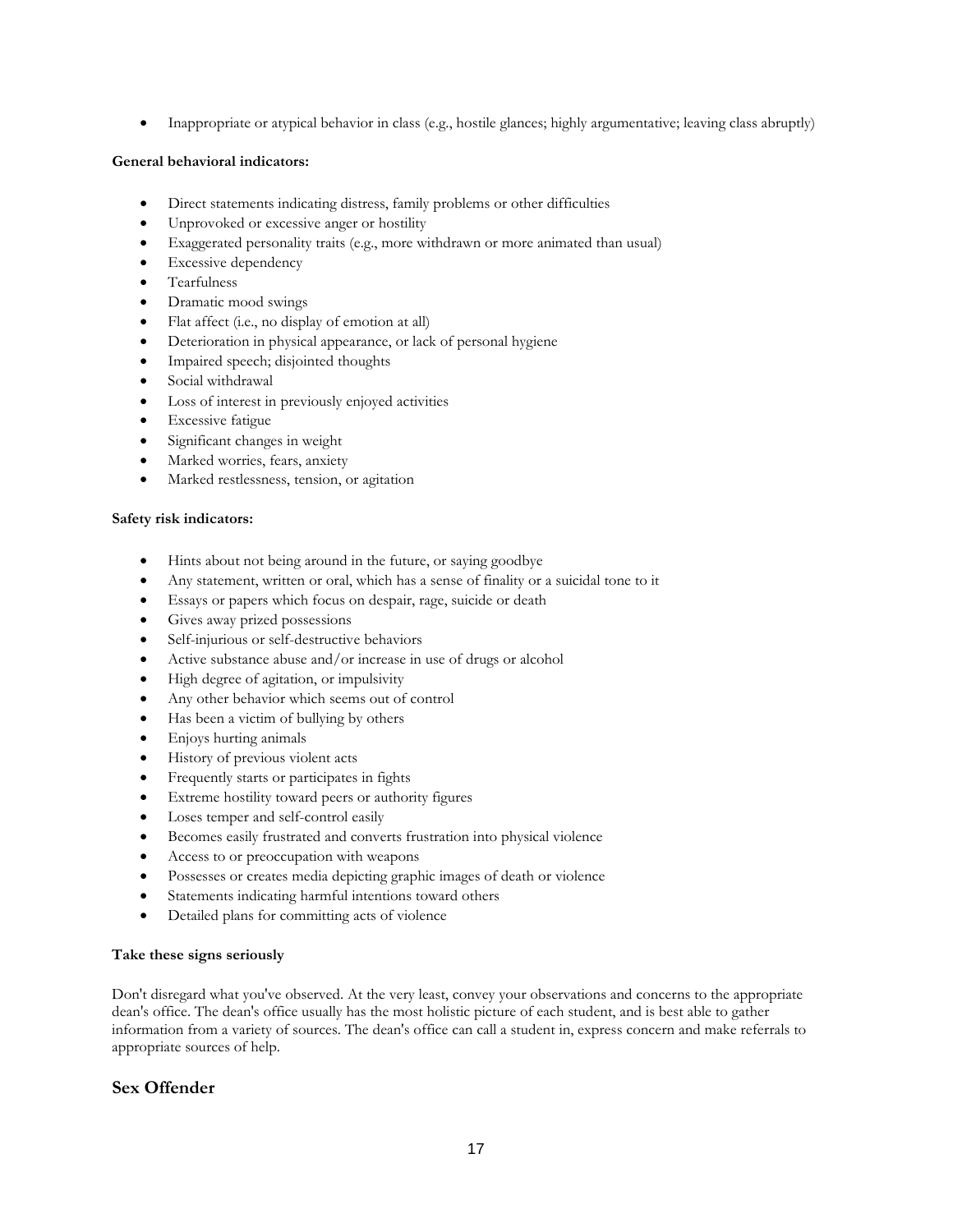In accordance with the Jacob Wetterling Crimes Against Children and Sexually Violent Offender Registration Act, the Virginia State Police will advise the University of Richmond Police Department if a registered sex offender is employed, carries a vocation, or is a student at the University of Richmond. This information is also available at the Virginia State Police Sex Offender registry.

## **Sexual Misconduct**

As an educational institution, the University of Richmond values a learning community in which all members feel secure, physically and intellectually. Behavior that harms others or threatens campus security challenges the institution's key mission to "sustain a collaborative learning and research community that supports the personal development of its members and the creation of new knowledge." Sexual misconduct is such behavior and is prohibited at the University of Richmond. Sexual misconduct is a broad range of behavior that includes but is not limited to non-consensual sexual intercourse, non-consensual sexual contact, sexual exploitation, sexual harassment, and stalking.

As a recipient of federal funds, the University of Richmond complies with Title IX of the Education Amendments of 1972 (Title IX). Title IX provides: "No person in the United States shall, on the basis of sex, be excluded from participation in, be denied benefits of, or be subjected to discrimination under any education program or activity receiving Federal financial assistance."

This sexual misconduct policy ("Policy") also applies to sexual misconduct complaints involving applicants for admission, or students aggrieved by third parties such as contractors or vendors serving the University.

For cases involving students, either as the victim or the accused, contact:

[Kerry Albright Fankhauser](mailto:kfankhau@richmond.edu) Deputy Title IX Coordinator and Associate Dean for Westhampton College at (804) 287- 6646

or

[Dan Fabian](mailto:dfabian@richmond.edu) Deputy Title IX Coordinator and Associate Dean for Richmond College at (804) 289-8835.

For cases involving faculty or staff as the victim, contact:

[Carl Sorensen](mailto:csorense@richmond.edu) Title IX Coordinator and Associate Vice President of Human Resource at (804) 289-8166.

Further information about Title IX and sexual discrimination in education is available from the Office of Civil Rights, 400 Maryland Avenue, SW, Washington, DC, 20202-1100; 800-421-3481; [OCR@ed.gov.](mailto:OCR@ed.gov) Additional information is located a[t studentdevelopment.richmond.edu/sexual-misconduct/index.html.](http://studentdevelopment.richmond.edu/sexual-misconduct/index.html)

## **Disability Services Policy**

Laws affecting the University of Richmond's obligations to individuals with disabilities include the Rehabilitation Act of 1973 and the Americans with Disabilities Act of 1990 (ADA).

Under the Rehabilitation Act: No otherwise qualified individual...shall, solely by reason of his or her disability, be excluded from participation in, be denied the benefits of, or be subjected to discrimination under any program or activity receiving federal financial assistance.... [29 U.S.C. Sec. 794; see also 34 C.F.R. Part 104 (Department of Education regulations). Title III of the ADA imposes similar non-discrimination requirements on the university as a place of public accommodation [42 U.S.C., Sec. 12181 et seq.; see also 28 C.F.R Part 36, Department of Justice regulations].

I. The Office of the Associate Vice President for Student Development assumes responsibility for seeing that the University is properly interpreting federal regulations requiring that the university take such steps as are necessary to ensure that no student with a disability is denied the benefits of, excluded from participation in, or otherwise subjected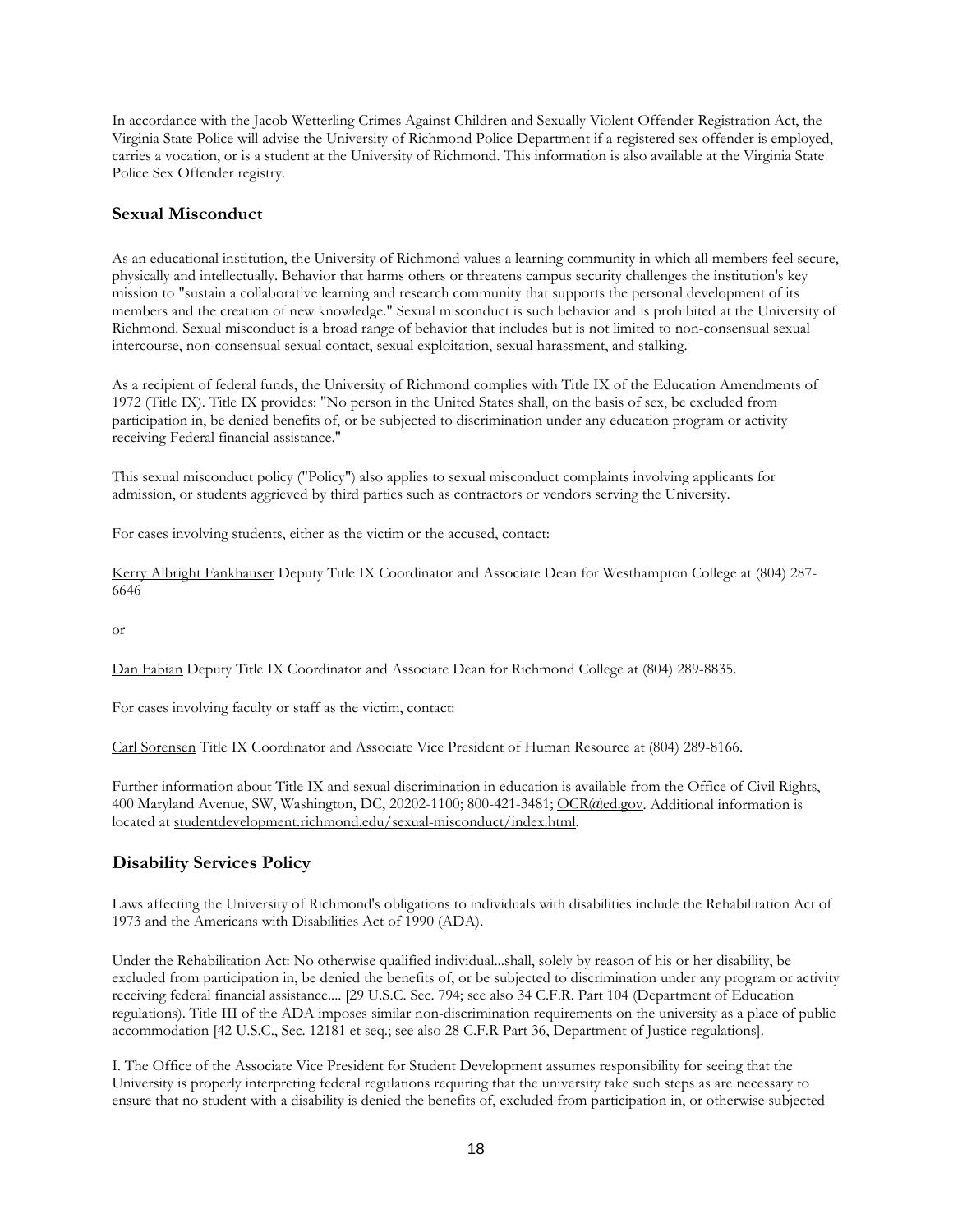to discrimination because of the absence of reasonable accommodations for students with a physical or mental impairment. The University disability coordinator (associate vice president for student development), assisted by disability advisors (e.g., CAPS psychologists, law school associate dean), will be responsible for effecting the university's compliance with these regulations.

II. Sufficient advance notice is required in order to give the various academic and service areas a reasonable period of time in which to evaluate and respond to requests. Students should complete the steps listed below well in advance of the anticipated need for services.

- Students must be admitted to and/or enrolled in the University.
- Students requesting auxiliary aids, academic adjustments, or other special services should first complete the "Application for Disability Accommodation" form from the Office of the Associate Vice President for Student Development. If the request requires modification of academic procedural requirements or necessitates special testing and/or course evaluation methods, students must provide a copy of a report of the diagnosis from appropriate professionals. Such diagnosis is subject to verification by the University.
- The University disability coordinator (associate vice president for student development) or designees (disability advisors), will make a case-by-case determination of the student's educational need for the requested auxiliary aid, academic adjustments or other accommodations determined to be reasonable. A "Disability Accommodation Notice" will be provided to the student for use in arranging the permitted accommodations.

III. Students who believe that they have experienced discrimination on the basis of a disability can seek resolution through the University's grievance procedure. Information and consultation on these procedures are available through the Office of the Associate Vice President for Student Development.

## **Student Health Center**

The Student Health Center offers a comprehensive program in health education and health maintenance, as well as treatment for illness and injury. The Health Center staff includes board-certified family practice physicians and registered nurses. Services include acute care for illness and injury, general medical care, women's health, men's health, allergy shots, and immunizations. The telephone number is (804) 289-8064 and FAX is (804) 287-6466. Students and parents are encouraged to visit the Health Center's website for general information and timely messages: healthcenter.richmond.edu and the Health Center can be reached by e-mail at healthcenter@richmond.edu.

Rather than walking in without an appointment, students are encouraged to call and speak with a registered nurse about their concerns through the Dial-A-Nurse system (call 804-289-8700 for the Dial-A-Nurse). After evaluating the history and symptoms of the illness, the nurse will advise the most appropriate treatment. If indicated after the Dial-A-Nurse evaluation, an appointment will be made. Appointments may be made for annual gynecological examinations, doctorrequested follow-up visits, allergy shots, immunizations, and PPD tests by calling (804) 289-8064.

All full time students are eligible for the services provided by the Student Health Center. (School of Professional and Continuing Studies students are not eligible.) The cost of prescription drugs, some laboratory tests, hospital emergency room treatment, hospitalization, x-rays, and referral off campus for consultation with medical specialists are not covered by any student fees. These costs will be billed separately by the provider.

The Student Health Center does not accept insurance assignments. This means we will not bill a patient's insurance company. Any charges incurred at the time of visit will be billed through student accounts or may be paid by check, cash, or Spider Card. The patient will be provided with a medical encounter form itemizing all charges and containing all necessary information to submit for insurance reimbursement.

Information regarding hours of operation, descriptions of services, details of allergy shot procedure, billing and insurance questions, medical information, community facilities, medical referrals, and helpful links can be found on the Health Center's website.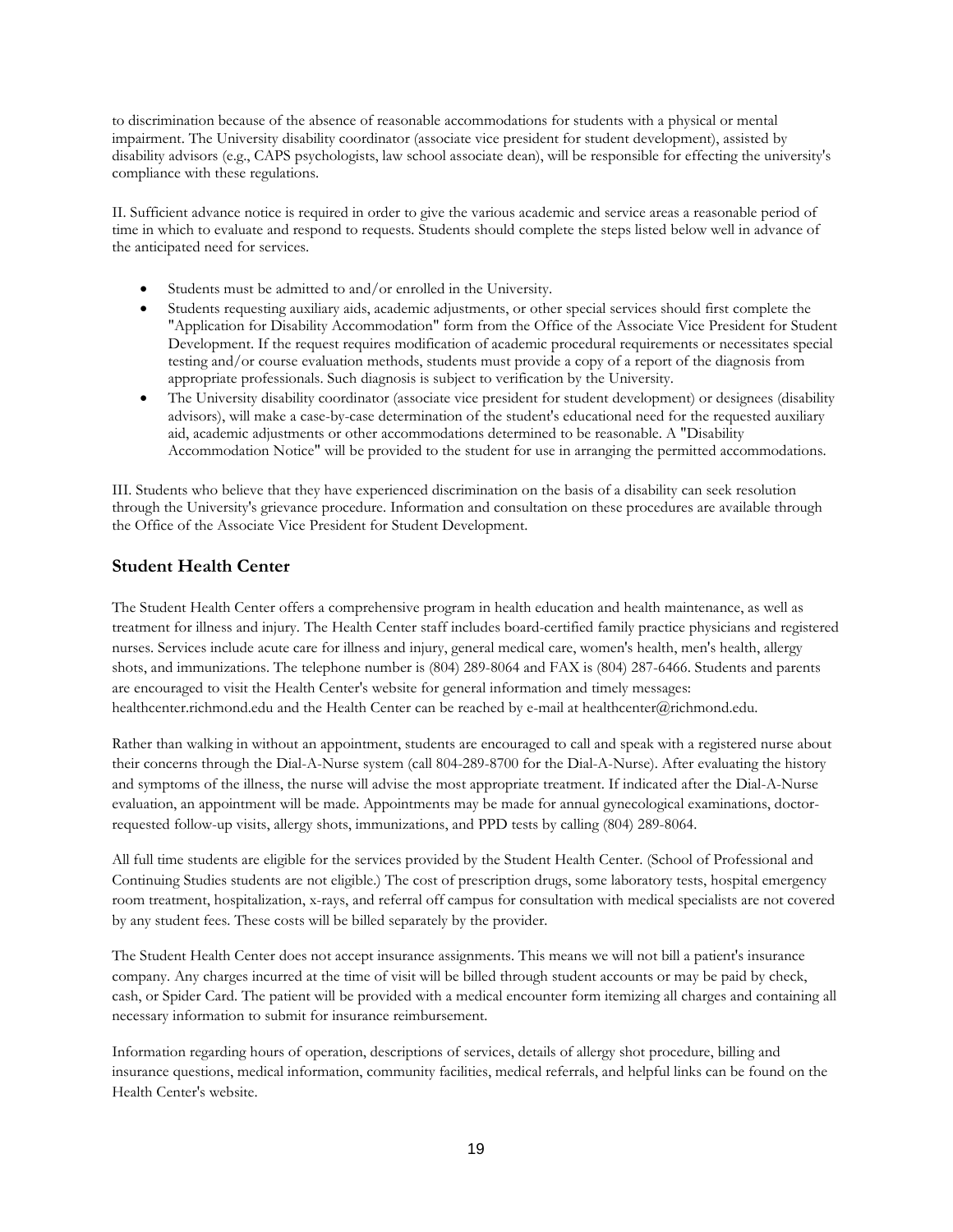Virginia law mandates that each student submit an immunization record and tuberculosis screening status prior to enrollment. In compliance with this requirement, the immunization record is included in the health history form provided to entering students and is to be returned to the Student Health Center by July 15th.

All communications between student and Health Center staff are strictly confidential. Information will not be released from the Student Health Center without the patient's prior approval except in an emergency or by court order.

View additional information about the Student Health Center at [healthcenter.richmond.edu/.](http://healthcenter.richmond.edu/) 

# **University Police**

The University of Richmond Police Department, a nationally accredited police department, is committed to providing a safe and secure environment for our students, faculty, staff, and visitors. The University of Richmond Police Department provides 24-hour uniformed response to calls for service, provides routine and directed patrol activities, performs vehicular crash investigation, and performs the investigation of criminal offenses. Additionally, all police officers are Red Cross First Responder/CPR certified. Uniformed security officers also assist with building security and other calls for service as needed. All crimes that occur on the campus should be reported to the University Police in person or by calling 911, (804) 289-8911, or (804) 289-8715. More information about the police department, including crime statistics, can be found online at police.richmond.edu.

# **Jeanne Clery Disclosure of Campus Security Policy and Campus Crime Statistics Act**

University of Richmond is committed to assisting all members of the university community in providing for their own safety and security. The annual security and fire safety compliance document is available on the University of Richmond website at oncampus.richmond.edu/administration/police/craa/.

If you would like to receive a copy of the security and fire safety report which contains this information, you can stop by the University Police Department at Special Programs Building, #31 UR Drive, University of Richmond, VA 23173 or you can request a copy be mailed to you be calling (804) 289-8722.

The website and document contain information regarding campus security and personal safety including topics such as: crime prevention, University police law enforcement authority, crime reporting policies, disciplinary procedures and other matters of importance related to security on campus. They also contain information about crime statistics for the three previous calendar years concerning reported crime that occurred on campus, in certain off-campus buildings or property owned or controlled by University of Richmond, and on public property within, or immediately adjacent to and accessible from the campus.

This information is required by law and is provided by the University of Richmond Police Department.

## **Student Identification Number**

In an effort to better protect the privacy of each member of the University of Richmond community, the University uses randomly generated ID numbers for each student, employee, faculty member, and alumnus. A student will be assigned a University of Richmond ID number as the primary identification for University records when he/she enters the University. This eight-digit number will be printed on each student's One-Card (unless the student requests it not be printed). This ID number also will be used in conjunction with a confidential PIN for students to register for classes and access their academic records through the Web using the University of Richmond's Student Information System (BannerWeb). A social security number will still be required to be on file with the University to fulfill IRS and federal reporting requirements.

## **Identification Card/One-Card**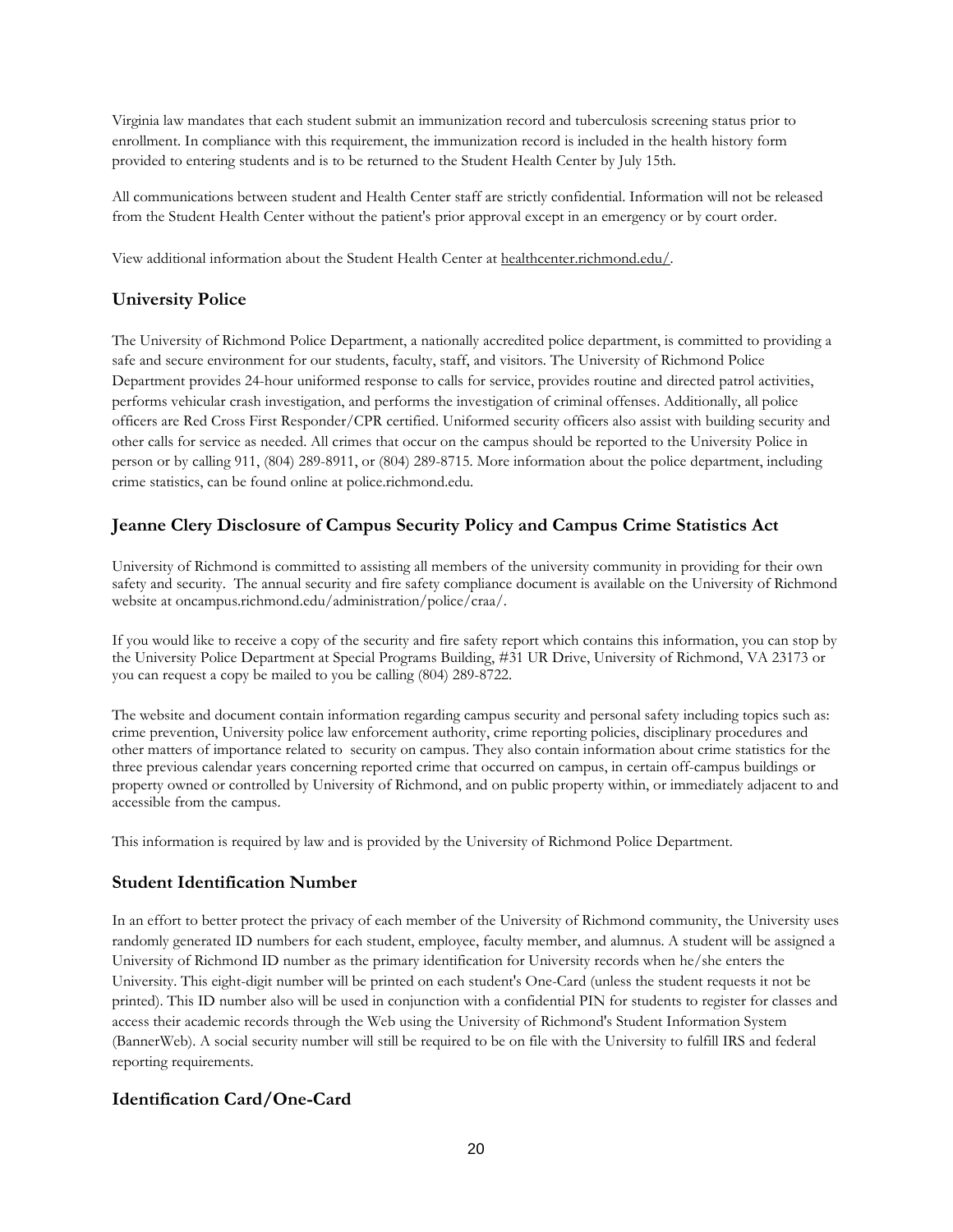Each degree or certificate-seeking student will be issued a picture identification card (One-Card) upon request. This card verifies that the holder is eligible to receive University library and certain other campus privileges. A campus ID is required for check cashing and access to athletic events and serves as your meal card if applicable and library card. Neither the card nor its privileges is transferable. All University students may sign up for the University's Spider Account, a declining balance program which allows students to access previously deposited funds via their University One-Card. The Spider Account allows students the ability to make purchases without carrying cash and can be used by all students at the bookstore, the Student Health Center, and at vending machines around campus. Students will be mailed information for One-Card sign up. Complete information on the One-Card is available at onecard.richmond.edu.

All University students may sign up for the University's SpiderCard Account, a declining balance program which allows students to access previously deposited funds via their University One-Card. The SpiderCard Account allows students the ability to make purchases without carrying cash and can be used at the bookstore, the Student Health Center, most vending machines, for on-campus pizza delivery, in One Card Services for passport photos, for concessions in Robins Stadium/ Robins Center, and all campus dining locations. Students will be mailed information before the fall semester regarding SpiderCard sign up. Complete information on the One-Card is available at onecard.richmond.edu.

# **Financial Affairs**

## **Tuition, Room and Board**

## **Fee Schedule**

| Fees: 2012-13 Schedule                                                                                                                                                                                                             | Semester | Year        |  |
|------------------------------------------------------------------------------------------------------------------------------------------------------------------------------------------------------------------------------------|----------|-------------|--|
| General Fee                                                                                                                                                                                                                        |          |             |  |
| 9-19 semester hours inclusive - (summers excluded)                                                                                                                                                                                 |          | \$36,850.00 |  |
| Housing                                                                                                                                                                                                                            |          |             |  |
| (in law residence hall)                                                                                                                                                                                                            |          | \$5,060     |  |
| Basic cable television provided in all residential housing (including 100mb wired connections for<br>each bed and wireless available throughout campus) along with unlimited use of residential<br>laundry machines.<br>Meal Plans |          |             |  |
| Spider 17 (17 meal exchanges/wk with 680 dining dollars per<br>semester)                                                                                                                                                           | \$2,670  | \$5,340     |  |
| Spider Unlimited (unlimited meal exchanges with 865 dining<br>dollars per semester)                                                                                                                                                | \$3,055  | \$6,110     |  |
| Spider 50 (50 block meals with 835 dining dollars per semester)                                                                                                                                                                    | \$1,445  | \$2,890     |  |
| Spider Red 385 dining dollars per semester (for Law/MBA and<br>SCS commuter students only)                                                                                                                                         | \$385    | \$770       |  |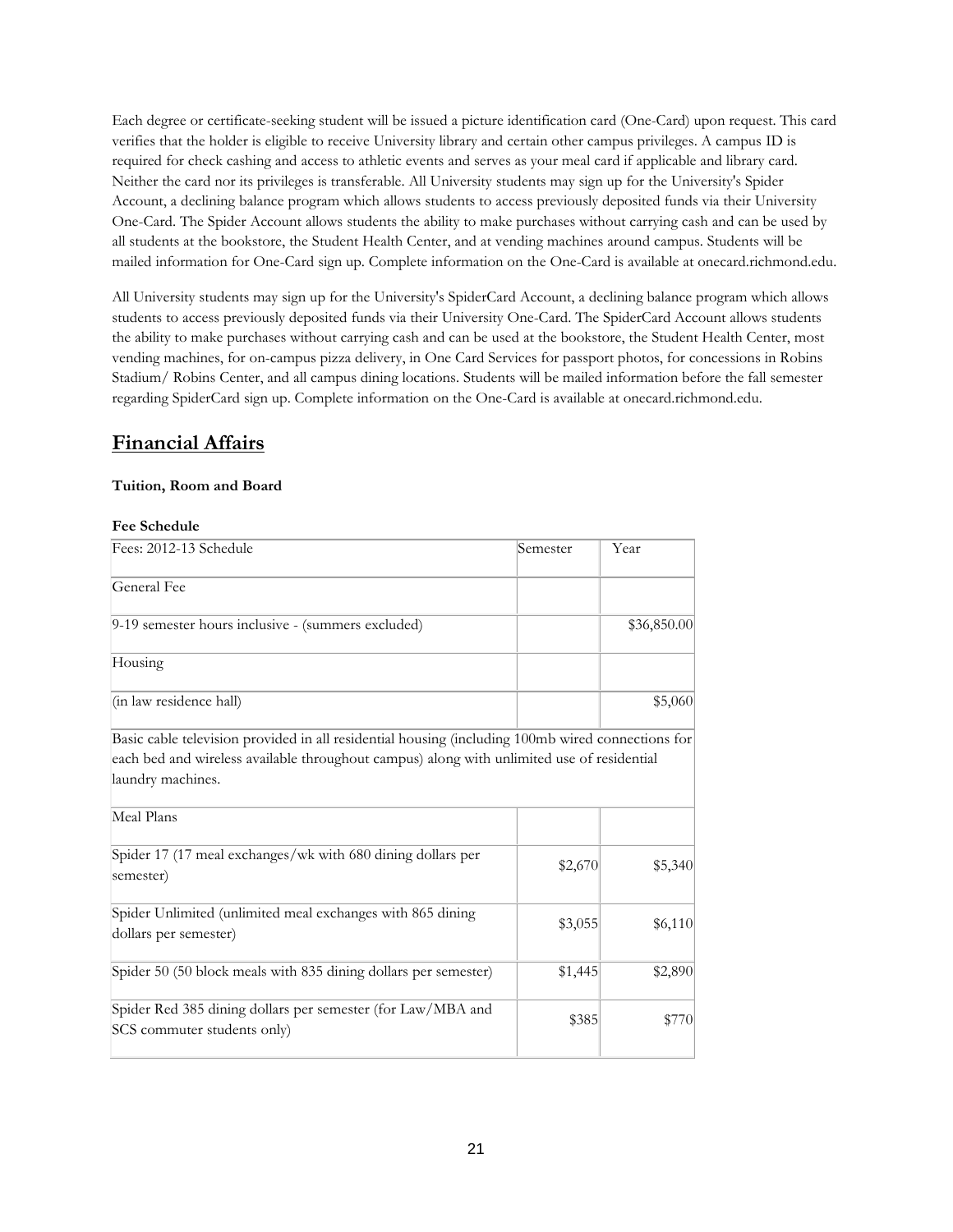All meal plans are based, budgeted, and served within the time frame of the undergraduate calendar schedule. Students in the law residence halls are required to purchase a Spider 17, Spider Unlimited, or Spider 50 meal plan.

| Other Fees                                                      |         |  |
|-----------------------------------------------------------------|---------|--|
| Hours over 19 or less than 9 in a semester, per semester hour   | \$1,843 |  |
| Campus vehicle permit for the year                              | \$110   |  |
| Graduation Fee/Academic Regalia (at time of degree application) | \$75    |  |
| Registration change, per transaction                            | \$10    |  |
| Late payment fees will be assessed up to:                       | \$70    |  |

The services of the University physician are available only in the Student Health Center. Information about a student accident and sickness insurance policy is available at healthcenter.richmond.edu. Notes

- Regardless of the University school in which a course is taken, the student pays the tuition and fees of the school to which he or she has been admitted and which is considered the school of record. Any special fee associated with a particular course, such as a laboratory fee, is charged based on registration in the course.
- The University reserves the right to increase the fees listed herein and the charges for room and board if conditions should make such changes necessary or advisable. The changes will be announced as far in advance as feasible.
- The University is not liable for student's personal property. Students or parents should verify that their homeowner's insurance will cover their personal property on campus.
- Fees and charges will increase for the 2013-14 school year and will be announced as soon as possible.

#### **Payments**

Inquiries concerning payments should be directed to the Office of the Bursar, phone (804) 289-8147 or toll-free (866) 241-8893, or e-mail bursar@richmond.edu.

Fees are invoiced electronically and are to be paid in advance by the semester. The fall semester payment is due by the first Monday in August, and the spring semester payment is due by the first Monday in December. To avoid incurring a late-payment fee and delays in housing, registration, and other areas, please pay by due date. Satisfactory financial arrangements for room and board must be made before occupancy.

No credit is given for a term's work nor a degree conferred until all charges have been satisfactorily settled. Failure to make satisfactory financial arrangements can result in delay of graduation, denial of registration privileges, removal from classes, and/or the withholding of transcripts. If the University deems it necessary to engage the services of a collection agency or attorney to collect or to settle any dispute in connection with an unpaid balance on a student account, the student will be liable for all collection agency and/or attorney's fees, reasonable expenses, and costs incurred. Accounts referred to a collection agency are reported to a credit bureau(s).

Students receive a monthly e-mail notification to their UR e-mail address with the subject line 'University of Richmond Electronic Invoice/Statement' with a link to QuikPAY. The student's University of Richmond ID number is used for authentication. Students can also access their account through BannerWeb. Upon login, students can view their invoice, set up and store bank account or credit card information, set up authorized payers, pay the invoice electronically, and print paper copies.The student may authorize others to view the invoice as an authorized payer. Each invoice cycle, the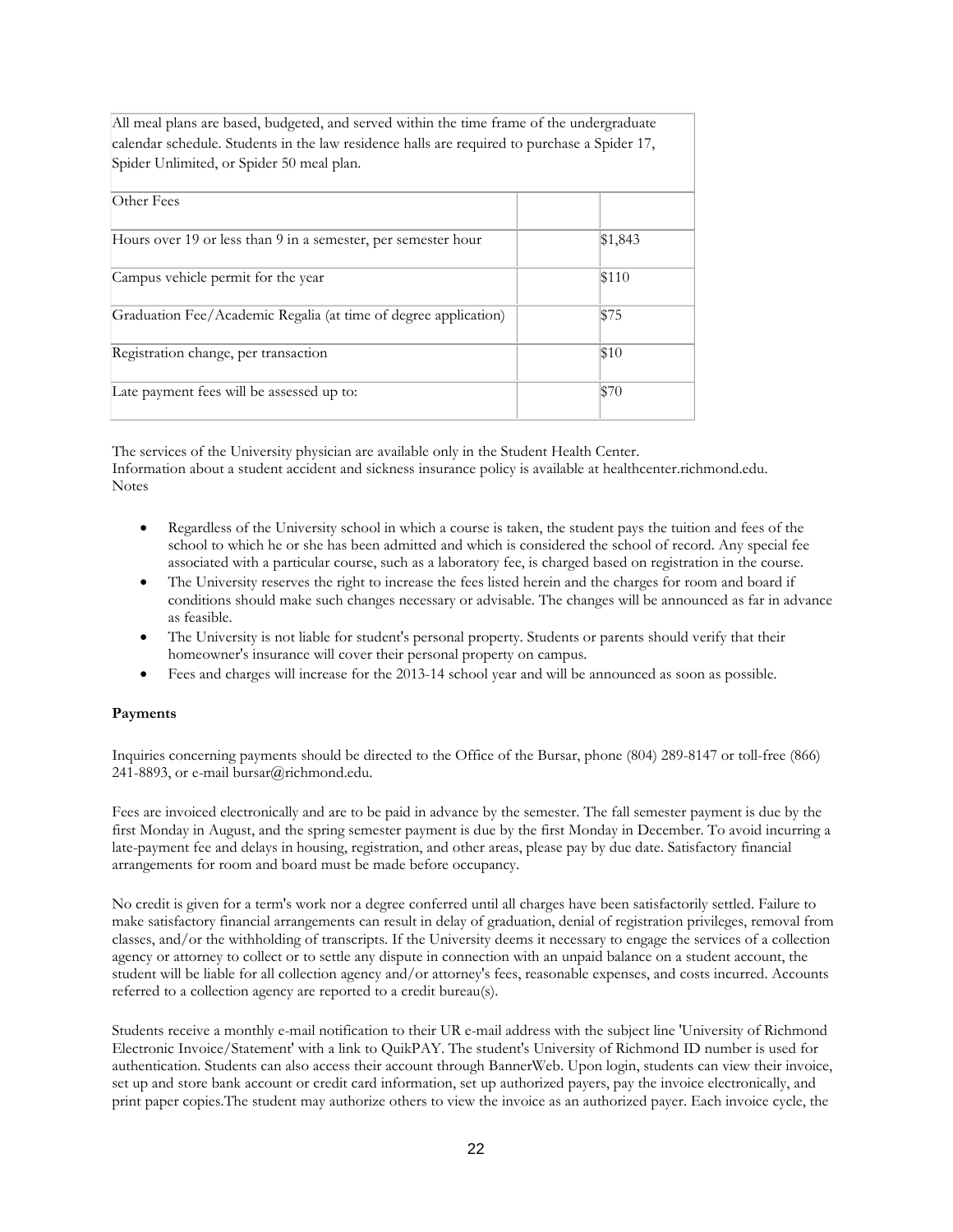student and the authorized payer(s) will receive an e-mail notification that the electronic invoice has been sent with a link to the QuikPAY login page.

e-Check payment is an optional feature. Checking and savings account information from a bank within the United States can be entered at the QuikPAY website and payments will be transferred electronically to the University of Richmond for no fee. You have the option to have the site retain your bank account information or you may enter it each time you make an e-payment.

Authorized payers will only be able to view their own payment and bank information. Each authorized payer is assigned a separate PIN number for added security and privacy.

The University of Richmond accepts MasterCard, Discover, and American Express via QuikPAY. Visa is not currently accepted. A vendor fee of 2.75% (of the amount charged) will be charged to your account for this service. Electronic checks also are accepted at this site.

Electronic payment is the preferred invoice payment method, but is optional. Payment may be mailed or made in person at the Cashier's Office in Sarah Brunet Hall. To mail a check or money order to the University, please print a copy of the PDF invoice, detach the bottom portion of the statement and mail with the payment (payable to the University of Richmond with your UR ID number printed clearly on the check) to the Bursar's Office:

University of Richmond Box R University of Richmond, VA 23173

#### **Deferred Payments**

University of Richmond undergraduate and law students may set up a deferred payment plan through TuitionPay Plan, a service of Sallie Mae. TuitionPay offers a payment schedule of ten equal payments for the academic year. The first payment is due in June, with the next four payments paying for the fall semester. The remaining five payments pay for the spring semester.

Information is mailed to students in April. For more information, call (877) 279-6092, e-mail info@tuitionpay.com or visit [tuitionpay.salliemae.com/urich.](http://tuitionpay.salliemae.com/urich)

Students are urged to complete whatever arrangements they choose early, so that their accounts with the University may be settled in a timely manner.

#### **Deposits**

Upon acceptance for admission to the University of Richmond, and to confirm a student's intention to matriculate, two non- refundable seat deposits of \$250.00 each are required on dates specified by the law school. These advance payments will be credited on the first semester account of the student and is not refundable if the student fails to matriculate.

#### **Late Payment Fee**

A late payment fee will be assessed on any unpaid balance. Students who fail to make satisfactory arrangements for their semester fees by the close of business on the first day of the term will be charged a late payment fee of up to \$70.

#### **Refund Policy**

#### **General Fee, Housing and Meal Refund**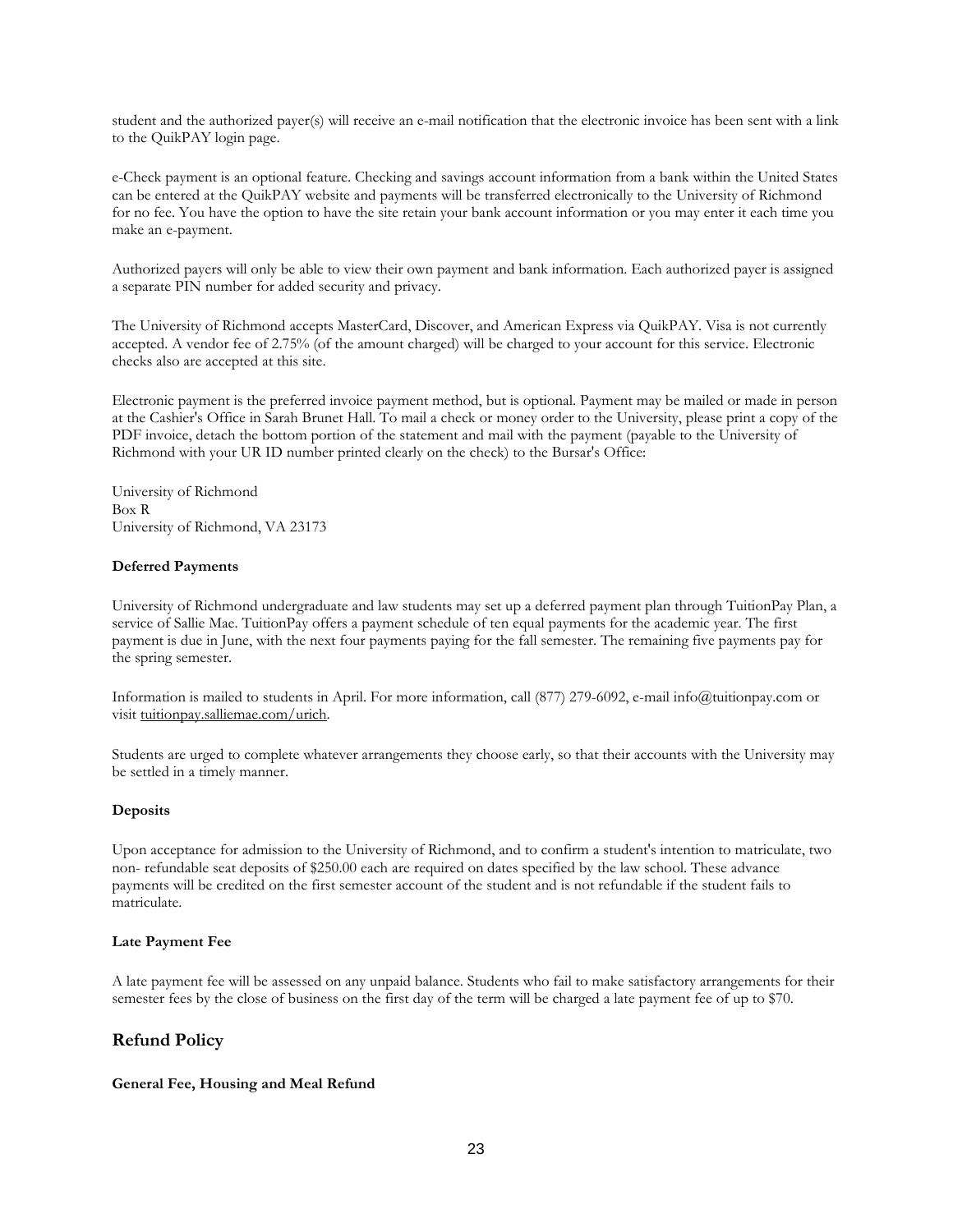Students are matriculated by semester. If a student withdraws from classes or is dropped from the University for whatever cause, a refund of fees for a fall or spring semester shall be made in accordance with the University's refund policy, based on the schedule below. Failure to attend class does not constitute a withdrawal. This schedule is adapted for summer terms.

#### **Tuition and Housing Refund**

| Withdrawal on or before the first day of class | $100\%$ less deposits |  |  |
|------------------------------------------------|-----------------------|--|--|
| Withdrawal during the first week of classes    | 85%                   |  |  |
| Withdrawal during the second week of classes   | 70%                   |  |  |
| Withdrawal during the third week of classes    | 50%                   |  |  |
| Withdrawal during the fourth week of classes   | 25%                   |  |  |
| Withdrawal during the fifth week of classes    | 25%                   |  |  |
| Withdrawal during the sixth week of classes    | 25%                   |  |  |
| Withdrawal after the sixth week of classes     | None                  |  |  |

Students who withdraw from the University and who are receiving any financial assistance may be required to return such assistance per Public Law 668.22 and institutional policy. The University of Richmond complies with all federal regulations governing recipients of federal Title IV funds. Information regarding financial aid refund policies is available from the Financial Aid Office.

Meal plan refunds are pro-rated on a daily basis through the sixth week of classes.

Any special fee associated with a particular course is non-refundable after the first day of class.

#### **Appeals Process**

The University of Richmond has an appeals process for students and parents who believe individual circumstances warrant exceptions from published policy. A student or parent has six weeks from the time of withdrawal to appeal the University's refund policy.

All appeals must be in writing and directed to:

*Annemarie Weitzel, Bursar Box R University of Richmond, Virginia 23173*

*or [bursar@richmond.edu](mailto:busar@richmond.edu)*

#### **Tuition Refund Plan**

A medical withdrawal insurance plan is available through A.W.G. Dewar Inc., (617) 774-1555, or tuitionrefundplan.com.

#### **Room and Meals**

Rooms in the law residence hall are available to single students upon application to the dean of admissions of the law school, accompanied by check payable to University of Richmond in the amount of \$250. Returning students must apply for a room on or before the preceding May 1; new students must apply for a room upon acceptance by the school. Preference is given to entering students not from the area.

The deposit will be a credit toward other fees if written notice releasing the room is received by July 1. If a student occupies the room, the \$250 room deposit will be credited to his or her account. The rooms are furnished. Each student provides his or her own pillow, bed linens, towels, and blankets. The charge for room covers medical care by the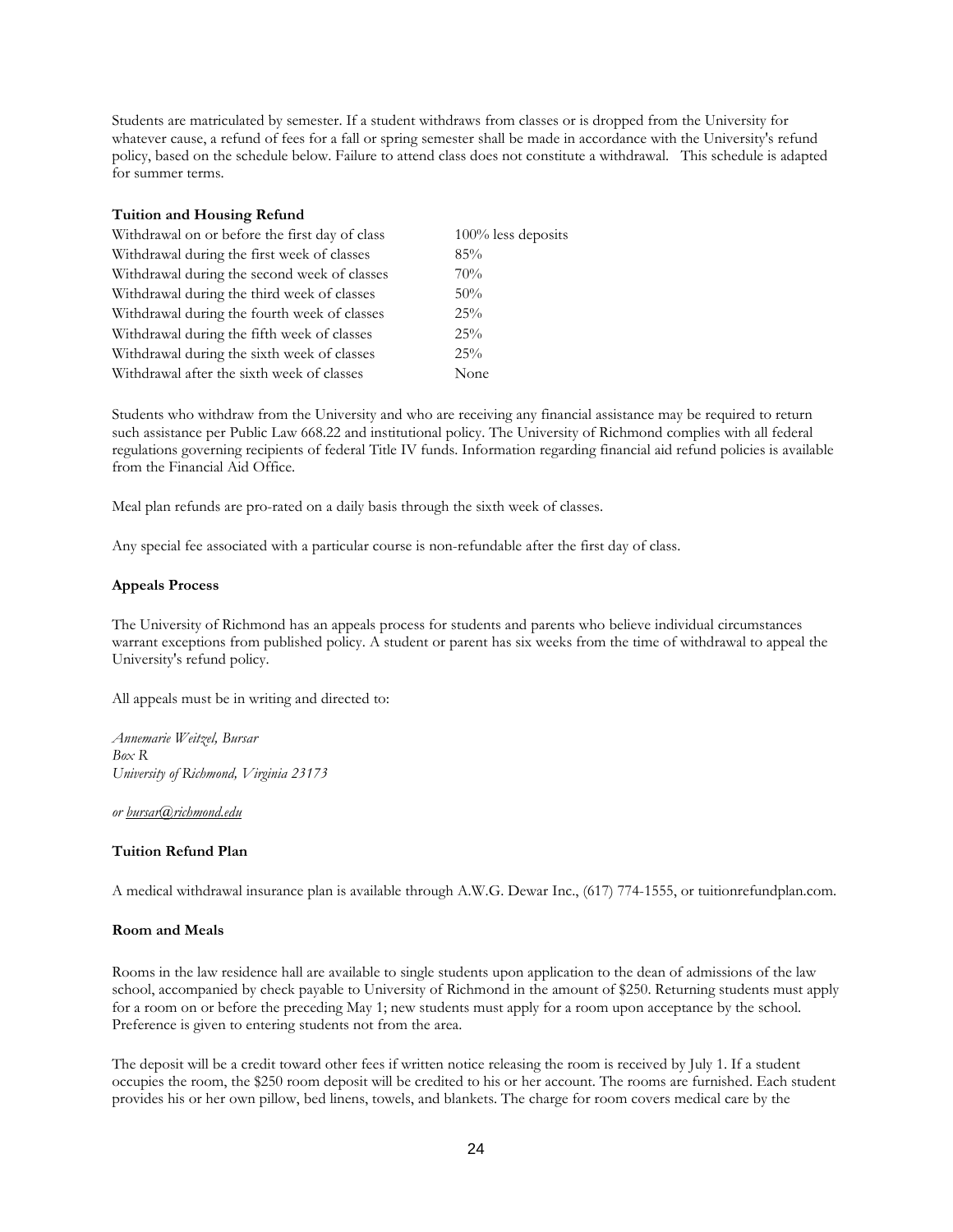University Student Health Center but does not cover the cost of medicines, expenses at a hospital or the services of any additional physician or nurse. Law students living off-campus are not required to participate in a meal plan. However, if you would like to participate in a meal plan, please contact One Card Services, Room 330 of the Tyler Haynes Commons, for assistance. Students living in the law residence halls are required to purchase a Spider 17, Spider Unlimited, or Spider 50 meal plan.

Meals under all meal plans are served during the days and times stated in the calendar for the undergraduate School of Arts and Sciences, the Jepson School of Leadership Studies, and the undergraduate school of the E. Claiborne Robins School of Business. The ID/meal card is nontransferable. For more information, se[e dining.richmond.edu.](http://dining.richmond.edu/)

## **Financial Aid**

#### **Financial Aid Overview**

The University of Richmond offers law students various forms of financial assistance from federal and institutional sources. Financial aid recipients must be enrolled or unconditionally accepted for enrollment at Richmond on at least a half-time basis in a degree program at the University. Grants and scholarships may be awarded on the basis of need and/or merit to entering full-time students. Students who receive them for their first year will receive them in subsequent years as well as long as they remain enrolled in good academic standing. It is unlikely that students who do not receive grants or scholarships during their first year will receive them for the second or third year.

#### **Need/Merit Scholarships**

Need and merit scholarships are awarded by the law school to students on the basis of character, leadership, scholastic attainment, and capacity for law study. The John Marshall Scholars Program was established in 1998 as a result of a generous bequest by Joseph Dickerson, a member of the Class of 1932. Scholarships of \$10,000 each are awarded to a number of incoming students each year. In addition, other significant scholarship aid is awarded to supplement the Marshall Scholarship. The scholarship is renewed automatically each year provided the recipient ranks in the top third of his or her class. John Marshall Scholars are chosen by a blue-ribbon panel of Virginia Supreme Court justices and prominent alumni and are invited to participate in a specially designed seminar during the course of the academic year. Contact the Law School Admissions Office for more information.

## **FAFSA**

Students applying for financial aid in the form of grants, loans, and work-study opportunities, must complete the Free Application for Federal Student Aid (FAFSA). Students must be U.S. citizens or permanent residents, enrolled on at least a half-time basis, and making satisfactory academic progress. Students must be enrolled full-time for grant assistance. The deadline is February 25 for prospective students and May 15 for returning students. The FAFSA is available online a[t fafsa.gov.](http://fafsa.gov/) For more information regarding these programs, visit [financialaid.richmond.edu/law](http://financialaid.richmond.edu/law) or contact the Financial Aid Office at (804) 289-8438 or at [finaid@richmond.edu.](mailto:finaid@richmond.edu)

#### **Loans**

Loans are available to assist students with meeting their educational expenses. Federal Direct Loans and Direct Grad PLUS Loans are available to students who meet eligibility requirements, and who complete the FAFSA and the appropriate Federal Direct Loan application. There are also private loans available. Visit [financialaid.richmond.edu/law/loans.html](http://financialaid.richmond.edu/law/loans.html) or contact the Financial Aid Office for more information.

#### **Student Employment**

Student employment opportunities are available on campus. Earnings will depend on the wage rate and the number of hours worked. Typically, first year students are discouraged from working. The American Bar Association prohibits law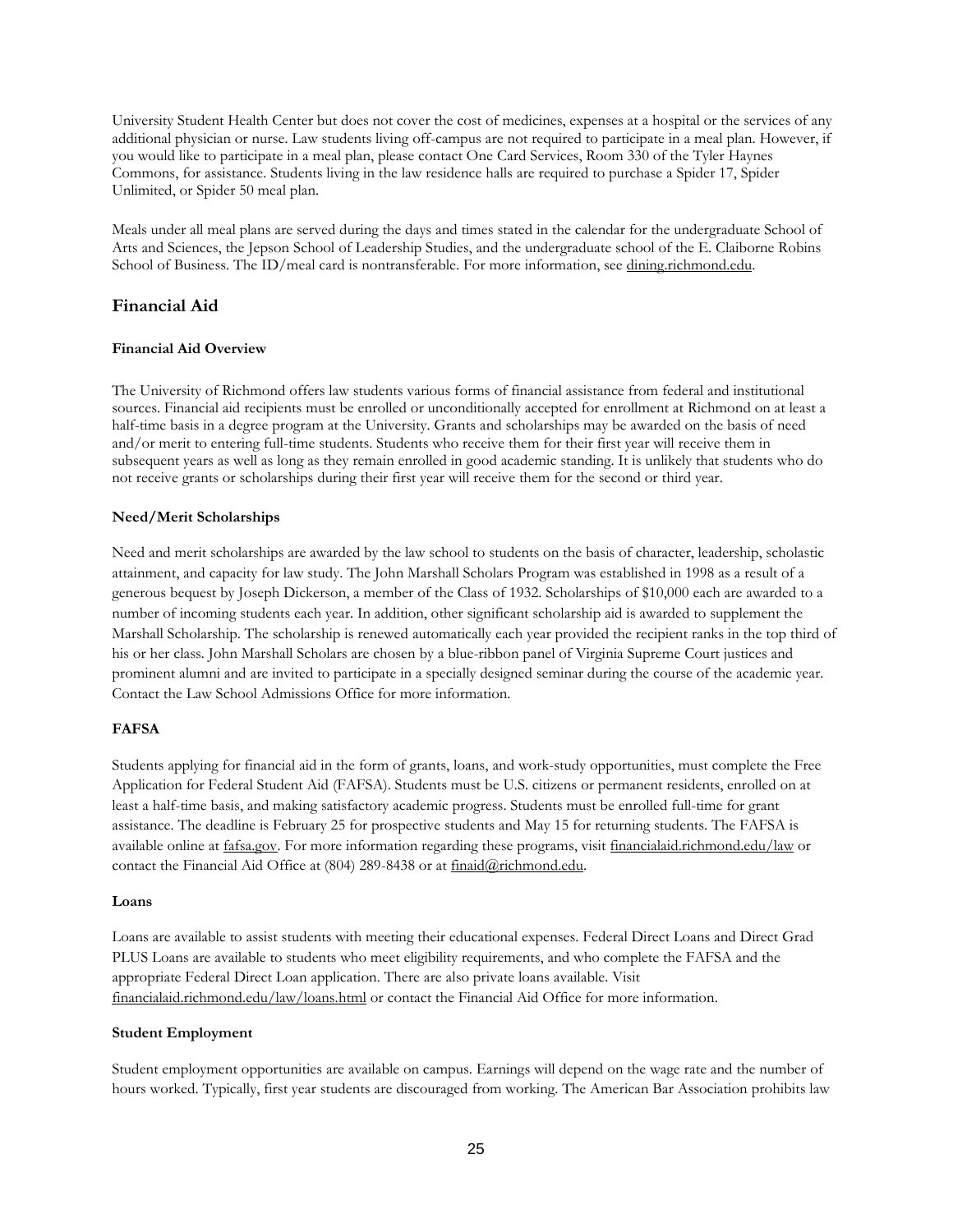students from working more than 20 hours per week while attending classes. For more information, contact the Financial Aid Office at (804)289-8438 or visit [studentjobs.richmond.edu.](http://studentjobs.richmond.edu/)

#### **Veterans Benefits**

Students eligible to receive tuition benefits administered by the U.S. Department of Veterans Affairs (VA) must apply for benefits through the VA. Students should forward Certificates of Eligibility to the Veterans Certifying Official, Registrar's Office, University of Richmond, VA 23173 to have enrollment certified. In addition to the tuition benefits offered under the Post 9/11 GI Bill program, the University participates in the Yellow Ribbon program. For details regarding eligibility for the Yellow Ribbon program at Richmond, go to [financialaid.richmond.edu/yellowribbon.html.](http://financialaid.richmond.edu/yellowribbon.html)

#### **Satisfactory Academic Progress**

According to federal regulations and University of Richmond (UR) policy, students must maintain Satisfactory Academic Progress (SAP) to receive federal and institutional financial aid. Some private loan programs also require SAP. Evaluation of students' progress for financial aid purposes is made annually at the end of the spring term to determine financial aid eligibility for the following year (summer term, fall term, and spring term).

#### **Institutional Financial Aid**

Receipt of institutional financial aid requires full-time enrollment (9 hours or more) during the fall and spring terms and a minimum UR cumulative grade point average (GPA) on attempted hours as outlined below:

| <b>Hours Earned</b> | <b>UR Grade Point Average</b> |  |  |  |
|---------------------|-------------------------------|--|--|--|
| 1 to 26             | 2.00                          |  |  |  |
| $27$ to $54$        | 2.10                          |  |  |  |
| 55 to 86            | 2.20                          |  |  |  |

Students must also be meeting the SAP requirements for federal aid (see below). Institutional aid is generally not awarded for summer term. Institutional aid is available to students through their sixth term of enrollment (prorated for transfer students). Some institutional aid programs, such as Marshall Scholarships, have higher academic and/or other requirements which are conveyed to recipients when they are selected for such programs.

Students not meeting the SAP requirements for institutional financial aid at the end of the spring term will not be eligible for any additional institutional financial aid in subsequent terms of enrollment until the standards are met. Denial of aid under this policy may be appealed by the student, in writing, to the Director of Financial Aid within 30 days of notification that the student is no longer eligible for institutional aid. A student's request must include information regarding why the student is not meeting the SAP requirements for institutional aid and what factors have changed that will allow the student's academic progress to improve by the next evaluation.

#### **Federal Financial Aid**

The Higher Education Act requires that colleges and universities establish minimum standards of Satisfactory Academic Progress (SAP) for students receiving federal aid. When assessing SAP, the University will review all terms of enrollment at UR as well as transfer work accepted toward UR degree requirements, whether or not the student received financial aid during those terms.

The standards of academic progress outlined here are solely for the purpose of evaluating eligibility to continue receiving federal financial aid. They do not replace or modify academic standards required for continued enrollment at the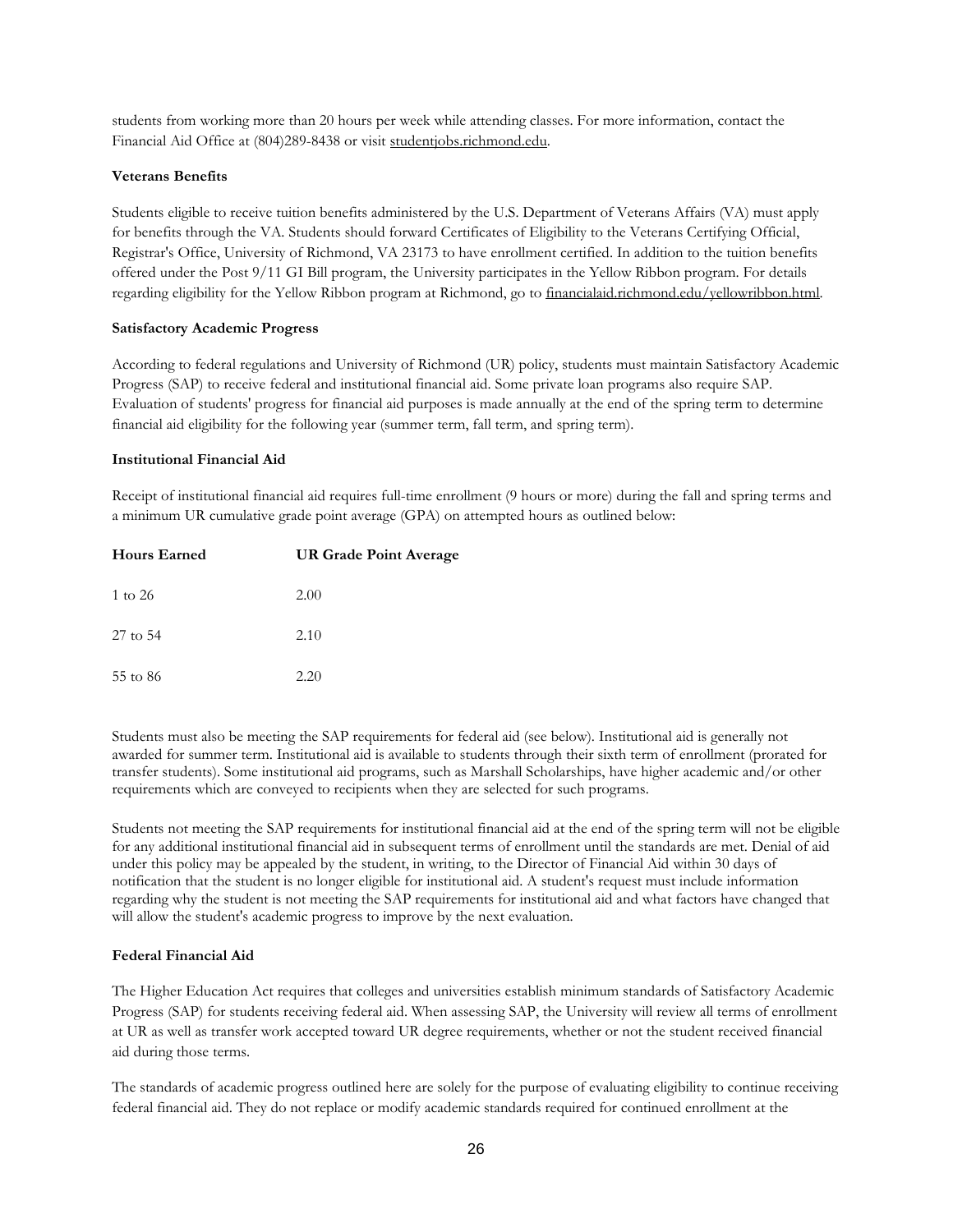University of Richmond. The effect of incomplete coursework, withdrawals, and course repetitions impacts SAP in the following ways:

- Incomplete coursework is not included in the GPA or in the number of credits earned but is counted as attempted credit.
- Courses from which a student withdraws are not included in the GPA or in the number of credits earned but are counted as attempted credit.
- Repeated courses are counted only one time as earned credits. However, credits for each course taken, including all repeated courses, are counted as attempted credit. Both grades will be calculated in the cumulative GPA.

SAP is checked annually at the end of the spring term. Students must meet both of the following requirements:

- Have completed 67% of all attempted coursework, (including transfer work and pass/fail courses) AND
- Have achieved a cumulative grade point average, depending on the number of units earned, as follows:

| <b>Hours Earned</b> | <b>UR Grade Point Average</b> |
|---------------------|-------------------------------|
| 1 to 26             | 2.00                          |
| 27 to 54            | 2.10                          |
| 55 to 86            | 2.20                          |

In addition, students must complete the requirements for a law degree within the 150% maximum timeframe allowed. That is, as the law degree program requires 86 hours to complete, the maximum number of hours attempted to complete the program cannot exceed 129 hours, including transfer work and pass/fail courses. Successful completion of a class means receiving one of the following grades for the class: A, B, C, D.

Students not meeting the SAP requirements for federal financial aid at the end of the spring term will not be eligible for any additional federal financial aid until the standards are met. Denial of aid under this policy may be appealed by the student, in writing, to the Director of Financial Aid within 30 days of notification that the student is no longer eligible for aid. Appeals will be considered for the following circumstances: the death of a relative of the student; an injury or illness to the student; or other special circumstances. A student's request must include information regarding why the student is not meeting the SAP standards and what factors have changed that will allow the student's academic progress to improve by the next evaluation.

Successful appeals will lead to one of two SAP statuses: Financial Probation or Eligible for Financial Aid. A student may be placed on 'Financial Probation' for the subsequent term if it is determined that he/she can regain eligibility after one term. A student may be found 'Eligible for Financial Aid' based on an academic plan that outlines future academic progress for the student as established by the Director of Financial Aid. The student will be notified of their SAP status based on the merits of the appeal. If the appeal is not granted, the student will be notified of the decision and will be financially responsible for their educational expenses.

#### **Return of Financial Aid when a Student Withdraws**

A student who withdraws during a semester may be entitled to a refund of certain charges as outlined in the refund policy (see Financial Affairs section of this catalog). Withdrawal may also affect a student's financial aid eligibility for the semester as outlined in the federal Return of Title IV Program Funds Policy and the Return of Non-Title IV Program Funds Policy.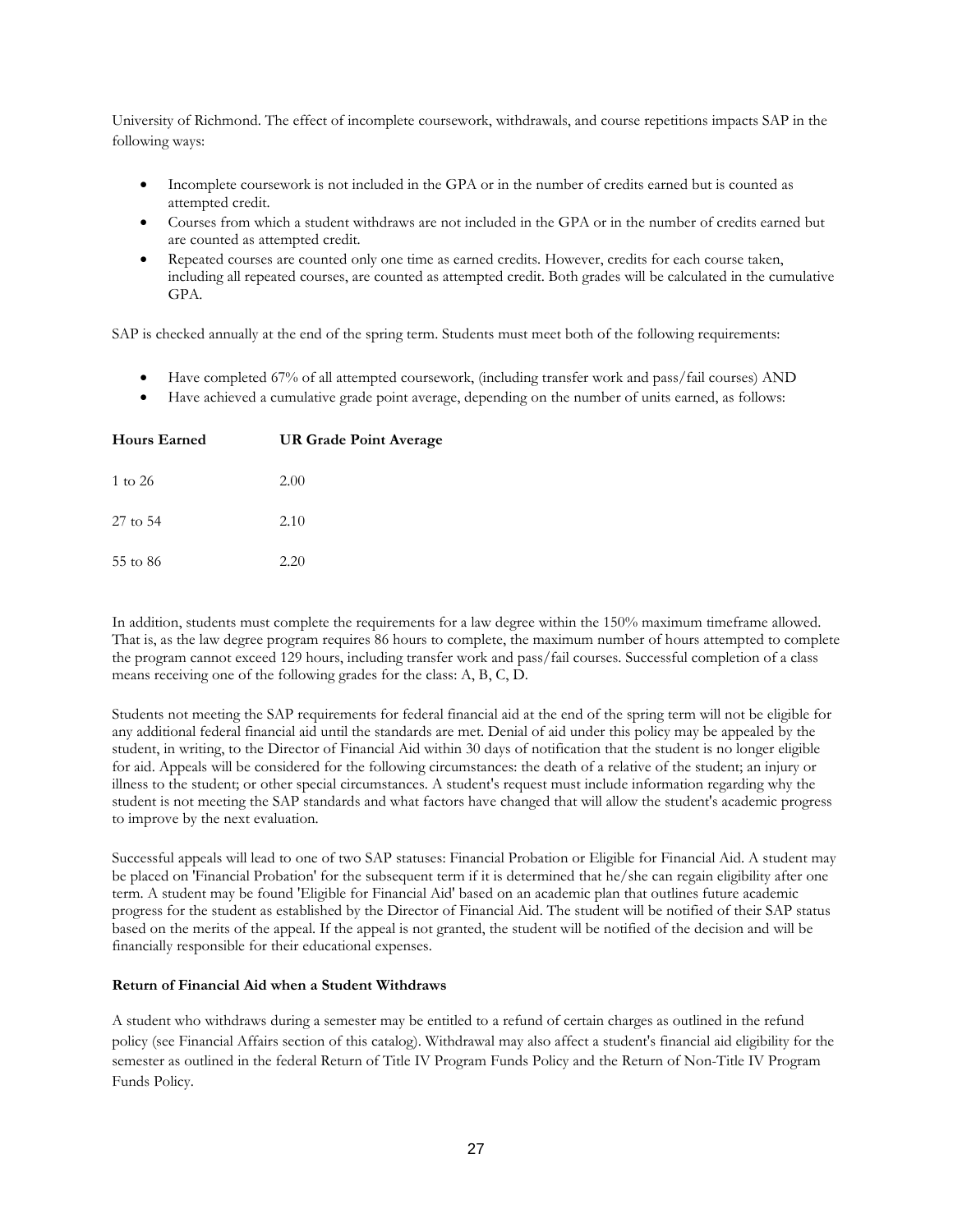#### **Return of Title IV Program Funds Policy**

The 1998 amendments to the Higher Education Act (HEA) of 1965 and subsequent regulations issued by the Department of Education (43 CFR 668.22) establish a policy for the return of Title IV grant and loan funds for a student who withdraws. Title IV grant and loan funds include the following programs: Federal Direct Loans, Federal Pell Grant, Federal Supplemental Educational Opportunity Grant, Federal Perkins Loan, Federal Work-Study, Federal PLUS Loans, and the Iraq and Afghanistan Service Grant.

The amount of Title IV funds the student earns, up to the withdrawal date, is based on a daily proration determined by dividing the total number of calendar days completed by the total number of calendar days in the semester (excluding breaks of five or more consecutive days). Adjustments must only be done up to and including the 60 percent point in time for the semester. After the 60 percent point in time, the student is considered to have earned all of the Title IV funds awarded for that semester.

Unearned Title IV funds must be returned to the Title IV programs. If the amount earned is greater than the amount that has been disbursed, the difference is treated as a late disbursement to the student. Unearned funds, up to the amount of total institutional charges (tuition, room, and board) multiplied by the unearned percentage of funds, are returned to the Title IV programs by the University of Richmond. The student must return any portion of unearned funds not returned by the school. For grants, regulations limit the amount a student must repay to the amount by which the original overpayment amount exceeds 50 percent of the total grant funds received by the student. Title IV loan funds that must be returned by the student are repaid per the loan terms. Unearned Title IV funds are returned to the Title IV programs in the following order: Unsubsidized Direct Stafford Loans, Subsidized Direct Stafford Loans, Perkins Loans, Direct PLUS Loans, Federal Pell Grants for which a return of funds is required, Federal Supplemental Educational Opportunity Grants for which a return of funds is required, and the Iraq and Afghanistan Service Grant for which a return of funds is required.

#### **Return of Non-Title IV Program Funds Policy**

Non-Title IV financial aid will be adjusted for a withdrawing student based upon the University's refund policy. Adjustments will be made through the sixth week of classes. The amount to be returned to the non-Title IV financial aid program is the same percentage that will be refunded to the student for tuition and room charges. After the sixth week, the student is considered to have earned all of the non-Title IV aid. Non-Title IV financial aid funds are returned in the following order: institutional grants/scholarships, non-federal loans, agency scholarships.

Students who are receiving financial aid and who are planning to withdraw from the University during a semester are strongly encouraged to meet with a financial aid advisor to review the impact that their withdrawal will have on their institutional charges and on their financial aid for the semester.

# **Academic Regulations**

## **Academic Progress**

At the end of the second semester (one year) of law study:

- A student who fails to attain a cumulative grade point average of at least 1.85 shall be required to withdraw from the law school
- A student whose cumulative grade point average is at least 1.85 but less than 2.00 shall be required to withdraw from the law school for one year
- At the end of the fourth and each subsequent semester of law study, a student who fails to attain a cumulative grade point average of at least 2.10 shall be required to withdraw from the law school
- A cumulative grade point average of at least a 2.20 is required for graduation.

#### **Conditions**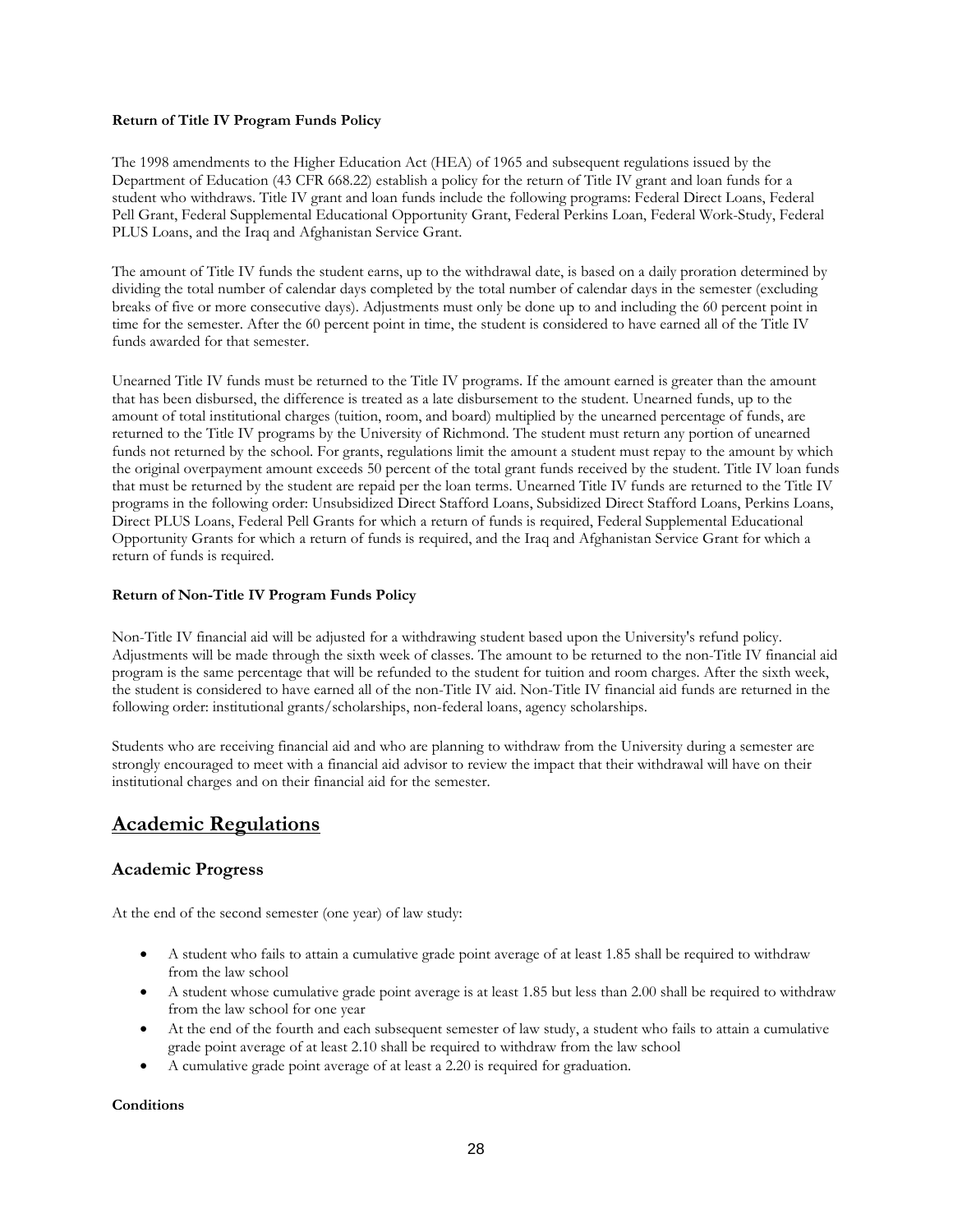Any student who has failed to attain the requisite cumulative grade point average will be required to withdraw immediately from the law school, even though he or she has enrolled in the next semester's courses (including summer session courses). A student who fails to attain the cumulative grade point average necessary to continue studies in the Law School may petition the Law School Admissions Committee to review the case. The petition must be filed in writing and addressed to the Dean of Admissions not less than sixty days before the beginning of the semester or term in which the student seeks to be readmitted to the Law School.

The point at which a part-time student must attain the requisite grade point average shall be the time at which he or she has completed the substantial equivalent of the second semester of study and the substantial equivalent of the fourth and succeeding semesters of study. Such students will be notified in advance by the associate dean of the times at which the stated cumulative grade point averages must be met.

A student who has been required to withdraw under the 1.85 or 2.00 criteria stated above will not be readmitted to the law school with advanced standing. In the rare event of readmission, it is as an entering first year student with no credit for prior work. Nevertheless, the prior work will continue to be shown on the permanent academic record, but the grade point average will include only the course-work attempted after readmission.

*Note:* A failed first-year course must be retaken in the semester in which the course is next offered.

## **Academic Requirements**

The Juris Doctor degree requires the successful completion of at least 86 semester hours of acceptable work and a cumulative grade point average of at least 2.20. In addition, students must complete at least six full residence semesters over at least 90 calendar weeks. A full residence semester is defined as a 15-week period in which a student is enrolled for at least 10 semester hours and passes at least nine of those hours. This residence requirement is based on American Bar Association accreditation standards. Students intending to attend summer sessions in order to complete their degree requirements at the end of the fall term of their third year should consult the associate dean to determine if they will have the necessary credit hours and residence semesters by that time.

All academic requirements for the Juris Doctor degree must be completed within five calendar years.

## **Auditing Courses**

With the approval of the student's academic advisor, dean, and the instructor of the course, a student may register for a course on an audit basis. The regular rate of tuition is charged, and the audit course is counted as a part of the student's semester load. A permission form must be obtained from and returned with appropriate signatures to the Office of the University Registrar by the end of the 10th day of classes. Once the form is submitted to the University Registrar, the decision may not be reversed. An audited course cannot subsequently be taken for credit unless approved by the appropriate dean.

## **Changes in Catalog Information**

Caution: The course offerings and requirements of the University of Richmond are under continual examination and revision. This catalog is not a contract; it merely presents the offerings and requirements in effect at the time of publication and in no way guarantees that the offerings and requirements will not change. The University specifically reserves the right to change requirements for any major, minor, and/or program, and to implement them during any particular year.

The student assumes full responsibility for compliance with all academic requirements. Current course offerings may be obtained from the appropriate school or department.

## **Class Attendance**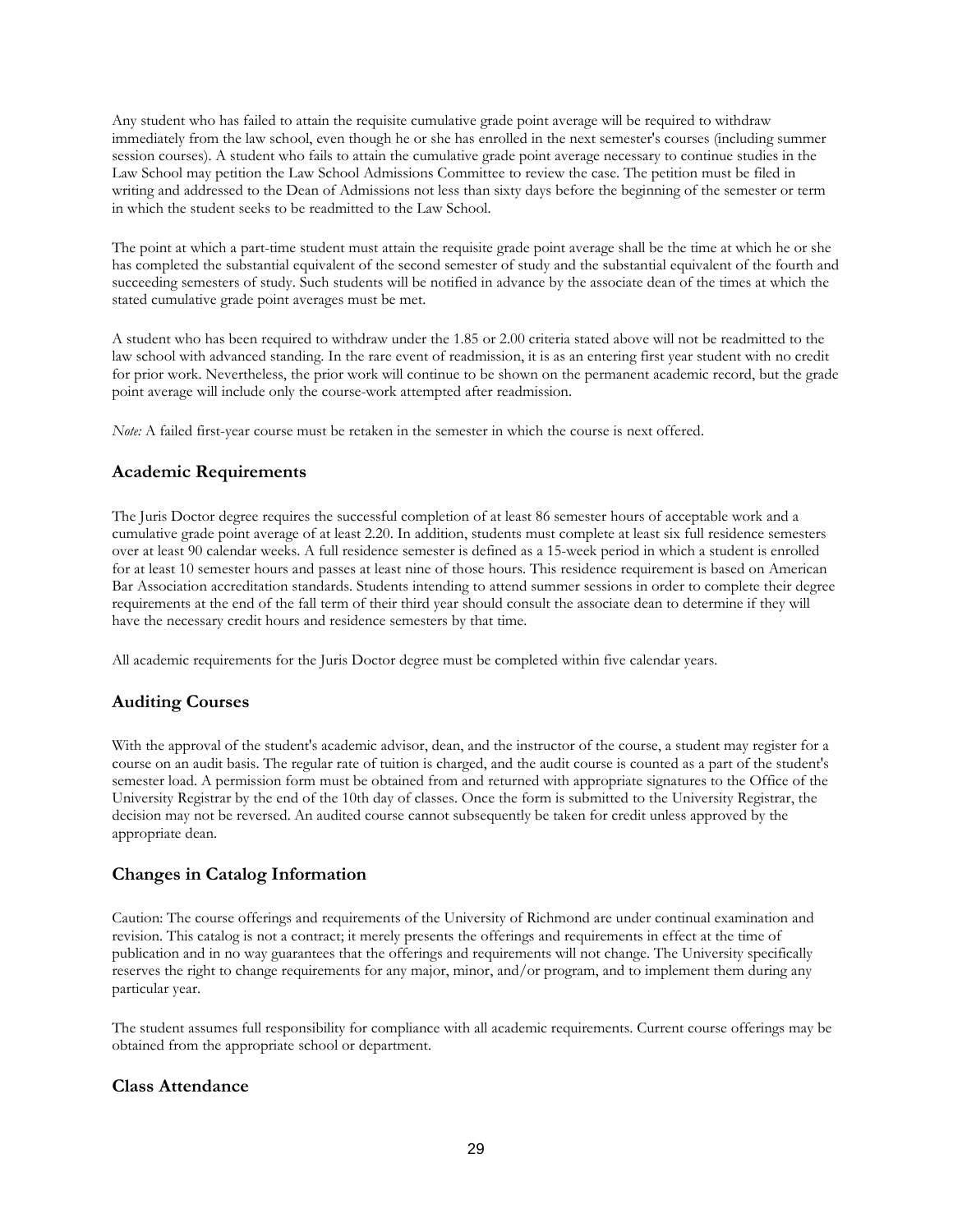Each student is expected to attend all meetings of all classes, including lectures, seminars, laboratories, and drills, in which he or she is enrolled. The specific attendance policy in each course, however, is determined by the instructor of the course, subject to the [Religious Observances policy.](http://registrar.richmond.edu/services/policies/religiousobsv.html) The specific attendance policy for each course will be announced to the students and distributed on the course syllabus at the beginning of the course.

Faculty members will honor an official notification from the appropriate dean that a student is to be excused for participation in a University-sponsored event, such as choral performances off campus, intercollegiate athletic events, or judicial hearings at which the student must be present. A student generally will be held responsible for all work of a class or laboratory missed during an absence. Acceptance of any excuse for an absence, (other than those excused by the appropriate dean in the previous paragraph,) and any provision for makeup, will be at the discretion of the instructor, provided it is consistent with the announced policy for the course and with the University Holiday Schedule below. Missed classes, work, tests, and/or excessive absences with or without good cause may result in a poorer grade, or failure, in a course. (*Note:* Students enrolled in business school or School of Professional and Continuing Studies courses must attend at least 75 percent of the class meetings regardless of the reasons for absence to be eligible to receive credit for the course.)

Generally, absences that may be excused by faculty members include accident or illness, death or serious illness of a family member, bona fide religious holiday observance, or participation in other University activities such as field trips. Students should make arrangements with their instructors as far in advance as possible for the make up of any missed work. Students experiencing difficulty in making reasonable arrangements for make-up work may see their dean.

## **Employment While Attending the Law School**

Students may reduce their loan requirements by working on-campus. While there are numerous job opportunities available, those with the highest wage rates are in the Law Library and as Law Research Assistants. If you are interested in the Federal Work-Study program, contact the Financial Aid Office. The American Bar Association prohibits students from working more than 20 hours per week during the school year. Students are STRONGLY discouraged from working their first year. The Financial Aid Office will not award work study funding to a first year student without special circumstances.

## **Encumbrances**

The degree will not be conferred unless the student's obligations to the University are satisfactorily resolved. These obligations include financial and administrative matters such as, but not limited to, delinquent payments, parking fines, or overdue library books

## **Examinations**

Unless announced otherwise by the instructor, the length of an examination will be one hour for each semester hour of credit carried by the course. A student who finds that he or she will be unavoidably prevented from taking an examination at the time scheduled may receive permission to take the examination at a later date, if such fact is communicated to the dean or associate deans (academic affairs or student affairs) before the time at which the examination is scheduled. Unless excused by the dean or one of the associate deans, a student who fails to take an examination in a course for which he or she has registered will receive a grade of F in that course.

## **Examination Procedures**

#### **First Year Examinations**

The following procedures govern the taking of first year examinations.

#### **General**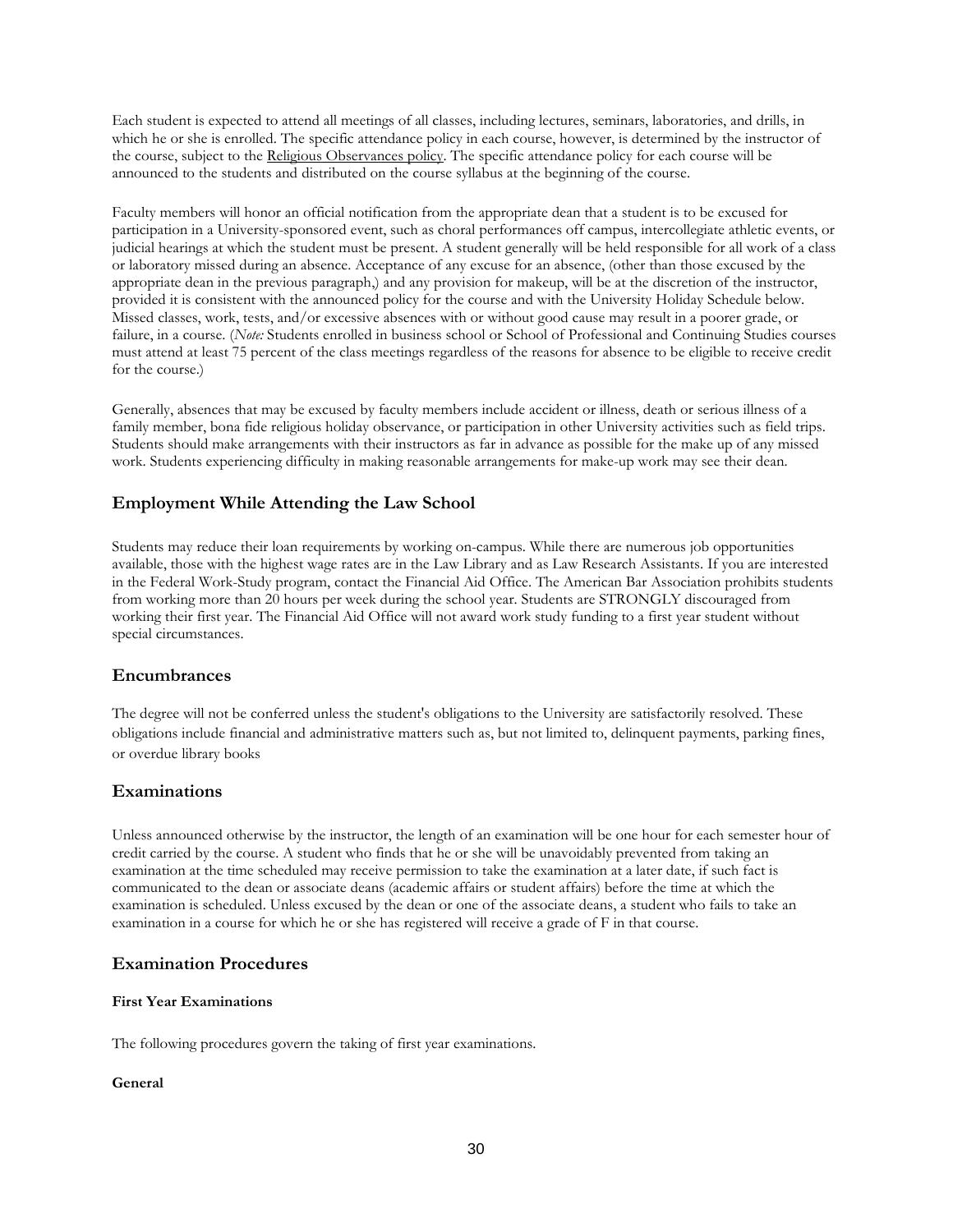The procedures set forth below should not be varied by individual faculty members. Relief from them in extraordinary cases should be sought from the Associate Dean or the Dean.

No student may deviate from these procedures or the examination schedules without approval in advance from the Associate Dean or the Dean, unless sickness or some other emergency makes it impossible to obtain advance approval. In the event of sickness or other emergency which makes the taking of an examination impossible, the Associate Dean or Dean must be notified as soon as possible. The emergency must be a situation or circumstance beyond the student's control.

Failure to take an examination during the assigned time will result in a grade of "F" for the course, unless relief has been granted by the Associate Dean or Dean, as provided in this section.

Make-up examinations will be administered only in exceptional circumstances. In order for a make-up examination to be authorized, the student requesting it must demonstrate to the Associate Dean or Dean good cause for missing the scheduled exam.

#### **Honor Code**

Students are bound by the Law School's Honor Code by virtue of their matriculation at the Law School. The Honor Code applies to the taking of examinations. Students observing conduct that might involve a violation of the Honor Code must report the incident to the Grievance Committee.

#### **Examination Schedule**

Examination dates, starting times and rooms will be specified on the examination schedule posted by the Dean's Office (the "Examination Schedule").

#### **Place of Examination**

Examinations must be taken in the Law School in the classrooms designated by the professor or indicated on the Examination Schedule, or in Library carrels. Exams may not be taken in library study rooms or organizational offices.

#### **Collection of Completed Examinations**

When the time allowed for completion of an examination has expired, students must immediately stop writing and turn in the examination.

#### **Second and Third Year Examinations**

Examinations in second and third year classes are administered as scheduled examinations, "take-home examinations," or under the Flexible Examination System. The Examination Schedule indicates those examinations administered on a scheduled basis. All other examinations are administered under the Flexible Examination System, unless the professor has indicated that the examination will be a "take-home examination." The procedures for any such examinations will be announced by the professor. The procedures for scheduled examinations are the same as those for first year examinations. The following procedures apply to the Flexible Examination Schedule:

#### **General**

These procedures may not be varied by individual faculty members. Relief from them in extraordinary cases should be sought from the Associate Dean or Dean.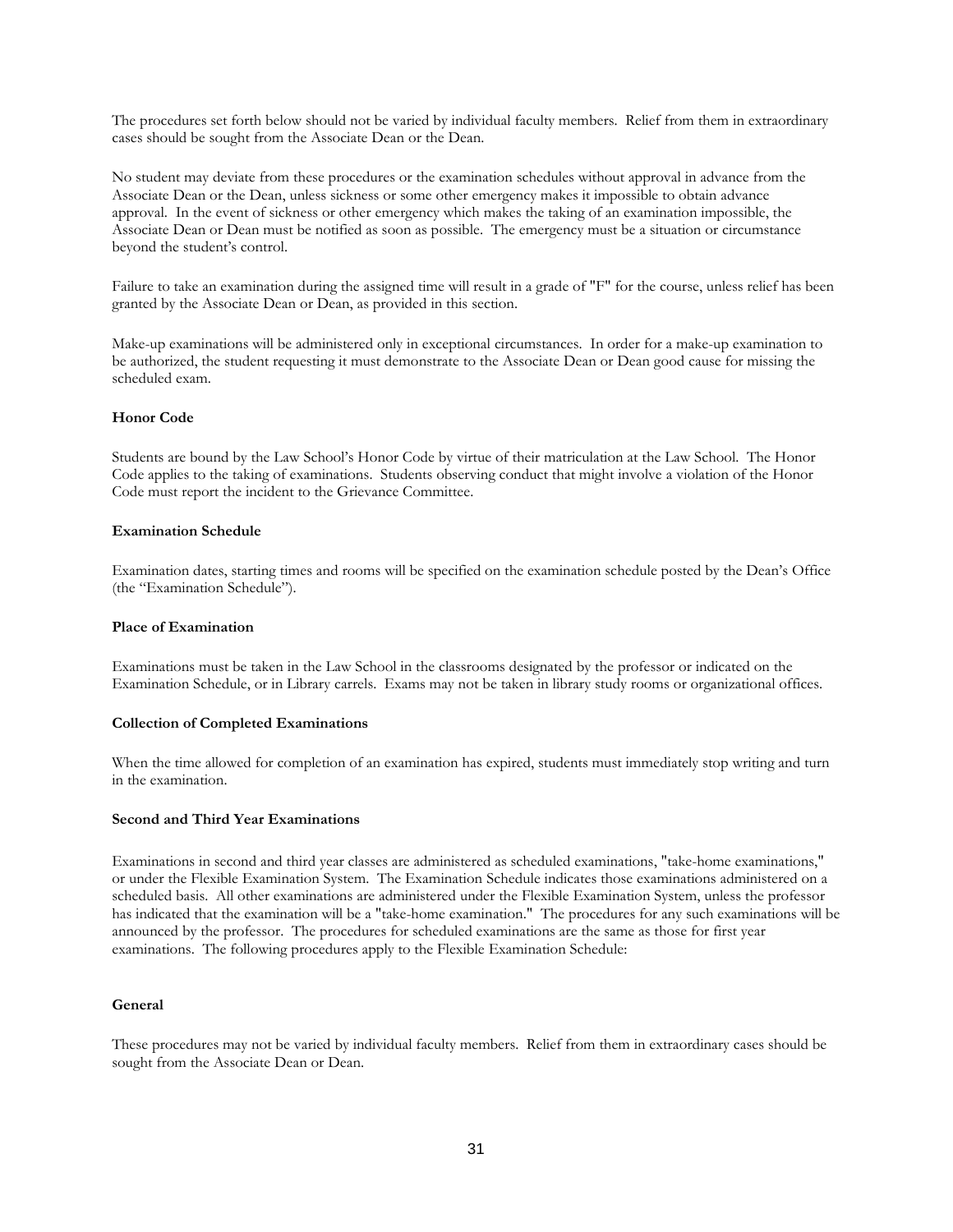Students may not deviate from these procedures without approval in advance from the Associate Dean or Dean. Approval to modify will be granted only in cases of sickness or emergency beyond the student's control. Relief will not be granted on account of sickness or emergency unless the student will actually have been deprived of a sufficient number of examination blocks to take all of his or her examinations on an every-other-day basis.

Failure of a student to take an examination within the two-week examination period will result in a grade of "F" for the course, unless relief has been granted by the Associate Dean or Dean, as provided in this section.

Make-up examinations will be administered only in exceptional circumstances. In order for a make-up examination to be authorized, the student requesting it must demonstrate to the Associate Dean or Dean a good cause for the request.

#### **Honor Code**

Students are bound by the Law School's Honor Code by virtue of their matriculation at the Law School. The Honor code applies to the taking of examinations. Students observing conduct that might involve a violation of the Honor Code must report the incident to the Grievance Committee.

#### **Place of Examination**

Unless otherwise specified by the professor, Flexible Examinations may be taken at the student's library carrel or in a classroom specified for taking Flexible Examinations. Exams may not be taken in library study rooms or organizational offices.

#### **Procedure for Distribution and Collection of Examinations**

Examinations administered under the Flexible Examination System, not including take-home examinations, will be distributed in the Dean's Conference Room (201) by the flex exam room proctors during the following times:

- between 8:30 and 9:00 a.m. for examinations to be taken during a morning flexible examination period;
- and between 1:00 and 1:30 p.m. for examinations to be taken during an afternoon flexible examination period.
- Take-home examinations may be picked up at any time during a Flexible Examination period. Take-home exams may be brought back anytime during the flex periods provided it is within the time frame designated for taking the exam.
- THE TIME PERIOD FOR PICKING UP FLEX EXAMS WILL NOT BE EXTENDED; however, a student returning a flex exam may pick up a take-home exam at the same time. If there is a line of students to pick up examinations at the end of the stated time period, the time period will be extended to allow all students in line to pick up an examination.

Flexible examinations may be taken throughout the two-week examination period only during those time blocks designated on the Examination Schedule as a "Flexible Examination Period."

During any Flexible Examination Period, a student can request any examination to which he or she is entitled. Students may be required to display their currently validated student identification cards when requesting an examination.

Students are responsible for ascertaining the completion time allowed for each examination they are taking. There will be an automatic time/date stamping clock in the Dean's Conference Room (201). Students must stamp the examination taken with the time and date upon leaving the room, and with the time and date of return when they return the examination to the flex exam room proctors in 201. Students are responsible for insuring that both time stamps (pickup and return) are clearly visible. Failure to comply with this requirement may result in a grade penalty.

#### **Late Examinations**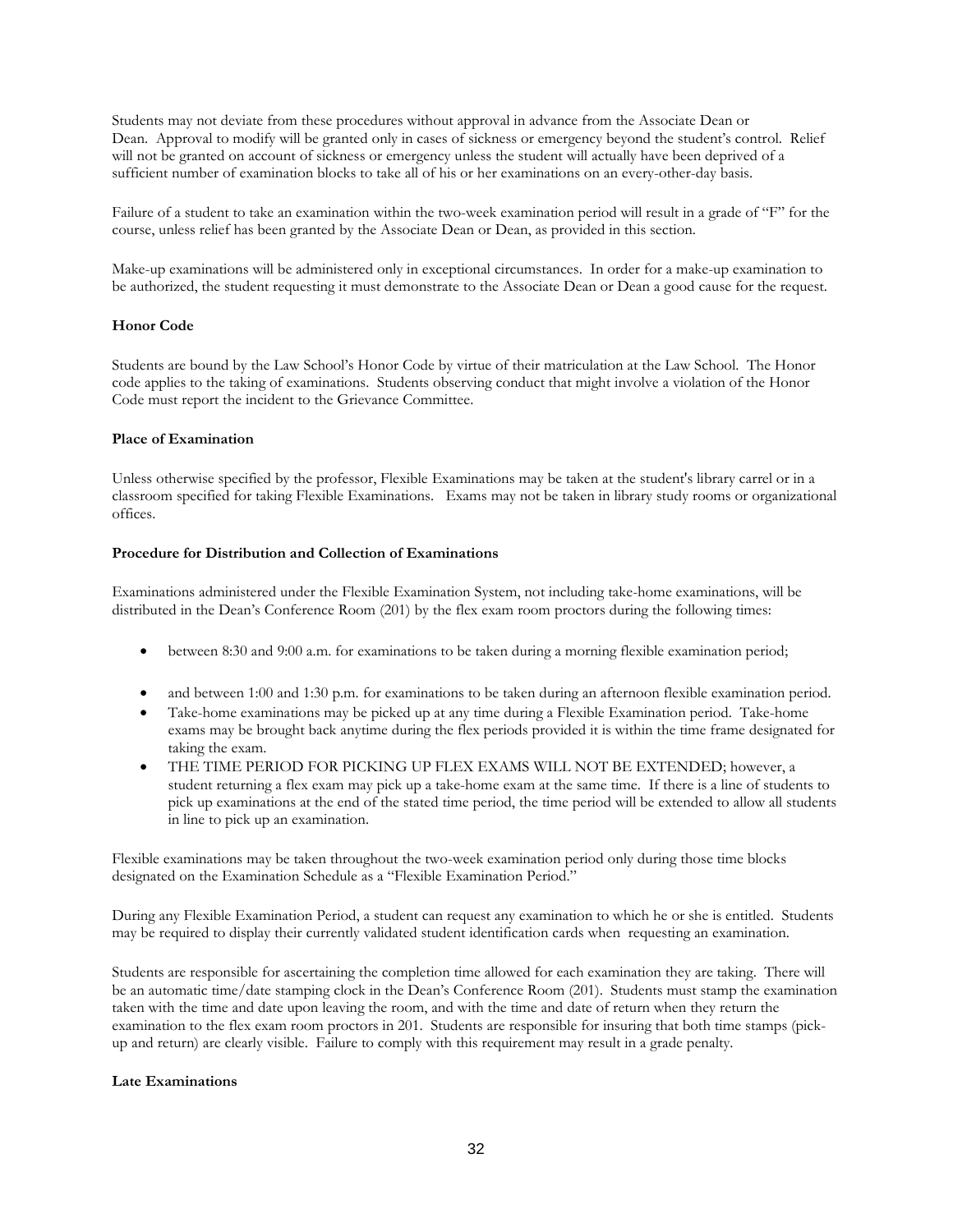Any examination which is stamped with the time and date of return and returned to one of the flex exam room proctors in the Dean's Conference Room within the completion time allowed for the examination, plus a single five-minute grace period, will not be considered a "late examination." The five-minute grace period is intended to give students time to go to and from the Dean's Conference Room.

A "late examination" is one not returned to the flex exam room proctors within the completion time plus the fiveminute grace period. Whether or not an examination is "late" will be determined solely by reference to the times stamped on the examination by the time/date clock. Again, it is the student's responsibility to be sure both time stamps are legible.

If an examination is less than five minutes "late" beyond the allowed completion time and grace period, the grade assigned by the professor for the examination will be reduced by one gradation (e.g., an A will be reduced to an A-; and an  $\overline{A}$ - to a  $B$ +; and a  $B$ + to a  $B$ , etc.). If an examination is five minutes, but less than ten minutes late, the grade assigned by the professor will be reduced by two gradations (e.g., an A will be reduced to a  $B^+$ ; a  $B^+$  to a  $B^-$ ; a B to a C+, etc.) If the examination is ten minutes but less than fifteen minutes late, the grade assigned by the professor will be reduced three gradations (e.g., an A will be reduced to a B; a B+ to a C+; a B- to a C-, etc.). If the examination is fifteen minutes or more late, the grade will automatically be reduced to an F. A "take-home examination" may only be returned to the flexible examination administration desk during a flexible exam period. A student should be aware, for example, that a 48-hour take-home exam administered from the flexible examination table would have to be picked up during a flex period's regular distribution time period, and be returned no later than 48 hours during a flexible exam period.

#### **Discussion of Examination**

Students may not discuss a flexibly administered examination during the two-week period, even with other persons who have completed that particular examination.

#### **Questions Regarding Examinations**

Faculty members may not answer any questions about a flexibly administered examination during the two-week period. A faculty member is free to answer a question regarding the substance of the course during the two-week examination period.

#### **Use of Computers**

Computers may be used to take examinations. All the classrooms are wired for computer use or have access to a wireless connection. Flexible exams may be taken at a student's carrel, unless otherwise specified by the professor. Scheduled exams may be taken at a student's carrel only with permission of the professor.

#### **Printing**

Printing of exam answers must be done on personal printers, rather than on the printers in the Library Computer Lab or elsewhere in the Law School building. Use of another printer is permitted only in an emergency situation with permission of an Associate Dean (Academics, Student Services and Administration, or Library and Information Services) or Deputy Director of the Law Library.

#### **Computer or Printer Breakdown**

If a breakdown or other crisis arises in the operation of a computer or printer during the course of an examination, a student is to notify the Dean's Office immediately. In that way, the time and nature of the problem can be noted and appropriate relief or accommodation may be made for the problem at that time.

#### **Students Seeking Accommodation for a Disability**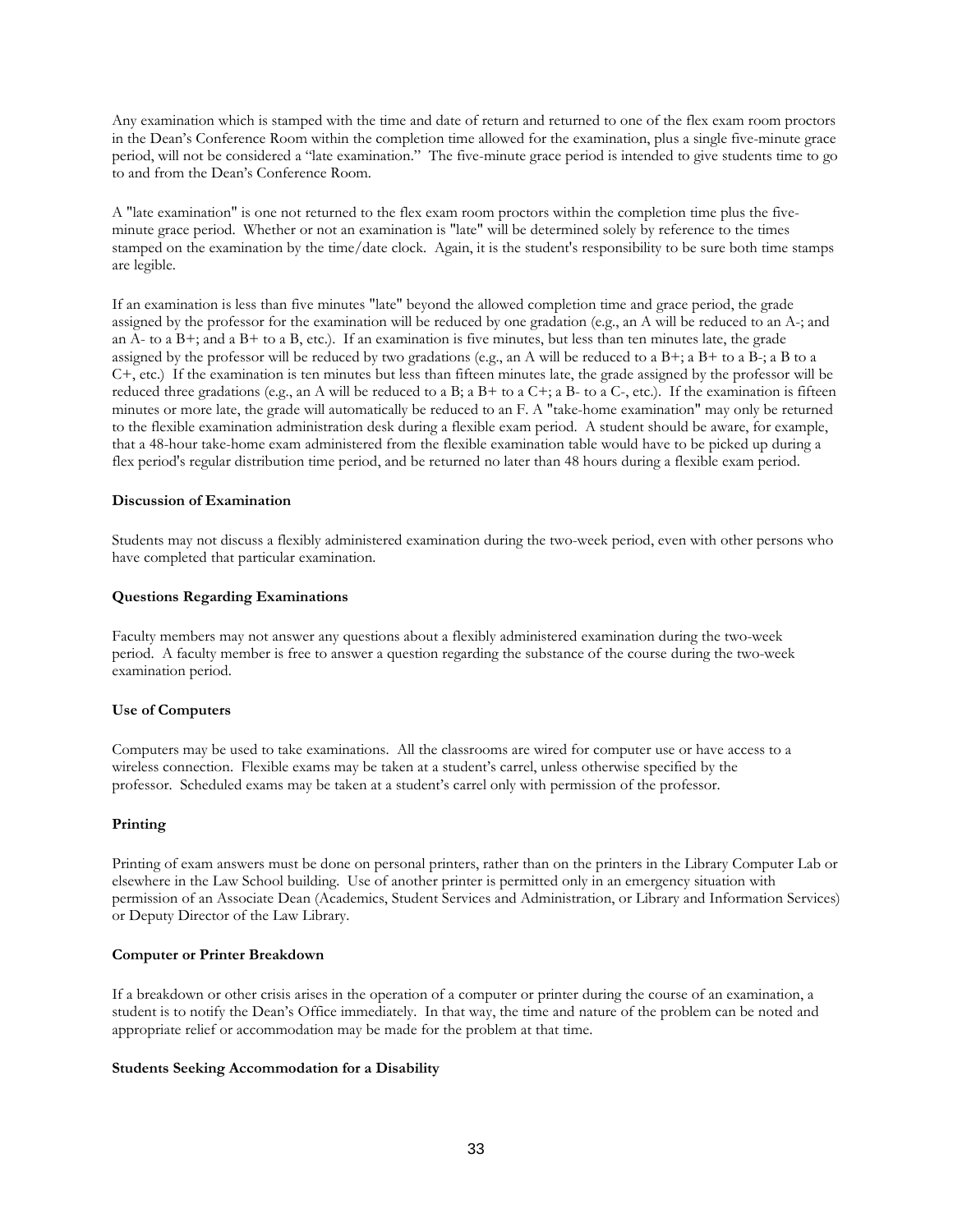Students with a disability or a possible disability should contact the Associate Dean for Student Services and Administration

Grading System and Reports

The following grades with grade point values are in effect at the University:

|  |  | $ A+  =  B+ 3.3 C+ 2.3 D+ 1.3 $         |  |
|--|--|-----------------------------------------|--|
|  |  | $ A $ 4.0 $ B $ 3.0 $ C $ 2.0 $ D $ 1.0 |  |
|  |  | $ A- 3.7 B- 2.7 C- 1.7 D- -.$           |  |
|  |  | $F$ 0.0 I 0.0 M 0.0 V 0.0               |  |

Other grades which may be given are P, which shows credit has been earned in a pass/fail course; S and U indicate satisfactory or unsatisfactory performance in a pass/no-credit course; and W, which indicates that the student withdrew from a course without academic penalty. Marks indicating failure, and counted as such in the grade point average, are F, M (withdrew from a course with a failing average), and V (failure because of excessive absences). The X indicates that the grade has not been received from the instructor.

Z shows that the course was audited. A student auditing a course is expected to meet all requirements for the course, except the final examination or papers. No grade or hour credit is earned for audited courses.

I and Y grades mean that coursework has not been completed by the end of the term. The I grade provisionally counts as a failing grade. It is given when the reasons for the incomplete involve student culpability, but the instructor and associate dean determine that an F is not warranted. The work is to be made up by the student's graduation date or at such earlier time as specified by the instructor and associate dean. If the work is not made up during this grace period, the I will be converted to an F. The Y grade, which does not count as a failing grade, is given when the instructor and associate dean determine that the reasons for the incomplete do not warrant an I grade. In any case, it is the student's responsibility to complete the coursework for a course in which an I or Y has been assigned.

Performance in the Clinical Placement Program is evaluated on a pass/fail basis. Performance in the In-House Clinics (Disabilities Law Clinic and the Delinquency Clinic) is evaluated using the letter-grade scale above.

Grades for courses taken under the various cooperative programs are recorded by the law school as a pass if, based on the above grading scale, a grade of C (2.0) or better is earned; otherwise they will be recorded as a failure.

The grade point average is determined by dividing the total number of grade points earned by the total number of academic hours attempted in law school courses that have grades to which grade point values are assigned. Each of these totals is accumulated term by term. The grade point average is represented to two significant decimal figures and truncated, not rounded.

If a failed course is repeated, the grade earned in the repeat and the failure are both included in the grade point average. When the final grade for a course in which an I was given is recorded, the occurrence will be shown on the permanent record, and the grade point average will be recomputed to remove the effect of the I and to include the final grade. For purposes of computing grade point averages, the credit hours earned for work recorded on a pass/fail basis are not included in the hours attempted, if a pass is received. The credit hours for any such work recorded as a failure are included in the hours attempted. Consequently the credit hours for work recorded as a pass have no effect on the grade point average, but a failure in such work would adversely affect the grade point average.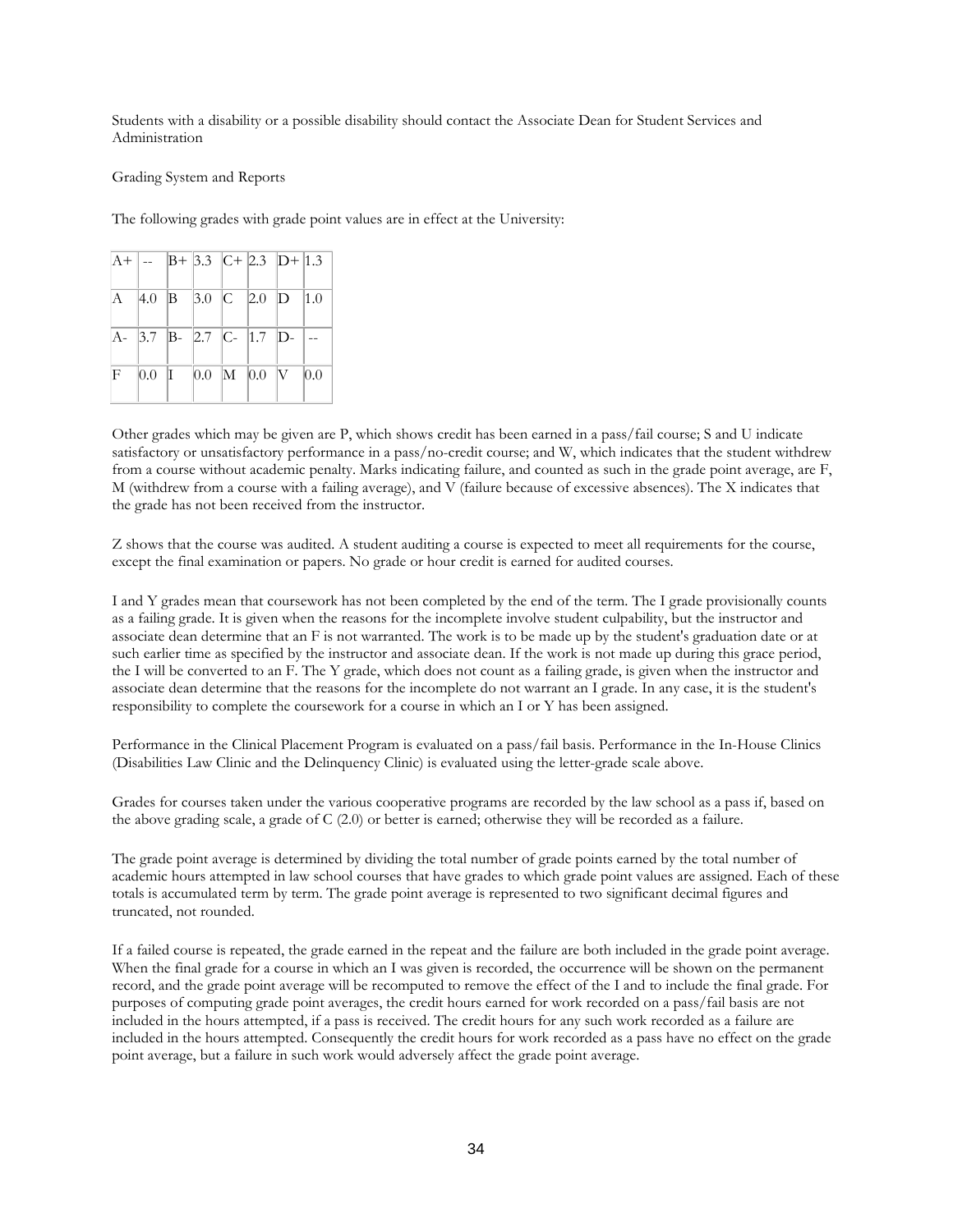*Note:* A cumulative grade point average of at least 2.20 is required for graduation. Students admitted with advanced standing must consult the associate dean to determine the manner by which their cumulative grade point averages will be calculated for class standing purposes. Students may review their status and progress with the associate dean or in the Office of the University Registrar. Grades are available after the close of each term via the Internet by using BannerWeb (https://bannerweb. richmond.edu). Students will need their student ID and PIN.

Grades are deemed correct unless notification to the contrary is received by the University Registrar within three (3) months after the close of the term specified.

## **Graduation Policies**

#### **Graduation with Honors**

At the end of law school study, students who attain in the range of the following cumulative grade point averages are eligible to graduate with the designated honors:

Cum Laude: 3.40-3.59

Magna Cum Laude: 3.60-3.79

Summa Cum Laude: 3.80-4.0

#### **Filing of Application**

To graduate, a student must file a degree application and comply with the graduation attendance policy. Degree applications must be filed in the Office of the University Registrar by the second Friday in September for anticipated completion in the coming May or August or by the second Friday in February for anticipated completion the following January.

#### **Letters of Good Standing**

You may obtain a letter of good standing from the Law School's Dean's Office. Once you have spoken with the Associate Dean for Academic Affairs, a form requesting a letter of good standing will be provided to you.

## **Registration**

Students shall register according to the instructions that are provided for each term. A student will not be permitted to attend class until his or her name has been entered on the official roster of that class by the University Registrar and arrangements satisfactory to the University have been made for that term's fees.

A student may register late, add courses, or opt for audit status in a course through the 10th class day of the semester provided that the specified approvals are obtained and fees, if any, are paid.

A student may withdraw from courses without academic record through the 15th class day of the semester. Withdrawals after this time will be shown on the academic record, and the student must present an adequate reason, receive the approval of the associate dean, and follow any specified administrative procedures including the payment of fees, if any.

Second- or third-year students may not register for more than 18 semester hours in any semester without special permission of the associate dean.

## **Religious Observance Policy**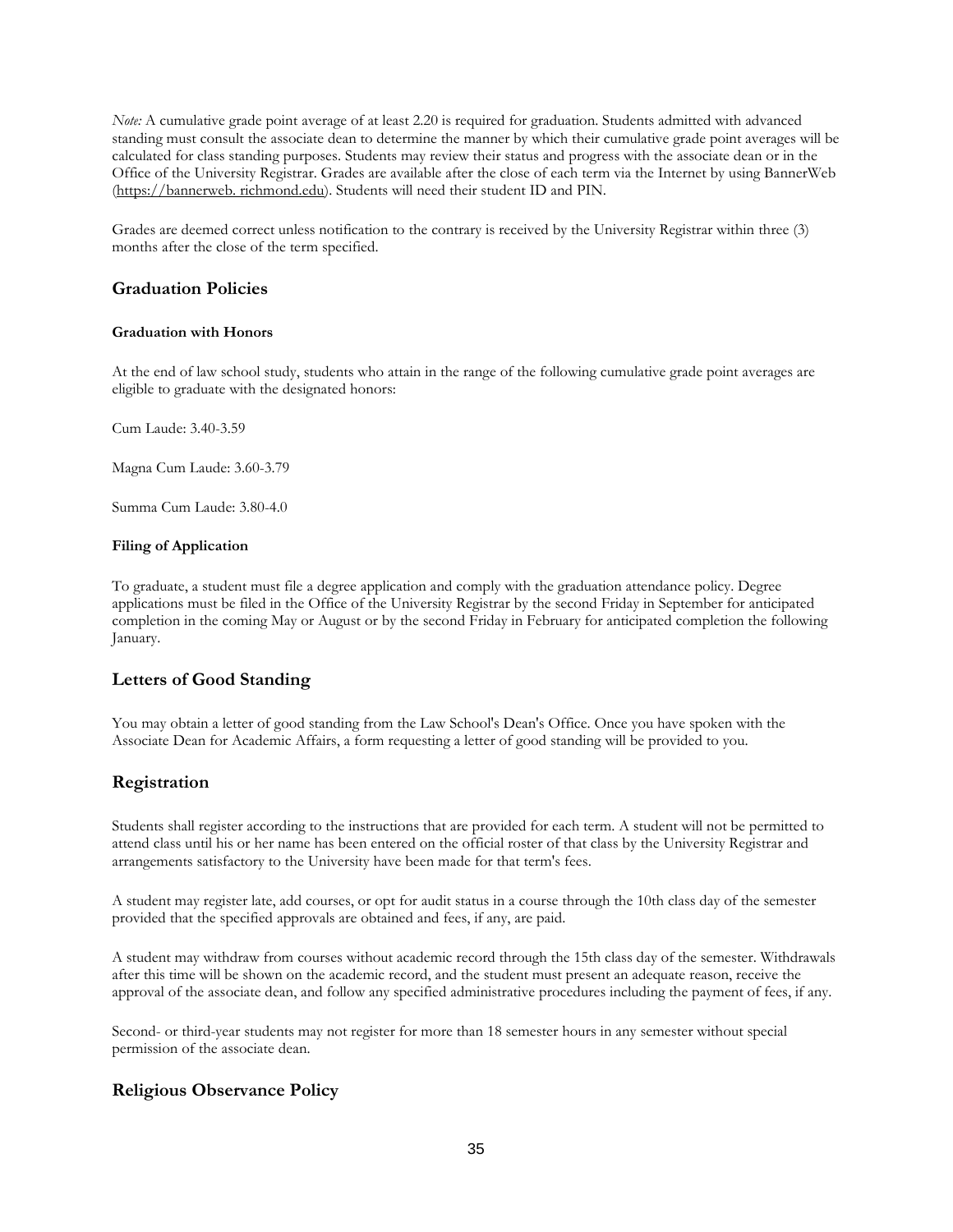The University is a secular institution that values a diversity of religious expression. The University is also an active community with a wide range of personal commitments and academic and extracurricular activities.

Planning for academic and extracurricular activities should be done with sensitivity to the diverse religious commitments of the community and an awareness of religious holidays. Scheduling large-scale, one-time academic or extra-curricular events on a religious holiday should be avoided whenever possible.

Any student may be excused from class or other assignments because of religious observance. A student who will miss an academic obligation because of religious observance is responsible for contacting his or her professor within the first two weeks of the semester. The student is responsible for completing missed work in a timely manner.

Faculty are expected to be mindful of potential conflicts with religious observances and should make reasonable accommodations when students' religious practices conflict with their academic responsibilities.

The religious observance calendar is meant to serve as a scheduling guide. It lists significant holidays from the five largest global faith traditions. However, it is not comprehensive and students may choose to observe a holiday not included on the calendar.

The holidays listed at the beginning of this catalog are those which occur during the academic year when the University is open.

## **Transfer Work**

Transfer students or students who academically visit another law school (with permission) may apply no more than 30 hours of coursework done at another law school toward satisfaction of the 86 semester-hour requirement. In order for work to transfer, courses must be taken at an institution accredited as degree-granting by a recognized regional accrediting body for higher education and accredited by the American Bar Association at the time the coursework is completed. The coursework must be taken for a grade and, in order for the work to be transferred, a student must receive a C (2.0) or better in each course.

Transfer students will not be ranked within their respective classes. Instead, transfer students will receive a number corresponding to their position in the class if they had been ranked.

#### **Visiting Another Law School**

Students who wish to earn credit towards the J.D. degree while visiting away at another ABA accredited law school must first receive special permission to do so from the Associate Dean for Academic Affairs. Permission to visit at another law school will not be granted as a routine matter. Requests for such permission must be supported by a demonstration of compelling circumstances. An administrative fee will be charged to the student by the University of Richmond for each semester in which the student visits away at another law school.

Students choosing to visit must also, of course, apply to the law school they wish to visit. Most law schools will require a letter indicating that the student is in good standing and that the University of Richmond will accept transfer of credits. Upon approval of a visit, this letter may be obtained from the Associate Dean (Academic Affairs). Upon acceptance as a visiting student at another school, the Richmond student must immediately inform the Associate Dean (Academic Affairs) of the acceptance so that University and Law School records will indicate the change in status. Failure to notify of acceptance may result in the University of Richmond billing the student for the coming year's tuition.

Any student who visits at another law school must have all courses approved by the Associate Dean (Academic Affairs) prior to enrollment. Students who visit must also provide the Associate Dean (Academic Affairs) with an official transcript following completion of each semester of work.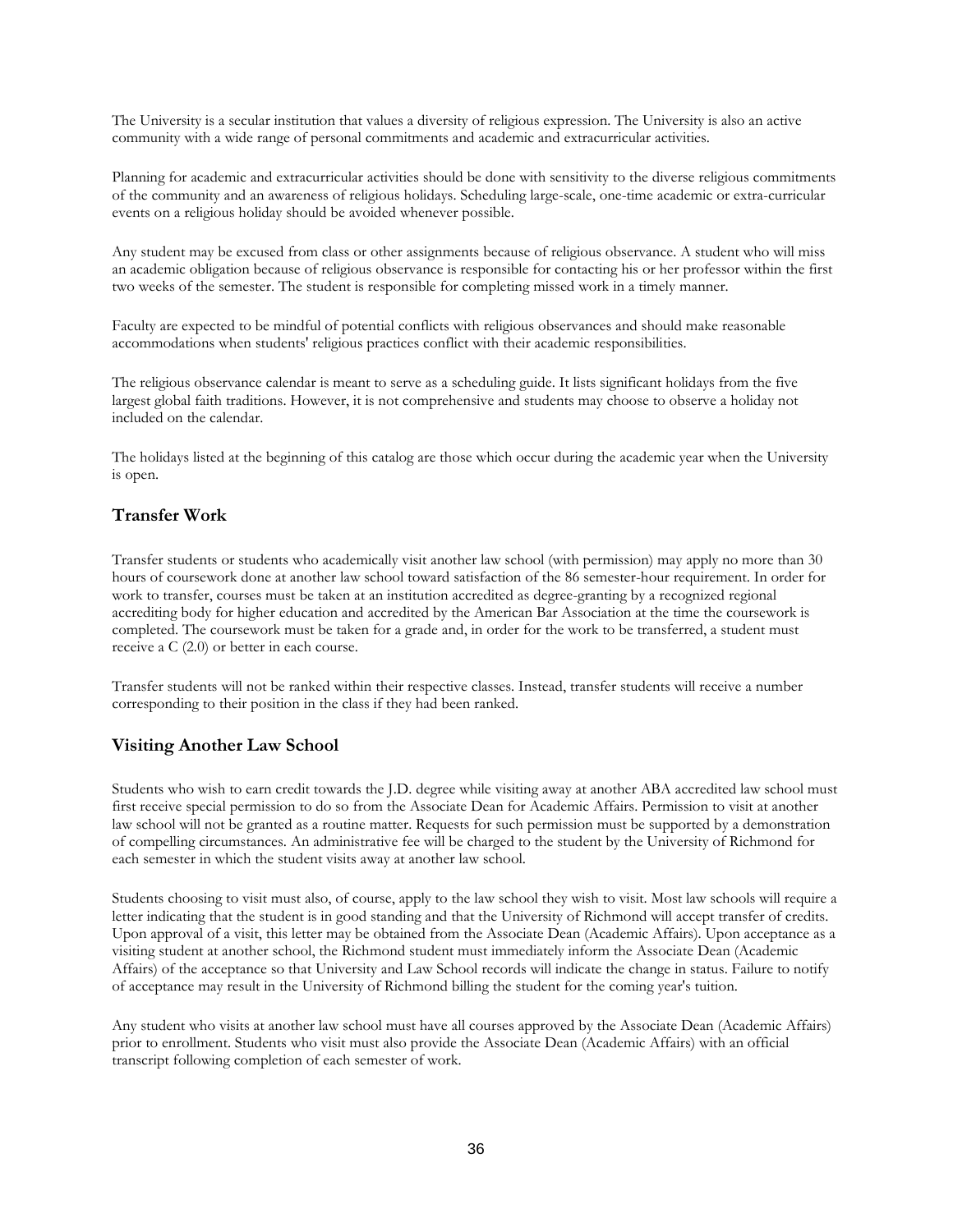Visiting students are expected to return to Richmond and attend graduation as required of all students. The Dean's office should be contacted to arrange to pick up the cap and gown. Visiting students should also be aware that if their transcript does not arrive in time to be certified as a May graduate (generally the third week in May), the student's graduation will be delayed until August.

## **Withdrawal from the University**

Students who plan to withdraw from the University of Richmond must submit an official withdrawal letter to their Dean. The Dean's Office will notify the appropriate offices of the student's withdrawal from the University of Richmond including the actual withdrawal date.

# **Confidentiality/Privacy Rights/Right to Know**

University of Richmond procedures and the Family Educational Rights and Privacy Act (FERPA) prohibit the unauthorized release of confidential information about individual students. However, directory information is not considered to be confidential and may be published or otherwise released. Directory information includes: name; addresses, including permanent, campus, local (off-campus), e-mail, and campus computer network (IP) address; associated telephone numbers; date and place of birth; school or college; major and/or minor fields of study; degree sought; expected date of completion of degree requirements and graduation; degrees conferred; awards and honors (e.g., dean's list); full- or part-time enrollment status; dates of attendance; previous institutions attended; participation in officially recognized activities and sports; weight and height of members of an athletic team; and photograph. A full list of information considered directory information is available on the Office of the University Registrar's Web page at registrar.richmond.edu/ferpa/statement/index.html or by contacting the Office of the University Registrar. Students may opt to have their directory information withheld. To exercise this option, the appropriate form must be obtained from the Office of the University Registrar, completed, and returned to that office. Once filed, this form remains in effect until withdrawn by the student in writing to the Office of the University Registrar. For further information, contact the Office of the University Registrar.

## **Rights with Respect to Education Records**

The Family Educational Rights and Privacy Act (FERPA) affords students certain rights with respect to their education records. These rights include:

1. Access to Education Records: students have the right to inspect and review their education records within 45 days of the day the University receives a written request for access. Students should submit their request to the Office of the University Registrar and specify the record(s) they wish to inspect. Arrangements will be made for access and the student notified of the time and place where the records may be inspected.

2. Request for Amendment of Education Records: students have the right to request amendment of their education records if they believe the records are inaccurate. They should write the University Registrar, clearly identify the part of the record they want changed, and specify why it is inaccurate. If the University decides not to amend the record as requested by the student, the University will notify the student of the decision and advise the student of his or her right to a hearing regarding the request for amendment. Additional information regarding hearing procedures will be provided to the student when notified of the right to a hearing.

3. Disclosure of Education Records: students have the right to consent to disclosures of personally identifiable information contained in education records, except to the extent that FERPA authorizes disclosure without consent.

One exception which permits disclosure without consent is disclosure to school officials with legitimate educational interest. A school official is a person employed by the University in an administrative, supervisory, academic or research, or support staff position (including law enforcement unit personnel and health staff); a person or company with whom the University has contracted (such as an attorney, auditor, or collection agent); a person serving on the Board of Trustees; or a student serving on an official committee, such as a disciplinary or grievance committee, or assisting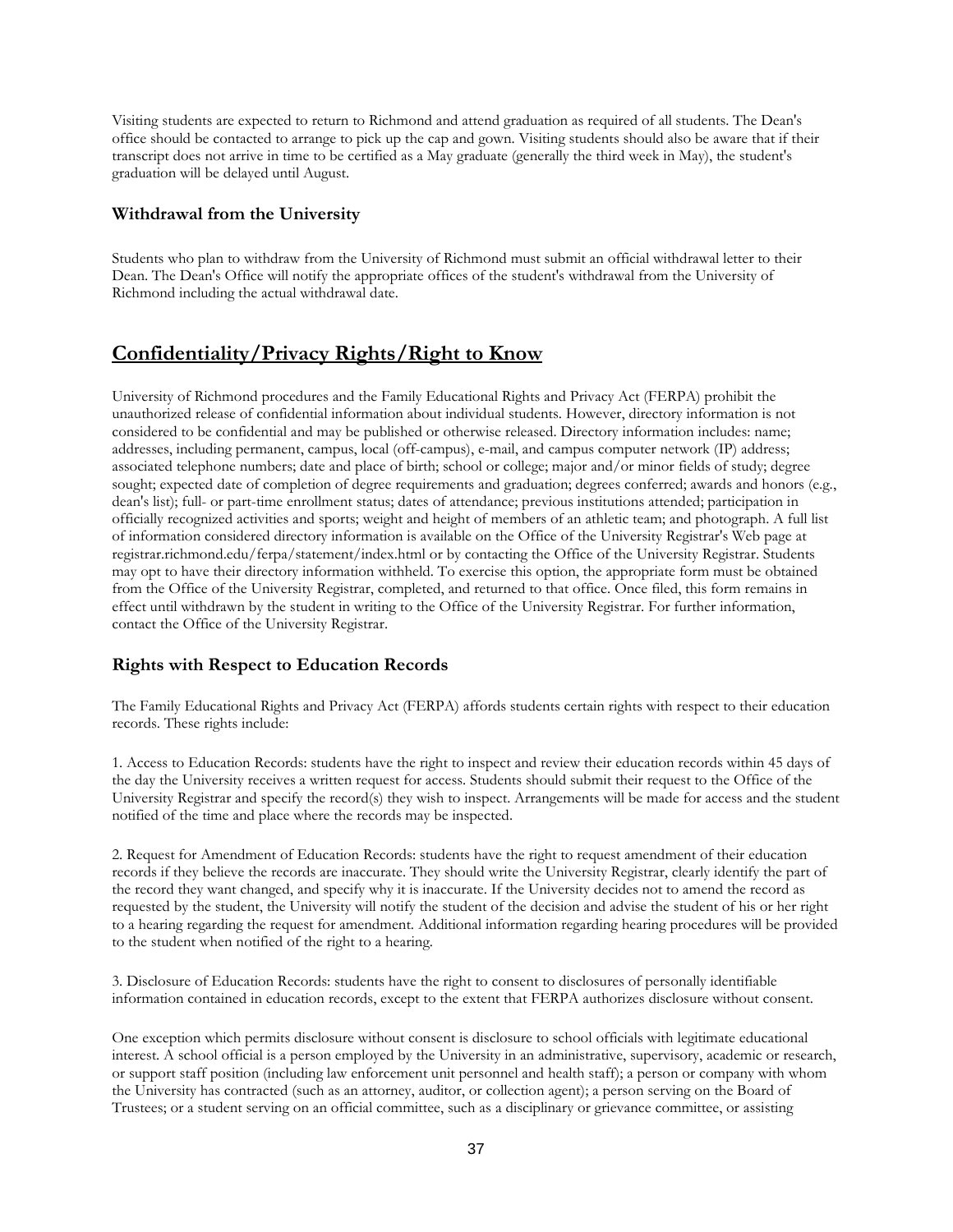another school official in performing his or her tasks. A school official has a legitimate educational interest if the official needs to review an education record in order to fulfill his or her professional responsibility.

As of January 3, 2012, the U.S. Department of Education's FERPA regulations expand the circumstances under which your education records and personally identifiable information (PII) contained in such records—including your Social Security Number, grades, or other private information—may be accessed without your consent. First, the U.S. Comptroller General, the U.S. Attorney General, the U.S. Secretary of Education, or state and local education authorities ("Federal and State Authorities") may allow access to your records and PII without your consent to any third party designated by a Federal or State Authority to evaluate a federal- or state-supported education program. The evaluation may relate to any program that is "principally engaged in the provision of education," such as early childhood education and job training, as well as any program that is administered by an education agency or institution. Second, Federal and State Authorities may allow access to your education records and PII without your consent to researchers performing certain types of studies, in certain cases even when we object to or do not request such research. Federal and State Authorities must obtain certain use-restriction and data security promises from the entities that they authorize to receive your PII, but the Authorities need not maintain direct control over such entities. In addition, in connection with Statewide Longitudinal Data Systems, State Authorities may collect, compile, permanently retain, and share without your consent PII from your education records, and they may track your participation in education and other programs by linking such PII to other personal information about you that they obtain from other Federal or State data sources, including workforce development, unemployment insurance, child welfare, juvenile justice, military service, and migrant student records systems.

Upon request, the University discloses records without consent to officials of another school in which a student seeks or intends to enroll.

4. Right to File a Complaint: Students have the right to file a complaint with the U.S. Department of Education concerning alleged failures by the University of Richmond to comply with the requirements of FERPA. The name and address of the office that administers FERPA is:

Family Policy Compliance Office U.S. Department of Education 400 Maryland Avenue, SW Washington, D.C. 20202-4605

The University's complete policy statement can be found on the University Registrar's Web page at: registrar.richmond.edu/ferpa/statement/index.html.

NOTE: Because of the access afforded by a University ID, this number is not considered directory information and will not be released without a student's consent except in situations as listed above. Students should treat the University ID as confidential; it should be protected and not carelessly shared with others. It will be used for a student's entire time at the University of Richmond, so it should always be treated in a confidential manner.

## **Right To Know**

In accordance with the Student Right To Know and Campus Security Act, the University of Richmond makes graduation rates available to all current and incoming students. These figures can be found at [richmond.edu/facts/consumer-info/graduation.html.](http://www.richmond.edu/facts/consumer-info/graduation.html)

## **Dual-Degree Programs**

#### **Law/Business Administration**

The University offers a dual degree program designed to provide its graduates with two degrees - Juris Doctor and Master of Business Administration. This program reflects the interrelationships between law and business management. Its graduates will be better able to function as managers because of their familiarity with the legal framework within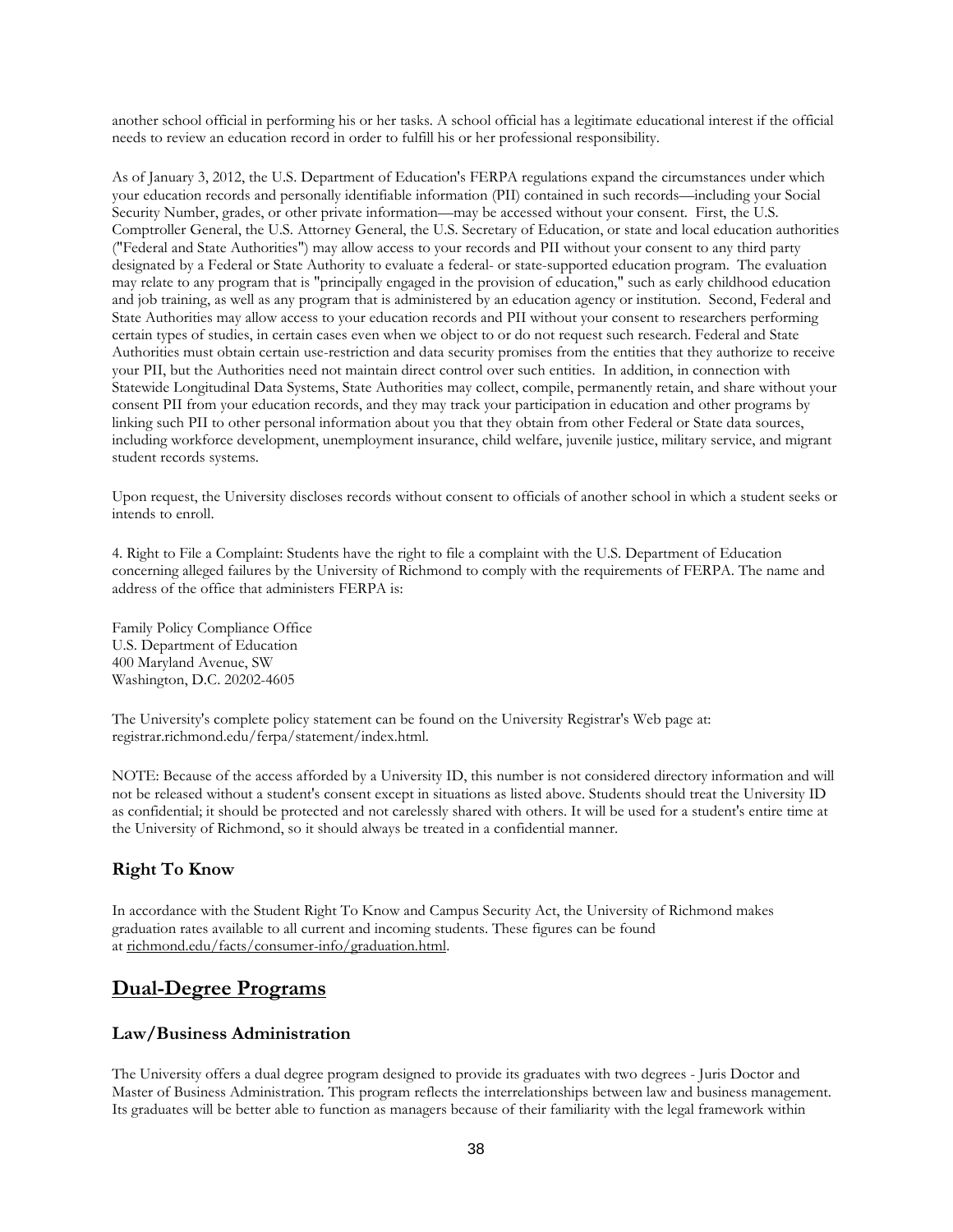which business must operate. Alternatively, as attorneys, they can better serve the needs of business clients because of their appreciation of the business milieu. Students accepted into this program will be permitted to count 12 semester hours of work in the law school toward satisfaction of the degree requirements of the M.B.A. program and 12 semester hours of work in the M.B.A. program toward satisfaction of the degree requirements of the law school. Accordingly, successful participants will be able to complete the requirements for both degrees in four years. Applicants for this program must meet the admission standards of the law school and the graduate business school.

For information on the M.B.A. program, contact:

Director, M.B.A. Program, Richard S. Reynolds Graduate School of Business, E. Claiborne Robins School of Business, University of Richmond, VA 23173.

## **Law/Health Administration**

The delivery of health care services poses some of the most critical social, economic, and moral issues of our time. Lawyers representing individuals or health care providers confront myriad regulatory systems and issues fairly unique to this area. Health care policy makers and administrators are likewise concerned with the effective operation of entities within these regulatory confines and with the utility of these systems.

The dual degree program leads to the award of the Juris Doctor and Master of Health Administration degrees. The program integrates these two professional curricula. Participants are thus provided with the necessary expertise either to represent clients effectively within the health care industry or to function as policy makers or administrators who appreciate fully the legal environment within which they operate. Applicants for this program are required to meet the admission standards of both the law school and the Department of Health Administration. Typically, one semester's worth of dual degree work will be accepted.

For information regarding admission to the Department of Health Administration, contact:

M.H.A. Program Director Department of Health Administration, Virginia Commonwealth University MCV Campus, P.O. Box 203, Richmond, VA 23298.

When this four-year program is successfully completed, the Master of Health Administration degree is awarded by Virginia Commonwealth University, and the J.D. is awarded by the University of Richmond.

## **Law/Social Work**

The dual degree program is designed to provide its graduates with two degrees--the Juris Doctor and the Master of Social Work--attesting to competency in both law and social work. It is expected that this program will bring together persons sensitive to both the legal and human elements in social and personal dysfunctions.

This program is designed to bring together two fields that call for knowledge and skills directed toward resolving human problems. This effort to integrate education in law and social work will draw on the contributions each can make to practice in both fields. A student who is accepted into the dual degree program will be permitted to count one semester's work in the law school toward meeting the graduation requirements in the School of Social Work at VCU, and one semester's work in the VCU School of Social Work toward meeting the graduation requirements of the law school. This will enable participants in the dual degree program to complete the requirements for the J.D. and the M.S.W. in four years. Applicants for this program are required to meet admission standards of both the law school and the VCU School of Social Work.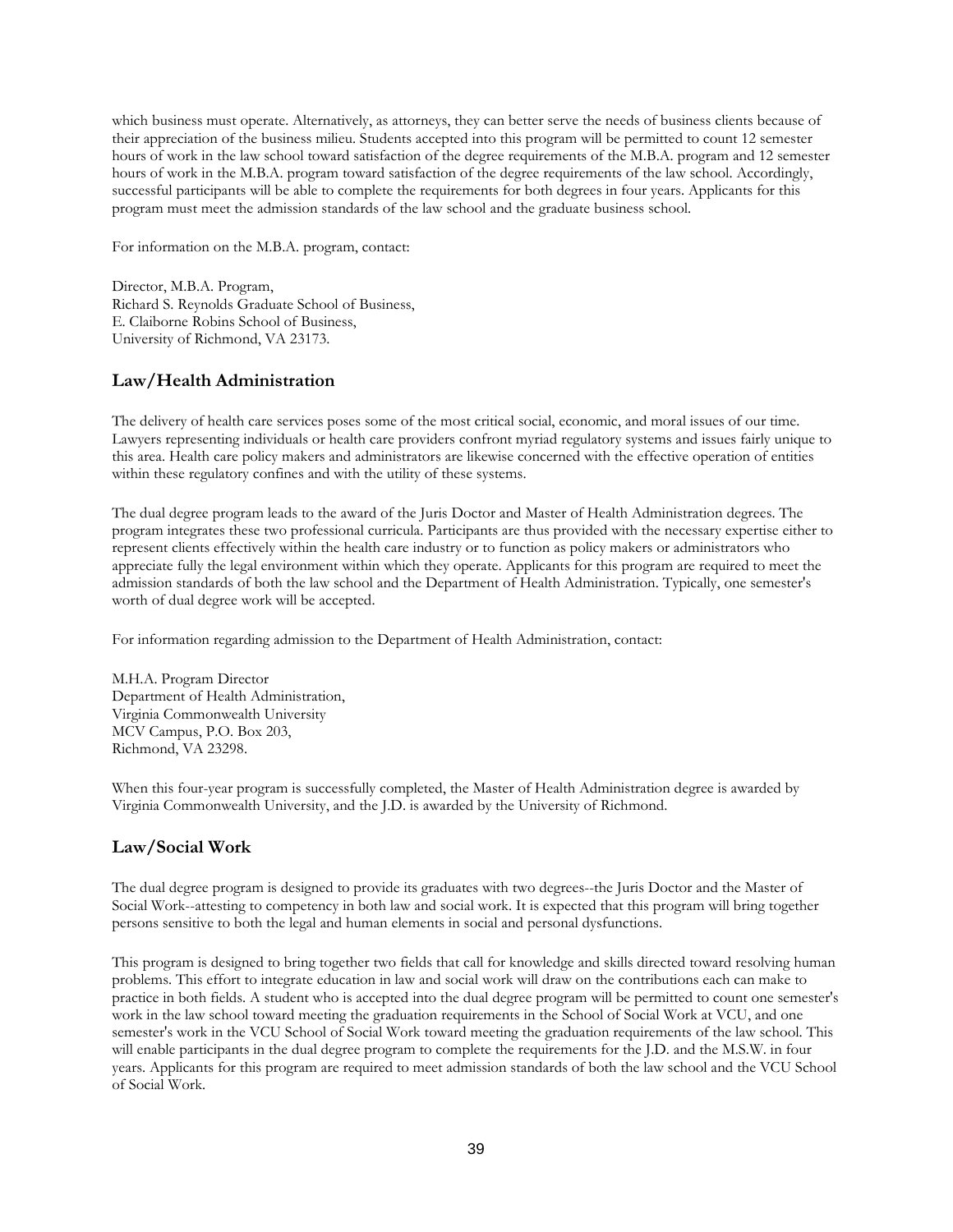For information on admission to the School of Social Work, contact:

Director of Admissions, School of Social Work, Virginia Commonwealth University, Richmond, VA 23284.

When this four-year program is successfully completed, the Master of Social Work is awarded by Virginia Commonwealth University, and the Juris Doctor is awarded by the University of Richmond.

## **Law/Public Administration**

The dual degree program is designed to provide its graduates with two degrees--Juris Doctor and Master of Public Administration--attesting to competency in both law and public administration. The program recognizes the role of law in public policy and public affairs, and prepares professionals versed in the values, knowledge, and skills of both fields, to bring an integrated base of competency to the work of government.

A student who is accepted into the dual degree program will be permitted to count one semester's work in the law school toward meeting the master's degree requirements in the Department of Public Administration at VCU and one semester's work in the VCU Department of Public Administration will be counted toward meeting the graduation requirements of the law school. This will enable participants in the dual degree program to complete the requirements for the J.D. and the M.P.A. degrees in four years. Applicants for this program are required to meet admission standards of both the law school and the VCU Department of Public Administration.

For information on admission to the Department of Public Administration, contact:

Director, Department of Public Administration, Virginia Commonwealth University, Suite 301, 923 W. Franklin St., Richmond, VA 23284-2028.

When this four-year program is successfully completed, the Master of Public Administration degree is awarded by Virginia Commonwealth University and the Juris Doctor is awarded by the University of Richmond.

## **Law/Urban Studies and Planning**

The professions of planning and law address the concerns of social and economic equity through the institutions which help shape the direction of urban change. While lawyers often are concerned with the impact of legislation and judicial decisions on groups and individuals, planners concentrate on social, economic, and political impacts of land use with the aid of legal strategies to guide community growth and development. The Master of Urban and Regional Planning and Juris Doctor dual degree program integrates these two professional curricula to provide the necessary expertise to apply legal and planning analysis to the resolution of urban and regional policy issues and problems. Some areas of cooperation include the development and enforcement of land use and growth management controls, environmental protection strategies, housing and community development, and numerous health and welfare programs. The dual degree is a four-year program of study designed to equip graduates for a variety of professional positions including staff or legislative committees, government agencies and commissions, private consulting, neighborhood advocacy, directorships of planning and related agencies, and executive or legal aids to elected officials. Applicants for this program are required to meet the admission standards of both the law school and the Department of Urban Studies and Planning at VCU. Typically, one semester's worth of dual degree work will be accepted toward the J.D. degree.

For information on admission to the Department of Urban Studies and Planning, contact:

Chair, Department of Urban Studies and Planning, Virginia Commonwealth University,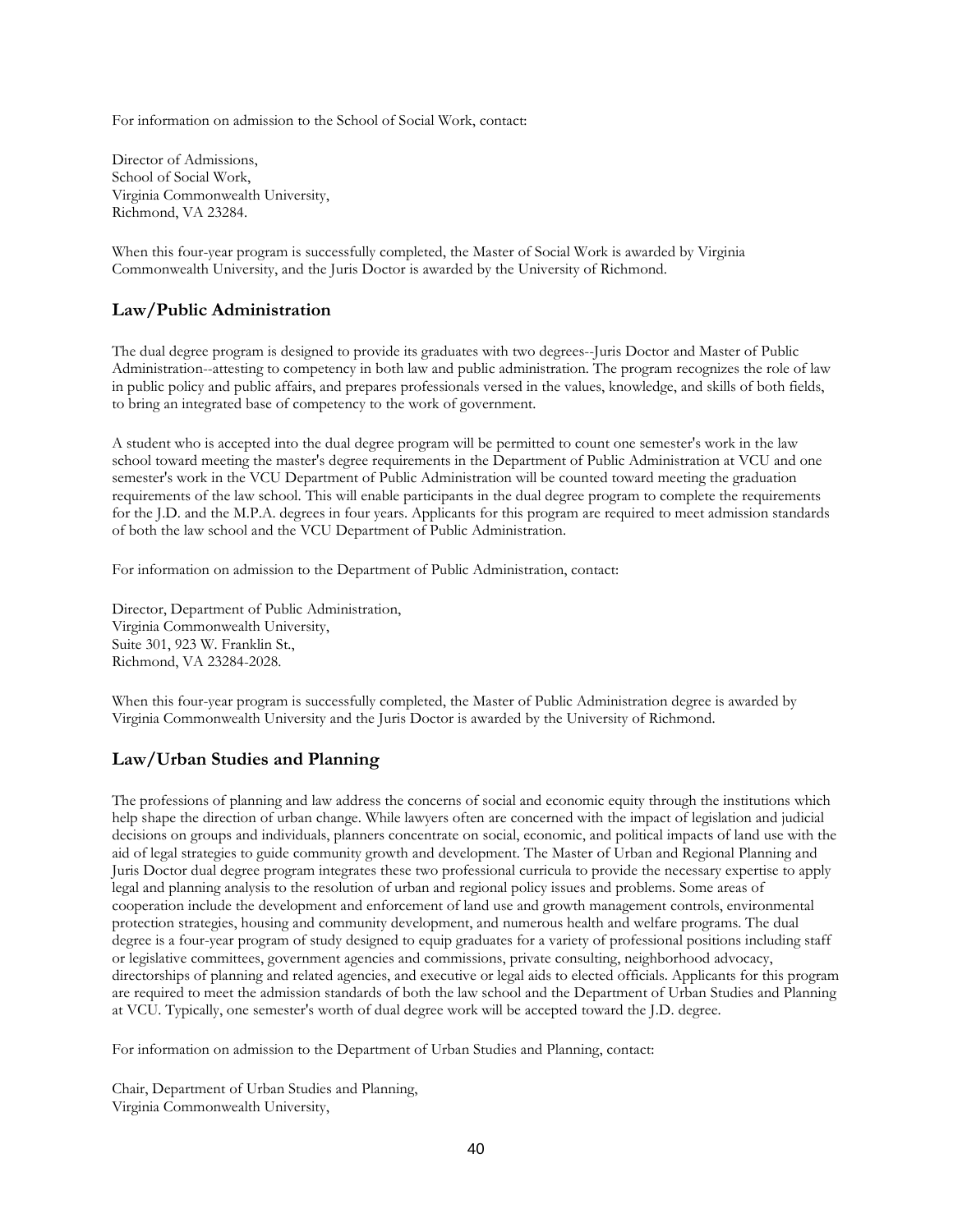812 West Franklin Street, Richmond, VA 23284.

When the four-year program is successfully completed, the Master of Urban Studies and Regional Planning degree is awarded by Virginia Commonwealth University and the Juris Doctor is awarded by the University of Richmond.

## **Individual Dual Degree Programs**

In addition to the dual degree programs described here, individually tailored programs can be created to meet special needs and interests of particular students. For example, in the past programs have been approved in biology and in history. Interested students should contact the law school dean's office.

## **Advising for Dual Degree Programs**

Upon admission to dual degree programs, every student will be assigned an advisor in both schools to help plan courses of study that will include all requirements, plus elective courses that will best serve individual student interests.

## **Courses & Requirements**

## **General Requirements**

The 86 semester hours necessary for graduation must include the successful completion of the following courses and requirements:

## **First-Year Courses**

The following courses totaling 27 semester hours are prescribed.

LAW R515 Civil Procedure LAW R503 Constitutional Law LAW R513 Contracts LAW R506 Criminal Law LAW R517 Lawyering Skills I LAW R518 Lawyering Skills II LAW R519 Legislation and Regulation LAW R516 Property LAW R514 Torts

## **Required Upper-Level Courses**

The following upper-level courses totaling four semester hours are prescribed:

LAW R598 Lawyering Skills III LAW R605 Professional Responsibility Lawyering Skills IV

One of the following upper-level courses is required:

LAW R599 Appellate Advocacy LAW E679 Contract Drafting LAW E688 Corporate Fraud and Litigation LAW E660 Environmental Lawyering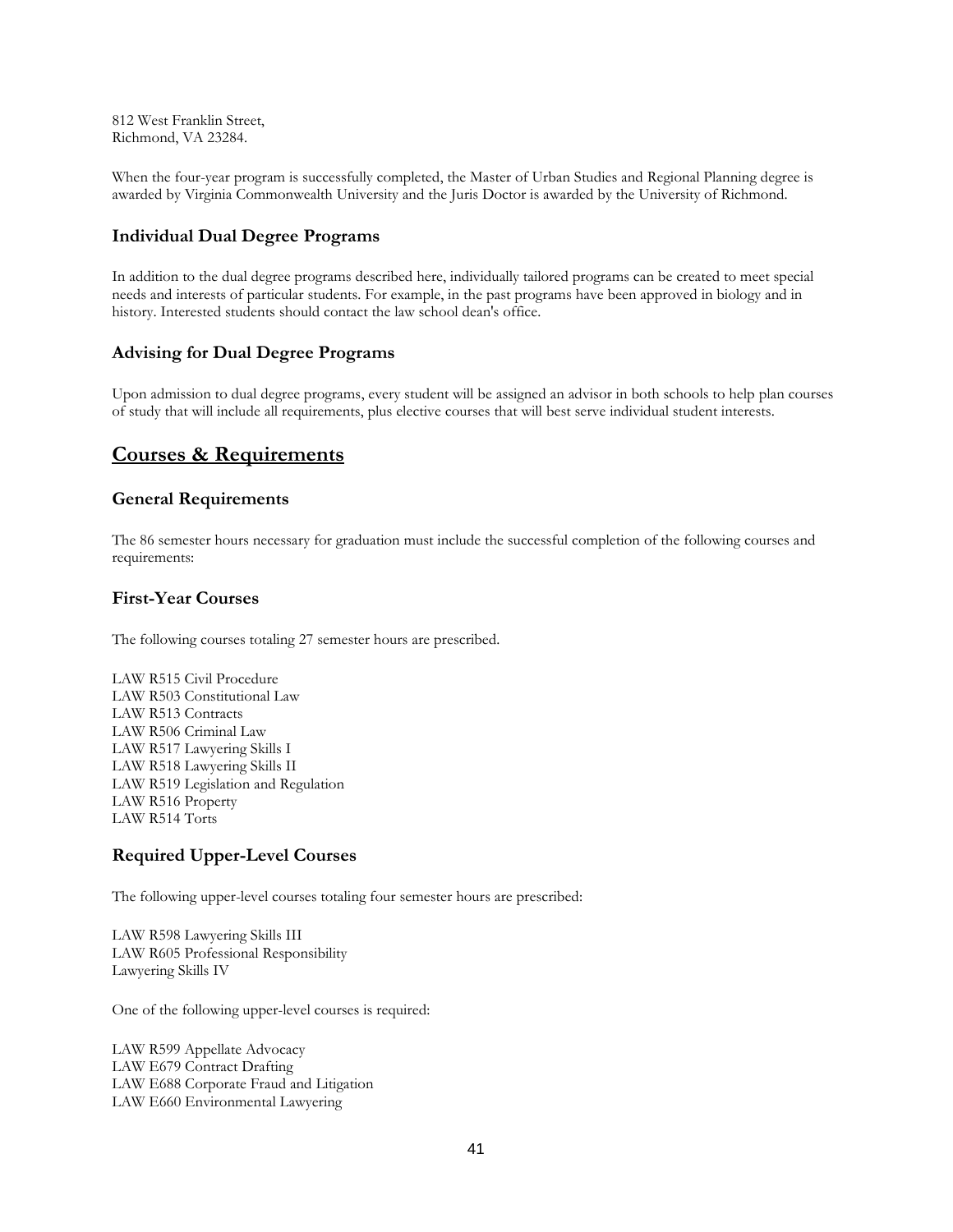## **Upper-Level Writing Requirement (ULWR)**

During the second or third year of law school, the student must complete satisfactorily a substantial paper which requires in-depth research and rigorous analysis of a specific area of law and evidences a sophisticated knowledge of the law, including larger issues concerning the impact of the law on various parts of society, and future directions the law may take. This requirement may be fulfilled by an independent research paper meeting these goals, a paper prepared for a seminar course designated as approved for this requirement, or by publication of an article in the journal of an American Bar Association accredited law school.

The notation "Meets upper-level writing requirement" appears after the description of some of these courses. Other courses will occasionally be structured in a format so as to meet the requirement. The list of courses offered, published each year by the law school, indicates all the courses offered that year through which this requirement can be satisfied.

## **Second- or Third-Year Elective Courses**

**Note:** The required course, Professional Responsibility, and the elective course, Evidence, must be satisfactorily completed by the end of the second year if the student wishes to qualify under the Third-year Practice Rule. Students may obtain a Third-year Practice certificate after they have completed 56 credits and courses in Civil Procedure, Criminal Law, Evidence, and Professional Responsibility. This certificate allows a student to appear in some courts under the supervision of a licensed attorney.

LAW E784 ABA Regional Mediation Competition Semester hours: 1

LAW E708 ADR in the Workplace Semester hours: 3 Description Explores mediation and arbitration in both union and nonunion workplaces. In addition to reading and discussion, students participate in simulations of both processes and also write a post-hearing arbitration brief.

LAW E607 Administrative Law Semester hours: 3 Description

The common process by which the law produced by government agencies is produced and challenged. Study of the constitutional limits on bureaucratic power and structure and examination the most important sections of federal and state statutes that impose uniform procedures for the promulgation of regulations and the decision of cases before administrative tribunals. Specific examples from the work of agencies such as environmental protection agencies, industrial and professional licensing boards, labor relations boards, workers' compensation tribunals, and schools. Includes federal and state law. For their grades, students are invited to take a final examination or to produce case notes suitable for law review publication.

LAW E608 Admiralty Law Semester hours: 3 Description Special procedural and substantive laws that regulate waterborne commerce. Designed to present an overview of admiralty law for those anticipating the practice of law where boating and shipping are found, including topics related to civil procedure and federal courts: e.g., jurisdiction, attachment, and immunities; contracts and commercial law: e.g., salvage, insurance, and liability allocation among shippers and carriers; and matters of personal injury and labor law: e.g., workers compensation, unemployment compensation, and wrongful death. Grades are awarded on the basis of an examination, oral or written, a research paper, or a Supreme Court brief for the Judge John R. Brown Admiralty Moot Court Competition.

LAW E773 Advanced Children's Law Clinic Semester hours: 6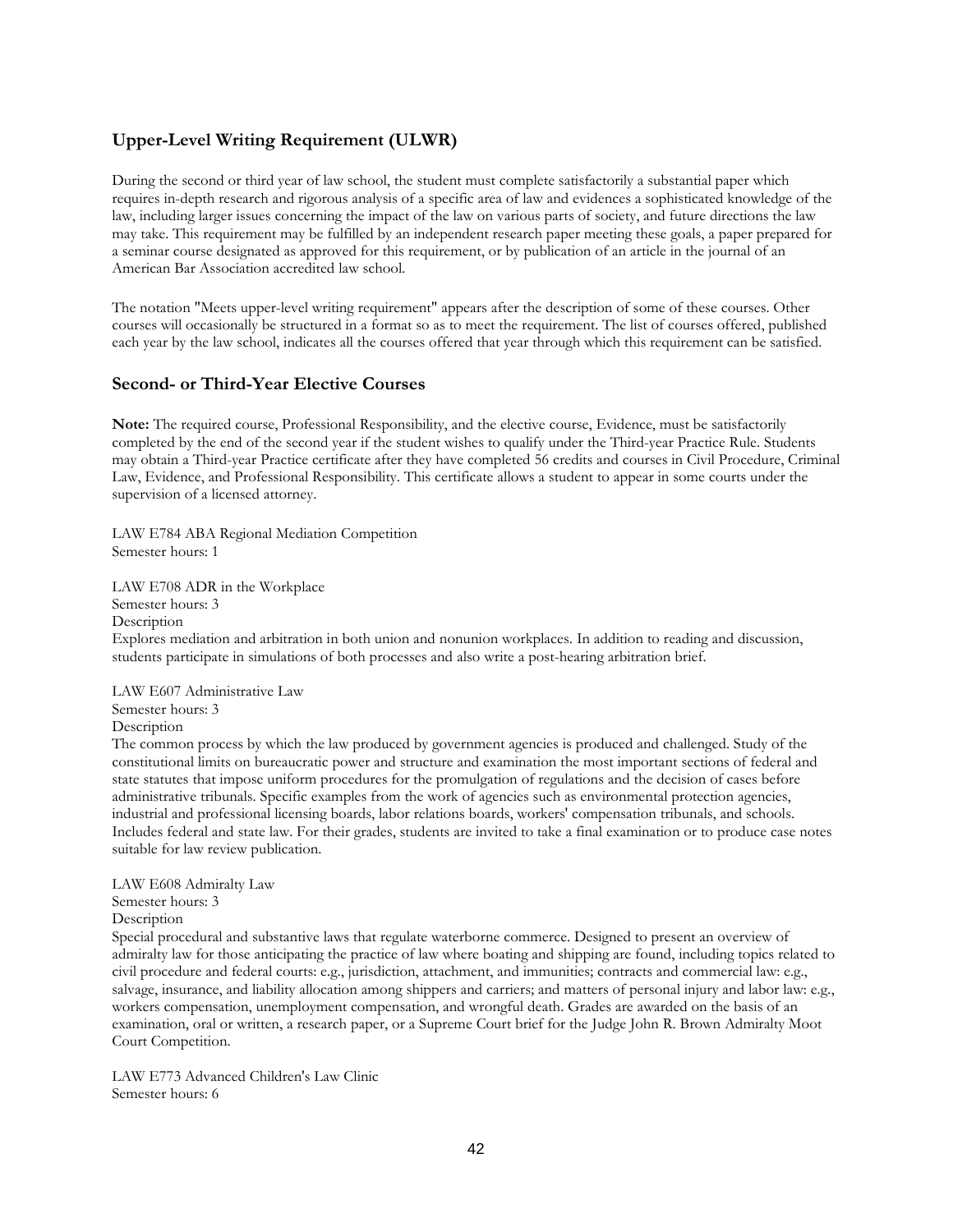#### Description

With faculty permission, students who have completed either the Delinquency Clinic or the Disability Law Clinic, may enroll for between two and six credits. Advanced students will take leadership roles in clinic cases and complete a significant project over the course of the semester.

LAW E703 Advanced Family Law Seminar Semester hours: 2

**Description** 

A medium to explore selected family law issues in greater depth. It is organized to address the needs of students who are seriously considering family law practice, and the pre-requisite course requirement for this Seminar is Family Law 626. Hypothetical clients will be analyzed from courtship through divorce. Various problem-solving exercises may be utilized and family law theory and practice will be explored from the viewpoint of a law firm attempting to give legal advice to its clients. Prominent family law practitioners as guest lecturers will speak on a variety of selected family law issues. This Seminar will focus upon, but not be limited to, Virginia family law. Each student will be required to write a research paper on a family law topic of his or her choice.

LAW E748 Advanced Legal Research

Semester hours: 2

Description

Explores legal research strategies and resources more comprehensively and in-depth than what is covered during first year as well as an increased emphasis on electronic resources. Review of primary American legal sources in all types of formats plus extensive coverage of legal research in selected subject areas, such as international law, federal taxation, and labor and employment law.

LAW E632 Advanced Trial Practice

Semester hours: 3

Description

Refines and builds on the skills covered in Trial Practice or Lawyering Skills by using more complex civil and criminal problems and files developed by the National Institute for Trial Advocacy for training the more experienced trial advocate. Special emphasis will be placed on the development of a case theory and the choosing of an appropriate case theme for the more complex case. Covers use of demonstrative evidence, including photographs, charts, white boards, overheads, videos, and computer simulations. Enrollment limited. While both civil and criminal problems will be used in the class, special emphasis is placed upon civil litigation and trying a complex civil case. Prerequisites

Lawyering Skills III (598).

LAW E612 Agency and Partnership

Semester hours: 2

Description

Creation of agency relationships; contractual liability of principals (disclosed and undisclosed), agents and third parties; tort liability of principals; fiduciary duties of agents; partnership: creation, rights, and duties of partners, dissolution of partnerships; limited partnerships; limited liability companies (LLCs).

LAW E610 Alternate Dispute Resolution

Semester hours: 2

Description

An exploration of the process of mediation as an alternative to litigation. Topics will include mediation history and theory, general conflict resolution techniques, specific mediation techniques, including identifying interests, reframing, building successes, dealing with emotions, caucusing, brainstorming, evaluating options and consequences, and reality testing. Skills in theses techniques will be developed through role-play. Other topics will include the role of mediators in drafting agreements, forms of agreements and mediator ethics. In addition, the role of attorneys as advocates and advocacy techniques will be covered. Limited to sixteen students.

LAW E709 Animal Law Semester hours: 2 **Description** 

Exploration of this emerging field of law with an emphasis on the latest cases, legislation and legal theory behind it. Areas of study include anti-cruelty; dogfighting; cockfighting; standing; wills and trusts benefitting animals; factory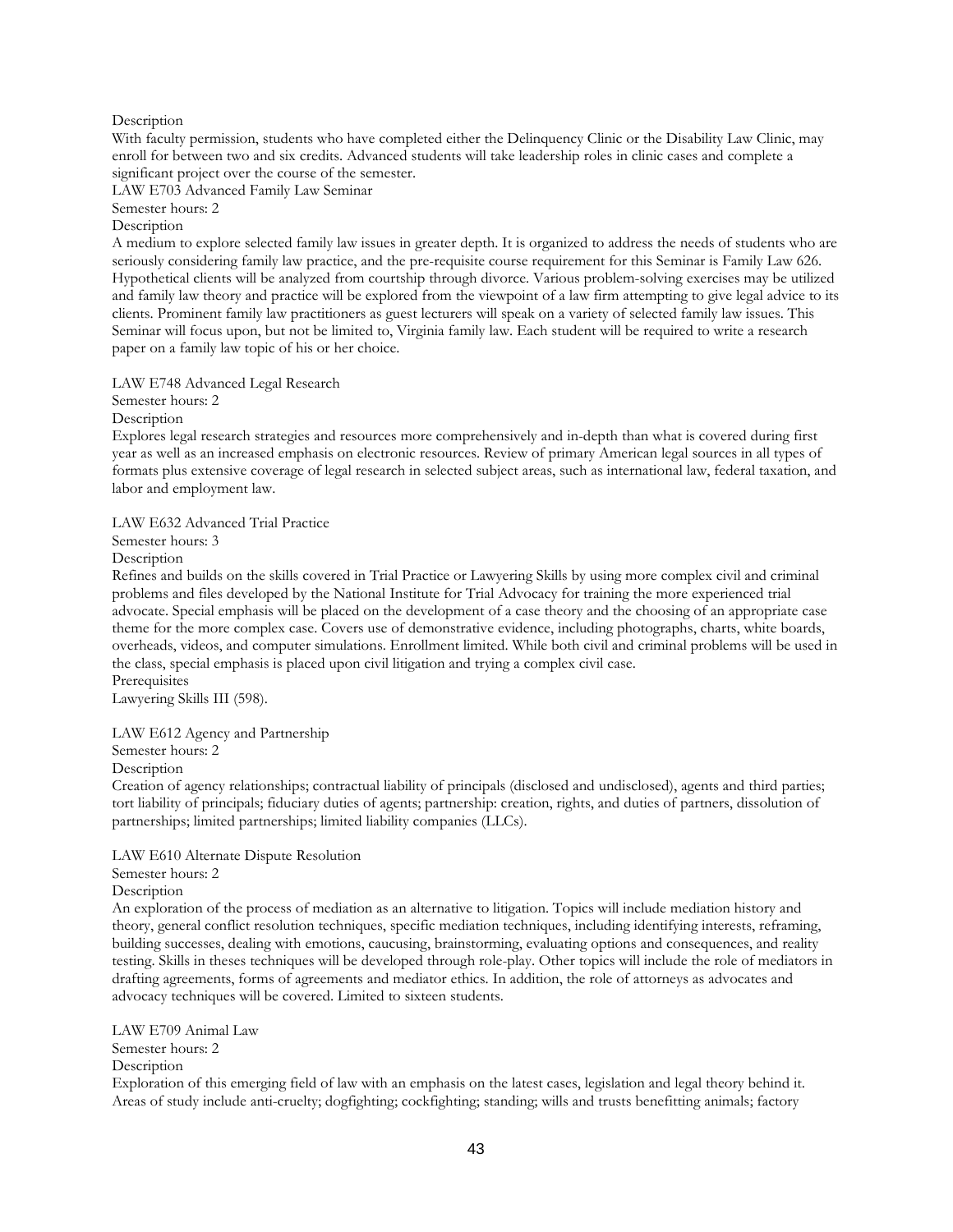farming; The Endangered Species Act; non-economic damages for harm done to companion animals; and litigation over the treatment and welfare of animals. Classes will incorporate real world contributions from many of those people directly affected by animal law, including veterinarians, prosecutors, activists and lawyers.

LAW E613 Antitrust Semester hours: 3 **Description** Control of private economic power in the United States, focusing on the law regarding monopolies, mergers, and restrictive business practices as regulated by the Sherman and Clayton acts. Some attention to other federal antitrust legislation such as the Federal Trade Commission Act and state antitrust enforcement.

LAW E704 Bankruptcy and Creditors' Rights

Semester hours: 3

Description

Explores what happens when a business or consumer defaults on debts. While most of the classes will deal with the Bankruptcy Code, we will also cover Virginia creditors rights law.

LAW E717 Bioethics

Semester hours: 2

#### Description

Seminar with primary focus on bioethical legal issues that confront society today. Among topics to be considered: distinctions, if any, between ethical and legal issues; philosophical models for analyzing bioethical issues, including deontological models (rules and rights), theological models (utilitarian, economic), and models of care; informed consent and autonomy versus utility debate; genetic engineering; shortages of organ supply; termination of life support; qualityof-life issues; beginning care and infants; cost issues, including how much to treat; and the cost of technology versus other societal values.

LAW E668 Business Planning

Semester hours: 3

Description

Study of the role of the lawyer in business formation and financing; choice of business entity; choice of jurisdiction in which to organize; LLC operating agreements; selected issues under federal securities law; equity-based compensation; intellectual property protection; the venture capital industry; and preferred stock investments (including dividend and liquidation preferences, conversion, redemption, anti-dilution protection, voting rights agreements, and investor rights agreements). Requires students to perform nine written homework assignments and prepare three major written assignments consisting of memoranda and deal documents. For the homework and major assignments, we will operate as a notional law firm (students acting as associates and Professor Fisher as a partner), representing a start-up high technology business. Focuses on a practical understanding of the law and extreme precision when working with complicated deal documents.

Prerequisites Corporations (LAWE602)

LAW E736 Capital Murder Litigation

Semester hours: 2

Description

Important issues arising in the trial of death penalty cases, including constitutional and statutory challenges, punishable offenses, mitigation, and jury selection.

LAW E713 Child Support Law Semester hours: 2

Description

Provides substantive background in federal and state child support law; judicial establishment, modification, and enforcement of child support obligations; interstate matters, including the Uniform Interstate Family Support Act and the Uniform Parentage Act; current trends such as same-sex marriage, prisoner re-entry, military issues, and changes to the Bankruptcy Act; and the role of attorneys for the Virginia Division of Child Support Enforcement.

LAW E616 Children and the Law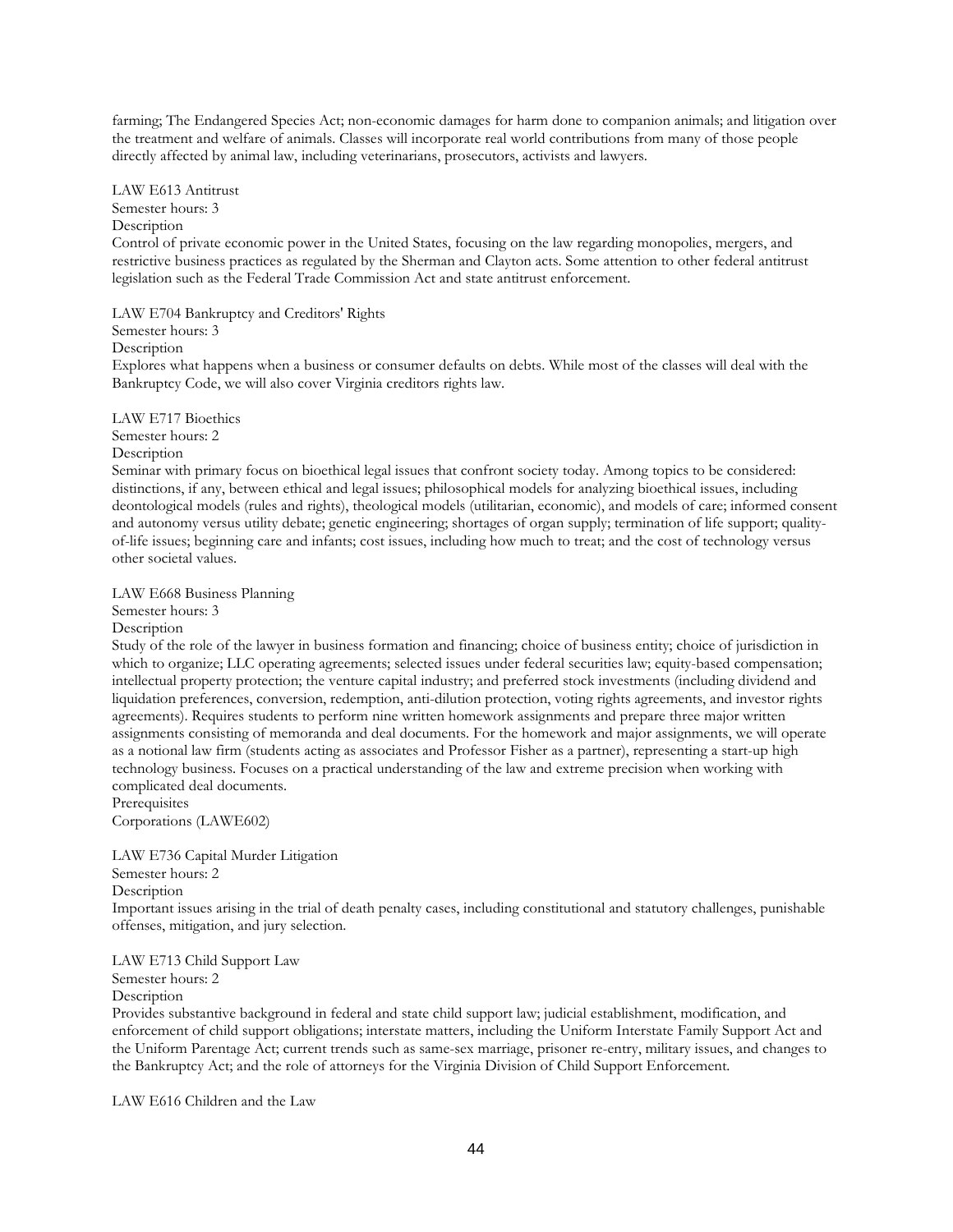## Semester hours: 3

Description

Analysis of the legal relationships among children, families, and the state. Focus on how the law balances the rights and interests of children, their parents and caregivers, and the state under both the federal constitution and state law. Topics include the status, rights, and obligations of parents and children, and abuse and neglect of children, including the termination of parental rights. We will consider important and complex questions, for example, the appropriate balance between family autonomy and state regulation, and the effects of race, class, and gender on the legal rules in this area.

LAW E753 Children's Defense Clinic

## Semester hours: 6

## **Description**

Students advocate on behalf of children appearing before area juvenile courts. In the majority of cases, students serve as defense counsel for youth accused of delinquency (criminal) offenses. Students are also occasionally assigned to work on other cases which involve children's issues such as abuse and neglect or custody.

## LAW E631 Civil Litigation

Semester hours: 3

Description

Prepares students to (1) interview the client, (2) conduct informal fact investigation, (3) choose the proper forum, (4) draft, file and serve a complaint, (5) respond to a complaint with an answer or motion to dismiss, (6) seek or resist discovery, whether informally or through motion practice, (7) evaluate opportunities for summary judgment, (8) obtain post-judgment judicial relief in the trial court, (9) evaluate the prospects of reversal through appeal, and (10) collect money owed on judgments Also includes the law of preclusion, the law of remedies, and basic choice of law rules. The course strongly emphasizes the practical over the theoretical, and breadth of knowledge over depth of knowledge.

#### LAW E750 Civil Placement Program

Semester hours: 5-7

Description

Placements are available with non profit lawyers as well as local, state, and federal government lawyers working on civil law matters. Opportunities are offered in the areas of litigation, public policy, legislative advocacy, and regulatory law. Two-hour classroom component required. Graded pass/fail. See director of Clinical Placement Program for more details.

LAW E686 Civil Rights Litigation Semester hours: 2-3 Description

If a cop frisks you when he shouldn't, can you collect damages from him? If a public school requires prayer before every class, what can you do stop the constitutional violation? If you call 911 and the dispatcher fails to dispatch an officer, have your rights been violated? These and many other questions are addressed in this class, the ultimate goal of which is to provide students with the knowledge necessary to enforce constitutional rights through litigation. Includes (1) several commonly-litigated constitutional rights (such as abuse by a police or corrections officer), (2) the types of defendants that can be sued, (3) the common defenses, and (4) the nature and scope of the available remedies. Also provides the opportunity to assess the underlying causes of official misconduct, the limits of litigation as a civil rights enforcement tool, and whether alternate means of enforcement might be preferable.

LAW E793 Client Counseling Competition Semester hours: 1-2

LAW E723 Collaborative Law Semester hours: 2

Description

Provides history and development of the collaborative practice model. Will discuss principles of collaborative practice and its different steps, the legal implications of required and recommended practice, and the difference between interestbased and positional negotiation strategies. In addition, students will practice skills necessary for effective collaborative practice. Will also explore ethical issues involved.

LAW E618 Commercial Paper and Payment Systems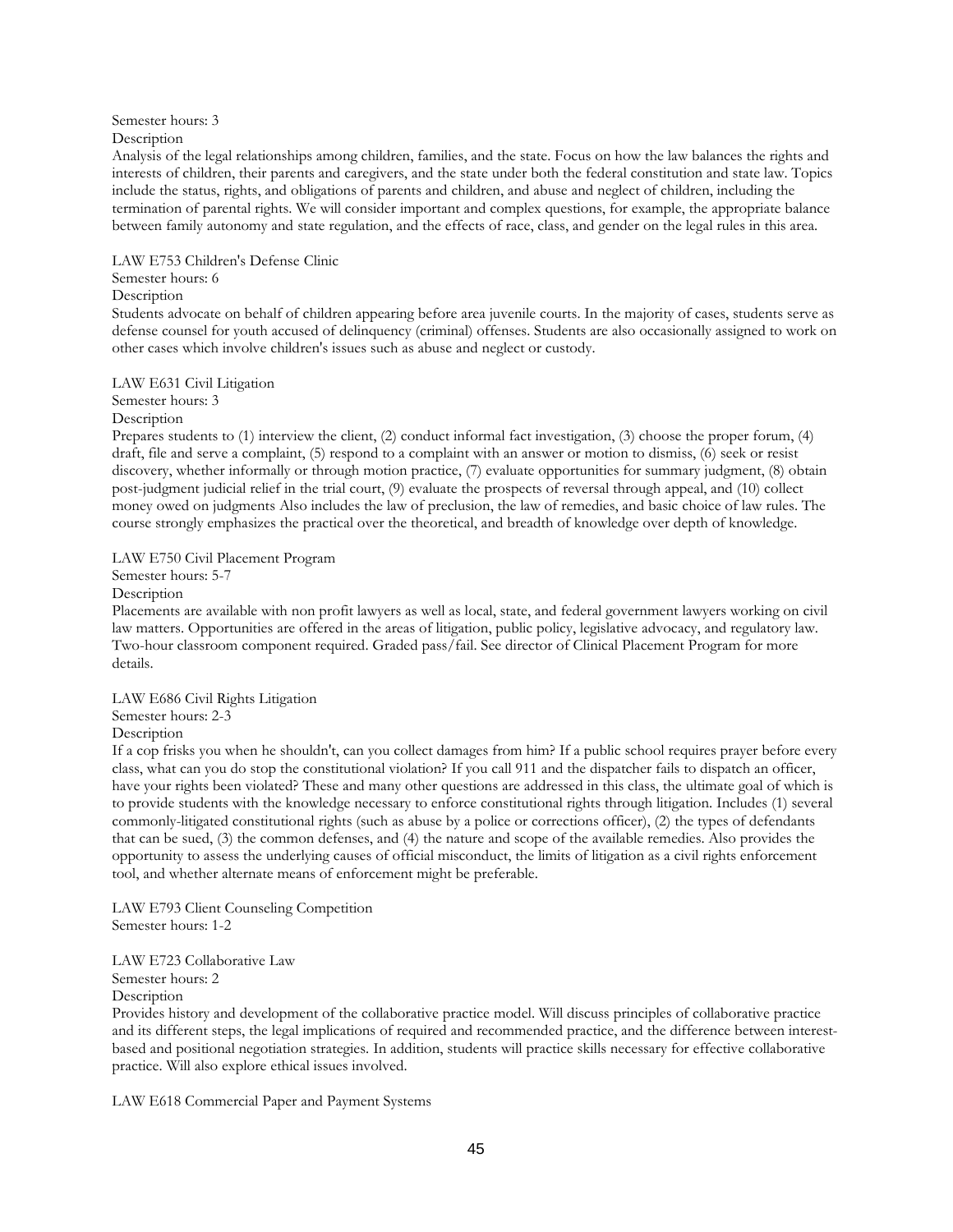Semester hours: 3

Description

Law relating to negotiable instruments, bank deposits and collections, and electronic money transfers, with emphasis on Articles 3, 4, and 4A of the Uniform Commercial Code, the Expedited Funds Availability Act, and Regulation CC. LAW E630 Comparative Employment Law

Semester hours: 3

Description

Focuses on the link between employment law and business in the main industrialized market economies, in the light of the latest developments. Lectures will address human resource management, flexibility, flex-security, redundancies, employment protection, outsourcing, transfer of undertakings, collective bargaining, and strikes, providing the students with the methodological tools to find their way about in the complexity of the labor and employment issues in domestic and international business.

LAW E714 Comparative Law

Semester hours: 3

Description

Introduces and compares several legal traditions, including the civil law, Islamic law and the legal systems of China and Japan. Emphasizing on the civil law tradition, examines shared legal roots in archaic/chtonic and Roman law and their distinct evolution in England, on the continent, and in Asia. Focusing on German law (contracts, tort, property and criminal law), introduces civil law methodology and logic as well as procedure. The final grade will mainly be based on a paper, which the student presents in class.

LAW E694 Comparative Public Law of the U.S. and U.K. Semester hours: 2

Description

(Offered only in the Cambridge University Program.) Examines and compares underlying principles of constitutional and administrative law in the U.S. and the U.K.

LAW E766 Complex Litigation Semester hours: 3

Description

Study of civil litigation of claims that arise not as isolated events but, instead, as part of a larger aggregate. Introduces students to a world in which many disputes emerge out of widespread courses of conduct and the resulting litigation does not fit within the one-on-one, single-plaintiff-versus-single-defendant model that characterizes much doctrine studied in the beginning phases of legal education. Topics include claim and issue preclusion, consolidation, class certification, coordination of parallel proceedings, and settlement review and design. Final exam.

LAW E759 Computer Law

Semester hours: 2-3

Description

Explores specific problems encountered in "cyberspace" in such areas as personal jurisdiction and choice of law, regulatory jurisdiction and effectiveness, intellectual property, commercial transactions, digital defamation, and freedom of speech and privacy.

LAW E621 Conflict of Laws Semester hours: 3 Description

Explores the law which applies to parties and transactions involving two or more states, or two or more nations. Emphasis on the variety of choice of law methodologies employed by American courts, including both traditional and modern approaches to choice of law. Also addresses such other issues raised by interstate and international transactions as recognition and enforcement of foreign judgments, long-arm jurisdiction, and constitutional limitations on choice of law decisions. Throughout the course, an attempt will be made to offer a comparative look at the way judicial systems of other nations deal with these issues. Assessment: The grade in this course will be based on one final examination, as well as class participation.

LAW E698 Constitutional and Statutory Law of Public Employment Semester hours: 2-3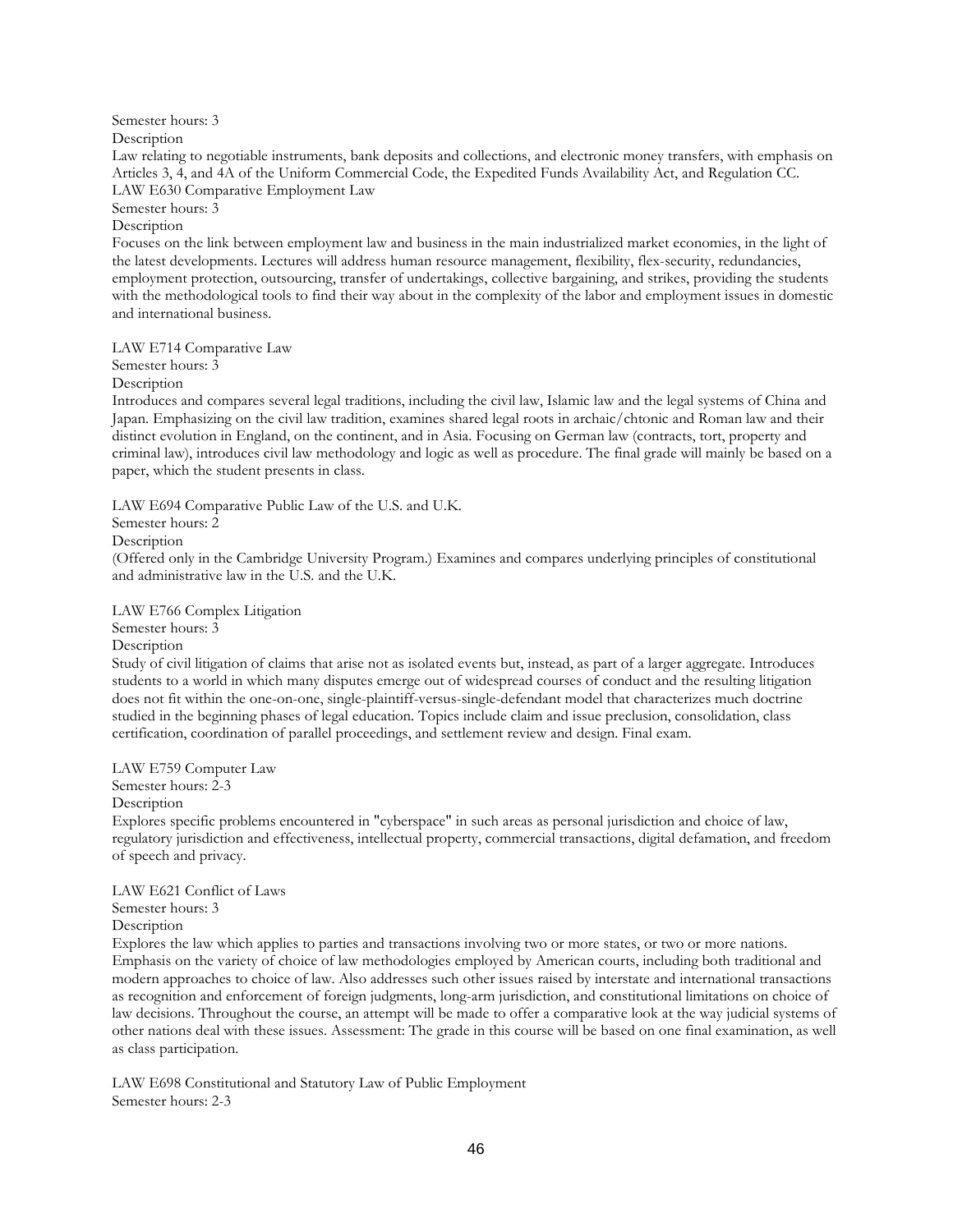#### Description

Examination of statutory and constitutional employment rights of public employees in federal, state, and local government. Concentration on legal framework for union organization and collective bargaining rights of public employees. Comparative analysis of various approaches to government employee rights, including analysis of relevant public policy issues.

#### LAW E617 Construction Law

Semester hours: 2 Description

Issues peculiar to construction projects from the perspective of the various participants, including developer, contractor, architect and lender and on dispute avoidance and resolution techniques. Includes negotiation and drafting of construction-related contracts.

LAW E679 Contract Drafting Semester hours: 2

Description

In this Law Skills IV pilot course, Application of contract law principles to the drafting of contracts through weekly written exercises, drafting assignments, and negotiations. Techniques to draft clear and accurate contracts and to effectively review contracts drafted by others. Several exercises will include ethical considerations in contract drafting. Meets Lawyering Skills IV requirement.

LAW E788 Copyright Law Semester hours: 3

Description

A detailed examination of the law that protects literary, musical, artistic, and other works of authorship, with particular attention to the 1976 federal copyright statute, as amended. Topics include requirements for and scope of copyright protection, ownership and duration of copyright, copyright rights and remedies, fair use, interaction of copyright and digital technologies, the liability of third parties for the copyright infringement of others, and the tension between copyright and other areas of the law, such as free speech, patent, and contract law.

LAW E619 Core Commercial Law Concepts

Semester hours: 2-3

**Description** 

Explores the core concepts involved in (1) sales and leases of goods,(2) notes, checks, and electronic forms of payment, (3) credit transactions involving letters of credit and (4) credit transactions involving collateral other than real property. Emphasize principles rather than specific rules.

LAW E689 Corporate Finance

Semester hours: 2-3

Description

Topics covered include an analysis of corporate financial statements; security pricing; and other investment topics. No preliminary ability in finance is assumed and basic skills such as the time value of money are introduced. Microsoft Excel is utilized for most calculations.

Prerequisites Corporations (602)

LAW E688 Corporate Fraud and Litigation Semester hours: 2-3

**Description** 

Litigation-oriented course focusing on analytical and drafting skills within the context of a complex corporate fraud case. Analysis of an actual corporate fraud lawsuit through the lens of various substantive and procedural rules, including pleading requirements, causation, damages, class certification, discovery, and settlement. Focuses on application of legal rules and legal strategy, rather than simply legal doctrine, although doctrines from the federal securities laws, state corporate law, civil procedure, federal jurisdiction, and other areas of the law will be discussed. Requirements also include drafting a complaint and motion to dismiss. Grading will be based on weekly drafting assignments, as well as the drafting of the complaint and motion to dismiss.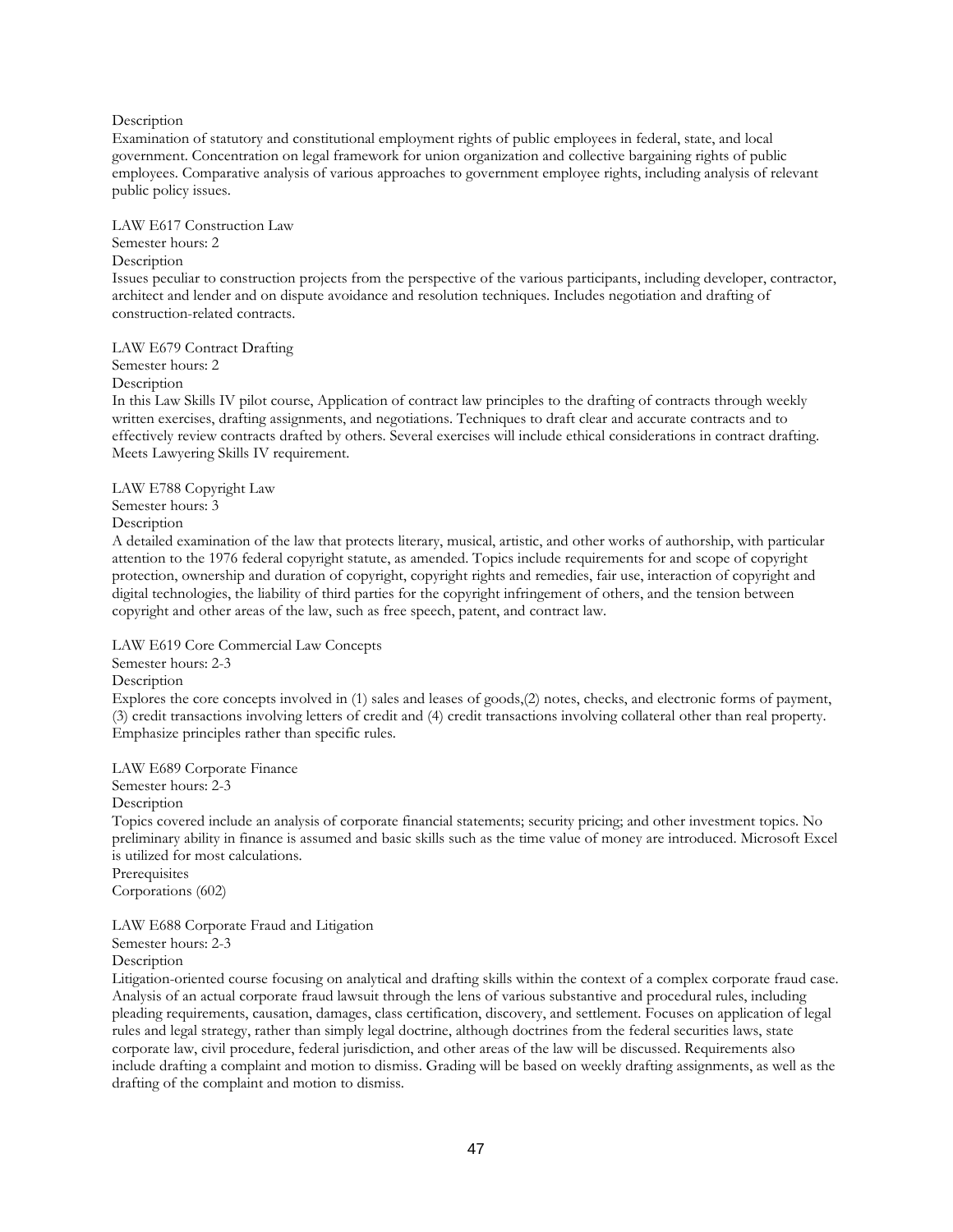## LAW E721 Corporate Governance Semester hours: 2-3

Description

An overview of corporate governance today and the frauds that prompted the Sarbanes-Oxley Act of 2002 ("SOX"), particularly WorldCom and Enron. Includes most of the major SOX reforms and related changes in stock exchange listing standards. Also treats selected topics such as CEO pay, activist investors (such as hedge funds), investments by sovereign foreign wealth funds, and the role of attorneys in corporate governance today. In addition, considers what the recent credit crisis tells us about corporate governance and addresses the increasing role of government as a direct investor in corporations and as a newly empowered regulator of decisions that boards of directors and CEOs used to make by themselves. Reviews reforms derived from the credit crisis, including those in the Dodd-Frank law. Each student must prepare a paper, putting it through two drafts and producing a final that meets all upper level writing requirement criteria. Students take no exam.

Prerequisites Corporations (602)

#### LAW E623 Corporate Taxation

Semester hours: 2-3 Description

Introduction to the taxation of corporations and their shareholders, from formation of the corporation to liquidation. Builds on knowledge and skills acquired in the Federal Income Taxation course by examining the tax consequences of corporate events such as formation, capital contributions, distributions, redemptions, stock dividends, and liquidations. In addition, considers substance versus form questions in structuring corporate transactions, choice of business entity issues, the debt/equity distinction, tax shelters, and Congressional and administrative responses to taxpayer behavior. Class discussion focuses on problems designed to develop and test step-by-step understanding of corporate tax fundamentals. There is an examination at the end of the course.

Prerequisites

Federal Income Taxation (LAWE600)

LAW E602 Corporations Semester hours: 4 **Description** 

Focuses on the law governing corporations, as well as the law of agency, partnerships, and limited liability companies. Discussion will include the choice of business form, distribution of power between managers and owners, fiduciary duties of managers, shareholder voting, and the special problems of close corporations.

#### LAW E624 Creditors' Rights

Semester hours: 3

**Description** 

A study of the collection of money judgments, with an emphasis on remedies available under state law. Topics include collection procedures and defenses, relief measures for debtors, statutory liens and suretyship.

LAW E751 Criminal Placement Program

Semester hours: 5-7

Description

Placements with state and federal prosecutors and public defenders. Students must have completed the requirements for third year practice certification for all placements. Two-hour classroom component required. Graded pass/fail. See director of Clinical Placement Program for more details.

LAW E603 Criminal Procedure

Semester hours: 3

Description

Examines constitutional law in the criminal context, focusing on the Fourth, Fifth, Sixth, and Fourteenth Amendments. Topics explored include the selective incorporation doctrine, the exclusionary rule, the Fourth Amendment's protection against unreasonable searches and seizures, the Sixth Amendment right to counsel, and the Fifth and Sixth Amendment's application in the area of confessions and interrogation.

LAW E625 Criminal Process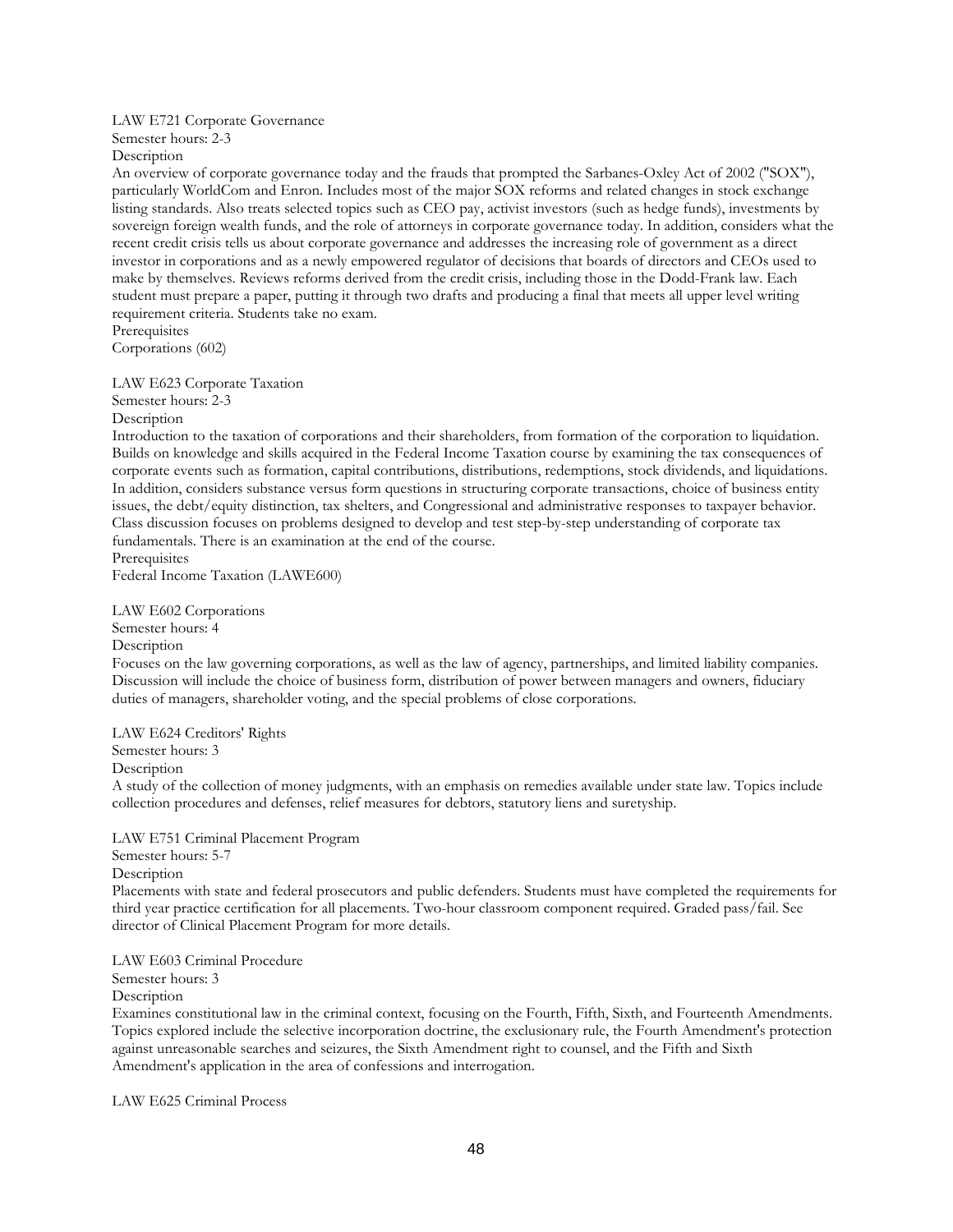Semester hours: 3

Description

Federal and Virginia procedures at various stages of a criminal prosecution, including bail, preliminary hearings, indictments, discovery, speedy trial, double jeopardy, plea bargaining, jury selection, venue, and jurisdiction.

LAW E785 Domestic Violence Seminar

#### Semester hours: 2

#### **Description**

Explores the dynamics of domestic violence, its impact on families, and how our justice system responds to protect and punish those involved. Topics surveyed include mandatory arrest policies, victimless prosecutions, civil protective orders, and community-based services for domestic violence offenders.

LAW E627 Education Law Semester hours: 2 Description

Legal issues surrounding education in grades K through 12, including compulsory schooling, use of tax credits and other means of financing education, religion in the schools, textbook review, freedom of expression issues, due process and discipline, and competency role in education.

LAW E755 Education Rights Clinic

Semester hours: 6 Description

The clinic represents children with mental disabilities and their families. Law students advocate for children and parents seeking appropriate special education and community-based services mandated by both federal and state law. Students also may represent youth with mental disabilities who are incarcerated or institutionalized. They sometimes serve as guardians ad litem for children with mental health needs in the justice system.

LAW E626 Election Law Semester hours: 2 **Description** Seminar that will examine laws regulating the political process. Topics will include voting rights, reapportionment, the role of political parties and campaign finance.

LAW E628 Employment Discrimination Law

Semester hours: 3

Description

Study of federal laws prohibiting workplace discrimination on the basis of race, color, sex, religion, national origin, age, and disability. The primary focus of the course will be on the theories of discrimination that have evolved under the various antidiscrimination laws. Also focuses on specific issues relating to particular types of discrimination such as sexual harassment, sexual orientation discrimination, retaliation and reasonable accommodation of religion and disability. Analyzes the policy underlying the laws and whether the laws are effectively achieving the statutory goal of eliminating workplace discrimination. Discusses the effective use of the federal rules of civil procedure in employment litigation. The grade will be based on a final examination and class participation.

LAW E629 Employment Law

Semester hours: 3

Description

Analysis of statutory and common law regulation of the employment relationship, including employer testing and information gathering, wage and hour regulation, OSHA, workers compensation, wrongful discharge and other common law actions challenging discharge, unemployment compensation, and ERISA. Consideration of what role the law should play in various aspects of the employment relationship.

LAW E666 Energy Law Semester hours: 2 Description

Focus on the laws and policies that govern the exploitation of energy resources and the production and distribution of electricity. Includes an introduction to the structure of energy law, and in particular its unique hybrid of three types of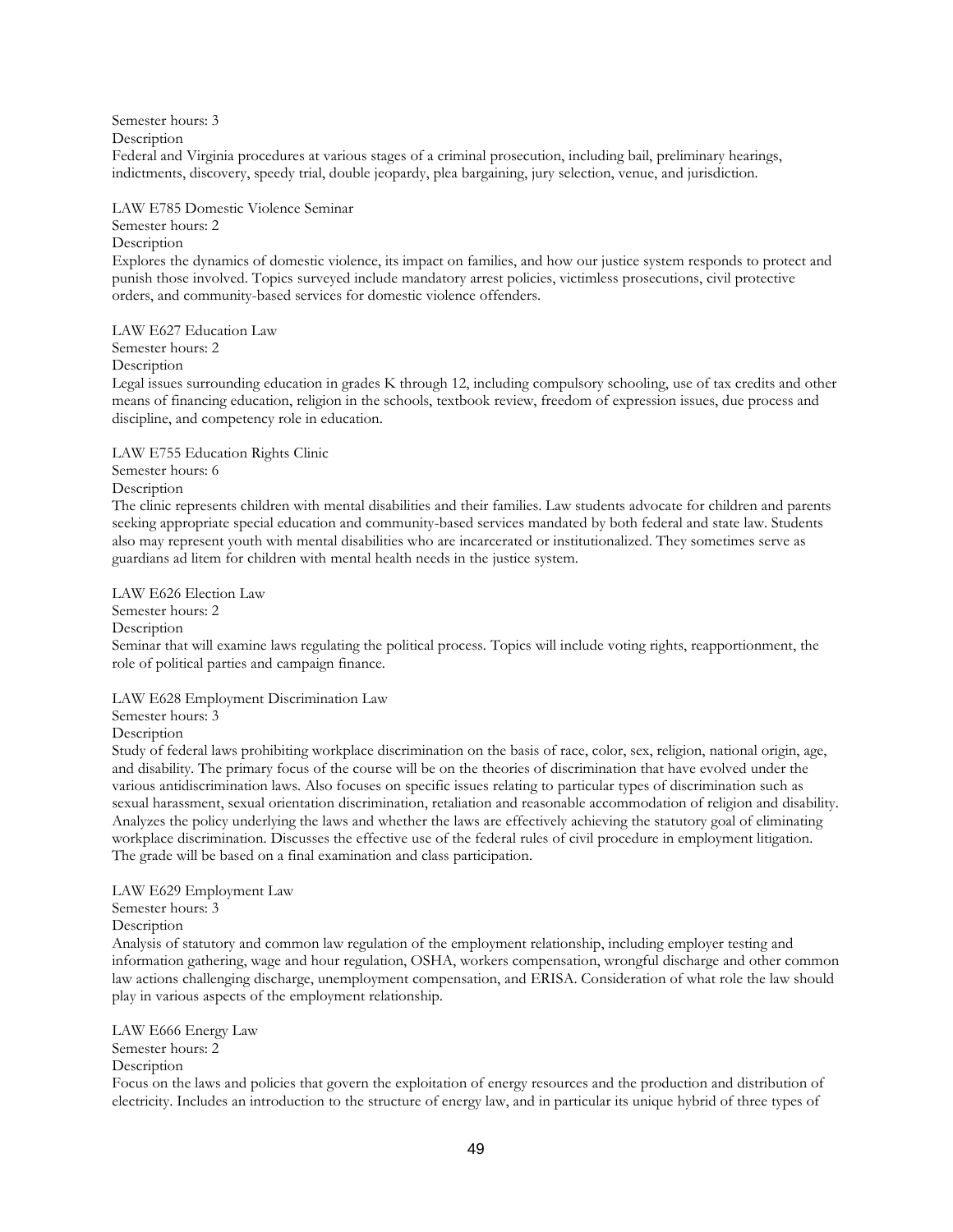laws: (1) natural resources laws (laws regulating individual energy resources such as coal and oil); (2) public utility laws; and (3) environmental laws. Also focuses on the laws and policies that affect resources most important to the Mid-Atlantic region, particularly the laws governing coal, natural gas, and electricity. Further study of electricity restructuring (deregulation) and the ongoing Virginia and federal experience with it (including innovative use of market mechanisms) and global climate change and its relationship to energy industries. Course Requirements: Class discussion, possible inclass simulations and exercises, and either a final paper or a final examination at the end of the semester.

LAW E700 Entertainment Law Semester hours: 2 Description Issues of law and policy affecting the entertainment industry. Prerequisites Copyright Law (788) or Intellectual Property (641)

LAW E620 Environmental Law

Semester hours: 3 Description

Looks at current issues in environmental law through the lenses of ecology, politics, economics, and ethics. Will confront issues such as how law regulates private economic activity, how it allocates scarce resources, and how it weighs the interests of future generations. It will examine the interaction of Congress, federal agencies, the states, and the courts in developing and implementing environmental law, and it will explore the diverse and conflicting perspectives of your potential future clients (environmental groups, government agencies, and businesses). Focuses on the major federal environmental laws, including the National Environmental Policy Act, the Clean Water Act, the Clean Air Act, the Endangered Species Act, and CERCLA, the "Superfund" (toxic waste) statute.

LAW E660 Environmental Lawyering

Semester hours: 3

Description

In-depth exposure to the practice of environmental law through case-studies, simulations, and practice problems. Practice in client counseling, regulatory interpretation, drafting, negotiation, enforcement actions, litigation settlement, and legal ethics in environmental law. Class sessions will be devoted to simulations and discussions of written assignments. Case studies and problems are drawn primarily from the areas of air pollution control, endangered species, and hazardous waste regulation, with more limited coverage of other fields of environmental law. Grading will be based on writing assignments and in-class presentations, due throughout the semester. There is no final exam. Meets Lawyering Skills IV requirement.

**Prerequisites** Environmental Law (LAWE 620)

LAW E634 Estate Planning

Semester hours: 2

Description

Examines a variety of estate planning topics, with an emphasis on those estate planning techniques that are most frequently used in practice. Topics include drafting wills and trust agreements for the benefit of spouses and family members to take advantage of federal gift and estate tax credits and deductions; special valuation rules, specialized trust arrangements, and buy-sell agreements.

Prerequisites

Estate and Gift Taxation (633).

LAW E633 Estate and Gift Taxation Semester hours: 2 Description

The nature of the estate, gift, and generation-skipping transfer taxes and deal with issues that arise in connection with these taxes, such as valuing assets, calculating the tax, determining when a gift is made, qualifying for the gift tax annual exclusion, and determining which assets are included in the decedent's gross estate. Emphasis will be on general concepts and not on technical details.

**Prerequisites** 

Federal Income Taxation (600).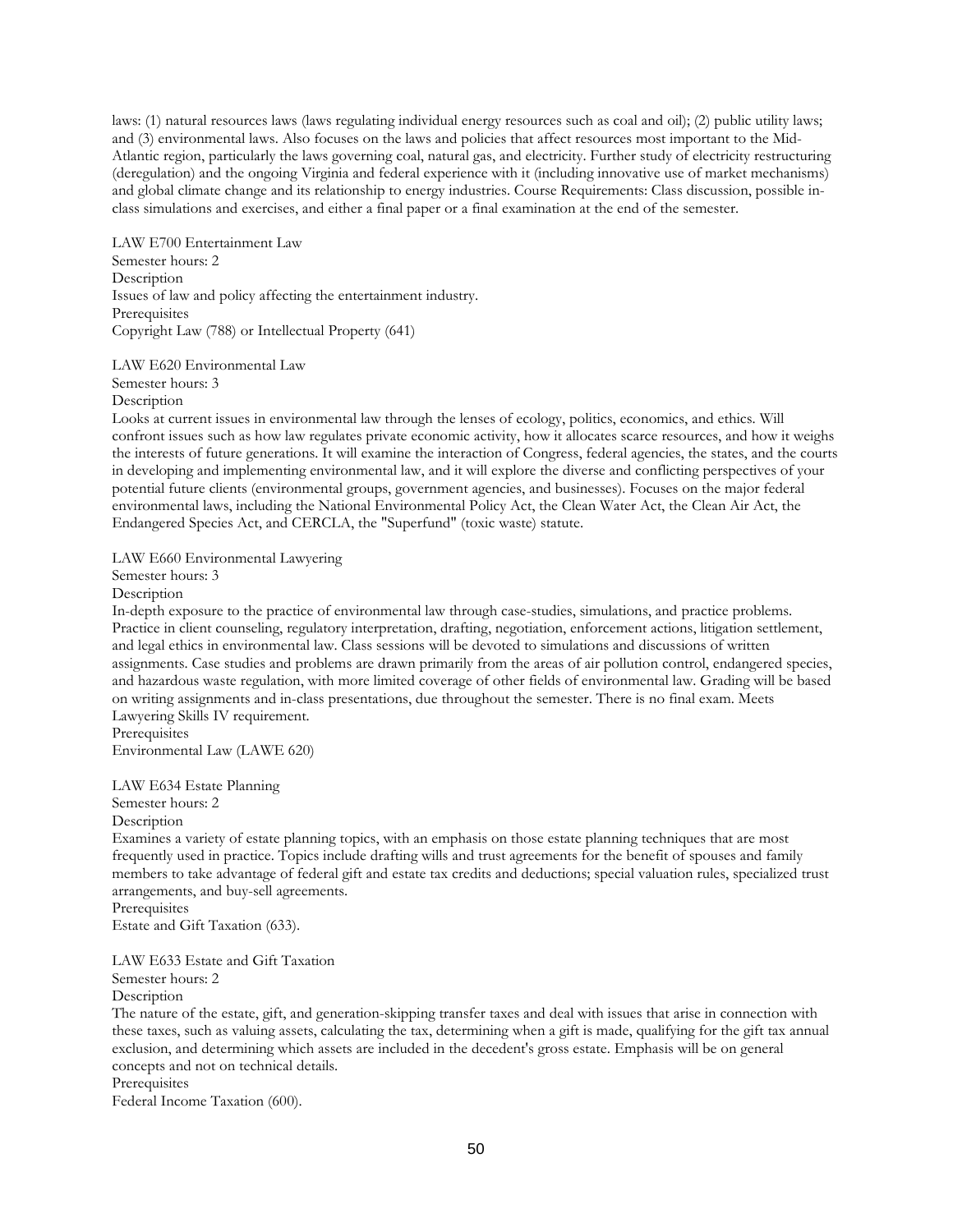#### LAW E734 Ethics and Criminal Litigation Semester hours: 2 Description

Reviews some of the major ethical considerations that confront civil litigators, including ethical considerations surrounding the discovery process, ethical pleading principles, joint defense agreements, inadvertent disclosures, resolving disputes with clients regarding trial tactics, communicating with clients effectively, and setting and collecting fees. Students will examine these and similar questions by studying case opinions, selected secondary materials, applicable ABA Model Rules of Professional responsibility, and participating in weekly discussion.

LAW E724 Ethics and Family Law

#### Semester hours: 2

Description

Delineates the ethical responsibilities of lawyers in family law cases. Issues related to the lawyer-client relationships: communication and confidentiality; conflicts of interests; controlling the case; ethical tactics; ethical negotiations; mediation; and other ethical duties of the family law practitioner are surveyed. Designed to encourage the study and elevate the standards of those who practice family law. There will be case studies and examples of issues that are presented to the practicing family lawyer on a day-to-day basis. The course will combine theory and practice as it relates to helping to guide the practicing lawyer through the maze of ethical issues that are constantly arising in the family law practice. This course is required for those students seeking the Certificate of Concentration in Family Law. Prerequisites

Family Law (707).

LAW E599 Evidence Semester hours: 4

Description

An introduction to the Federal Rules of Evidence. Concepts addressed include relevance, categorical rules of exclusion, character evidence, competency and credibility of witnesses, hearsay and its exceptions, privileges, authentication, and scientific evidence. May also address judicial notice and civil and criminal presumptions.

LAW E707 Family Law Semester hours: 3

Description

Examines the legal rules governing family relationships and the policies and principles underlying them. Focuses on the following topics: who can marry; the rights, duties, and obligations of marriage; the state's interest in marriage; the dissolution of marriage; property distribution upon dissolution; the arrangements between divorced parents regarding the custody, support and visitation of children; and various jurisdictional issues relating to marriage, divorce, and custody. A central inquiry of the course will explore what a "family" is, and how the definition of "family" varies according to context, reflecting social values and policy goals. Also pays special attention to policy-based and theoretical questions about families, including how race, gender, and class affect the law's regulation of families, as well as the regulation of nontraditional families. Course materials will cut across multiple legal disciplines, such as constitutional law, criminal law, and contracts.

## LAW E778 Family Law Clinic

Semester hours: 4

Description

Working under the supervision of the clinic director, students will represent low-income clients in the City of Richmond on family law-related matters in a multi-disciplinary collaboration with faculty-supervised graduate students from Virginia Commonwealth University's School of Social Work and Department of Psychology. This is a two-semester clinic. Students will enroll for four credits in the fall semester and continue for four credits in the spring semester.

LAW E636 Federal Courts Semester hours: 3 Description

Brings together federal civil procedure and federal constitutional law concepts and builds upon them. Deals with the relationship between the federal courts and other institutions of government, particularly Congress, the President, administrative agencies and the states. Includes the study of judicial review, judicial independence, jurisdiction, sovereign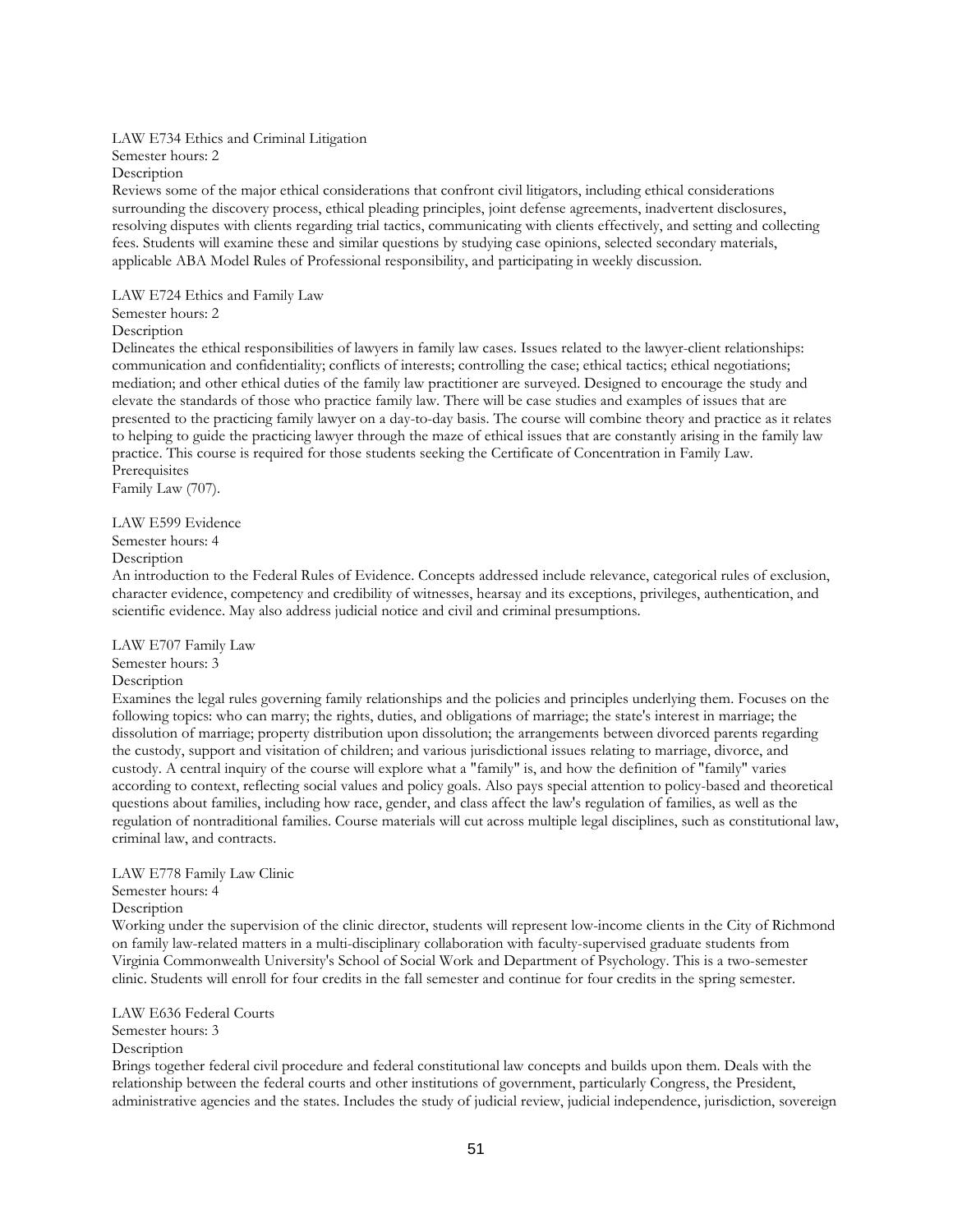immunity, and habeas corpus actions, among several other topics. This class is particularly appropriate for students interested in clerking for a judge, or for students who anticipate a career litigating in federal court. LAW E600 Federal Income Taxation

Semester hours: 4

Description

Introduces students to the principles and policies of federal income taxation. Provides a framework for recognizing and dealing with tax issues and with tax-related strategies or transactions encountered in other legal practice specialties, including a basic understanding of the major theoretical and structural issues posed by an income tax, and the policy considerations involved in resolving those issues; a basic knowledge of the individual income tax treatment of various types of business and personal transactions and events (including taxation of compensation and fringe benefits, the taxation of various types of investment vehicles, debt-financed property transactions, installment sales, issues related to capitalization and cost recovery, timing issues, and selected issues regarding taxation of the family); the skills necessary to apply a complex statute; an understanding of the planning function provided by tax lawyers; the technical grounding necessary for further tax study or research.

LAW E701 Feminist Legal Theory

Semester hours: 2-3

Description

Seminar investigating variety of feminist approaches to law and the study of legal culture. Will explore such contemporary topics as the debate about the meaning of equality; the comparison of liberal, radical and cultural strands of feminist thought; and the intersections between gender subordination and subordination based on race, ethnicity, and sexual orientation. Most readings drawn from books and law review articles, with less emphasis on cases and legal doctrine. Open to all students--men and women--who have an interest in legal theory or sexual equality-even if no prior courses in women's studies, jurisprudence, or gender-based discrimination.

#### LAW E676 First Amendment Law

Semester hours: 3

Description

Examines American constitutional law pertaining to religion, speech, and the media, including the law pertaining to aid for sectarian schools, prayer in public schools, conscientious objection, censorship, association, and access to trials and state secrets.

LAW E702 Focus on the Family Semester hours: 2 Description A multidisciplinary exploration of the ancient and medieval roots of the modern Western family through law, linguistics, and history. The course will explore the degree to which the modern family has been influenced by Roman and medieval law

LAW E680 Health Care Regulation Semester hours: 2 Description

Focuses on the federal and state laws and regulations applicable to the health care industry, with a particular focus on the regulation of health care providers. Topics covered include: laws regulating referral relationships between health care providers (e.g., the federal anti-kickback statute, the federal Ethics in Patient Referrals Act and the Virginia Practitioner Self-Referral Act); the federal False Claims Act and the false claims provisions of the Social Security Act; application of the antitrust laws to health care providers; licensure of health care providers; and, state certificate of need laws.

LAW E667 Human Rights Seminar

Semester hours: 3

Description

A general introduction to international human rights. Issues covered include nature of concept of human rights; origin and development of the International Bill of Rights; thematic procedures available for protection of human rights in the United Nations; standards and methods for international fact finding on human rights; cultural relativity in human rights law; implementation of the International Covenants on Social, Economic and Cultural Rights in the United States; the Inter-American Human Rights Process; and the ability of the United States to impact human rights in Third-World countries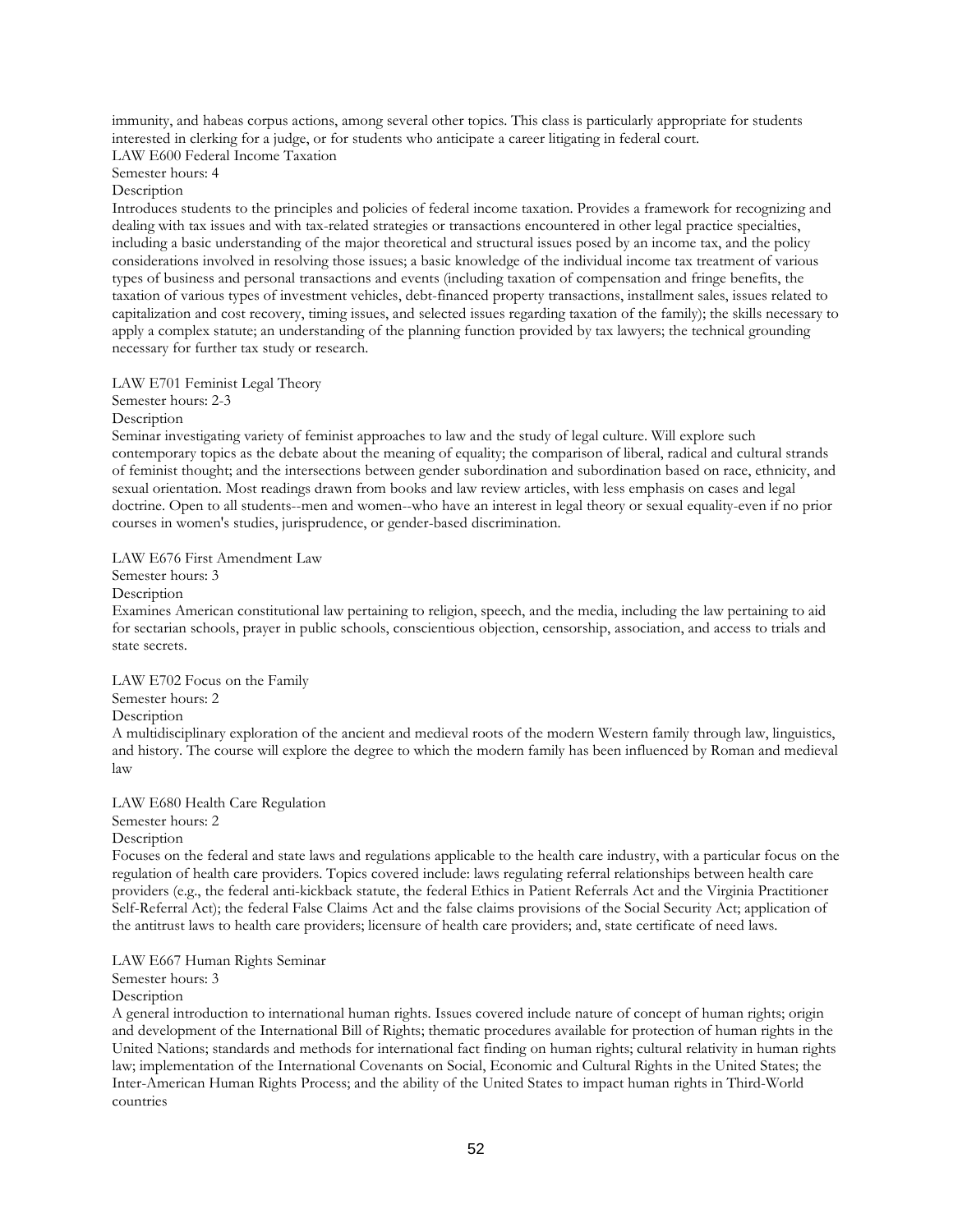LAW E758 Immigration Law Semester hours: 2 Description Explores the statutory and policy aspects and underpinnings of immigration law, including immigrant and nonimmigrant classifications, admission and exclusion issues, immigration compliance and immigration reform.

LAW E775 In-house Counsel Program Semester hours: 5-7 Description Placements are available with both national and international corporations. The placements are only offered during the spring semester. Two-hour classroom component required. Graded pass/fail. See Clinical Placement Program director for more details.

LAW E640 Insurance Law

Semester hours: 3 Description

Analysis and resolution of insurance coverage disputes, involving insurance of the person life and health insurance), property insurance (i.e. homeowners and commercial property insurance) and liability insurance (i.e. automobile insurance, and commercial general liability insurance). Analysis of the formation, operation, and termination of the insurance contract; the insurable interest requirement; insurers' limitation of risk; waiver and estoppel defenses; coverage and exclusion to coverage; insurers and insureds obligations when loss occurs; and government regulation and control of the insurance industry. Taught in both a lecture-discussion and Socratic mode, with a three-hour essay examination at the course conclusion.

LAW E789 Intellectual Property Competition Semester hours: 1

LAW E641 Intellectual Property Fundamentals

Semester hours: 3

**Description** 

Survey of intellectual property law, including copyright, trademark, patent and other subject matters. Serves as the foundation course for the specialist who wishes to pursue the Intellectual Property certificate, but also a good choice for the generalist who simply wants to learn the basics of intellectual property law.

LAW E655 Intellectual Property Law and Policy Seminar

Semester hours: 2

Description

Examines the legal and public policy considerations regarding intellectual property protection in various fields and industries. In particular, explores whether intellectual property protection and enforcement is beneficial and necessary for the creation, development, and commercialization of different ideas, expressions, and other intangibles.

LAW E776 Intellectual Property Litigation Semester hours: 2

Description

Examines federal and state intellectual property causes of action, defenses, and remedies. Mechanisms for enforcing and challenging rights in patents, copyrights, trademarks, and trade secrets are discussed. Pretrial considerations, pleadings, and discovery are considered, as well as trial, appeal and alternative dispute resolution.

**Prerequisites** 

Intellectual Property Fundamentals (641)

LAW E790 Intellectual Property and Transactional Law Clinic Semester hours: 6 Description

Students represent for-profit and not-for-profit organizations, as well as artists, authors and inventors from a variety of backgrounds. Students will help business startup clients by engaging in business formation counseling and by preparing and filing charter documents. Students provide legal services to established clients, such as negotiating and drafting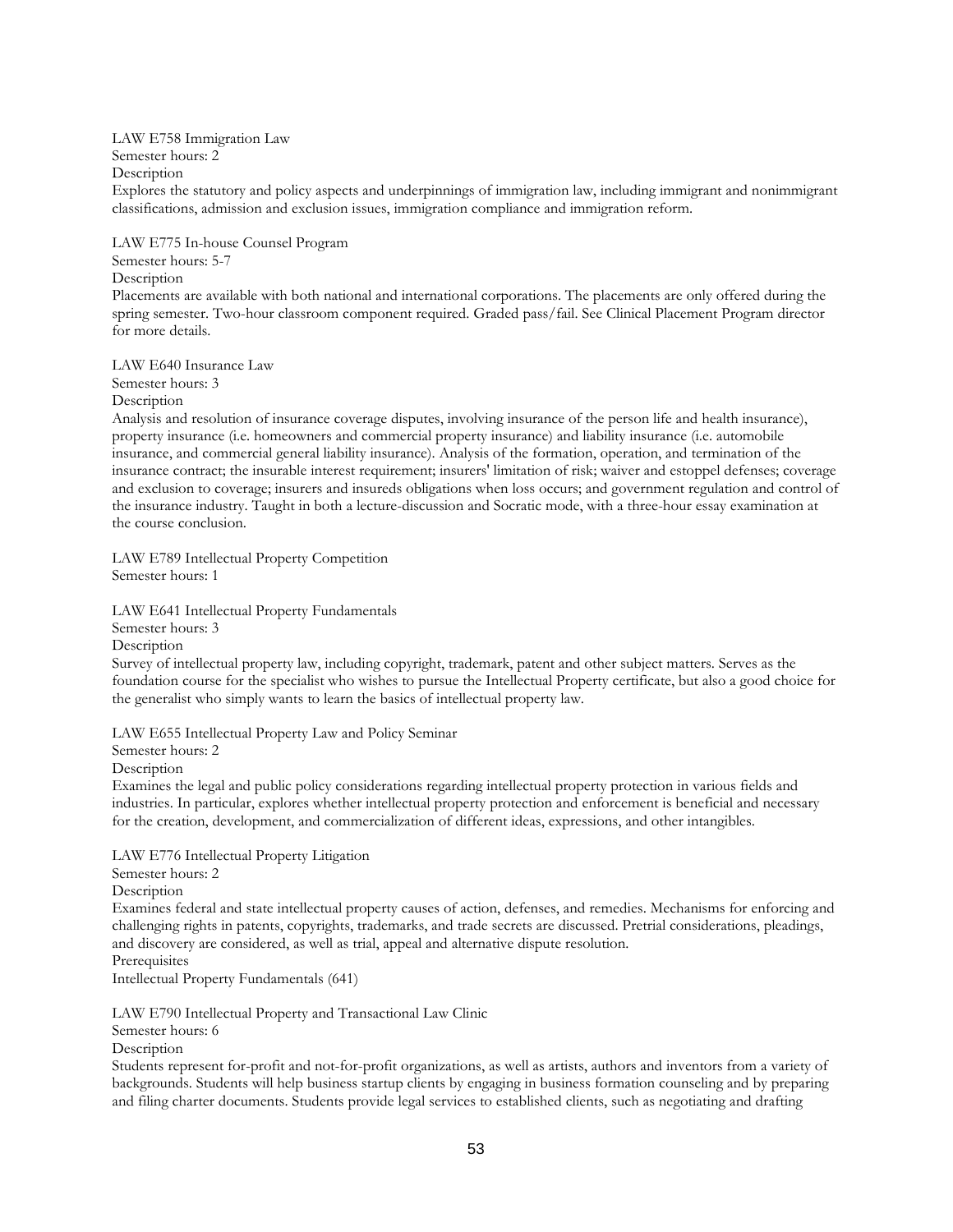contracts, providing corporate legal services and analysis, and facilitating strategic decision-making. Students help clients acquire and license a variety of intellectual property rights.

LAW E756 International Business Practice

Semester hours: 4

Description

Experience in dealing with typical international legal problems and challenges facing Virginia businesses. Students are called upon to identify legal issues, research appropriate and applicable laws, develop legal strategies and present their findings to a Virginia business client. Law student teams work with MBA student teams from a participating business school to prepare international business plans to introduce client-firms' products or services into selected foreign markets. The teams prepare comprehensive written reports and make formal oral presentations of their strategies and the legal issues they have identified to senior management of the clients. Assessment: (Grade allocation percentages are subject to change depending on project-type). The course is being offered on a graded basis, and the grade will be comprised of the following components: Final Written Report 40%, Final Oral Presentation 20%, Class Attendance, Participation Time Sheets, etc. 15%, Document Drafting Exercise 25%.

LAW E642 International Business Transactions

Semester hours: 3

Description

Problems in international trade and investment; regulation of international trade by national governments and international agencies. Emphasis on lawyer's role in counseling firms engaged in international activities.

LAW E757 International Commercial Arbitration

Semester hours: 2

Description

Overview of entire international commercial arbitration process including: history of its development; legal bases for arbitral jurisdiction; judicial enforcement of arbitration agreements; the leading arbitral institutions throughout the world; the applicable substantive and procedural laws; and enforcement of final arbitral decisions (called "Awards") in national courts. Also covers the basics of drafting arbitration agreements and the various stages of arbitration proceedings from the filing of a Request for Arbitration all the way through enforcement of the arbitral Award.

LAW E729 International Environmental Law

Semester hours: 2

Description

Explores how the international community has managed and mismanaged global environmental problems since the watershed UN Conference on Environment and Development in 1992. Involves a mix of readings, discussions, and simulations in various fields of international environmental law, with a particular focus on climate change, biodiversity, and international regulation of toxic hazards. Cross-cutting themes include North/South disputes, the precautionary principle, liability as a compliance mechanism, and the involvement of non-state actors in creating and implementing international environmental law. The major assignment for the course will be a seminar research paper.

LAW E722 International Intellectual Property

Semester hours: 2-3

Description

Aspects of both public and private international law, as well as efforts to harmonize intellectual property over multiple countries and comparative aspects, considering basic differences in approaches to intellectual property in both national and international systems. Will cover all major international IP regimes (WIPO, WTO, the EU), as well as the major areas of intellectual property law (patent, copyright, trademark, and trade secret). Will also touch on the interaction between trade policy and IP law. Other topics may include areas of current interest, such as compulsory licensing of patented medication, protection of traditional knowledge of indigenous peoples, or issues related to the World Wide Web.

Prerequisites

Intellectual Property Fundamentals (641) or at least two of the following: Patent Law (744), Copyright Law (788), or Trademark Law (710).

LAW E643 International Law Semester hours: 3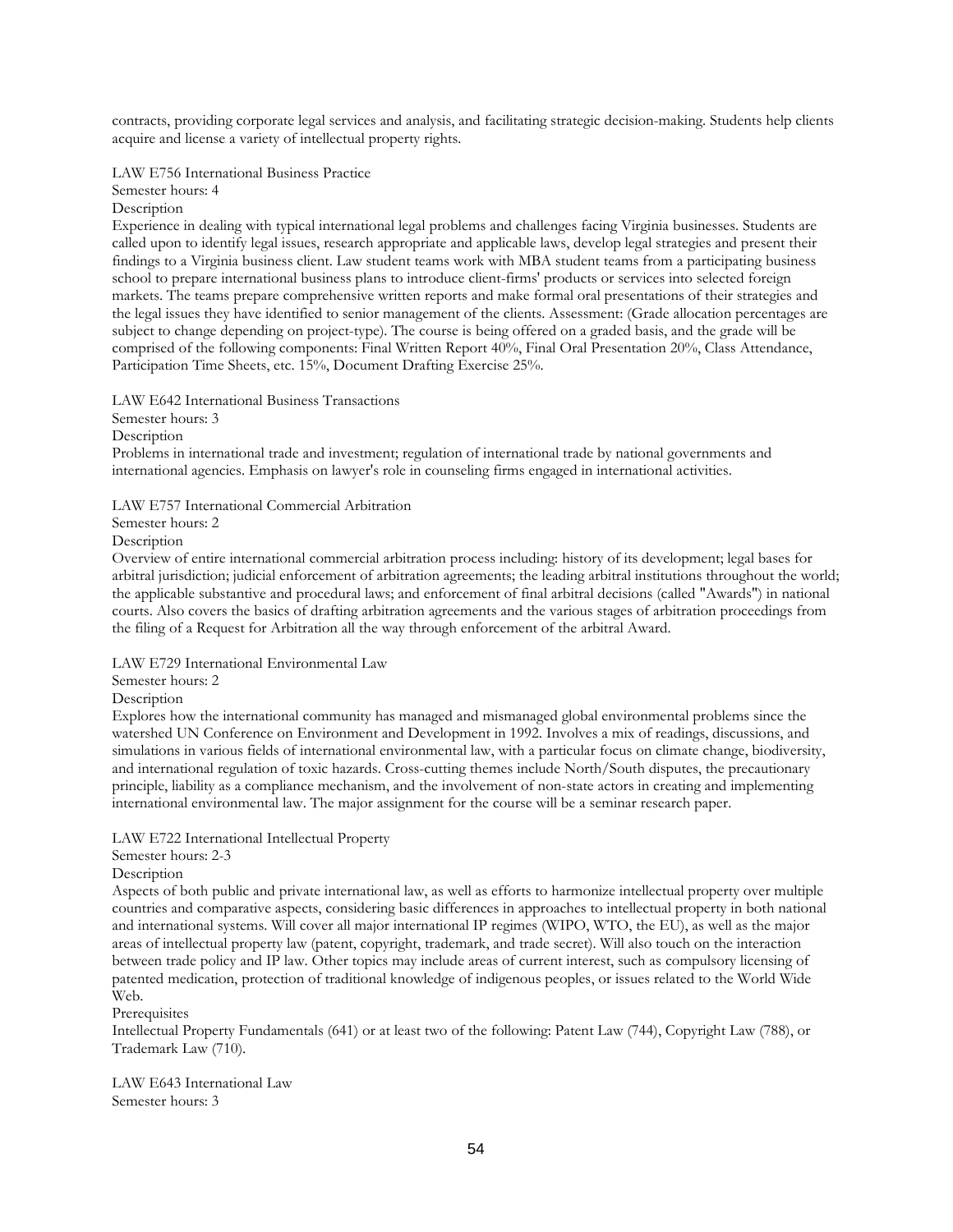Description

Basic principles, including sources of international law, settlement of international disputes, responsibilities and immunities of sovereign states, human rights, and the machinery of international law and justice.

LAW E670 Interviewing and Counseling Semester hours: 2 **Description** In-depth analysis of pretrial lawyering skills using interdisciplinary materials. Explores interpersonal relationships, focusing on role of attorney in relation to client, the legal system (including other attorneys), and society. Classroom discussion and development of own skills through weekly audio- and video-taped simulations. Enrollment limited.

LAW E653 Islam, Law and Society Semester hours: 2 Description

Focus on basic elements of Islamic jurisprudence as articulated by basic Islamic texts. In presenting and discussing these elements, attention drawn to the rich diversity of interpretations of these elements and their corollaries that have been generated throughout the ages. Some interpretations as embodied in present-day legal systems will be critically evaluated in light of certain concepts with which students are familiar.

LAW E764 John Marshall Scholars Seminar Semester hours: 1 Description A seminar on various legal topics for the John Marshall Scholars.

LAW E799 Journal of Global Law and Business Semester hours: 1

LAW E800 Journal of Law and Public Interest Semester hours: 1

LAW E797 Journal of Law and Technology Semester hours: 1

LAW E752 Judicial Placement Program Semester hours: 5-7

Description

Placements are offered in the chambers of both state and federal judges. Students assume the role of a law clerk. Opportunities are available at both the trial and appellate levels. Two-hour classroom component required. Graded pass/fail. See director of Clinical Placement Program for more details.

LAW E590 Jurisprudence Semester hours: 2 Description Intensive study of selected schools of legal philosophy, including attention to analytical jurisprudence and positive law, theories of justice, and sociological jurisprudence.

LAW E644 Labor Law Semester hours: 3 Description Analysis of origin and scope of National Labor Relations Act and role of the National Labor Relations Board and the courts in interpreting the statute. Focus on right of employees to organize unions, choice of bargaining representative, strikes and picketing, and negotiation and enforcement of collective bargaining agreement.

LAW E777 Labor Law in a Global Economy Semester hours: 3 **Description**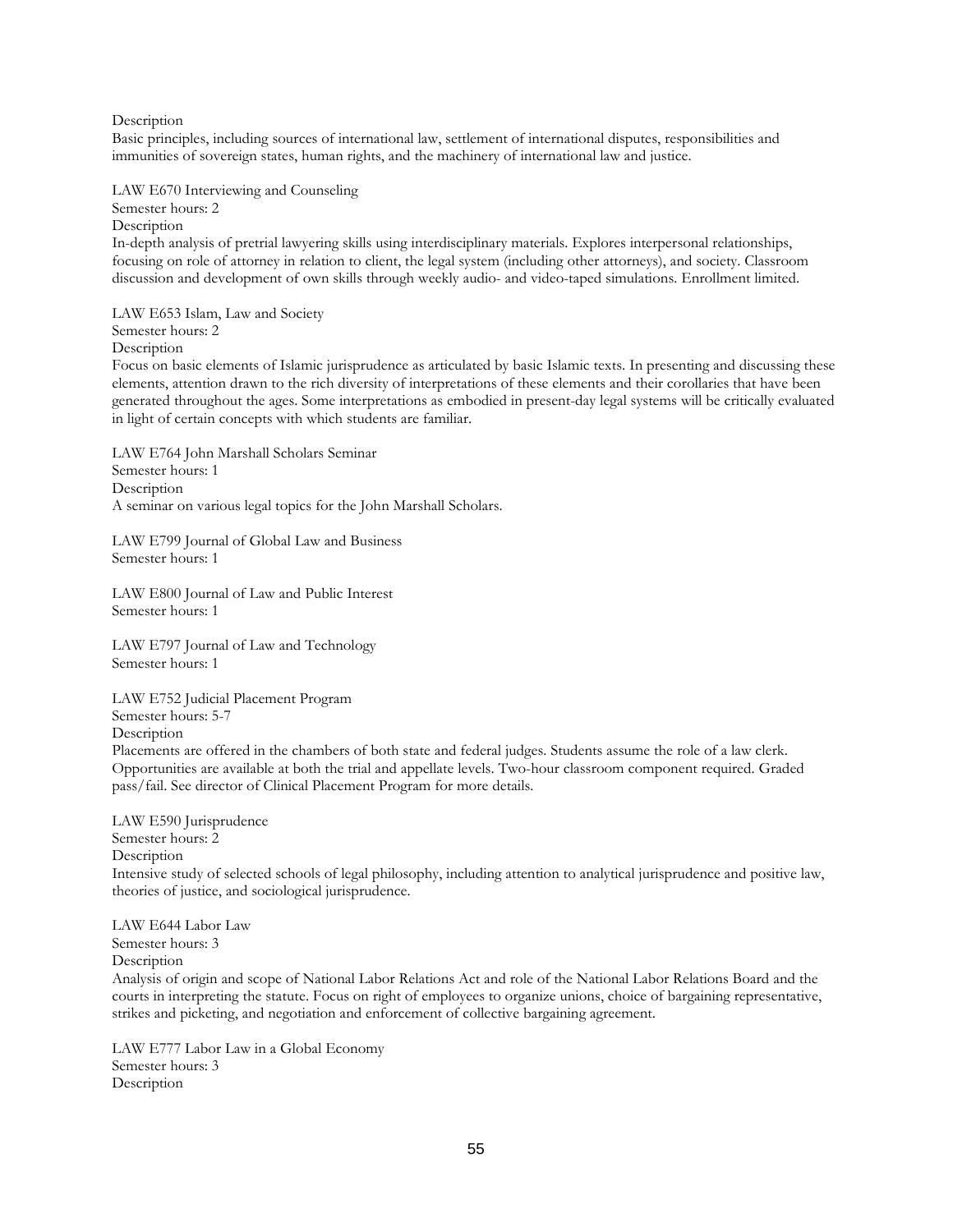Designed to focus on the global economy and will cover labor and employment issues related to such topics as to why jobs are being relocated to foreign countries and how this affects the work force in the United States. Topics of discussion include how changes in trade policies, transportation, and communication have made it possible for American and foreign corporations to do business anywhere in the world; current laws pertaining to shutdown and plant relocations and whether these are adequate; the effect of plan shutdowns on communities and what further actions should be taken to mitigate effects; the effects of NAFTA on U.S. employees and employers and what to expect if present trends continue; and recent developments concerning China and Mexico.

LAW E645 Land Use Planning Semester hours: 2-3 **Description** Government control of use of land and eminent domain. Zoning, subdivision control, and urban redevelopment and planning.

LAW E696 Law Firm as a Business

Semester hours: 2

Description

Focuses on many of the practical, nonlegal aspects of law practice to include information on financial management, administration, technology, insurance, marketing, and issues related to the firm owners including compensation and agreements. Guest presenters will be experts in their particular fields who will share practical experiences in their respective areas.

LAW E648 Law Office Management Semester hours: 1 Description

Focuses on many of the practical, nonlegal aspects of law practice to include information on financial management, administration, technology, insurance, marketing, and issues related to the firm owners including compensation and agreements. Guest presenters will be experts in their particular fields who will share practical experiences in their respective areas.

LAW E794 Law Review Semester hours: 1-2

LAW E749 Law and Economics Semester hours: 3 Description

Introduces students to economic analysis of law--an approach which, significantly, more and more courts and administrative agencies have adopted to resolve legal issues in recent years. Previous exposure to subject of economics is not required. Students will undertake a close and critical study of selected economic theories and principles that inform the legal rules governing, for example, bargaining, allocation of risk, strategic behavior, and property rights. Focus on areas of substantive law such as contracts, torts, antitrust, and intellectual property, where economic analysis currently plays a prominent role in policy and in practice.

LAW E726 Law of Climate Change Semester hours: 2 Description Covers the rapidly growing body of judicial, regulatory, and international law on control of greenhouse gases in the U.S. and around the world. Takes an intensive, comparative look at legal developments and the effectiveness of various policy instruments in state, regional, national, and international forums where this evolving body of law is being made.

LAW E682 Law of War Semester hours: 2 **Description** 

Contemporary law of armed conflict, surveying briefly jus ad bello, i.e., theories of aggression, just war & reprisal. Emphasizes jus in bello, including certain rules of engagement (targeting and neutrality), the rights of captured persons and civilians, and institutions for national and international management. Grades will be awarded by reference to either a term paper or several shorter essays.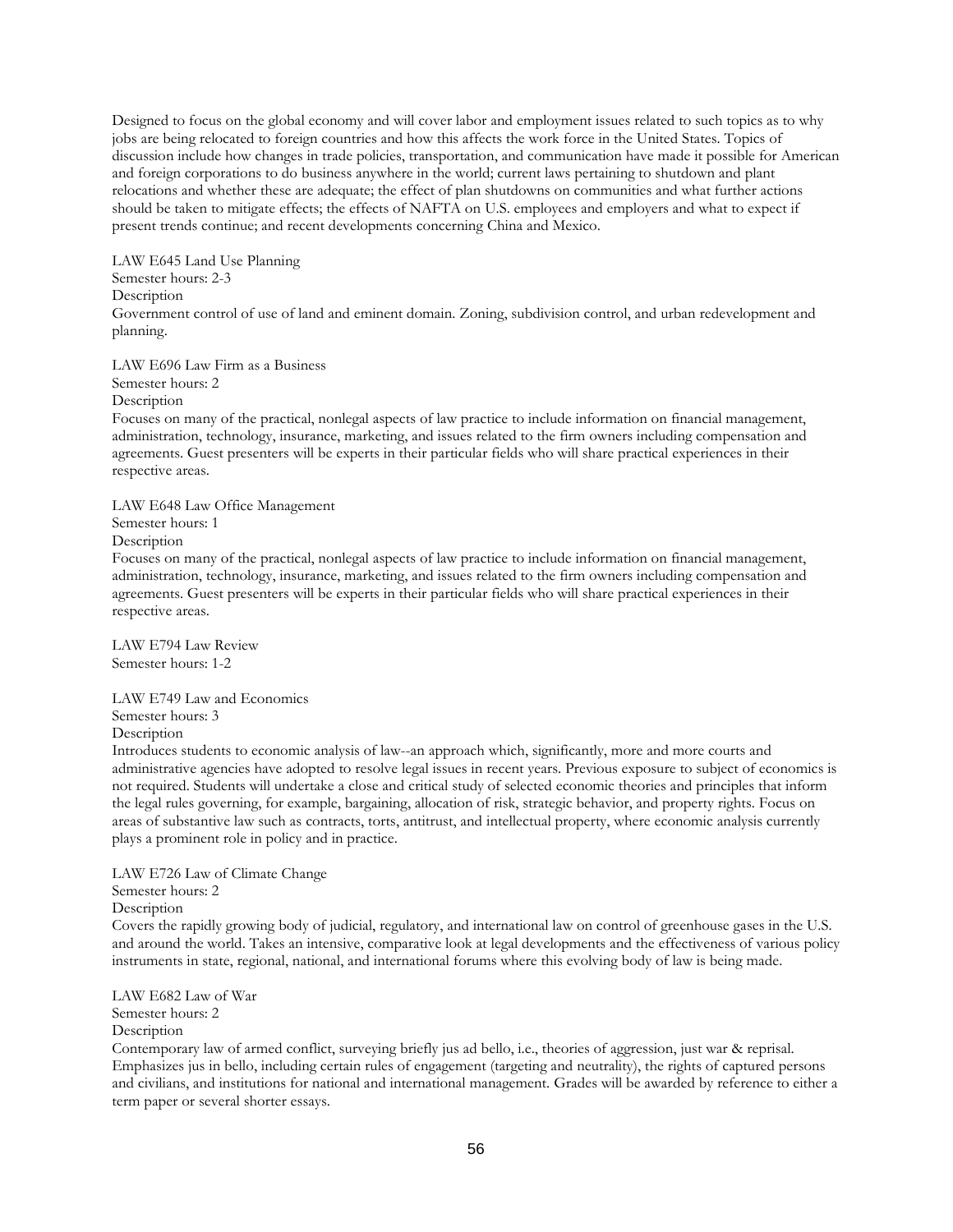LAW E693 Law of the European Union Semester hours: 2 Description (Offered only in Cambridge Summer Program). Surveys institutions of the EU and examines substantive principles of EU law and their integration into the legal systems of member countries.

LAW E592 Legal History Semester hours: 3 **Description** Explores the history of the common law and the development of Anglo-American legal institutions. Focuses on the evolution of the jury system and the distinction between law and equity.

LAW E712 Legal History Seminar

Semester hours: 2

Description

Focuses on microhistory as a technique for exploring the role of law in society. A microhistory is a case study of a particular incident that sheds light on broader issues of race, class, gender, economics, and power. Explores the various ways that legal historians use case studies to enlarge our understanding of the past.

LAW E728 Legislation Semester hours: 3 Description

Overview of statutory interpretation and creation of public policy through legislation. Topics include procedures of statute creation, role of interest groups, various competing models or theories of the legislative process. In addition, consideration of doctrines and theories of interpreting statutes, including rules, presumptions, and canons of interpretation.

LAW E662 Legislative Advocacy

Semester hours: 3

Description

Provides students the opportunity to develop the practical knowledge base and skills to be able to represent clients and themselves in legislative and regulatory processes. The context for classes will be Virginia state government. Classes will consist of a combination of lectures by the professor and guests as well as participatory exercises such as role plays. Skills to be taught within the public policy context will include listening, negotiation, legislative drafting, lobbying and testifying before committees. Grades will be based on class participation and written work, including weekly entries in a journal, to be kept throughout the semester.

LAW E673 Licensing and Technology Transfer

Semester hours: 2

Description

Will help equip students to manage creatively the impact of intellectual property on personal, business, and public life through contracting. Cases and problems illustrate processes involved in negotiating and formalizing domestic and international licenses in patents, trademarks, copyrights, and trade secrets. Consideration given to issues associated with UCITA, software, music and multimedia licensing, as well as valuing, selling, and monetizing intellectual property assets.

LAW E652 Local Government Law

Semester hours: 2

Description

Focuses on legal issues in local government law with a practical approach. Covers a variety of topics that are relevant to local government law, except for education law and environmental law. Thorough research skills and the ability to identify and analyze legal issues are critical requirements in this course.

LAW E762 Medical Malpractice Semester hours: 2 Description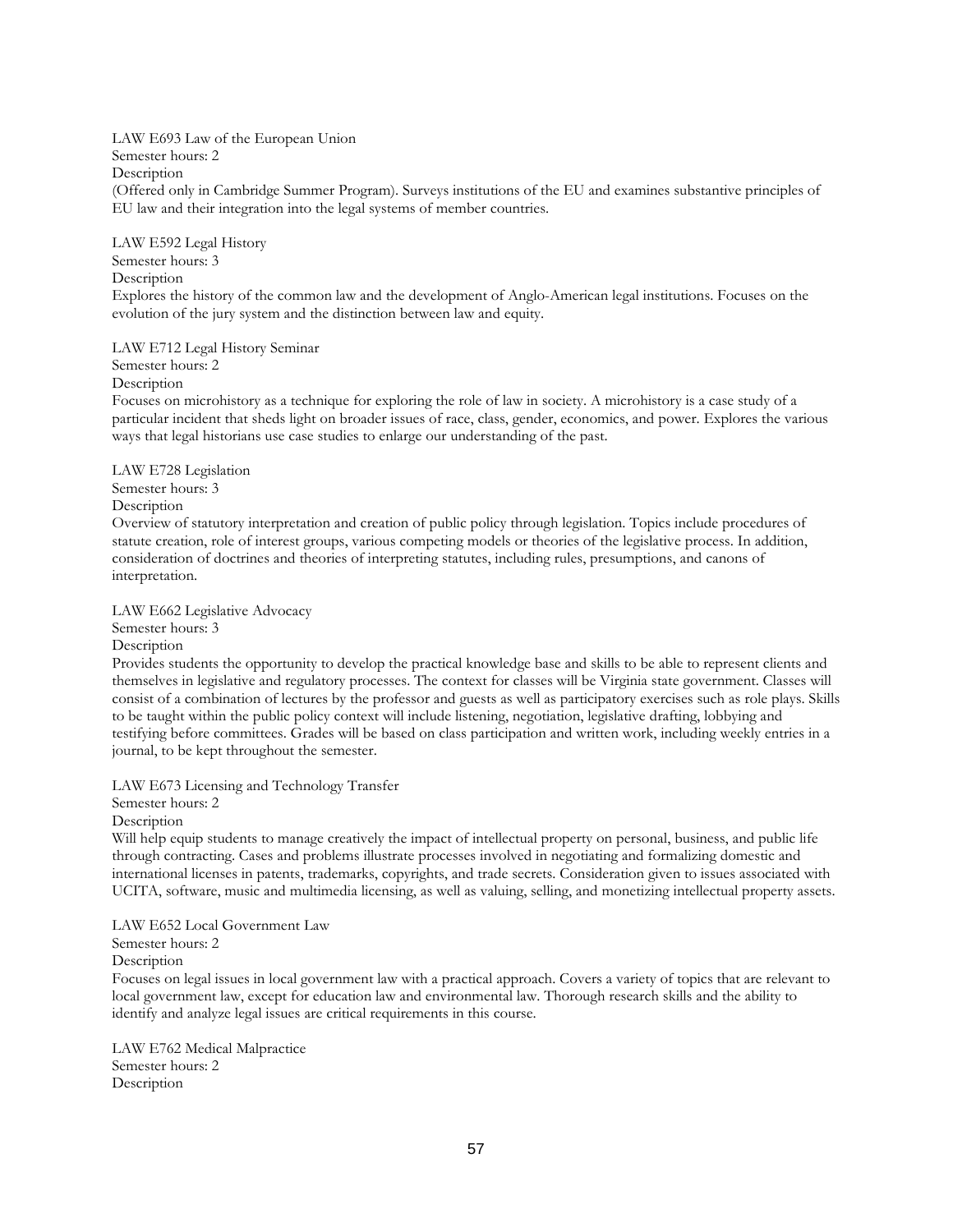Liability of physician for injuries arising out of the physician patient relationship. Includes coverage of standard of care, causation, informed consent, intentional torts, and recoverable damages.

LAW E705 Mergers and Acquisitions

Semester hours: 2-3

Description

Focuses on the law governing corporate mergers, acquisitions, recapitalizations, and proxy contests. Discussion will include transaction structure, purchase agreements, stockholder litigation, and relevant state and federal laws, with a primary focus on fiduciary duties in the context of buying and selling a business.

LAW E685 Muslim Family Law

Semester hours: 2

Description

Will study two types of material: (a) the Islamic jurisprudential foundation of family law, and (b) actual personal status laws (family laws) in select Muslim countries. In both cases, the discussion will be aimed at understanding both the religious principles and cultural influences that play a role in the formation of the codes. The discussion will raise and address important related current issues, such as honor killings, right to work, right to political participation and rape laws. Students will be encouraged to develop comparative perspective on family laws among the Muslim states and with respect to the United States.

LAW E684 Narrative Design and the Law

Semester hours: 3

Description

What makes a legal essay into a page turner? What makes an oral presentation riveting? What does knowing how to tell a good story have to do with being a good lawyer? How can you write so that your personal voice shines through your legal prose? How can visuals clinch or undermine an argument? In this non-traditional seminar we look at the relationship between principles of literary composition and the narrative structure of legal argument. Weekly exercises are designed to develop participants' analytical as well as creative talents. Topics include: legal writing as an art, op-ed writing, screenwriting, visual persuasion and the law, writing from the body, drawing from the right side of the brain, and oral storytelling. The seminar is designed for students of all backgrounds who are interested in becoming better writers and thinkers.

LAW E672 Negotiation

Semester hours: 2

Description

Introduction to the theory and practice of negotiations. Game theory, economic model bargaining, social-psychological theories and the problem-solving negotiation theory are each studied. Explores the different negotiation styles, techniques of preparation and information gathering, persuasion and the process of exchange in bargaining. Both dispute resolution and transactional negotiations are reviewed.

LAW E795 Negotiation Competition Semester hours: 1-2

LAW E771 Nonprofit Organizations

Semester hours: 3

Description

Examines the nature, formation, governance and operation of nonprofit organizations. Topics include the law governing nonprofits; the skills necessary to create, operate, and advocate for nonprofit organizations; determining the legal form of the organization; tax exempt status; fundraising (charitable giving, solicitations, legal regulation of such activities); duties and responsibilities of the board of directors; liability of nonprofit organizations; and ethical issues for nonprofits. The class is designed for both law students and business students. Guest speakers from area nonprofits will supplement the readings and discussion. Readings will include case studies, as well as cases and articles from legal and business sources. A field trip to a nonprofit organization may be taken. Class project involves a case study of a nonprofit, advising the nonprofit organization on legal and business issues and where appropriate, assisting the nonprofit in organizing, establishing organizational and operational documents, filing for tax exempt status, and/or creating operational policies. The final grade will be based on class participation, written responses to case studies, and the students' work on the class projects.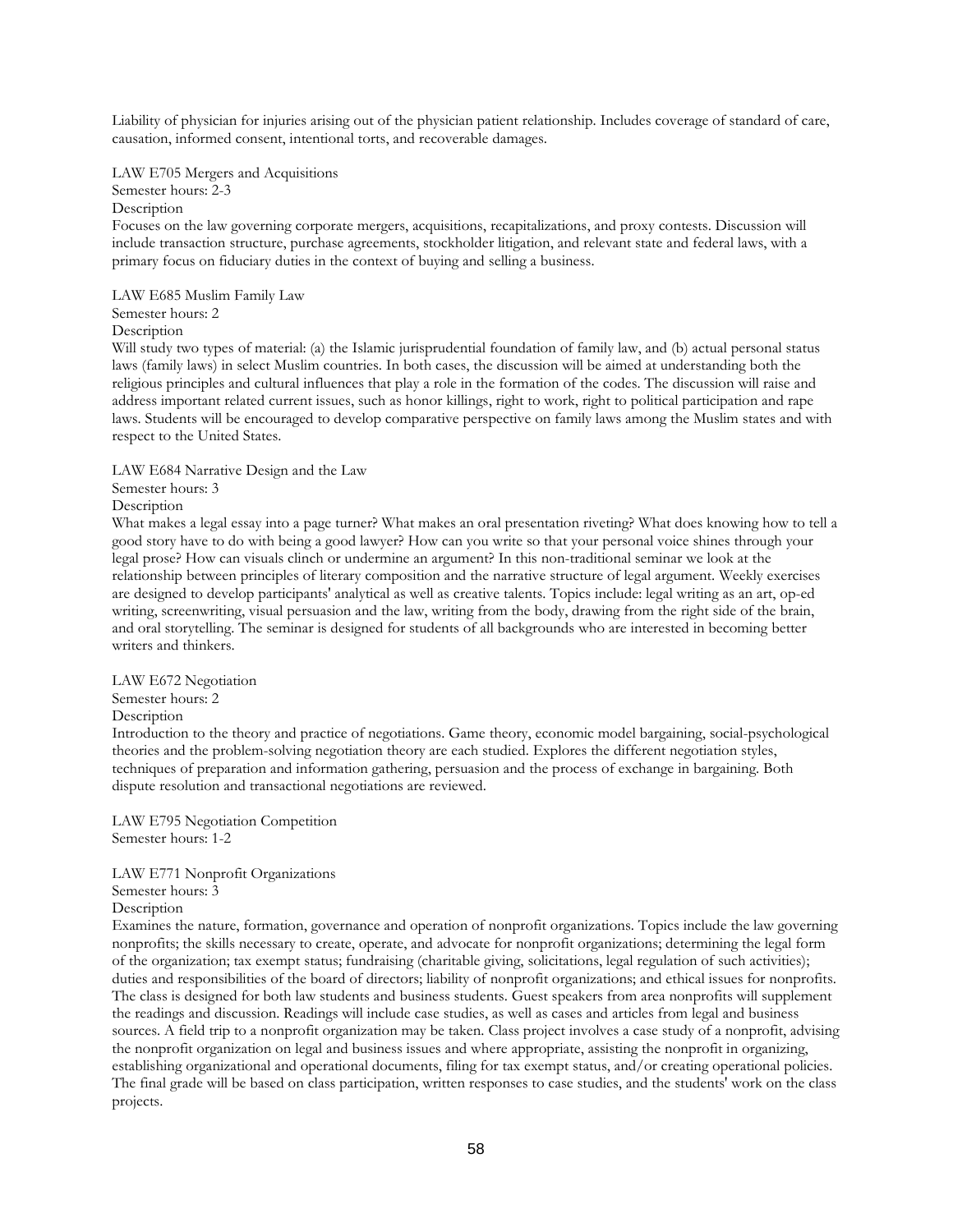LAW E744 Patent Law Semester hours: 3 Description

Covers fundamental doctrines of patent law and is designed to serve as a basic course for those who wish to specialize in this field, as well as to provide a general background for a corporate or business practice. Topics will include eligible subject matter for patenting; conditions for patentability, including utility, novelty, non-obviousness, enablement, best mode, definiteness, and adequate written description; patent infringement; defenses; and remedies. Will study statutory aspects of patent law, as well as judicial interpretation by the Supreme Court and the Federal Circuit Court. Further, course will consider justifications for the patent monopoly. An engineering or science background is not required to take the course.

LAW E787 Patent Preparation and Prosecution

Semester hours: 2

Description

Explores the art of drafting a patent application and the subsequent prosecution of the application through the Patent and Trademark Office (PTO). Will include some necessary detail with respect to PTO Rules, but will also cover the strategy and reasoning behind various drafting techniques. Directed to students who plan to become patent practitioners as well as those who are simply interested in the process.

LAW E654 Products Liability Law Semester hours: 2-3 Description

Analyzes the affirmative cause of action for personal injuries caused by defective products, applicable defenses, and other relevant theoretical, policy and practical issues. Emphasis is on strict liability in tort under Section 402A of the Restatement of Torts and national developments; however, relevant Virginia developments will be assessed.

LAW E765 Race, Religion and the Law

Semester hours: 3

**Description** 

Focuses on the intersection of race and religion, and their impact on the law as expressed in American judicial decisions. To facilitate this inquiry, the course furnishes historical background regarding the evolution of the concept of race in western societies, especially Europe and the United States. Also addresses how religious traditions, notably Christianity, have impacted the understanding of race.

LAW E611 Real Estate Transfers and Finance

Semester hours: 2-3

Description

Surveys modern real estate transactions, such as condominiums, cooperatives, sales and leasebacks, leasehold mortgages, FHA and VA financing, tax consequences, title insurance, construction loan agreements, and shopping center leases.

LAW E656 Remedies

Semester hours: 3

Description

Putting legal theory into the practical context of its ultimate remedy for the client, covers primarily equitable remedies Covers the equitable remedies of bills of peace, receiverships, injunctions to enforce contracts, injunctions to prevent torts, constructive trusts to prevent unjust enrichment, restitution, equitable defenses, contempt of court, etc and a broad range of general legal topics, including the remedies available for breach of contract, commission of torts, waste and nuisance to property, civil procedure (injunctions and contempt of court), etc. Looks at the broad areas of the law from the point of view of the remedy available to the litigant. Method of Assessment: The students argue each of the cases, and then there is class discussion. At the end of the course, each student will be required to write a 1,000 word essay on some topic of equity, and there will also be an examination.

LAW E796 Research Semester hours: 1-3 **Description**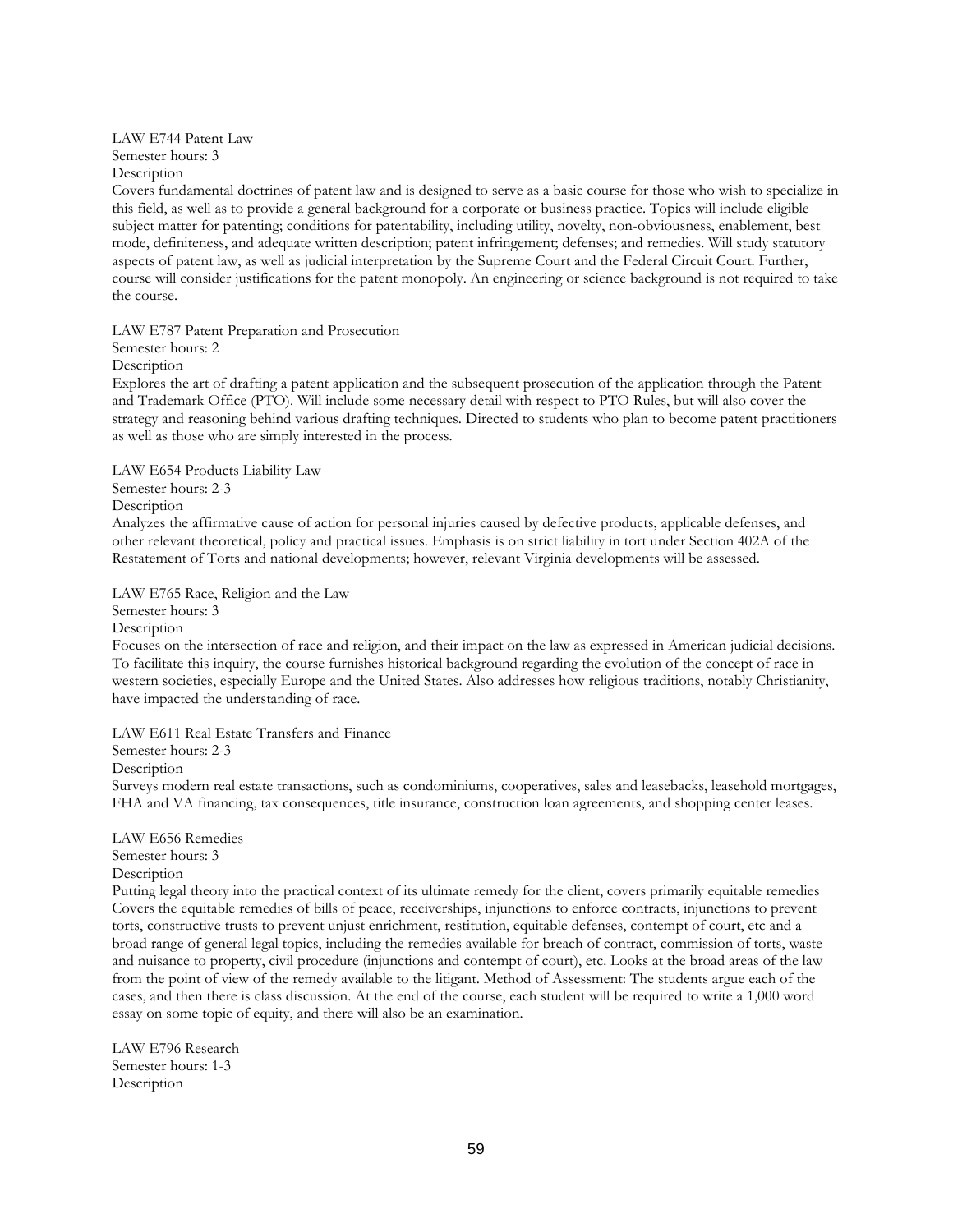Independent research on approved selected topics. Topic must be approved in writing prior to registration by the associate dean and by the instructor under whose supervision the research is conducted. Limit of three semester hours total for independent research projects.

LAW E780 Research Assistant Semester hours: 1-4 **Description** 

Students may assist professors on the full-time faculty in their scholarly research efforts, either for pay (under the University Work Study Program), or for academic credit, though not for both at the same time. Students may earn up to four hours of academic credit toward their degree requirements by serving as unpaid research assistants. The credit hours may be pass/fail or graded, at the option of the student, and with the permission of the professor. Graded credit hours require a written work product by the student that will enable the professor to determine an appropriate grade. To receive academic credit, the student must work an average of four hours per week throughout the semester, for each hour of academic credit earned. Registration is with permission of the professor and the dean's office. Limit of four semester hours total.

LAW E706 Role of Lawyer in Mediation

Semester hours: 2

Description

Covers the role of the lawyer in mediation. Designed to provide students with skills necessary to effectively represent their client in the mediation process. Will explore differences between interest-based and positional negotiation. Stages of the mediation process and the role of the mediator will be reviewed. Additional areas that will be addressed include the attorney's ethical obligation to inform clients about dispute resolution options, factors that should be considered in assessing whether a case is appropriate for mediation, preparing for mediation, collaborative problem-solving, and effective strategies in representing clients in the mediation process. Students will engage in a series of mock mediations to develop their advocacy skills and will be introduced to various applications of mediation by the courts, state agencies and private entities.

LAW E675 Sales and Leases

Semester hours: 3

**Description** 

Articles 2 (Sales) and 2A (Leases) of the Uniform Commercial Code, including the structure and methodology of the Uniform Commercial Code, as it is reflected in Articles 2 and 2A, and the Code's relationship to, similarities with, and differences from the general law of contract, property and tort.

LAW E657 Scientific Evidence

Semester hours: 2

Description

Technical and legal aspects of scientific aids in the trial of civil and criminal cases. Scientific experts participate as guest lecturers.

LAW E677 Secured Transactions Semester hours: 3 Description

An introduction to the law governing contractually created interests in personal property used to secure payment or performance of obligations. Study of the creation, perfection, priority and enforcement of security interests in personal property under Article 9 of the Uniform Commercial Code. Also includes an examination of relevant provisions of the Bankruptcy Code and some other state and federal statutes that affect security interests.

LAW E658 Securities Regulation

Semester hours: 3

Description

Discussion of the theory of disclosure, examination of information that is important to investors ("material" in securities lingo), and investments that fall within the definition of a "security" under federal law. Considers, mandatory disclosure by public companies; antifraud statutes (some of which apply only to public companies and some to both public and private companies); Rule 10b-5 (complete with some insider trading law); the law governing public offerings of securities; the exemptions that permit a company to sell securities outside the elaborate registration process that governs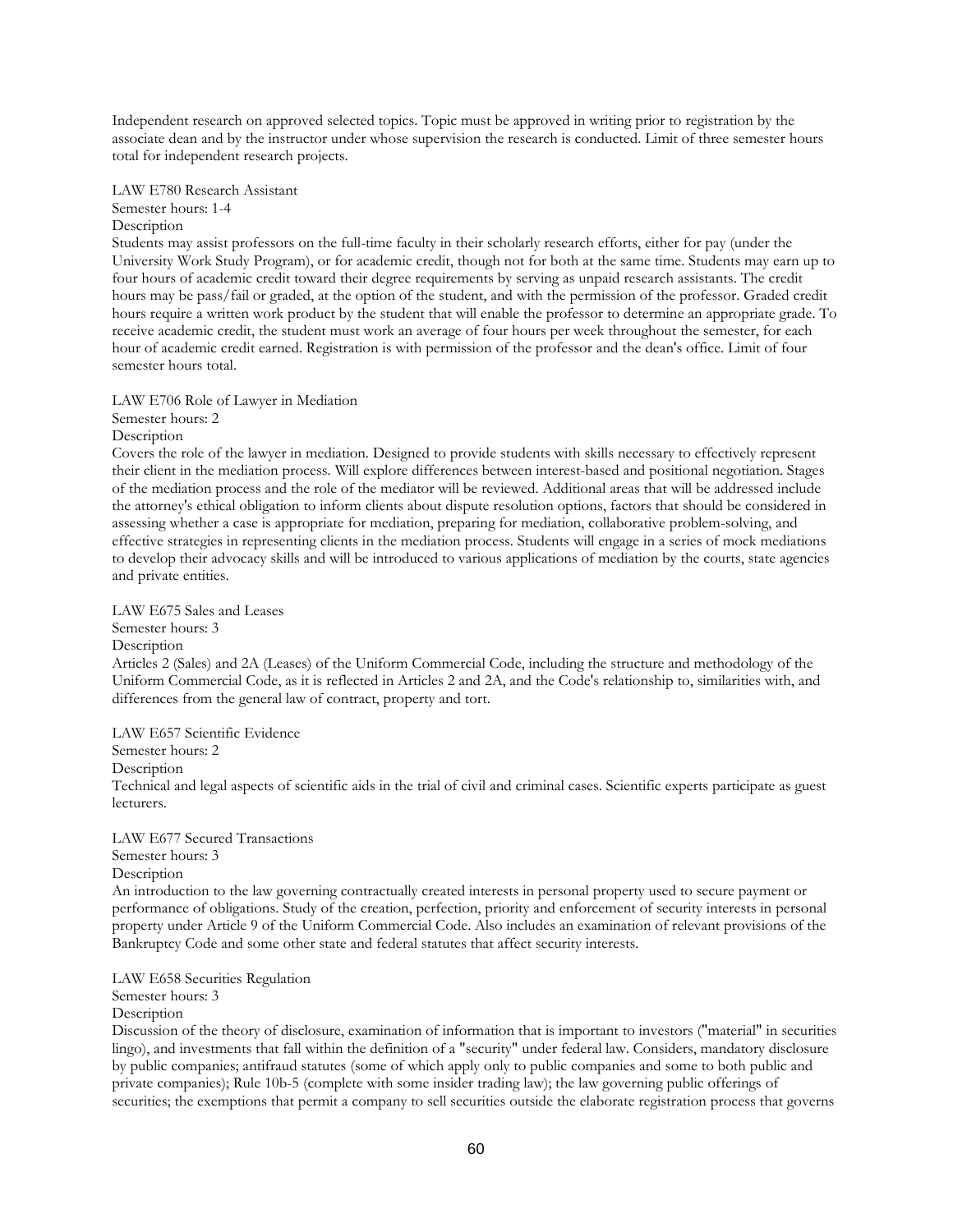public offerings; and the rules governing re-sales. Focuses exclusively on federal law and its variety (statutes, rules and regulations, court rulings, SEC staff bulletins, no action letters, comment letters, etc.). Also considers selected aspects of enforcement of the securities laws by the SEC, the federal criminal authorities, and private lawsuits. Prerequisites

Corporations (LAWE 602)

LAW E769 Selected Issues in European Union Law

Semester hours: 2-3

Description

Seminar presenting overview of the law of the European Union. Covers both aspects of EU Law: the institutional or "constitutional" aspects and substantive law. In the first portion the roles of the EU's four principal institutions are considered, as are their relations to the governments of the member states and the lawmaking process. This portion provides insights into issues of federalism as understood in this country. The second aspect covered, the substantive law of the EU covers topics including competition, intellectual property, workers' rights, and the monetary union. Topics covered are those thought to be of most relevance to U.S. interests doing business within the EU.

LAW E719 Selected Issues in Public International Law

Semester hours: 2

Description

(Offered only in Cambridge.) Consideration of various discrete issues of public international law, including statehood, boundaries, the law of war, jurisdiction and state responsibility, and their relation to municipal law.

LAW E699K Selected Topic: Advanced Contract Drafting

Semester hours: 2

Description

Builds on the core contract concepts in Contract Drafting by allowing students to delve deeper into the contractual and business issues that transactional lawyers routinely face. Explores representations and warranties, indemnity, and the endgame, specifically focusing on the business issues that support those types of provisions and how they are used to allocate risk in a deal. A focus on ethical issues in transactional practice will be a continuous theme. Ethical issues include conflicts of interest, waiver of conflict, attorney-client privilege, representing multiple parties, negotiation tactics.

LAW E699N Selected Topic: Civilian Workers in War Zones

Semester hours: 2

Description

Inter-disciplinary university seminar on the management of risks for civilians working in conflict zones in the service of U.S. policy. Examines private and public law and policy shaping this sort of employment, interviewing interested parties and experts, meanwhile assembling and assessing relevant documents. Among the issues under scrutiny will be the adequacy of warning, pre-deployment training, rescue arrangements, and special forms of compensation. Two graded products will be contributions to a set of best practices and recommendations for those anticipating such service, and to a collection of the stories of those who have "been there and done that."

LAW E699L Selected Topic: Comparative Criminal Procedure

Semester hours: 2

Description

Examines and contrasts selected aspects of the criminal justice system operating in a sampling of countries in Europe, Asia and South America. Grading will be based upon a student¿s written and oral presentation of some aspect of a selected criminal justice system. Open to law and undergraduate Arts and Sciences, Business, and Jepson students.

LAW E699S Selected Topic: Environmental and Energy Law in China

Semester hours: 2

Description

Examines how China's regulatory and legal frameworks for environmental and energy laws are structured and applied. China continues to struggle with poor air and water quality, and it is the world's largest greenhouse gas emitter, with its emissions increasing rapidly with the country's economic growth and rising energy demand. To address these issues, environmental laws that China has enacted over the past thirty years are being strengthened, and new regulations and standards are being issued. The tall challenge of addressing China's pollution problems is complicated by rapid economic development (and the correspondingly rapid rate of increase in pollution), a political system that continues to give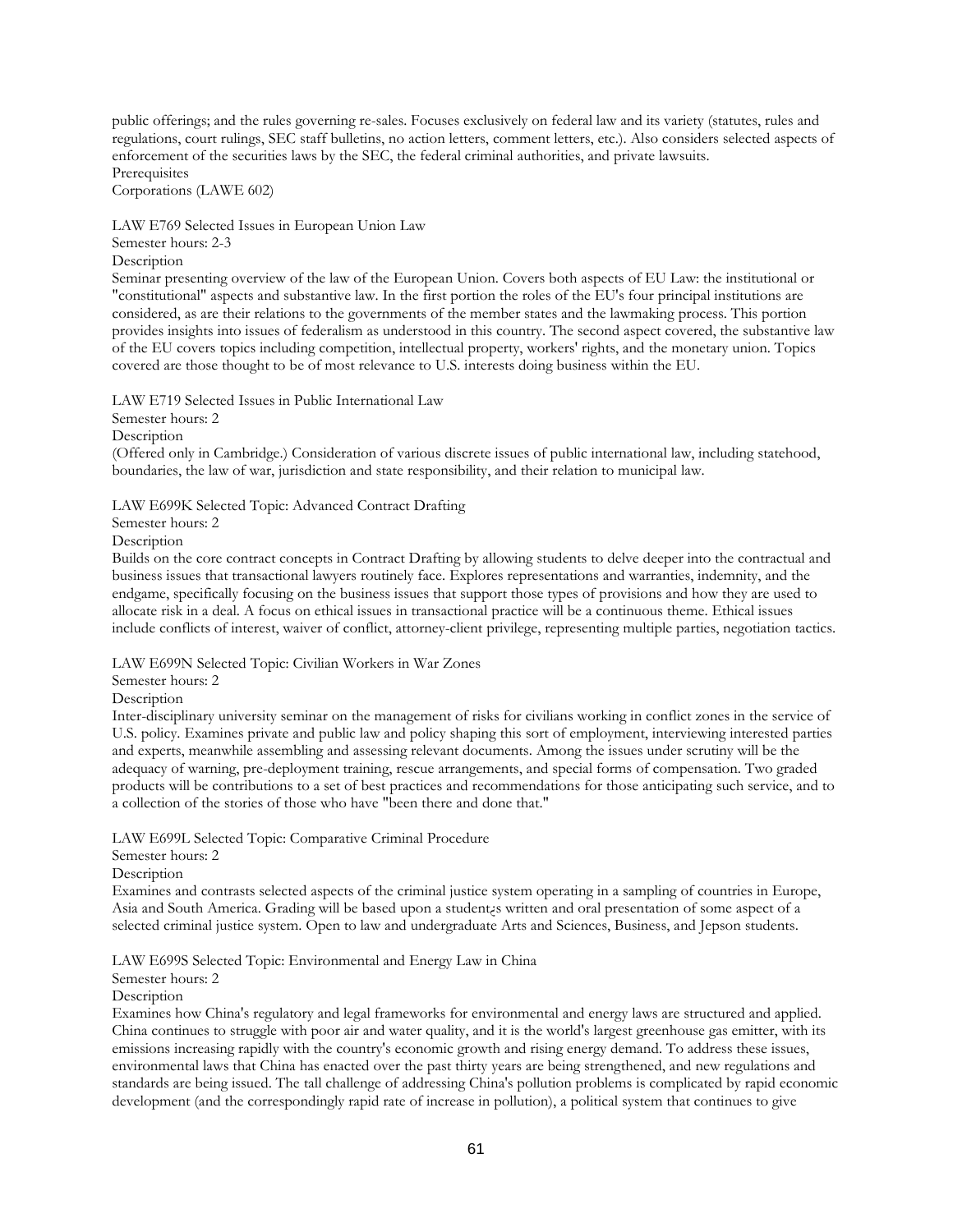incentives for growth over environmental protection, and a rudimentary environmental monitoring and enforcement system.

LAW E699D Selected Topic: Ethics in Civil Litigation

Semester hours: 2

Description

Reviews some of the major ethical considerations that confront civil litigators, including ethical considerations surrounding the discovery process, ethical pleading principles, joint defense agreements, inadvertent disclosures, how to resolve disputes with clients regarding trial tactics, communicating with clients effectively, and setting and collecting fees. Examines these and similar questions by studying case opinions, selected secondary materials, applicable ABA Model Rules of Professional responsibility, and participating in weekly discussion.

LAW E699E Selected Topic: Federal Role in Education

Semester hours: 2

Description

Analyzes the current law and policy debates that are shaping elementary and secondary education in the United States. Focuses on systemic issues of educational opportunity, such as race and sex discrimination, school finance and school choice. Also explores the role of the government, particularly the courts, in American education. Although the course focuses on the legal and policy decisions that governments, school districts and students are confronting today, it also includes a historical perspective where necessary to inform our understanding of the current issues.

LAW E699F Selected Topic: Future of Equality

Semester hours: 3

Description

Explores America's historical, political and legal debates over the meaning and extent of the equality ideal. Study of the history, the drafting debates over the Declaration, Constitution and post-civil war amendments, and the entire range of Supreme Court jurisprudence dealing with equality issues from pre-Civil War through the present day. Also explores the ambivalence over how equality is defined says about us as a nation (recognizing that many nations do not place the equality principle in a central position in their legal or political framework) and how the evolution of legal doctrine in the area might suggest future applications of the 14th Amendment.

LAW E699O Selected Topic: Gender and Justice

Semester hours: 3

Description

Analyzes how the law both facilitates and undermines the provision of justice along gender lines within legal, political and educational institutions and in work and family life. Begins with an introduction to feminist legal theory and the various ways that it can inform our critique of the law. Also explores how the U.S. Constitution determines equality between men and women and how the law both provides and denies justice to women in family life, in education and in the workplace, including within the legal profession.

LAW E699H Selected Topic: Information Privacy and Law

Semester hours: 3

Description

Examines the laws, regulations, and norms governing the use of information about people. Study of information privacy law drawn from tort law, state and federal legislation, and the Constitution. Topics include privacy and the media, workplace privacy, medical and genetic privacy, privacy and online transactions, and personal records and information.

LAW E699T Selected Topic: Innocents Abroad? Civilian Workers in Conflict Zones

Semester hours: 2

**Description** 

This inter-disciplinary, university seminar takes up the management of risks for civilians working in conflict zones in the service of U.S. policy. Participants will examine private and public law and policy shaping this sort of employment, interviewing interested parties and experts, meanwhile assembling and assessing relevant documents. Among the issues under scrutiny will be the adequacy of warning, pre-deployment training, rescue arrangements, and special forms of compensation. Graded products will be contributions to a set of best practices and recommendations for those anticipating such service, and to a collection of the stories of those who have "been there and done that."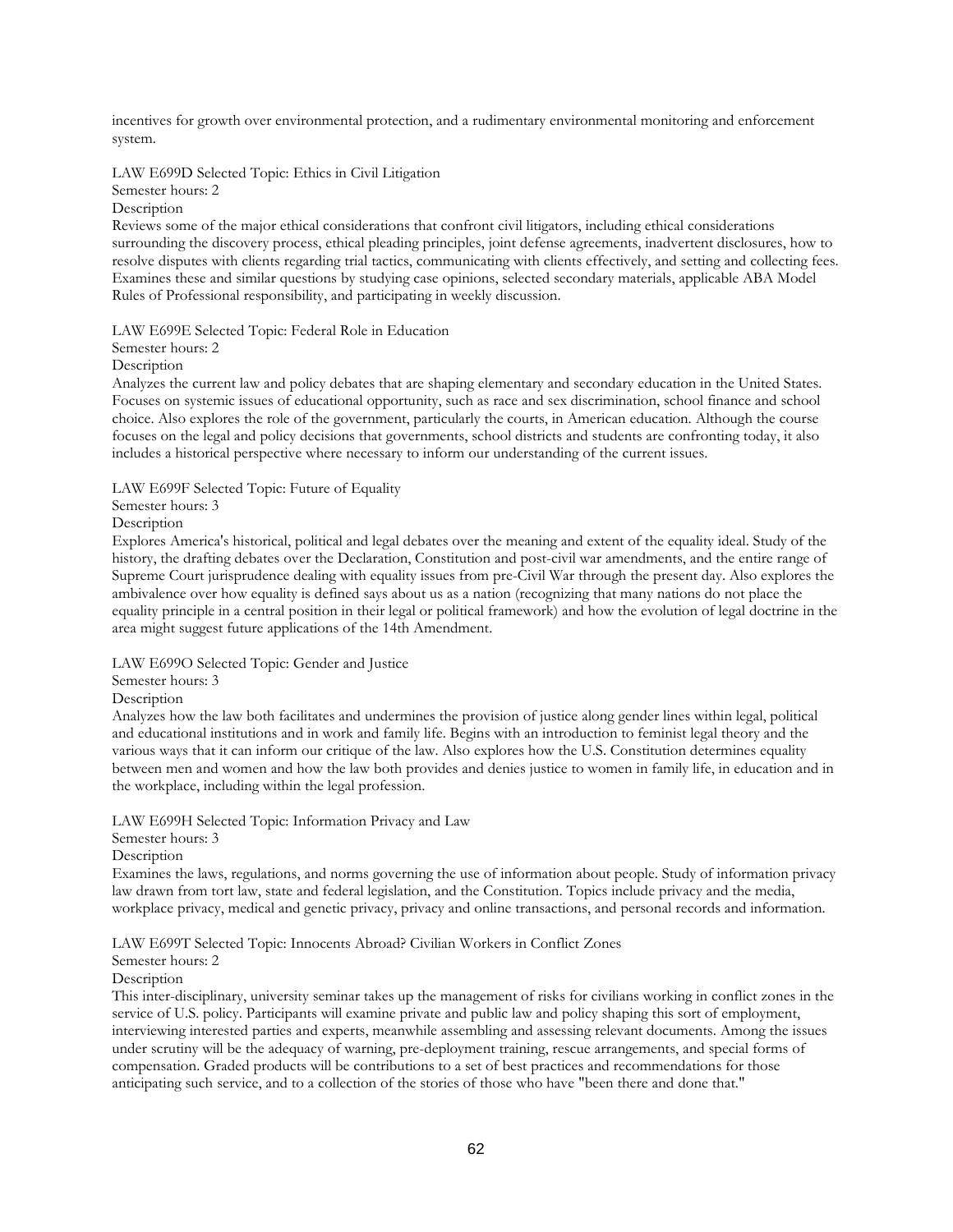LAW E699I Selected Topic: Marriage, Money and the Law Semester hours: 3

Description

Explores legal and public policy considerations surrounding the economic relationship between spouses and between couples and the state. Topics will include the disparate treatment of married couples, unmarried couples, and singles; marriage promotion initiatives; the economic consequences of childbearing, childrearing, and household labor; marital contracts; control over property during marriage; divorce; and spousal inheritance protections. While the course explores a specific area of the law, special attention also will be given to the craft of writing. Accordingly, seminar meetings will combine policy discussions with group critiques of participants' work. The grade for the class will be based on students' writing, an oral presentation, class participation, and constructive feedback on classmates' work.

LAW E699U Selected Topic: PreTrial Drafting

#### Semester hours: 2

Description

Enhances understanding of critical pretrial tools and provides practical experience with using these tools. Course requires drafting a variety of pretrial documents that are frequently used in litigation, such as a complaint, answer, pretrial motions, and a variety of discovery tools. Also provides practice of such skills as interviewing clients, arguing motions and negotiating settlements. Focuses on the correct use of the Federal Rules of Civil Procedure but relevant in state court litigation as well.

LAW E699M Selected Topic: Public Policy Research and Drafting

### Semester hours: 3

Description

Combines both advanced legal research and writing instruction with a client-based experience. Provides students with an opportunity to explore advanced legal research in the public policy field, develop their writing skills in the context of creating an issue paper, and engage in client relations with nonprofit organizations from the greater Richmond community.

LAW E699Q Selected Topic: Regulating Reproduction

## Semester hours: 2

#### **Description**

Study of the interrelationship of legal rules, politics, ideology, and socio-economic realities that shape reproductive rights and justice. Explores the meaning of "reproductive rights" and "reproductive justice," and considers a wide spectrum of related topics, including types of abortion restrictions upheld since Roe v. Wade and Planned Parenthood v. Casey, access to contraception and reproductive health services, new reproductive technologies, and the U.S. government's role in reproductive rights, among others.

LAW E699R Selected Topic: The Lawyer As Peacemaker

Semester hours: 3

Description

Much of our training as lawyers channels us into an adversarial mindset, but some practitioners, judges, and scholars believe that the law, at its best, is a healing profession. Examines the work of lawyers who embody this vision, focusing especially on the contemplative law movement and including an introduction to mindfulness meditation. Includes topical sessions exploring practice-oriented applications of the approaches discussed (e.g.,sessions on will drafting, sexual consent laws, and the Israel-Palestine conflict). Provides a framework for examining our purpose in pursuing a legal education and for envisioning a professional identity that is in harmony with our personal, spiritual, and communal values.

LAW E699P Selected Topic: Transactional Drafting

Semester hours: 3

**Description** 

Builds on the core contract concepts in Contract Drafting by allowing students to delve deeper into the contractual and business issues that transactional lawyers routinely face. Explores representations and warranties, indemnity, and the endgame, specifically focusing on the business issues that support those types of provisions and how they are used to allocate risk in a deal. A focus on ethical issues in transactional practice will be a continuous theme. Ethical issues include conflicts of interest, waiver of conflict, attorney-client privilege, representing multiple parties, negotiation tactics.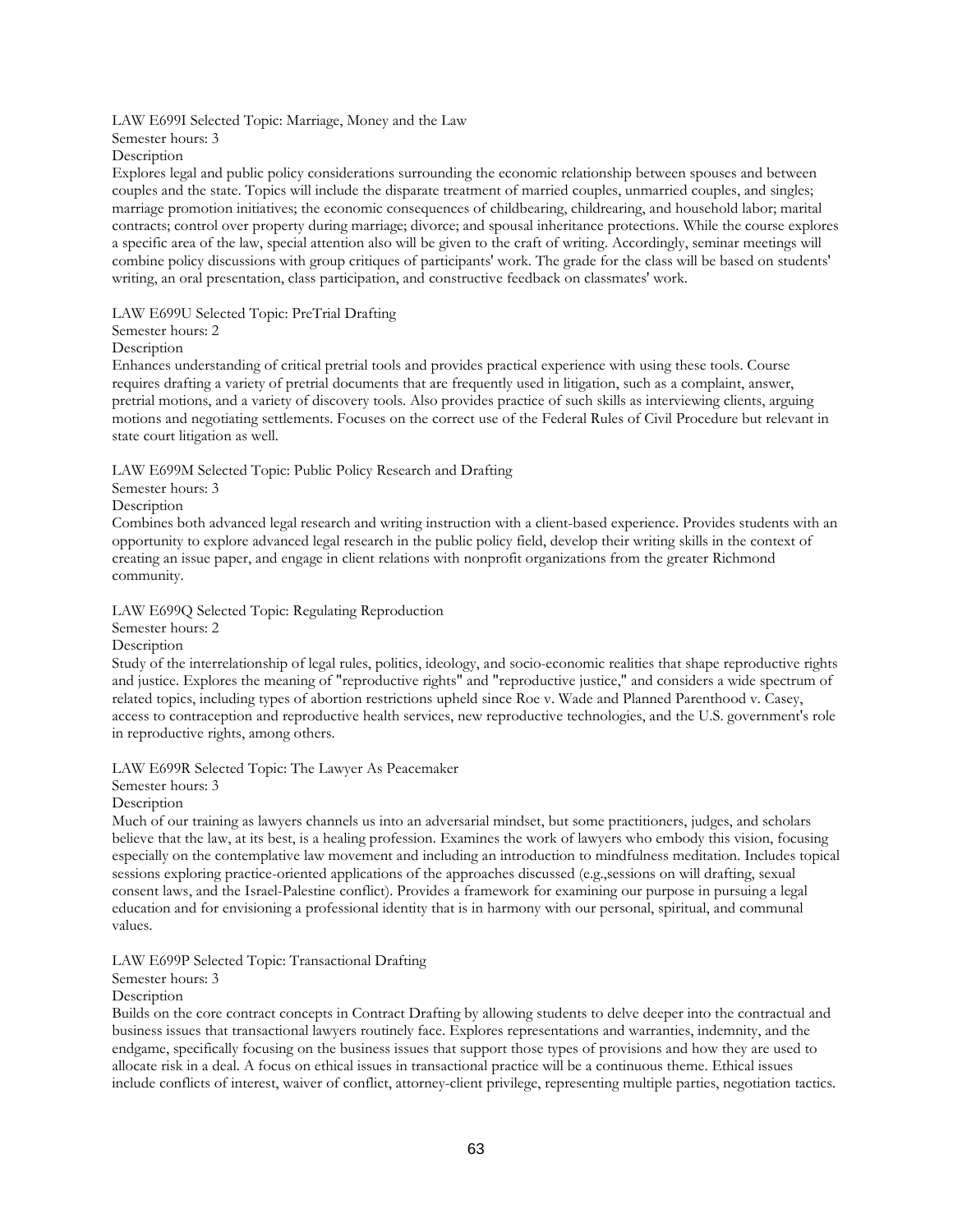LAW E699 Selected Topics Semester hours: 2-3

Description

The law school generally offers one course which may be offered only one time. These courses are in an area of special interest to a faculty member. Details are provided in the registration materials. Depending on this particular offering, this course may meet the upper-level writing requirement.

LAW E740 Sexual Orientation and the Law

Semester hours: 2

**Description** 

Seminar examines legal rights of lesbians and gay men. Explores concept of sexual orientation and legal system's regulation of life experiences of lesbians and gay men, including sexuality, expressions of identity, public and private employment, same-sex relationships, and parenting.

LAW E659 Special Probems in Evidence

Semester hours: 2

Description

An in-depth, interdisciplinary look at a limited number of subjects of special interest within the field of Evidence for students who have already completed the basic course in Evidence. Topics addressed may include the analysis and proof of facts in the creative case-building process; probabilistic evidence; neuro-scientific evidence; character evidence reconsidered in the light of personality theory; and the modern reconstruction of Confrontation Clause jurisprudence. Students will produce, and present in class, a substantial research paper. Prerequisites

Evidence (599)

LAW E690 Sports and the Law

Semester hours: 2

Description

A survey course addressing legal issues presented by both professional and amateur sports in a variety of settings. Examines such issues as the legal concept of amateurism, the organization of amateur sports associations, and eligibility for participation as an amateur, especially in the context of intercollegiate athletics Also focuses on gender and disability discrimination issues, the organization of professional sports with the power of the commissioner and the organization of leagues. The application of antitrust law to amateur and professional sports will also be examined, along with issues presented by the representation of professional athletes and the enforcement of sports contracts. Criminal and tort liability issues presented by sports participation will also be discussed, along with workers compensation and drug testing issues.

LAW E779 Summer Abroad Placement Program

Semester hours: 4

Description

Placements are available with law firms/chambers; government related agencies and organizations, such as the House of Commons and Crown Prosecution Services; law societies; citizens' advice bureaus; royal courts; property management and development firms, financial institutions; and the legal departments of media and entertainment firms. Two-hour weekly classroom component required. Graded pass/fail. See director of Clinical Placement Program for more details.

LAW E697 Supreme Court Decisionmaking

Semester hours: 2

Description

Examines the Supreme Court as an institution and the nature of judicial review as an institutional practice. In addition to traditional doctrinal materials, draws on a mix of historical, biographical, and journalistic materials. Topics to be studied include the Court's agenda-setting process, the deliberative and opinion-writing process, the roles of law clerks and the Supreme Court bar, and institutional challenges for the future.

LAW E674 Tax Policy Seminar Semester hours: 2 **Description**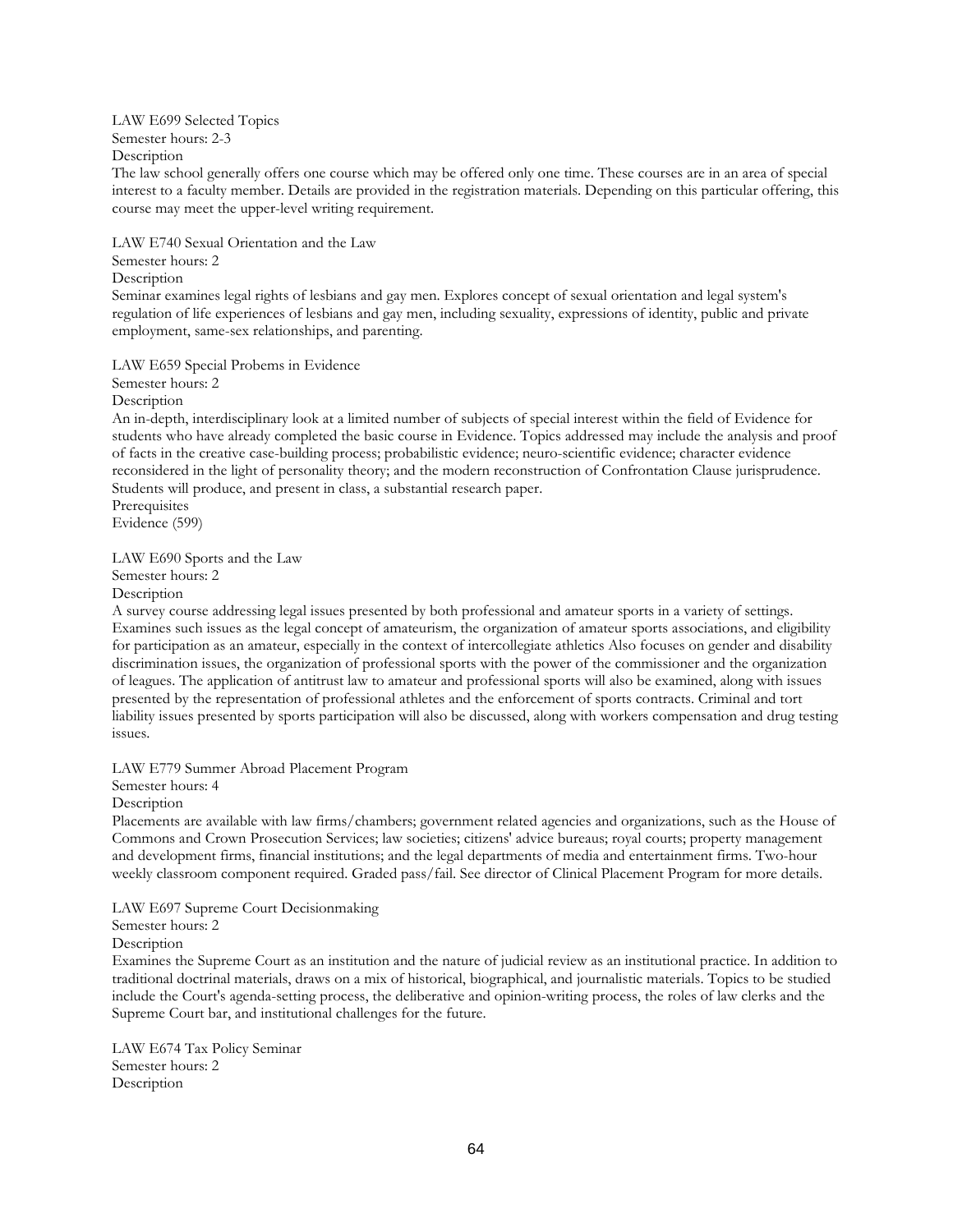Designed for students generally interested in public policy issues as well as for those specializing in tax. Focuses on the policies and structures of a well designed tax system; examines the goals, politics, and history of tax reform; and provides an overview of the central policy issues raised by income-based and consumption-based tax systems.

LAW E635 Taxation of Non Corporate Entities Semester hours: 2-3 **Description** Nature and formation of a partnership; taxation of partnership income; transactions between related parties; termination of partnership; sale of partnership interest; distribution by partnership; special basis adjustment; and distribution to retiring or deceased partners. Also includes treatment of pass-through entities.

**Prerequisites** Federal Income Taxation (600).

LAW E768 Trademark and Unfair Competition Law Semester hours: 3 Description

Will cover federal and common-law trademark law, trade secrets, and unfair competition. Within the unfair competition section, topics will include interference with contractual relations, trade libel, unfair competition under the Lanham Act, publicity rights, and consumer protection. Will also examine public policies and economic considerations underlying these rules that govern competition within the marketplace. In addition to these basic topics, will cover areas of current interest, such as the application of traditional principles to non-traditional media, i.e. the Internet.

LAW E710 Trademark, Copyright, and Trade Secrets Practice

Semester hours: 2

Description

Will focus on developing and refining practical skills, including conducting intellectual property audits, filing domestic and Madrid Protocol applications with the U.S. Patent and Trademark Office, trademark examination rules and procedures, conducting opposition proceedings, copyright filings, franchising issues, developing and implementing trade secrets policies and programs for businesses, licensing, and ethics.

LAW E798 Trial Advocacy Competition Semester hours: 1-2

LAW E792 Trial or Court Competition Semester hours: 1-2

LAW E664 Virginia Procedure Semester hours: 3 Description

Specialized course in Virginia civil procedure which covers the subject of procedure from the point of view of practice in the Virginia state courts. Covers every aspect of procedure from self-help, subject matter jurisdiction, active jurisdiction, service of process, venue, parties, pleading, discovery, pre-trial motions, motions at trial, post-verdict motions, judgments, costs, and appeals Taught by lecture and discussion.

LAW E687 White Collar Crime Semester hours: 3 Description Study of what are generally considered to be business or organizational crimes. Topics to be explored may include: mail and wire fraud, conspiracy, public corruption, perjury (including false statements and false claims liability), money laundering, federal sentencing guidelines, the Racketeer Influenced and Corrupt Organizations Act, grand jury practice and internal investigations.

LAW E606 Wills and Trusts Semester hours: 3 Description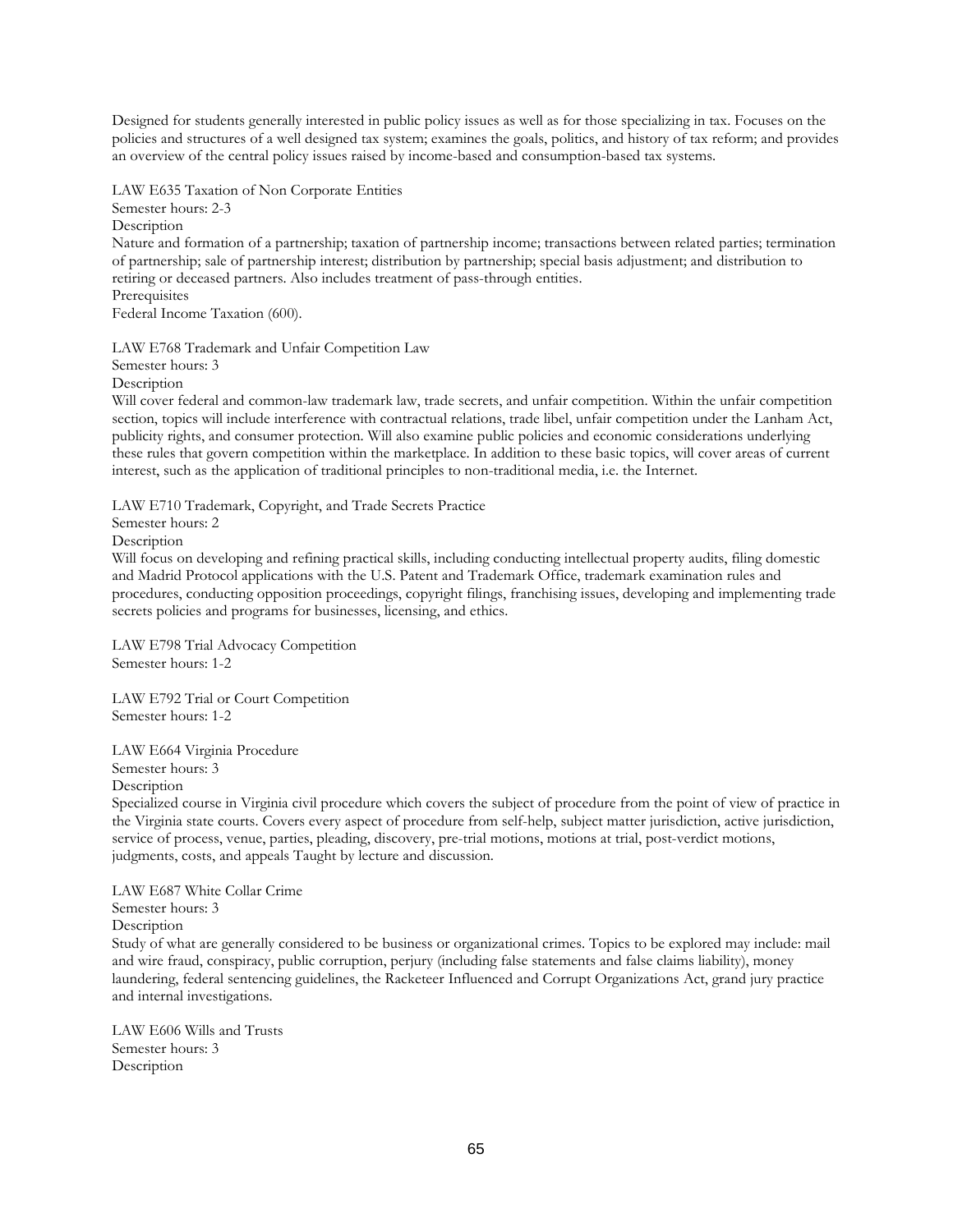Considers the transmission of property when an owner dies: laws of intestate distribution that are applied where there is no will; the use of wills , including rules of execution, change and interpretation; and the intention and use of trusts, with emphasis on the role of trusts in estate planning.

LAW E774 Wrongful Conviction Clinic Semester hours: 2 Description

With supervision from the director of the Institute of Actual Innocence, students will screen, investigate and, when possible, help prepare cases for post-conviction litigation under Virginia's Writs of Actual Innocence. Litigation work is only possible when a case has matured to that level. Students will work in teams. The cases selected for investigation and litigation are those where there is substantial evidence of innocence. Prerequisite: First priority for enrollment goes to students who have completed the Wrongful Conviction Seminar (770). Students who have not completed the seminar must obtain approval to enroll in the clinic.

Prerequisites

First priority for enrollment goes to students who have completed the Wrongful Conviction Seminar (770). Students who have not completed the seminar must obtain approval to enroll in the clinic.

LAW E770 Wrongful Conviction Seminar

Semester hours: 2

Description

A topical introductory course addressing the causes of wrongful convictions. The readings are multi-disciplinary and heavily drawn from law review articles. Class participation is an important piece. The class has several guest speakers who address public policy issues in the area of wrongful convictions. Those who take this course have priority for the spring clinic, but students not planning on the clinic are also encouraged to enroll. There is no final exam.

LAW E772 Youth Advocacy Clinic Semester hours: 2-6

# **Certificates of Concentration**

## **Certificate of Concentration in Family Law**

#### **Overview**

The National Center for Family Law offers law students at the University of Richmond the opportunity to earn a Certificate of Concentration in Family Law to be awarded at graduation along with the J.D. diploma. Transcripts will also reflect completion of the concentration program.

Earning the Certificate of Concentration in Family Law is similar to completing a major as an undergraduate. A student must take a basic Family Law course and a certain number of credits from other Family Law-related courses. Students seeking the Certificate of Concentration in Family Law will meet their upper-level writing requirement by writing on a family law-related subject.

Certificates will be awarded only to those who achieve a grade point average of at least 3.0 in all family law concentration classes taken. Students whose GPA is 3.5 or higher in concentration courses will earn the certificate "with distinction."

#### **Total Family Law Credits Required**

Each student must take a total of 24 credits from family law concentration courses or those identified as related.

#### **Required Courses**

Each student must take the following courses: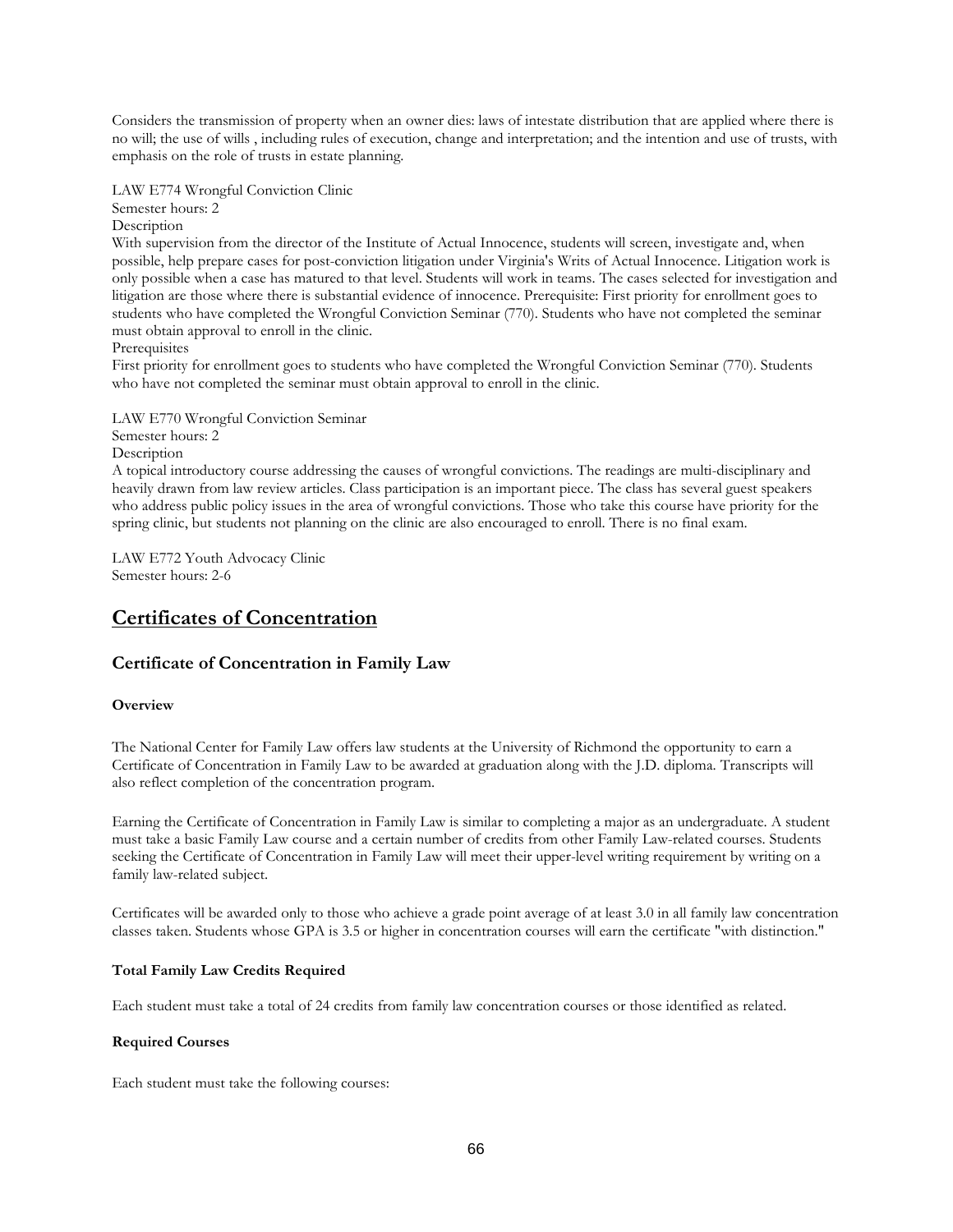| LAWE707, Family Law                   | 3 sem. hrs.   |
|---------------------------------------|---------------|
| LAWE724, Ethical Issues in Family Law | 2 sem. hrs.   |
| An approved clinic*                   | 5-7 sem. hrs. |
| An upper-level writing requirement**  | 2 sem. hrs.   |

#### **Target Courses**

Each student must take at least one of the following courses:

| LAWE610, Alternative Dispute Resolution | 2 sem. hrs. |
|-----------------------------------------|-------------|
| LAWE672, Negotiations                   | 2 sem. hrs. |
| LAWE670, Interviewing & Counseling      | 2 sem. hrs. |
| LAWE706, Role of Lawyer in Mediation    | 2 sem. hrs. |

#### **Family Law Concentration Classes**

Students may count any of the following toward completion of the concentration requirements except as otherwise indicated:

| LAWE707, Family Law                     | 3 sem. hrs. (Required)                                  |
|-----------------------------------------|---------------------------------------------------------|
| LAWE703, Advanced Family Law Seminar    | 2 sem. hrs. (Satisfies upper-level writing requirement) |
| LAWE724, Ethical Issues in Family Law   | 2 sem. hrs. (Required)                                  |
| LAWE685, Muslim Family Law              | 3 sem. hrs.                                             |
| LAWE616, Children and the Law           | 3 sem. hrs.                                             |
| LAWE627, Education Law                  | 2 sem. hrs.                                             |
| LAWE713, Child Support & Enforcement    | 2 sem. hrs.                                             |
| LAWE785, Domestic Violence Seminar      | 2 sem. hrs. (Satisfies upper-level writing requirement) |
| LAWE740, Sexual Orientation and the Law | 2 sem. hrs.                                             |
| LAWE634, Estate Planning                | 2 sem. hrs.                                             |
| LAWE606, Wills and Trusts               | 4 sem. hrs.                                             |
| LAWE633, Estate and Gift Tax            | 2 sem. hrs.                                             |
| LAWE717, Bioethics                      | 2 sem. hrs.                                             |
| LAWE600, Federal Income Taxation        | 4 sem. hrs.                                             |
| LAWE699, Marriage, Money, and the Law   | 3 sem. hrs.                                             |
| LAWE723, Collaborative Law              | 2 sem. hrs.                                             |
| LAWE778, Family Law Clinic              | 6 sem. hrs.                                             |
| LAWE755, Disability Law Clinic          | 6 sem. hrs.                                             |
| LAWE753, Delinquency Clinic             | 6 sem. hrs.                                             |
| LAWE773, Advanced Children's Law Clinic | $2-6$ sem. hrs.                                         |
| Clinical Placement Program              | 5-7 sem. hrs. (Selected approved placements only)       |
|                                         |                                                         |

Credit for independent studies, research assistance, family law moot court competitions, and courses taught outside the University of Richmond School of Law may be approved as sufficiently related to family law by the director of the National Center for Family Law in consultation with the associate dean for academic affairs.

\*Students can apply no more than 7 clinic credits toward meeting the requirements for the Certificate of Concentration. (Only 12 clinic credits may be credited toward the 86 needed for graduation)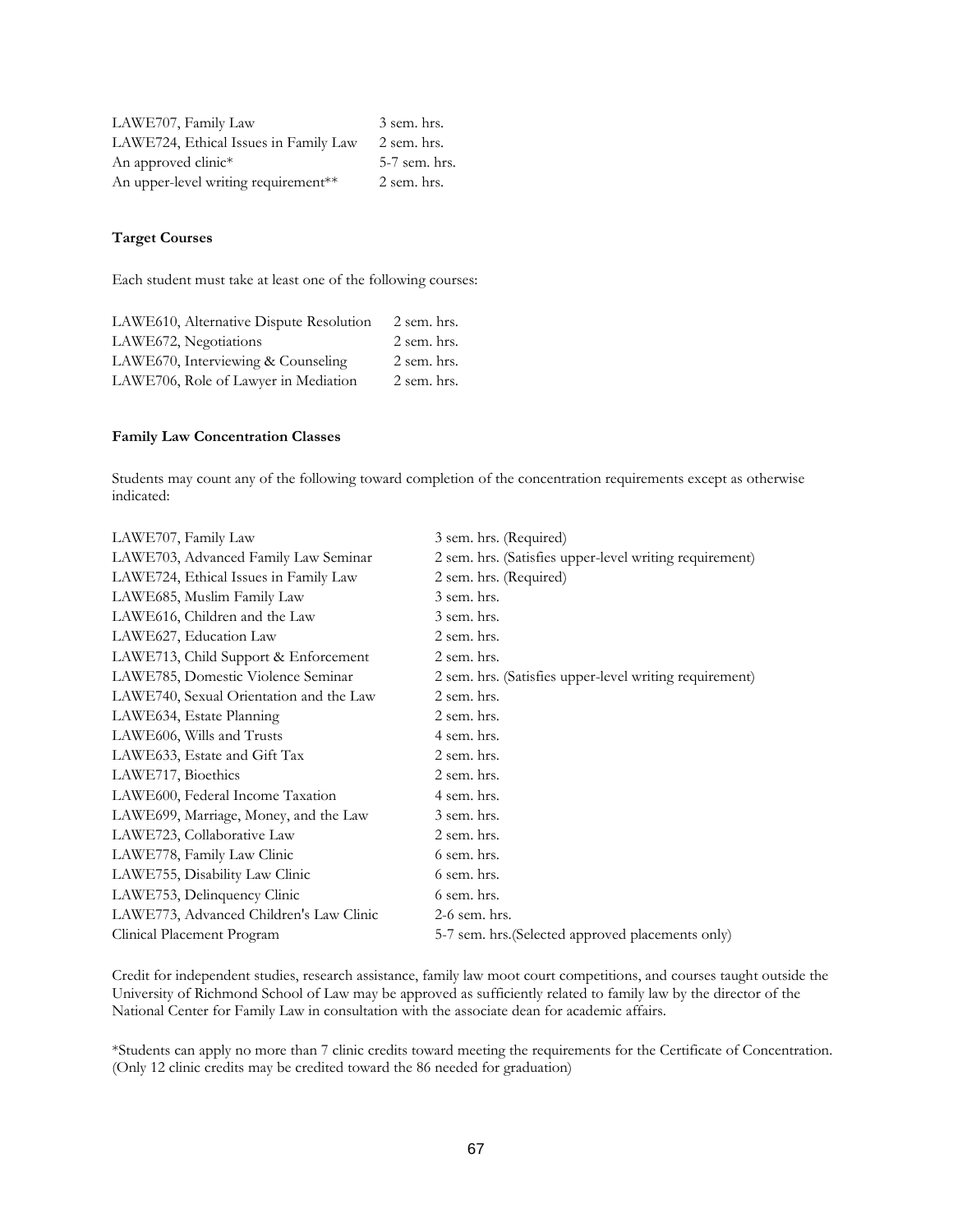\*\*All concentration students must complete their upper-level writing requirement on a family law-related topic. The topic for any paper submitted to satisfy the family law upper-level writing requirement must be approved by the director of the National Center for Family Law in consultation with the associate dean of academic affairs and must satisfy the standards applicable for the upper-level writing requirement as set forth in the Student Handbook. This paper must be written in conjunction with either an upper-level writing seminar or an independent research project of at least 2 credits.

## **Certificate of Concentration in Intellectual Property**

#### **Overview**

The Intellectual Property Institute offers Richmond Law students the opportunity to obtain a Certificate in Intellectual Property ("IP") in the course of earning the J.D. degree.

Earning the IP Certificate is similar to completing a major as an undergraduate student. The student must (1) take the Intellectual Property Fundamentals course and a certain number of additional credits from a designated group of other IP-related courses, (2) write his or her upper-level writing requirement on an IP-related subject, and (3) achieve a minimum grade point average in the Certificate courses. Students who satisfy the requirements receive the IP Certificate at graduation and Intellectual Property is recorded as a concentration on their academic transcript.

#### **Required Course**

Intellectual Property Fundamentals (LAWE 641): This three-credit course will serve as an introduction to the core subject matters within the field of IP and therefore must be taken in order to earn the Certificate.

#### **Core IP Courses**

Fifteen Total IP Credits: Each Certificate student must take a total of fifteen credits from the IP curriculum. These credits can come from three sources. First, as already discussed, three of the credits must come from the Intellectual Property Fundamentals course. Second, each student must take at least eight credits from the following "Core" IP courses (and may count more than eight credits from "Core" courses if he or she wishes).

Computer Law (LAWE759) Copyright Law (LAWE788) Entertainment Law (LAWE700) Information Privacy Law (LAWE699) Intellectual Property and Transactional Clinic (LAWE790) Intellectual Property Litigation (LAWE776) Intellectual Property Law and Policy (LAWE655) International Intellectual Property (LAWE722) Licensing and Technology Transfer (LAWE673) Patent Law (LAWE744) Patent Preparation and Prosecution (LAWE787) Trademark, Copyright, and Trade Secrets Practice (LAWE710) Trademark and Unfair Competition (LAWE768)

#### **Satellite IP Courses**

Up to four credits from other sources may be counted toward the total of fifteen. This includes credits from the following "Satellite" courses.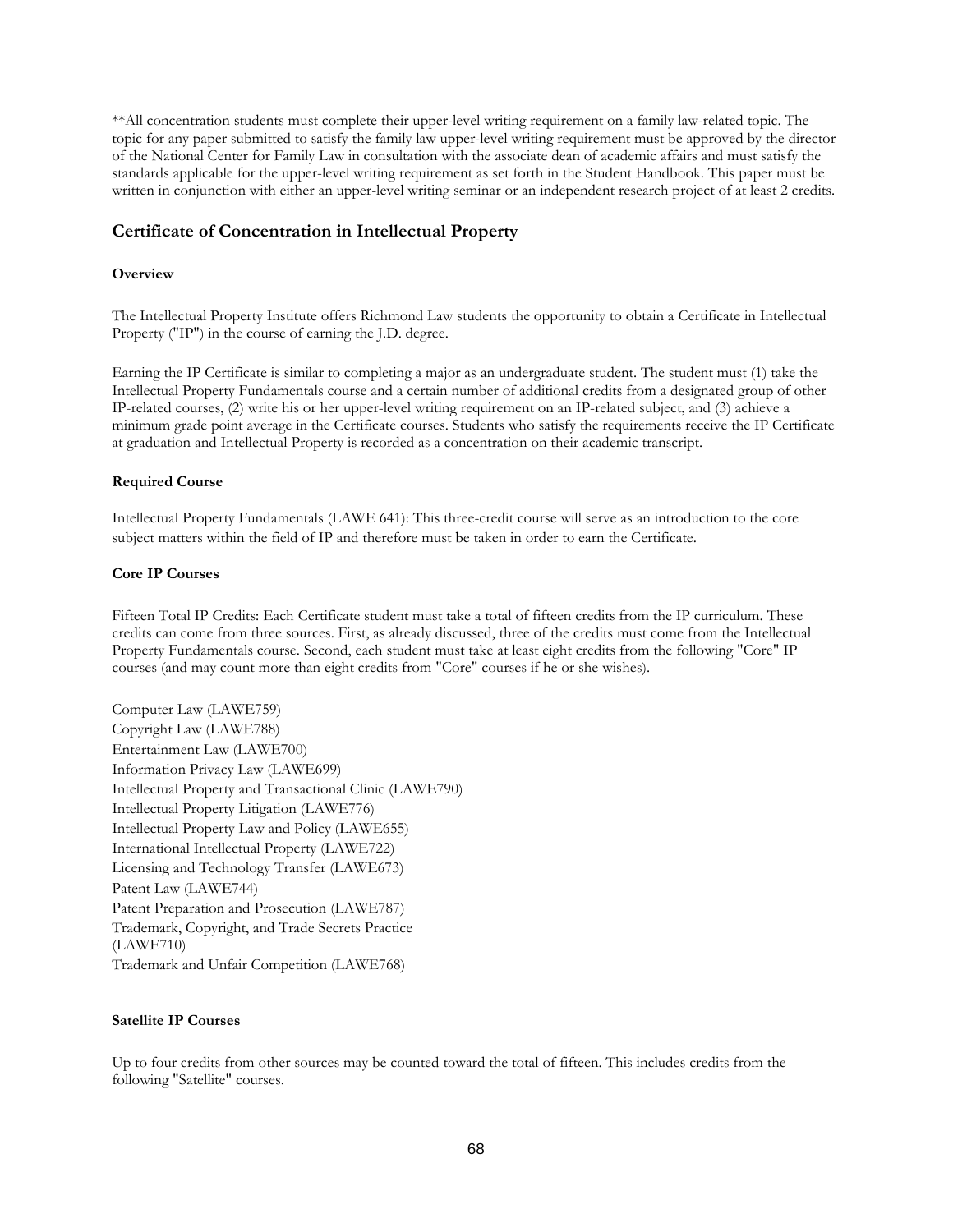Administrative Law (LAWE607) Antitrust (LAWE613) Bioethics (LAWE717) First Amendment Law (LAWE676) Law and Economics (LAWE749) Narrative Design, Visual Persuasion and the Law (LAWE684) Remedies (LAWE656) Scientific Evidence (LAWE657) Sports and the Law (LAWE690)

The four credits from other sources can also include credits from Independent Studies, Research Assistance, clinical placements, IP moot court competitions, and courses taught outside of the University of Richmond School of Law but all such credits must be approved as sufficiently IP-related by the Director of the IP Institute, in consultation with the Associate Dean for Academic Affairs.

Upper-Level Writing Requirement: Each Certificate student must satisfy his or her upper-level writing requirement by writing on an IP-related topic. "IP-related" means that the paper either was written for a Core course within the IP curriculum or has been approved as IP-related by the Director of the IP Institute and the instructor, if any. Students should seek such approval as early as possible in the paper-writing process. Students should also keep in mind that the paper must not only be IP-related, but must also meet the generally applicable standards for the upper-level writing requirement as set forth in the Student Handbook.

Grade Point Average: Certificates will be awarded only to those students who achieve a grade point average of at least 3.0 in the Core courses (including Intellectual Property Fundamentals). Students whose average is 3.5 or higher in those courses will earn the certificate "with distinction."

## **Clinical Programs**

The law school provides a comprehensive, integrated clinical education program, combining simulation, clinical placements, and law school-operated ("in-house") live client representation clinics.

## **National Center for Family Law Clinics**

The law school offers four clinics that are part of the National Center for Family Law. These clinics allow students to represent real clients under the supervision of law school faculty members. Three clinics are located at the law school and are part of the Children's Law Center of the University of Richmond (CLCUR). The Children's Law Center has its own facilities with videotape capability, student carrels, an interview room, and a class/conference room. The fourth clinic is the Family Law Clinic. These clinics are described below.

The Disability Law Clinic represents youths with mental disabilities. Law students represent children and parents seeking appropriate special education and community-based services mandated by both federal and state law. Students may also represent youth with mental disabilities who are incarcerated or institutionalized and may also act as guardians-ad-litem for children with mental health needs in the justice system.

In the Delinquency Clinic, students advocate on behalf of children appearing before area juvenile courts. In the majority of cases, students serve as defense counsel for youth accused of delinquency (criminal) offenses. Students are also occasionally assigned to work on other cases which involve children's issues such as abuse and neglect or custody.

With faculty permission, students who have completed either the Delinquency Clinic or the Disability Law Clinic may enroll in the Advanced Children's Law Clinic for between two and six credits. Advanced students take leadership roles in clinic cases and complete a significant project over the course of the semester.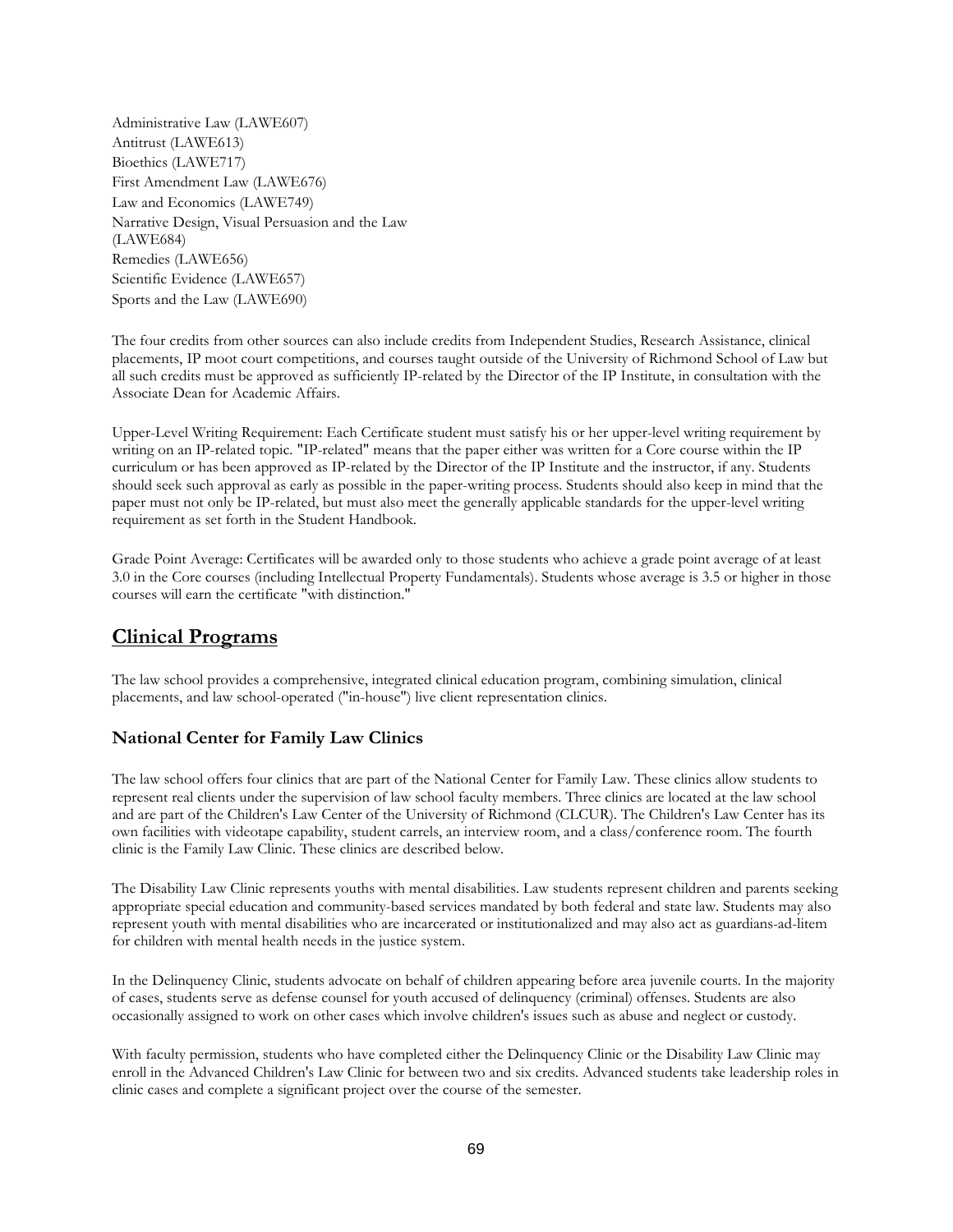The multidisciplinary Family Law Clinic is housed at UR-Downtown. Located near the state and federal courts, this unique clinic, which includes social work and psychology students and faculty from Virginia Commonwealth University, works with low-income families in the City of Richmond. Areas of representation include abuse and neglect, divorce, custody, child in need of supervision/services (CHINS), public benefits, housing, and domestic violence. The Clinic is a full-year course for second and third year law students. Students participate in all aspects of legal representation, including in and out-of-court advocacy, client interviewing, drafting and filing court documents, and legal writing and research. The clinic also involves simulation activities. Students need to complete Family Law before participating in the clinic.

## **Institute for Actual Innocence**

The Institute for Actual Innocence has two academic components. The first is a fall, three credit-hour seminar that examines the causes of wrongful conviction. The seminar delves into eyewitness misidentification, junk science, unreliable snitches, inadequate indigent defense, and other subjects. The upper-level writing requirement can be fulfilled in the seminar. The Wrongful Conviction Clinic is offered in the spring semester. Students must have successfully completed the fall wrongful conviction course before enrolling in the clinic component. Participation in the clinic allows students to identify and reinvestigate select cases from Virginia which have credible evidence of innocence. This process can lead to post-conviction litigation with direct student involvement. The clinic employs a term-based, dynamic approach which allows students to experience many of the challenges found in the practice of law.

## **Intellectual Property and Transactional Law Clinic**

Members of the Intellectual Property and Transactional Law clinic work and study in an environment representing forprofit and not-for-profit organizations, as well as artists, authors and inventors from a variety of backgrounds. We help start businesses by engaging in business formation counseling and by preparing the filing charter documents. We also provide legal services to established clients, such as negotiating and drafting contracts, providing corporate legal services and analysis and facilitating strategic decision-making. Clinic clients often need assistance acquiring and licensing a variety of intellectual property rights.

Students actively represent real clients under the supervision of the Clinic Director. Clinic members will devote an average of 24 hours a week to clinic activities. Completing the Clinic requirements provides six hours of letter-graded credit. There is no prerequisite to enroll as a member of the Intellectual Property and Transactional Law Clinic. Students who have previously completed a semester in the Clinic may apply for a second semester with advanced standing.

The in-house clinics enrich the academic life of participants by allowing them to represent clients from initial client interview through resolution of the client's problem, whether that involves drafting a document, problem solving, settling a dispute, or litigating a lawsuit. As part of the law school's integrated skills program, the in-house clinics build upon and reinforce work done in the simulation-based courses as well as in traditional coursework. In addition to advanced skills training, the clinical setting provides students with opportunities to apply these skills in real-life situations. The in-house clinics also allow law students to question some of the assumptions and deficiencies in the practice of law generally, as well as in the specific context of various substantive law areas. Finally, the in-house clinics focus on issues of professionalism and professional responsibility in preparing students to become members of the bar. Letter grades are awarded for the in-house clinics. The number of credit hours awarded depends on the particular clinic.

The credit hours earned are not included in the number of hours of non-law work which can be counted toward meeting the 86 hours required for graduation. However, no more than a total of 12 credit hours in the Clinical Placement Program (see below) and the in-house clinics may be applied toward the J.D. degree requirements (see Academic Regulations section.)

#### **Clinical Placement Program**

The Clinical Placement Program (CPP) offers students the opportunity to integrate legal theory with practice. Selected students are assigned to a law office or judge's chambers, which becomes the classroom. Here, students experience the practice of law, combining substantive and procedural knowledge with skills development.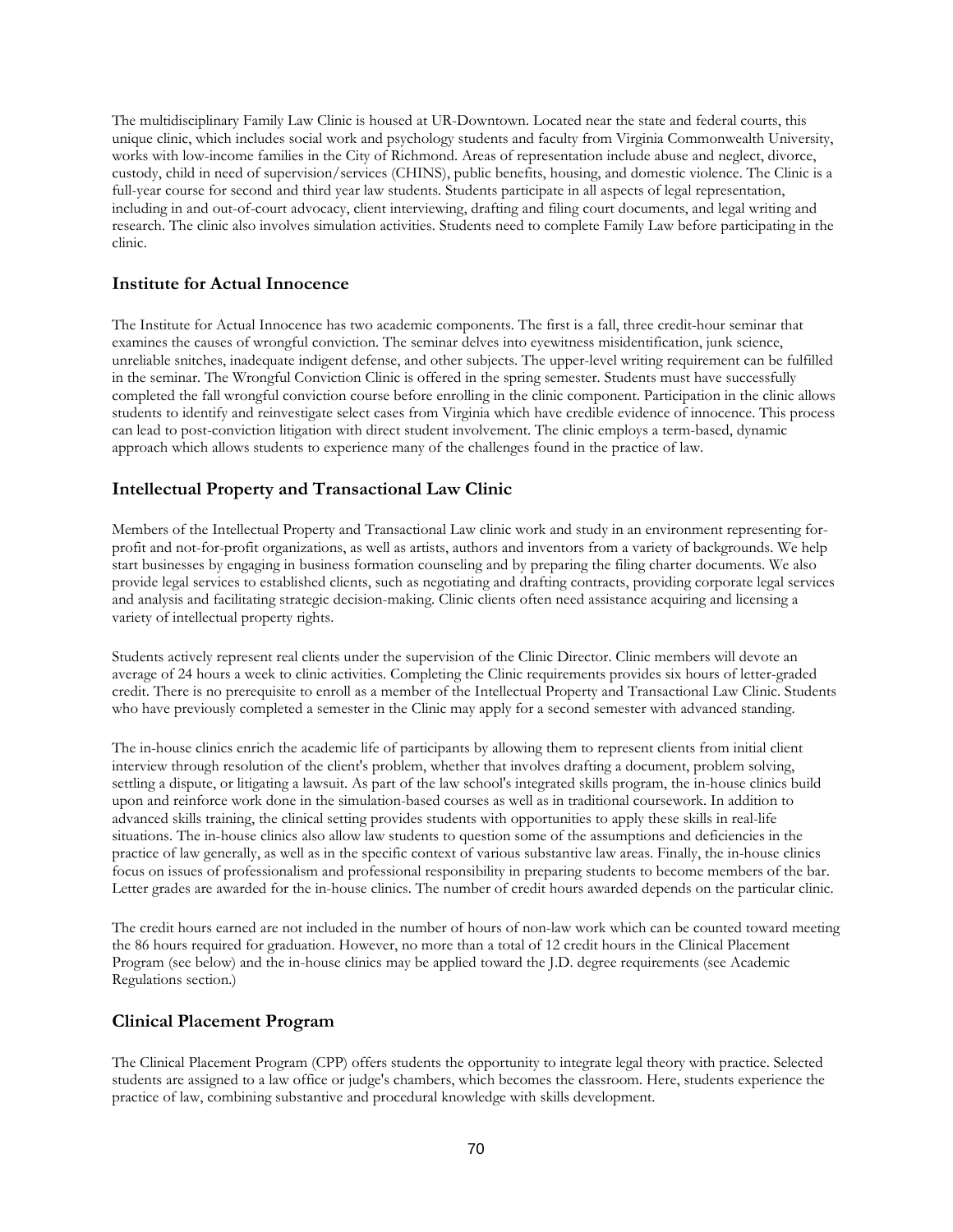The student's work is as varied as the placements. Some will serve as student law clerks while others will represent clients and handle "real" cases. During the semester, students grapple with issues of role assumption and personal and professional responsibility. They also learn firsthand about the legal system and the social, economic, and political forces which impact it. Issues involving access to justice, bias, and other societal concerns challenge student thinking. Throughout the semester, students are encouraged to take charge of their own learning experiences and to utilize critical thinking skills in evaluating performance.

Also, The CPP is divided into five sections: civil, criminal, judicial, litigation, and in-house counsel (spring only). Some semesters, a family and children's law section is added. Students work under the supervision of experienced judges and lawyers as well as the CPP director and faculty. The civil section offers placements with government and public interest agencies. The criminal section is composed of state and federal defense and prosecutorial placements. The judicial section includes placements with state and federal judges. Opportunities are available at both the trial and appellate levels. The litigation section includes trial-related placements in all three areas. The in-house counsel section offers placements with both national and international corporations. The family and children's law section includes civil, criminal, and judicial placements which focus on family and juvenile law.

Third-year practice certification is required for all criminal placements and selected civil placements. Some judicial placements require completion of a course in evidence. Successful completion of the CPP requires meeting all placement requirements, working 16, 20, or 24 hours a week at the placement for five, six or seven pass-fail credits, respectively; active participation in a weekly seminar; weekly reflective journal entries and time sheets; and bi-weekly meetings between the student and clinical professor.

The credit hours earned are not included in the number of hours of non-law work which can be counted toward meeting the 86 hours required for graduation. However, no more than a total of 12 credit hours in the Clinical Placement Program and the in-house clinics (see above) may be applied toward the J.D. degree requirements (see Academic Regulations section.)

# **Method of Instruction**

The educational program of the law school is designed to equip its graduates to render the highest quality of legal services, while instilling a sense of professional responsibility. Students are trained in the analysis and solution of legal problems by the application of logical reasoning. The course of study is not designed to teach legal rules, but rather to provide a foundation for the application and analysis of the law and the development of professional skills. The traditional case method of instruction is used in many courses. However, clinical education and courses devoted to various professional skills are increasingly prominent. The full-time faculty is augmented by a number of adjunct faculty members, lawyers, and judges, who offer courses in their areas of expertise. An excellent faculty offers a curriculum that is well balanced in theoretical and practical courses and carefully selected to prepare the graduate for the successful practice of law.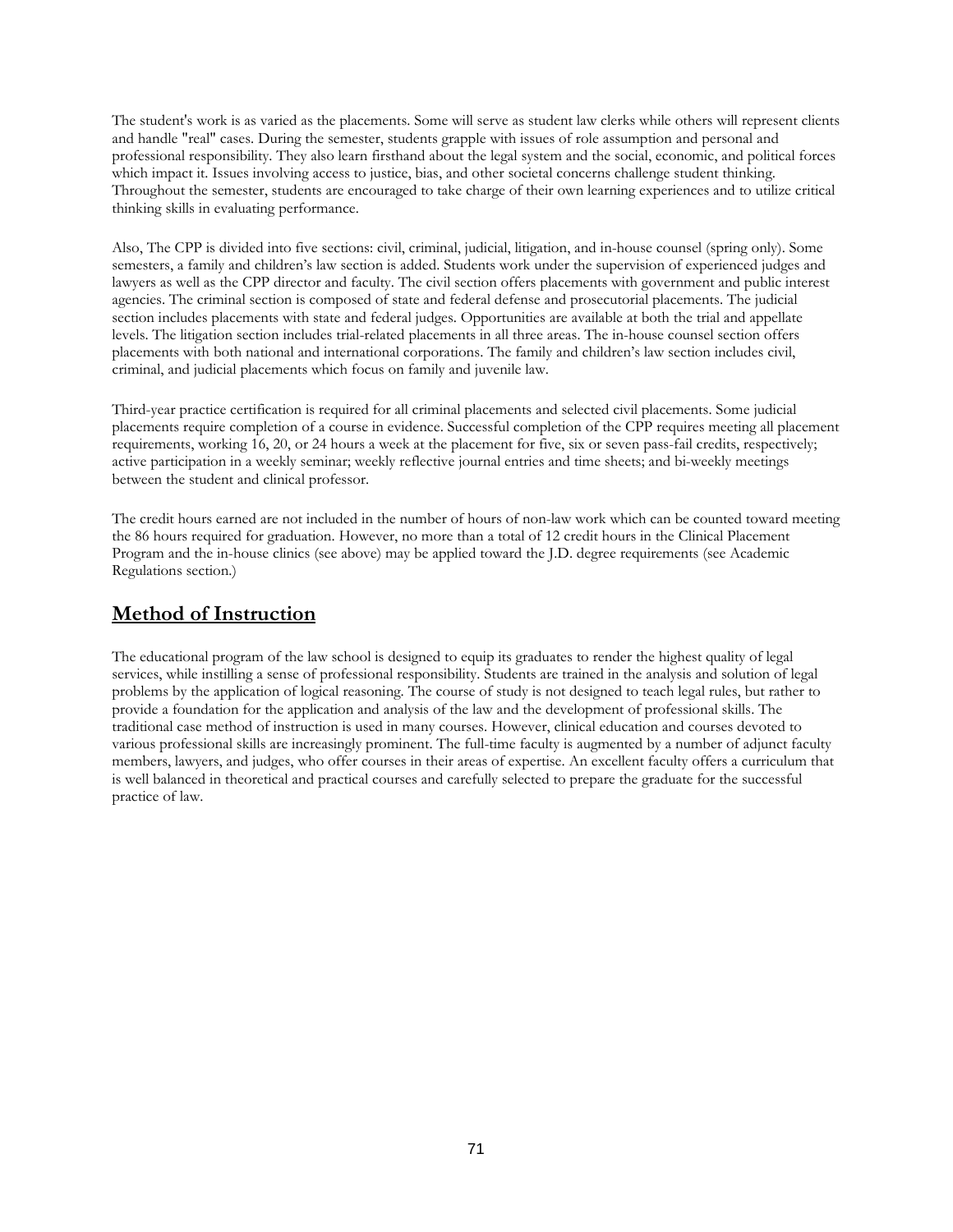# **Directory**

# **2012-13 Board of Trustees**

Stephen J. Aronson North Salem, New York

Edward L. Ayers Richmond, Virginia

R. Lewis Boggs Richmond, Virginia

Alan W. Breed New York, New York

Timothy W. Finchem Ponte Vedra Beach, Florida

Roger L. Gregory Richmond, Virginia

Melanie L. Healey Cincinnati, Ohio

Susan M. Humphreville Los Angeles, California

Richard S. Johnson Richmond, Virginia

Jeffrey M. Lacker Richmond, Virginia

Charles A. Ledsinger, Jr. Bethesda, Maryland

Ann Carol Marchant Richmond, Virginia

# **Trustees Emeriti**

Waldo M. Abbot Greenwich, Connecticut Herbert H. McDade III Rye, New York

William H. McLean Wilmette, Illinois

Leland D. Melvin Washington, District of Columbia

Paul B. Queally New Canaan, Connecticut

Patricia L. Rowland Glen Ellyn, Illinois

Leonard W. Sandridge, Jr. Charlottesville, Virginia

Suzanne F. Thomas Aylett, Virginia

Robert S. Ukrop Richmond, Virginia

Lynne E. Washington Mechanicsville, Virginia

Allison P. Weinstein Richmond, Virginia

Richmond, Virginia

Austin Brockenbrough III Richmond, Virginia

Dale P. Brown Cincinnati, Ohio

Robert L. Burrus, Jr. Richmond, Virginia

Martha A. Carpenter Charlottesville, Virginia

Richard E. Connors Ridgefield, Connecticut

Otis D. Coston, Jr. McLean, Virginia

Kevin M. Cox Johns Island, South Carolina

John R. Davis, Jr. Glen Allen, Virginia

F. Amanda DeBusk Potomac, Maryland

Ed Eskandarian Boston, Massachusetts

Floyd D. Gottwald, Jr. Richmond, Virginia

Robert S. Jepson, Jr. Savannah, Georgia

Allen B. King Richmond, Virginia

Robert C. King, Sr. Richmond, Virginia Deltaville, Virginia

Dennis A. Pryor Manakin-Sabot, Virginia

Susan G. Quisenberry Richmond, Virginia

Robert E. Rigsby Richmond, Virginia

Claire M. Rosenbaum Richmond, Virginia

Gilbert M. Rosenthal Richmond, Virginia

Guy A. Ross Key West, Florida

Jeremiah J. Sheehan Vero Beach, Florida

Frederick P. Stamp, Jr. Wheeling, West Virginia

Charles W. Sweet, Jr. Barrington, Illinois

Michael E. Szymanczyk Richmond, Virginia

Fred T. Tattersall Vero Beach, Florida

George W. Wellde, Jr. New York, New York

Elaine J. Yeatts Richmond, Virginia

Daniel J. Ludeman St. Louis, Missouri

Lawrence C. Marsh New York, New York

Janice R. Moore

Lewis T. Booker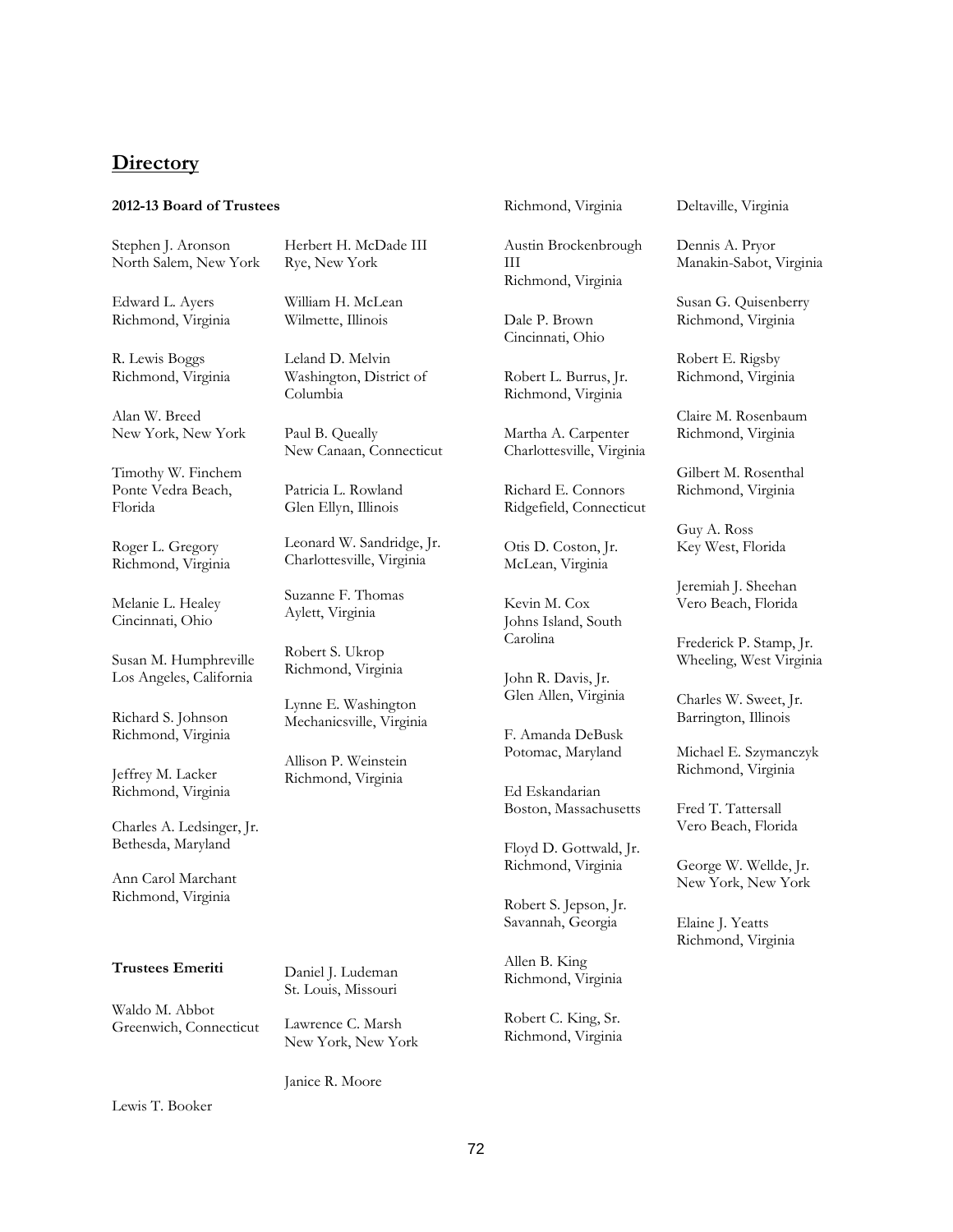Thomas C. Leggett Halifax, Virginia

Stephen M. Lessing Cold Spring Harbor, New York

# **Administration**

# **The University**

Edward L. Ayers, *President* Stephen Allred, *Vice President and Provost* Stephen D. Bisese, *Vice President, Student Development* Ann Lloyd Breeden, *Secretary to the Board of Trustees* Thomas C. Gutenberger, *Vice President, Advancement* Rev. Craig T. Kocher, *Chaplain to the University* Carolyn R. Martin, *Executive Assistant to the President* James D. Miller, *Director of Athletics* Kathryn J. Monday, *Vice President, Information Services* Hossein Sadid, *Vice President, Business and Finance* Lorraine G. Schuyler, *Chief of Staff* Shannon E. Sinclair, *General Counsel* Anne E. Tessier, *Vice President, Enrollment Management*

#### **University Deans**

Nancy Bagranoff, *Dean, Robins School of Business* Joseph R. Boehman, *Dean, Richmond College* Uliana F. Gabara, *Dean, International Education* Juliette L. Landphair, *Dean, Westhampton College* James L. Narduzzi, *Dean, School of Professional and Continuing Studies* Sandra J. Peart, *Dean, Jepson School of Leadership Studies* Wendy Collins Perdue, *Dean, Richmond School of Law* Kathleen Skerrett, *Dean, School of Arts and Sciences* Gill Villanueva, *Assistant Vice President and Dean of Admission*

Susan D. Breeden, *University Registrar* Kevin Butterfield, *University Librarian*

#### **Law School**

Wendy Collins Perdue, *J.D., Dean Professor of Law* W. Clark Williams Jr., *J.D., Associate Dean* Kristine Henderson, *J.D., Associate Dean* Michelle L. Rahman, *Associate Dean for Admissions* Timothy L. Coggins, *J.D., M.S.L.S., Associate Dean for Law Library* M. Denise Melton Carl, *J.D., Associate Dean for Career Services*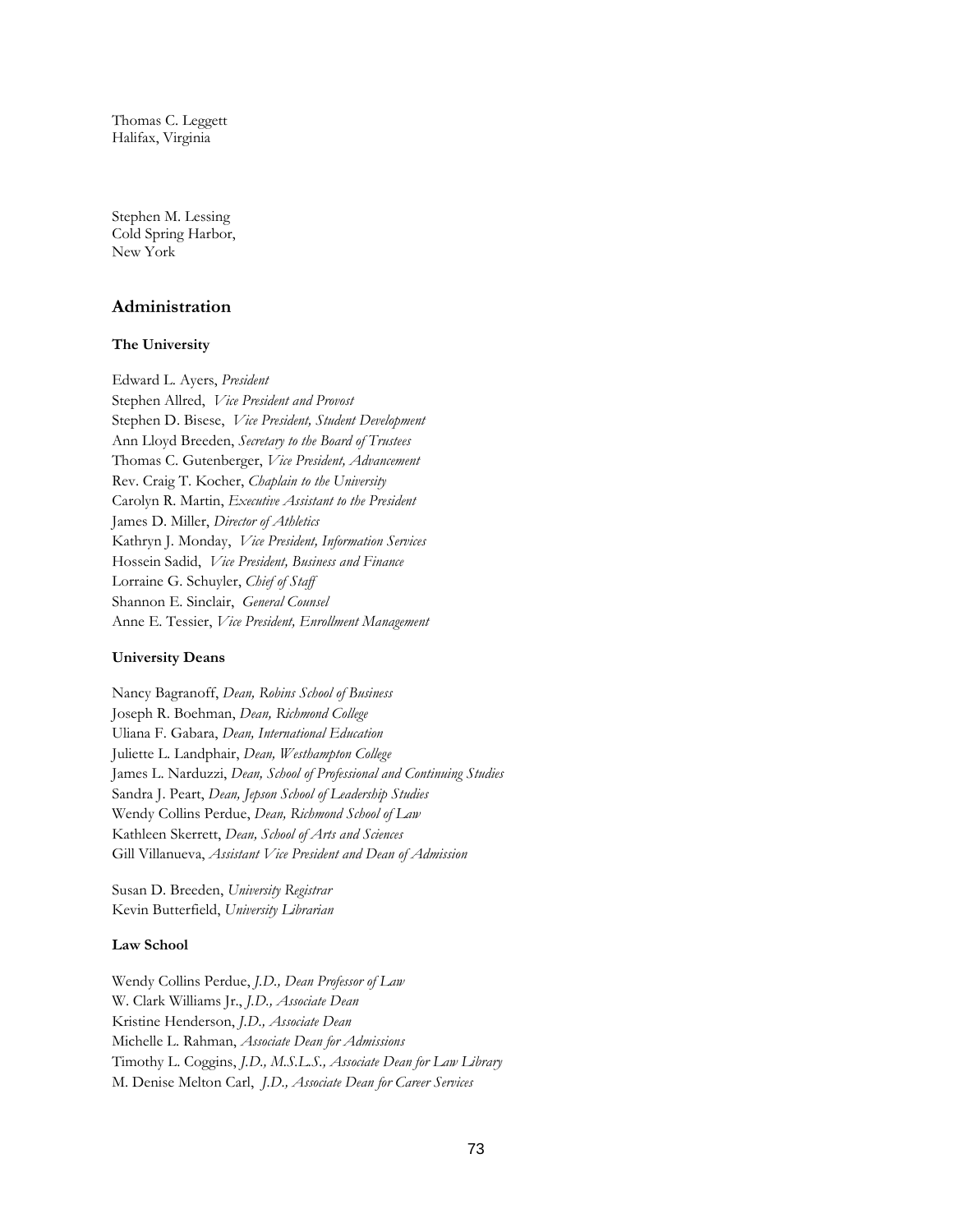# **Faculty**

*The year given designates the year of appointment.*

Allred, Stephen, *Vice President and Provost;* 2008, B.A., M.P.A. (University of North Carolina, Chapel Hill), J.D. (Catholic University of America), Ed.D. (University of Pennsylvania)

Bacigal, Margaret I., *Clinical Professor of Law and Administrative Director of the Clinical Placement Program;* 1990. B.A. (Mary Baldwin College), J.D. (University of Richmond)

Bacigal, Ronald J., *Professor of Law;* 1971. B.S. (Concord College), LL.B. (Washington and Lee University)

Bartges, Kelley H., *Clinical Professor of Law and Director of the Delinquency Clinic;* 1994. B.A. (Converse College), M.Ed. (Clemson University), J.D. (University of Richmond)

Bryson, W. Hamilton, *Blackstone Professor of Law;* 1973. B.A. (Hampden-Sydney College), LL.B. (Harvard University), LL.M. (University of Virginia), Ph.D. (Cambridge University)

Casey, Tara, *Director of Pro Bono Services;* 2007. B.A. (University of Virginia), J.D. (Washington University)

Chambers, Henry L. Jr., *Professor of Law;* 2004. B.A. (University of Virginia), J.D. (University of Virginia)

Coggins, Timothy L., *Associate Dean for Library and Information Services, and Professor of Law;* 1997. B.A. (North Carolina Wesleyan), M.S. (Simmons College), J.D. (North Carolina Central University)

Cotropia, Christopher A., *Associate Professor of Law;* 2006. B.S. (Northwestern University), J.D. (University of Texas)

Douglass, John G., *Dean and Professor of Law;* 1996. B.A. (Dartmouth College), J.D. (Harvard University)

Eisen, Joel B., *Professor of Law;* 1993. B.S. (Massachusetts Institute of Technology), J.D. (Stanford University)

Eisen, Tamar Schwartz, *Assistant Professor of Lawyering Skills and Director of Lawyering Skills I and II;* 2005. B.A. (Brandeis University), J.D. (Stanford University)

Epstein, David G., *George E. Allen Chair in Law* 2010, B.A. (University of Texas), LL.B. (University of Texas School of Law, LL.M. (Harvard University)

Erickson, Jessica M., *Assistant Professor of Law;* 2007. B.A. (Amherst College), J.D. (Harvard University)

Fisher, William O., *Assistant Professor of Law;* 2008. A.B. (Harvard University), J.D., (Yale University), M.P.P. (Harvard University)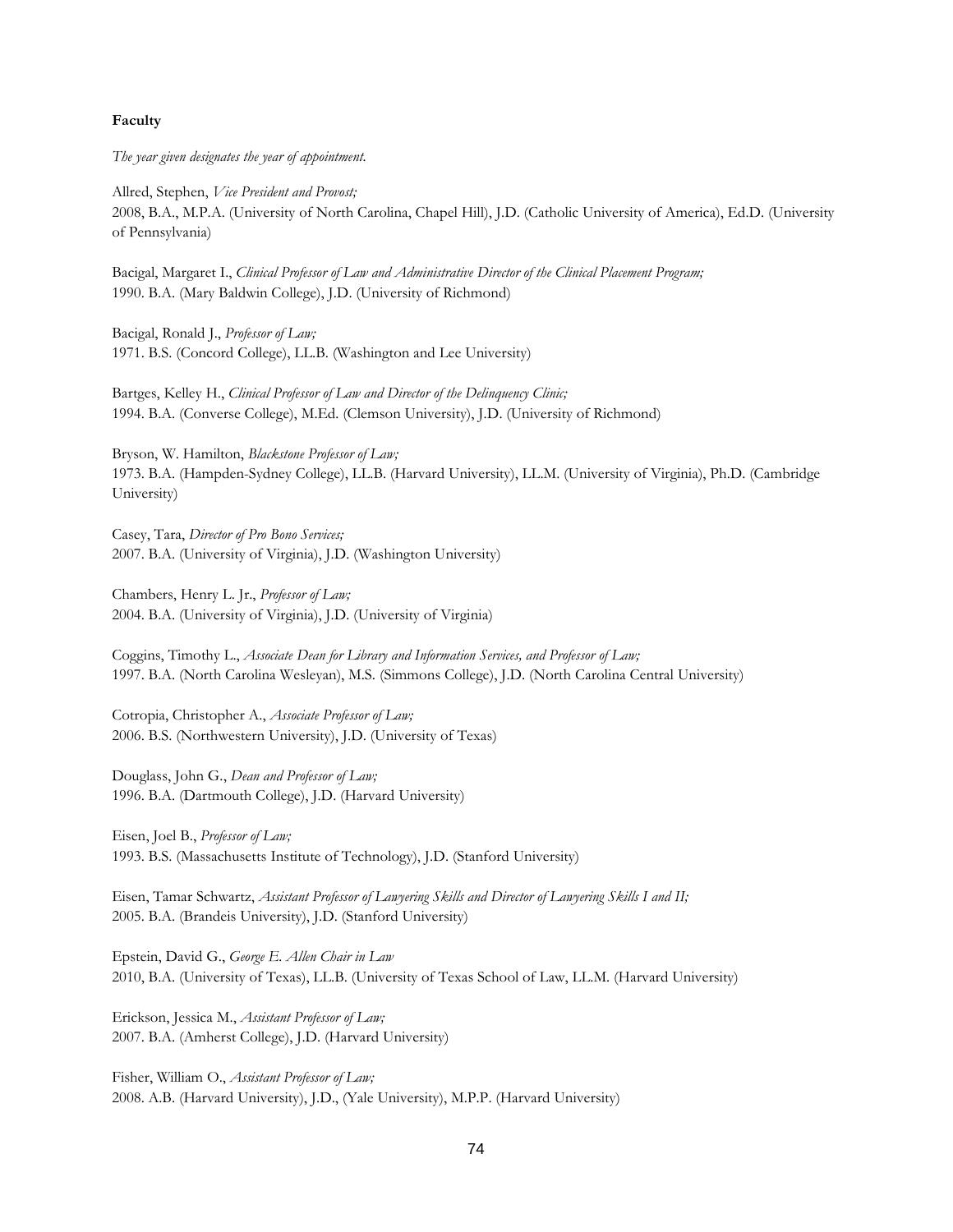Frisch, David J., *Professor of Law;* 2000. B.S. (University of Pennsylvania), J.D. (University of Miami), LL.M. (Yale University)

Gibson, James, *Associate Professor of Law and Director of the Intellectual Property Institute;* 2004. B.A. (Yale University), J.D. (University of Virginia)

Heen, Mary L., *Professor of Law;* 1992. B.A. (Yale University), M.A.T. (Harvard University), J.D. (University of California at Berkeley), LL.M. (New York University)

al-Hibri, Azizah Y., *Professor of Law;* 1992. B.A. (American University of Beirut), M.A. (Wayne State University), Ph.D., J.D. (University of Pennsylvania)

Hodges, Ann C., *Professor of Law;* 1988. B.S. (University of North Carolina at Chapel Hill), M.A. (University of Illinois), J.D. (Northwestern University)

Holloway, Melanie, *Executive Director of the Intellectual Property Institute;* 2007. B.A. (Radford University), J.D. (University of Richmond)

Jones, John P., *Professor of Law;* 1982. B.A. (Marquette University), J.D. (University of San Diego), LL.M. (Yale University)

Lain, Corinna B., *Professor of Law;* 2002. B.A. (The College of William and Mary), J.D. (University of Virginia)

Lopez, Alberto B., *Professor of Law;* 2011. B.S. (Rose-Hulman Insttute of Technology), M.S. (University of Notre Dame), J.D. (Indiana University School of Law-Indianapolis), J.S.M. and J.S.D. (Stanford Law School)

Margolin, Dale, *Assistant Clinical Professor of Law and Director of the Family Law Clinic;* 2008. B.A. (Stanford University), J.D. (Columbia University)

McConnell, Julie E., *Assistant Clinical Professor and Director of Delinquency Clinic;*  2011. B.A.( Agnes Scott Women's College), J.D. (University of Richmond)

Motro, Shari, *Associate Professor of Law;* 2005. B.A. (Yale University), J.D. (New York University)

Murphy, Daniel T., *Professor of Law and Director, International Studies;* 1976. B.A., J.D. (Villanova University), LL.M. (Columbia University)

Osenga, Kristen Jakobsen, *Assistant Professor of Law;* 2006. B.S.E. (University of Iowa), M.S. (Southern Illinois University), J.D. (University of Illinois at Urbana-Champaign)

Pagan, John R., *University Professor of Law;* 1997. A.B. (The College of William and Mary), M.Litt. (Oxford University), J.D. (Harvard University), D.Phil. (Oxford University)

Perdue, Wendy Collins, *Dean and Professor of Law;*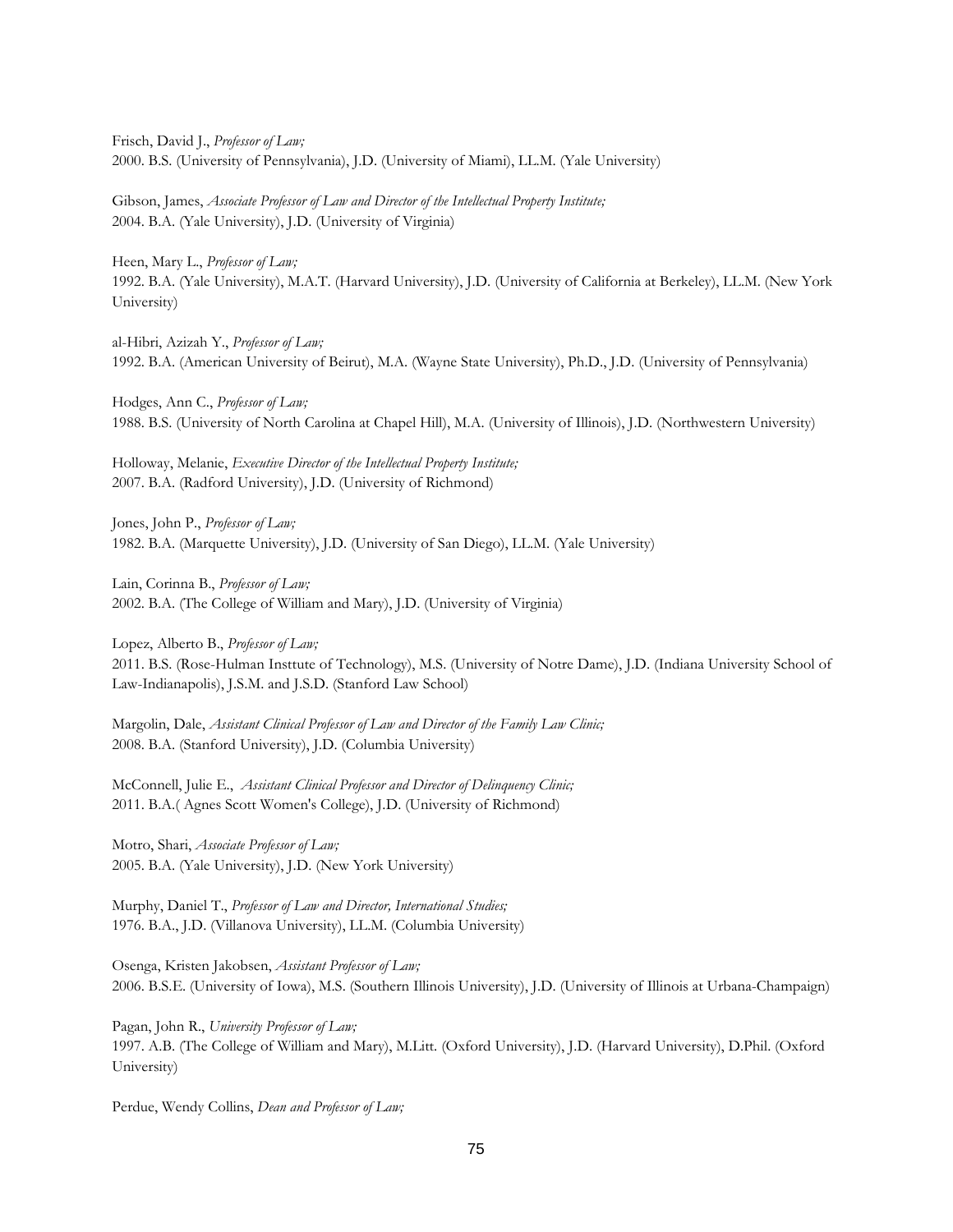2011. B.A. (Wellesley College), J.D. (Duke University)

Preis, John F., *Assistant Professor of Law;* 2008. B.S. (Cornell University), J.D. (Vanderbilt University)

Reeves, Emmeline Paulette, *Associate Professor for Academic Support;* 2000. B.A., J.D. (University of Virginia)

Robinson, Kimberly J., *Associate Professor;* 2010, B.A. (University of Virginia), J.D. (Harvard University Law School)

Sachs, Noah M., *Assistant Professor of Law and Director of Robert R. Merhige, Jr. Center for Environmental Studies;* 2006. B.A. (Brown University), M.P.A. (Princeton University), J.D. (Stanford University)

Stubbs, Jonathan K., *Professor of Law;* 1989. B.A. (Haverford College), B.A. (Oxford University), J.D. (Yale University), LL.M. (Harvard University)

Swisher, Peter N., *Professor of Law;* 1974. B.A. (Amherst College), M.A. (Stanford University), J.D. (University of California, Hastings)

Tate, Mary K., *Director of the Richmond Institute for Actual Innocence;* 2005. B.A. (University of Kansas), J.D. (University of Virginia)

Tobias, Carl W., *Williams Professor of Law;* 2003. B.A. (Duke University), LL.B. (University of Virginia)

Volenik, Adrienne, *Clinical Professor of Law and Director, Disabilities Law Clinic;* 1996. B.A. (Marietta College), J.D. (University of Maryland)

Williams, W. Clark Jr., *Associate Dean for Academic Affairs and Professor of Law;* 1979. B.A. (Brown University), J.D. (Vanderbilt University)

# **Faculty Emeriti**

Berryhill, W. Wade, *Professor of Law;* 1976. B.S. (Arkansas State University), J.D. (University of Arkansas), LL.M. (Columbia University)

Davis, Carle E., C.P.A., *Professor of Law, Emeritus;* 1958-1988. B.A. (Concord College), LL.B. (University of Richmond)

Johnson, J. Rodney, C.L.U., *Professor of Law;* 1970. B.A., J.D. (The College of William and Mary), LL.M. (New York University)

Moenssens, André A., *Professor of Law, Emeritus;* 1973-1995. J.D. (Chicago-Kent College of Law), LL.M. (Northwestern University)

# **Law Librarians**

Birch, Paul M., *Computer Services Librarian;* 1989. B.A., M.A., J.D. (University of Wisconsin)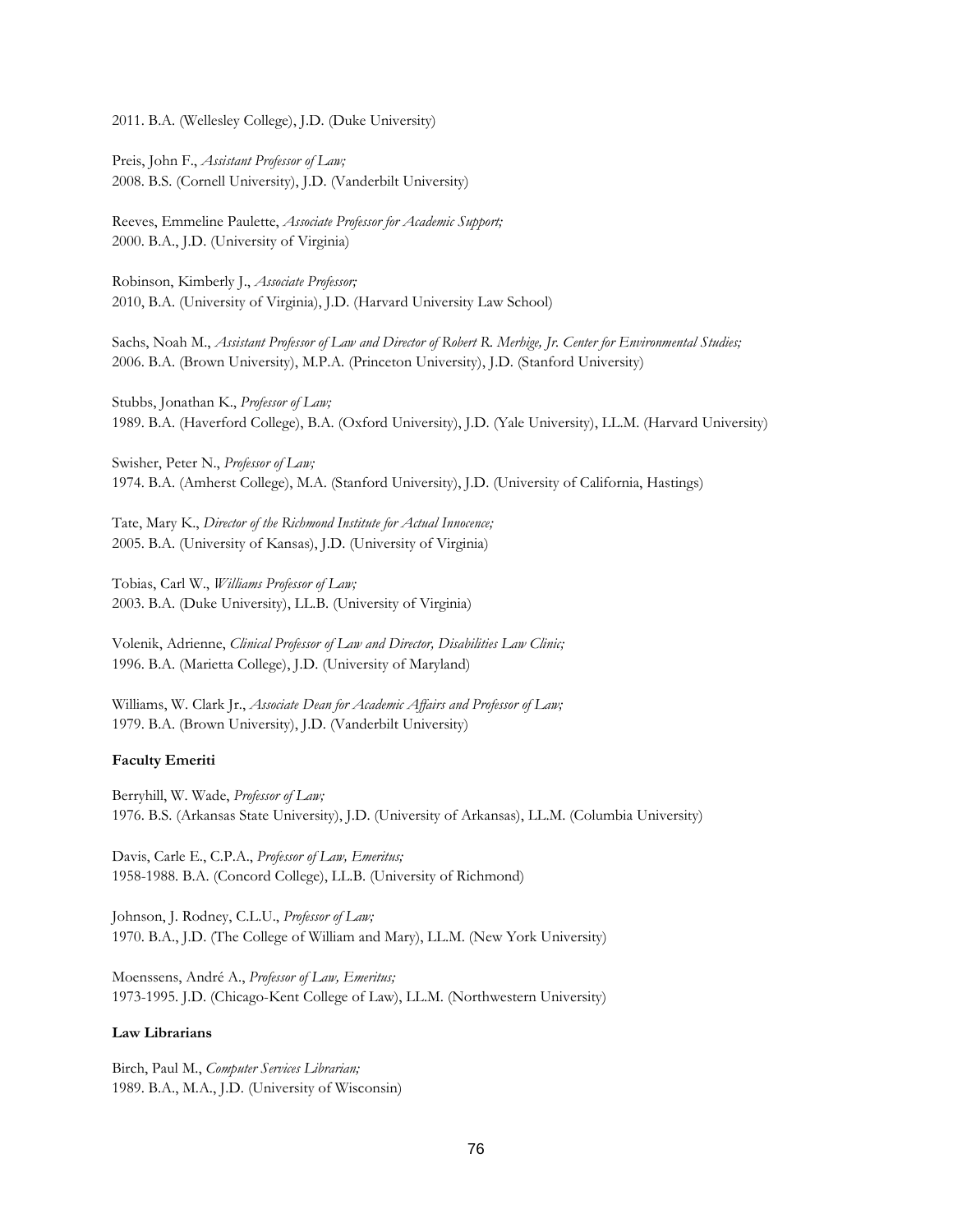Coggins, Timothy L., *Associate Dean for Library and Information Services and Professor of Law;* 1997. B.A. (North Carolina Wesleyan), M.S. (Simmons College), J.D. (North Carolina Central University)

Corriell, Suzanne, *Head Reference/Research Services Librarian;*

2007. A.B. (Mount Holyoke College), J.D. (University of Iowa), M.A.L.I.S. (University of Iowa School of Library and Information Science)

Hamilton, Heather, *Reference/Research Services Librarian;* 2010. B.A. (University of Cincinnati), M.L.S. (Drexel University), J.D. (William and Mary Law School)

Janto, Joyce Manna, *Deputy Director of Law Library;* 1982. B.S. (Clarion State College), M.L.S. (University of Pittsburgh), J.D. (University of Richmond)

O'Connor, Amy, *Technical Services/Digital Resources Librarian* 2010. B.A. (Virginia Commonwealth University), M.L.I.S. (University of South Florida)

Wambold, Sally H., *Technical Services Librarian;* 1980. B.A. (Old Dominion University), M.S.L.S. (University of North Carolina at Chapel Hill)

Zwirner, Gail, *Head, Access Services;* 1998. B.A. (Juniata College), M.S.L.S. (The Catholic University of America)

# **Adjunct Faculty**

Aaron, Hugh E., *Adjunct Associate Professor of Law;* 1999. B.S. (Christopher Newport College), M.H.A. (Medical College of Virginia/Virginia Commonwealth University), J.D. (University of Richmond)

Adams, John, *Adjunct Assistant Professor of Law;* 2009. B.A. (Virginia Military Institute), J.D. (University of Virginia School of Law)

Aghdami, Farhad, *Adjunct Assistant Professor of Law;* 2006. B.A. (University of Virginia), J.D. (Wake Forest University), LL.M. (Georgetown University)

Allen, Hon. Michael, *Adjunct Professor of Law;* 2005. B.A. (East Carolina University), J.D. (University of Richmond)

Bacon, Tessie, *Adjunct Assistant Professor of Law;* 2011. B.S. (University of Virginia), J.D. (University of Richmond)

Barnes, Edward, *Adjunct Assistant Professor of Law;* 2008. B.A. (East Carolina University), J.D. (University of Richmond)

Benjamin-Pearson, Victoria, *Adjunct Assistant Professor of Law;* 2007. B.A. (North Carolina Central University), J.D. (University of Virginia)

Bennardo, Kevin, *Adjunct Assistant Professor of Law;* 2011. B.A. (University of Miami), J.D. (The Ohio State University Moritz College of Law)

Best, Robert, *Adjunct Assistant Professor of Law;*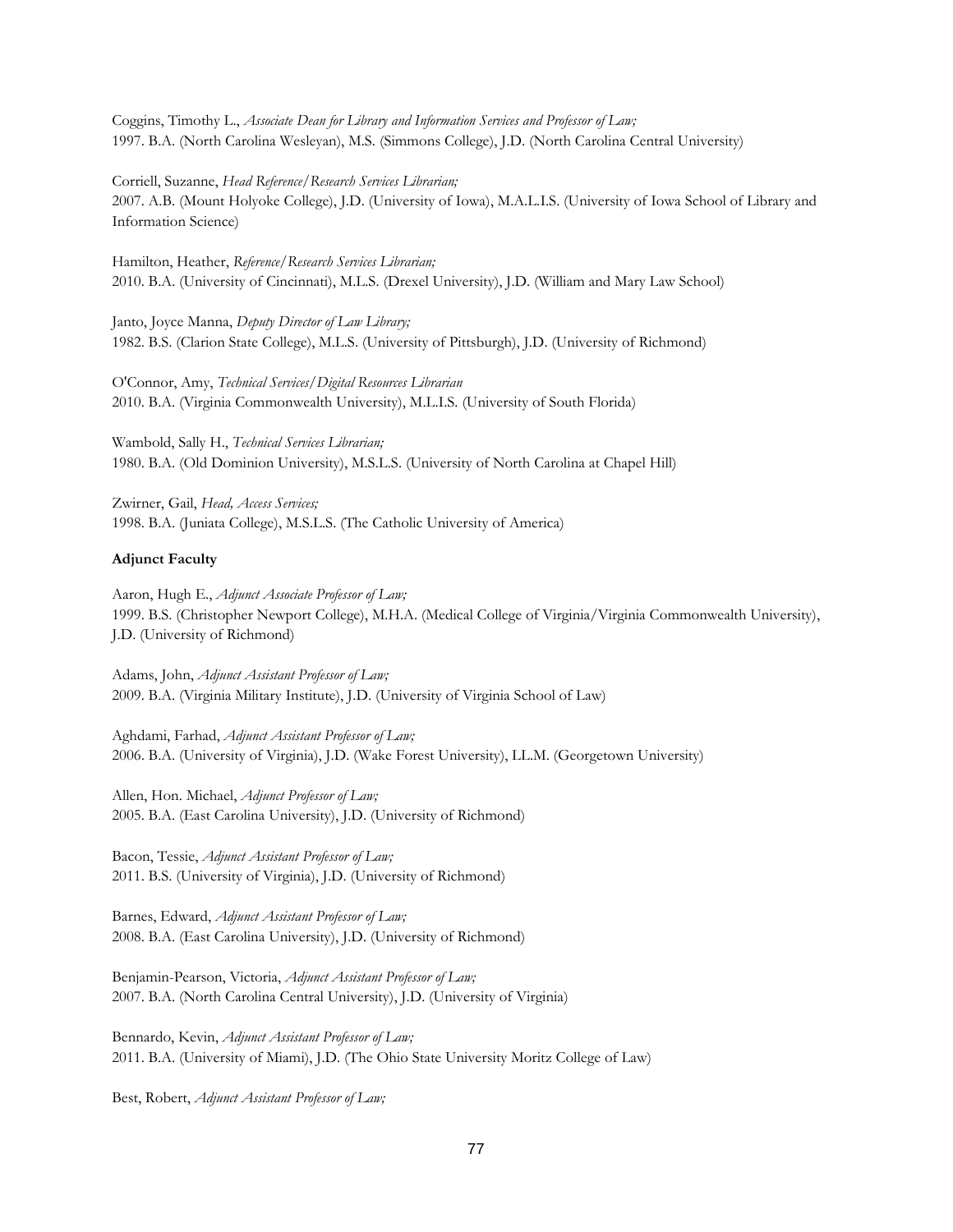2009. B.A. (Southern Methodist University), J.D. (University of Houston Law Center), LL.M. (U.S. Army Judge Advocate General's School)

Betts, Edward J., *Adjunct Assistant Professor of Law;* 2005. A.B. (Colgate University), J.D. (University of Richmond), LL.M. (Harvard University)

Beverly, Michael, *Adjunct Assistant Professor of Law;* 2005. B.A. (University of North Carolina at Chapel Hill), J.D. (University of Virginia)

Bondurant, Thomas O. Jr., *Adjunct Associate Professor of Law;* 2003. B.A., J.D. (University of Richmond)

Brand, Claudia, *Adjunct Assistant Professor of Law;* 2006. German Law (Johana Wolfgang Goethe Universitact), J.D. (University of Richmond)

Brice, Hon. Lynn S., *Adjunct Professor of Law;* 2003. B.A. (State University of New York at Buffalo), M.S.W. (Virginia Commonwealth University), J.D (University of Richmond)

Burks, Ann, *Adjunct Assistant Professor of Law;* 2008. B.A. (University of North Carolina), J.D. (University of Richmond), MA. (Florida State University)

Burtch, Jack W. Jr., *Adjunct Professor of Law;* 1994. B.A. (Wesleyan University), J.D. (Vanderbilt University)

Bursheim, Craig, *Adjunct Assistant Professor of Law;* 2008. B.S. (Florida International University), J.D. (University of Richmond)

Byrne, Sean, *Adjunct Associate Professor of Law;* 2000. B.A., J.D. (University of Richmond)

Cardwell, Claire G., *Adjunct Professor of Law;* 1992. B.A. (University of Virginia), J.D. (University of Richmond)

Chiffolo, Michael P., *Adjunct Assistant Professor of Law;* 2004. B.A. (State University of New York College at Brockport), J.D. (University of Richmond)

Collins, Christopher J., *Adjunct Professor of Law;* 1997. B.A. (George Mason University), J.D. (The College of William and Mary)

Cook, Nancy D., *Adjunct Associate Professor of Law;* 2001. B.S. (University of Alabama), J.D. (University of Richmond)

Cosby, James C., *Adjunct Professor of Law;* 1995. B.A. (Virginia Military Institute), J.D. (University of Richmond)

Cunningham, Alexandra B., *Adjunct Assistant Professor of Law;* 2004. B.A. (University of Virginia), J.D. (Emory University)

Darrell, Eden, *Adjunct Assistant Professor of Law;*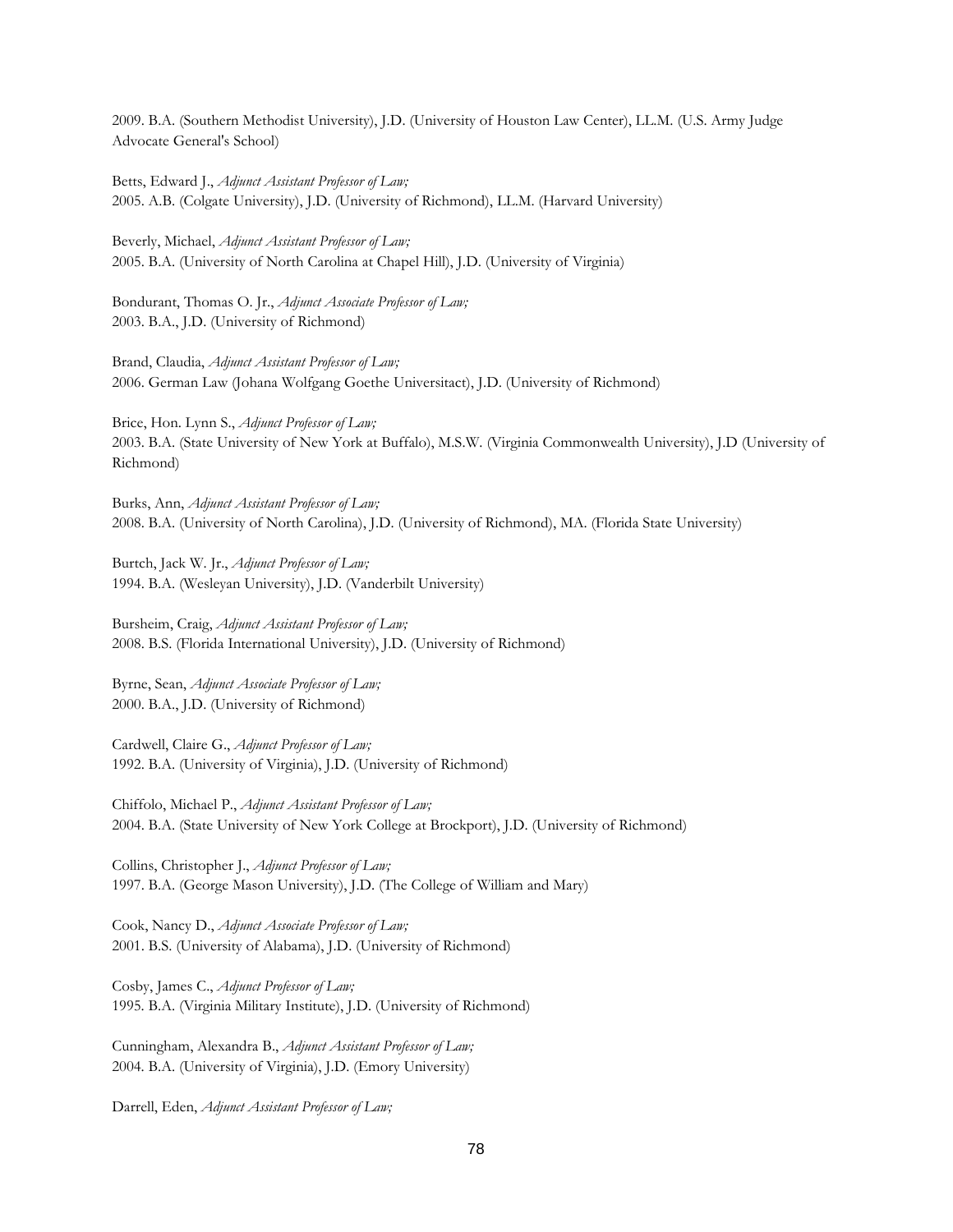2011. B.S. (College of Charleston), J.D. (University of Richmond)

Davis, Ashley, *Adjunct Assistant Professor of Law;* 2008. B.A. (College of William and Mary), J.D. (University of North Carolina), PhD. (University of Pittsburgh)

Decker, Marla Graff, *Adjunct Professor of Law;* 1996. B.A. (Gettysburg College), J.D. (University of Richmond)

Deskevich, Duane, *Adjunct Assistant Professor of Law;* 2008. B.A. (The American University), J.D. (University of Richmond)

Dinkin, William J., *Adjunct Associate Professor of Law;* 2000. B.A. (University of Virginia), J.D. (University of Richmond)

Ellis, Morna, *Adjunct Assistant Professor of Law;* 2007. M.Ed. (Virginia Commonwealth University), J.D. (University of Richmond)

Erard, Andrea S., *Adjunct Associate Professor of Law;* 2002. B.A. (Mary Washington College), J.D. (University of Richmond)

Faraci, Stephen M. Sr., *Adjunct Assistant Professor of Law;* 2008. B.A. (University of Rochester), J.D. (University of Richmond)

Fidlow, Bennett J., *Adjunct Assistant Professor of Law;* 2006. B.F.A. (Carnegie-Mellon University), M.F.A. (Columbia University), J.D. (Hastings College)

Fisher, Hayden D., *Adjunct Assistant Professor of Law;* 2006. B.A. (Virginia Military Institute), J.D. (Washington and Lee University)

Ford, Jacqueline, *Adjunct Assistant Professor of Law;* 2008. B.A. (Hobart William Smith College), J.D. (University of Richmond)

Geary, Matthew P., *Adjunct Assistant Professor of Law;* 2006. B.S. (Mary Washington College), J.D. (University of Richmond)

Gerson, Frederick R., *Adjunct Assistant Professor of Law;* 2006. B.A. (John Hopkins University), J.D. (The College of William and Mary)

Gibney, John, *Adjunct Assistant Professor of Law;* 2005. B.A. (The College of William and Mary), J.D. (University of Virginia)

Gill, Michael, *Adjunct Assistant Professor of Law;* 2009. B.A. (Texas Christian University), J.D. (University of Virginia)

Gill, Paul, *Adjunct Associate Professor of Law;* 2001. B.A. (University of Virginia), J.D. (University of Richmond)

Goodman, Michael L., *Adjunct Professor of Law;* 1997. B.A., J.D. (University of Virginia)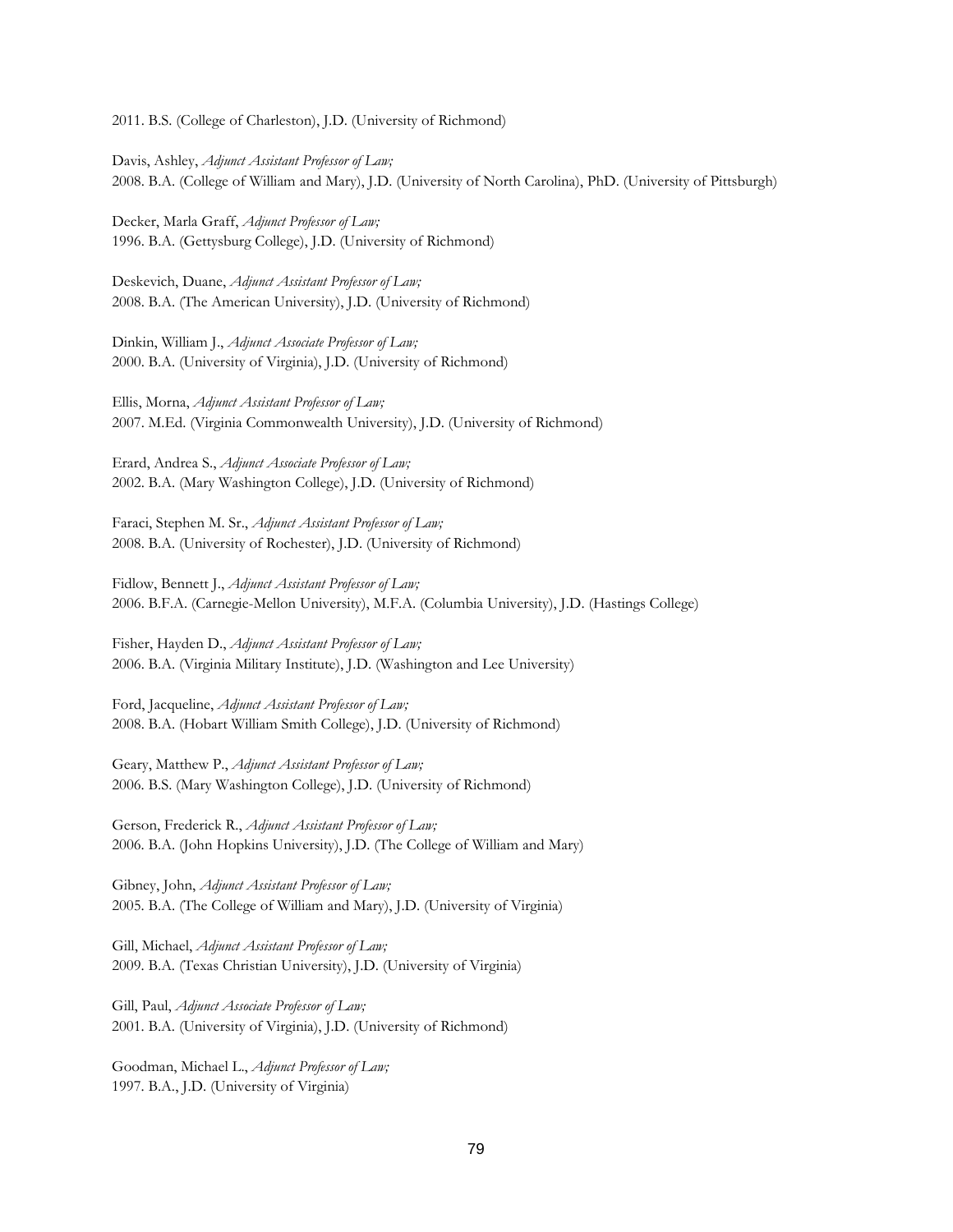Grady, Carolyn V., *Adjunct Professor of Law;* 1992. B.A. (Skidmore College), J.D. (Boston College)

Guare, Timothy H., *Adjunct Associate Professor of Law;* 2000. B.A. (University of Virginia), J.D. (Harvard University)

Haas, Steven, *Adjunct Assistant Professor of Law;* 2009. B.A. (Hampden-Sydney College), J.D. (University of Virginia)

Hallock, Sarah J., *Adjunct Assistant Professor of Law;* 2007. B.A. (University of Virginia), J.D. (University of Richmond)

Hanes, Patrick R., *Adjunct Assistant Professor of Law;* 2006. B.A., J.D. (University of Virginia)

Hawkins, Robert, *Adjunct Assistant Professor of Law;* 2008. B.A. (Amherst College), J.D. (University of Virginia), LL.B. (Cambridge University)

Herring, Michael N., *Adjunct Associate Professor of Law;* 2002. B.A., J.D. (University of Virginia)

Hixon, Samuel, *Adjunct Assistant Professor of Law;* 2010. B.S. (University of Virginia), LL.B. (University of Virginia)

Hodges, Robert L., *Adjunct Professor of Law;* 1993. B.A. (University of North Carolina), J.D. (George Mason University)

Hopkins, Carlos, *Adjunct Assistant Professor of Law;* 2011. B.A. (The Citadel--The Military College of South Carolina), J.D. (University of Richmond)

Hoy, Melissa H., *Adjunct Assistant Professor of Law;* 2005. B.A. (Trinity College), J.D. (University of Richmond)

Hudson, Hon. Henry E., *Adjunct Professor of Law;* 2006. B.A., J.D. (American University)

Inge, Vernon E., *Adjunct Associate Professor of Law;* 2000. B.A. (University of Richmond), J.D. (University of Virginia)

Ivins, John C. Jr., *Adjunct Associate Professor of Law;* 1999. B.A. (Virginia Polytechnic Institute), J.D. (University of Virginia)

Jeffreys, Herndon III, *Adjunct Associate Professor of Law;* 1999. B.A. (University of Richmond), J.D. (University of Virginia)

Jennings, Caroline, *Adjunct Assistant Professor of Law;* 2010. B.A. (Washington and Lee University), J.D. (University of Richmond)

Johnson, Dana Martin, *Adjunct Assistant Professor of Law;* 2006. B.A. (Virginia Tech), J.D. (Temple Law School)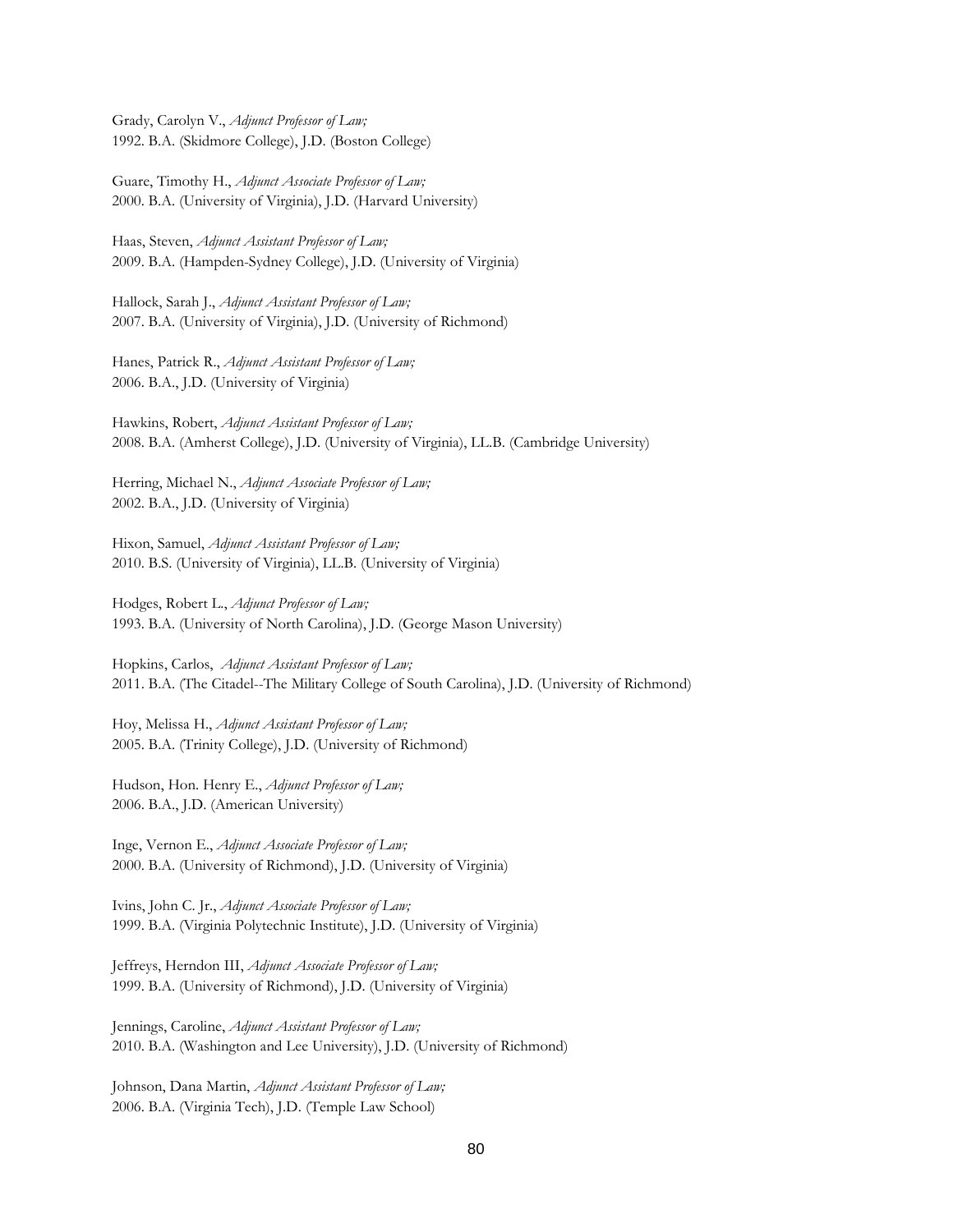Johnson, David J., *Adjunct Assistant Professor of Law;* 2006. B.A., J.D. (University of Richmond)

Johnson, Randall Jr., *Adjunct Assistant Professor of Law;* 2011. B.A. (The College of William and Mary), J.D. (University of Richmond)

Jones, Christina, *Adjunct Assistant Professor of Law;* 2009. B.S. (University of Virginia), J.D. (University of Virginia)

Jones, Jessica S., *Adjunct Associate Professor of Law;* 2001. B.A. (Randolph-Macon Woman's College), M.L.S. (University of Rhode Island), J.D. (Rutgers University)

Katz, Phyllis C., *Adjunct Assistant Professor of Law;* 2005. B.A. (Rutgers University), M.A. (Ohio University), J.D. (University of Richmond)

Kelley, Katherine Murray, *Adjunct Assistant Professor of Law;* 2006. B.A. (Randolph-Macon College), J.D. (University of Richmond)

Khatcheressian, Laura W., *Adjunct Assistant Professor of Law;* 2006. B.A. (George Washington University), J.D. (University of Virginia)

Lacy, Hon. Elizabeth B., *John Marshall Professor of Judicial Studies;* 1994. B.A. (Saint Mary's College), J.D. (University of Texas), LL.M. (University of Virginia)

Lauck, Hon. M. Hannah, *Adjunct Professor of Law;* 1997. A.B. (The College of William and Mary), J.D. (University of Virginia)

Lemacks, Jodi E., *Adjunct Associate Professor of Law;* 2002. B.A. (Randolph-Macon College), J.D. (University of Richmond)

Lukitsch, Bethany G., *Adjunct Assistant Professor of Law;* 2005. B.S. (College of William and Mary), J.D. (University of Richmond)

Maguire, Mary E., *Adjunct Assistant Professor of Law;* 2004. B.A. (Middlebury College), J.D. (Georgetown University)

Malveaux, Courtney M., *Adjunct Assistant Professor of Law;* 2007. B.A. (Pennsylvania State University), M.A. (George Washington University), J.D. (The College of William and Mary)

Matson, Bruce, *Adjunct Associate Professor of Law;* 2000. B.A., J.D. (The College of William and Mary)

McCallum, Steven C., *Adjunct Assistant Professor of Law;* 2006. B.A. (Grinnell College), J.D. (University of Texas)

McCauley, James, *Adjunct Associate Professor of Law;* 2002. B.A. (James Madison University), J.D. (University of Richmond)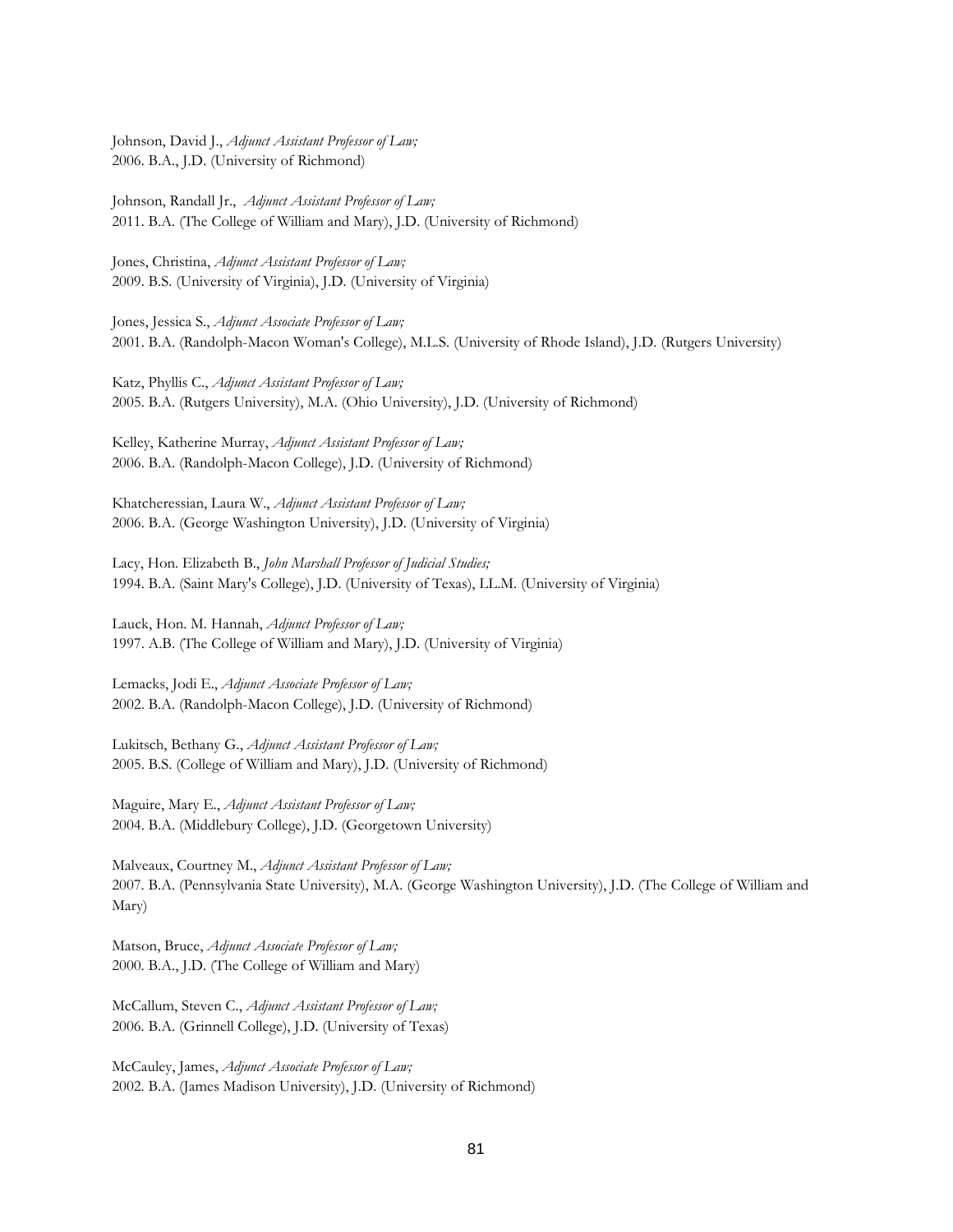McCauley, Kathleen, *Adjunct Associate Professor of Law;* 2001. B.A. (The College of William and Mary), J.D. (Dickinson College)

McCullagh, Patricia C., *Adjunct Assistant Professor of Law;* 2005. B.S. (Fairfield University), J.D. (University of Richmond)

Miller, Stephen, *Adjunct Associate Professor of Law;* 2001. B.A. (Denison University), J.D. (University of Virginia)

Mullen, Dale G., *Adjunct Assistant Professor of Law;* 2004. B.S. (Bluefield College), J.D. (University of Richmond)

Oglesby, Nancy V., *Adjunct Assistant Professor of Law;* 2006. B.A. (Furman University), J.D. (University of Richmond)

Phillips, James, *Adjunct Professor of Law;* 1999. B.A. (Hampden-Sydney College), J.D. (University of Richmond), Ph.D. (University of Colorado)

Putbrese, Cortland, C., *Adjunct Assistant Professor of Law;* 2005. B.A. (University of Virginia), J.D. (Washington and Lee University)

Ravindra, Geetha, *Adjunct Assistant Professor of Law;* 2008. B.A. (University of North Carolina), J.D. (University of North Carolina at Chapel Hill)

Riopelle, Elizabeth, *Adjunct Assistant Professor of Law;* 2011. B.A. (University of Virginia), J.D. (University of Virginia School of Law)

Robinson, John V., *Adjunct Associate Professor of Law;* 1999. B.A., B.L. (Rhodes University), M.A. (Oxford University), J.D. (University of Richmond)

Rockwell, Hon. Frederick G. III, *Adjunct Professor of Law;* 1994. B.A. (Randolph-Macon College), J.D. (University of Richmond)

Rohman, Thomas P., *Adjunct Professor of Law;* 1989. B.B.A. (Notre Dame University), J.D. (Detroit College)

Rowlett, Randy B., *Adjunct Associate Professor of Law;* 2003. B.A., J.D. (The College of William and Mary)

Rubin, Mark, *Adjunct Philpot Professor of Law;* 1996. B.A. (University of North Carolina at Chapel Hill), J.D. (University of Virginia)

Samuel-Siegel, Doron, *Adjunct Assistant Professor of Law;* 2010. B.A. (University of Virginia), J.D. (University of Richmond)

Savage, Connelia, *Adjunct Assistant Professor of Law;* 2007. B.S. (University of Rochester), J.D. (University of Richmond)

Schneider, Debra, *Adjunct Assistant Professor of Law;* 2007. B.A. (University of North Carolina), J.D. (Emory University)